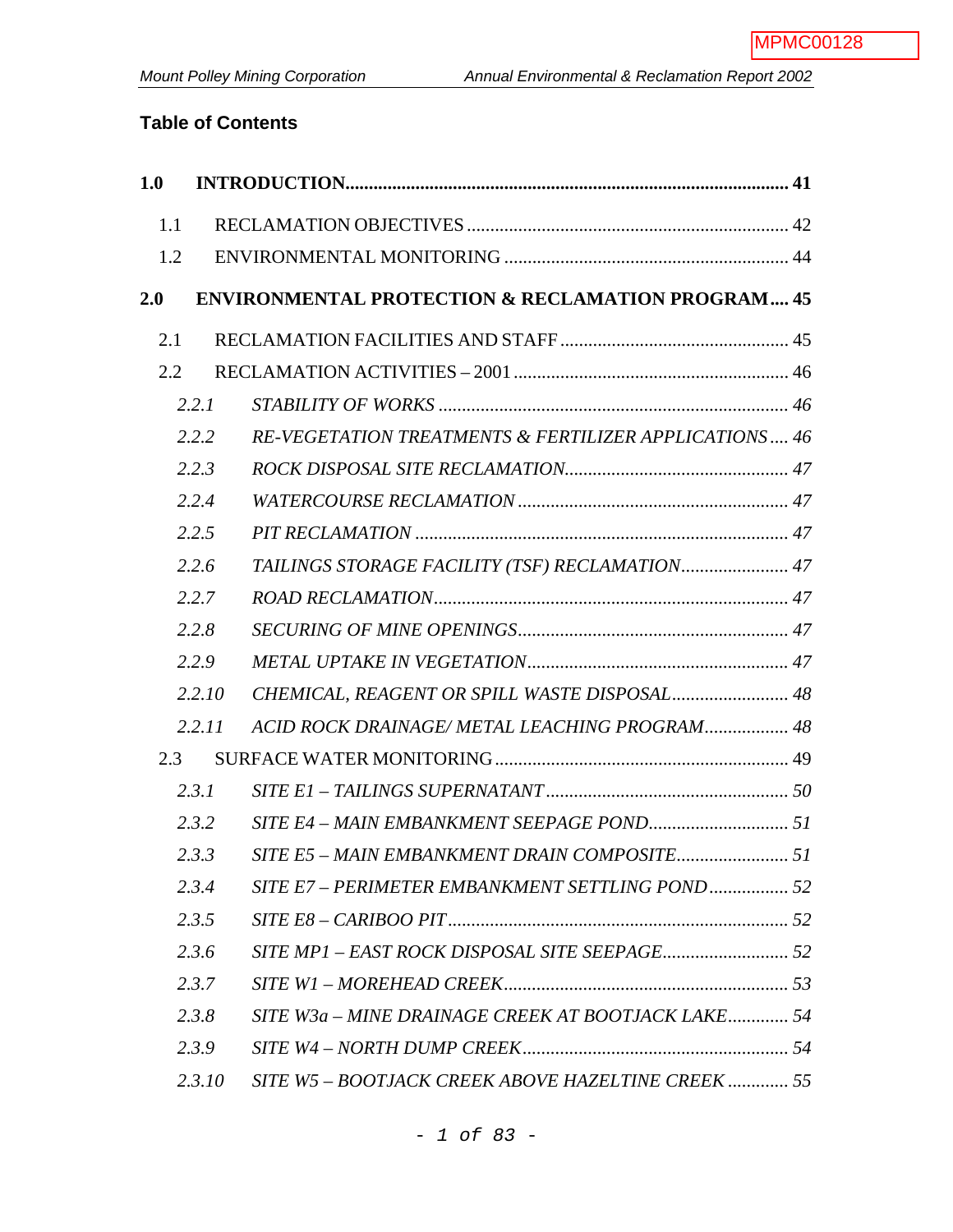| 2.3.11 |                                                     |  |
|--------|-----------------------------------------------------|--|
| 2.3.12 | SITE W8 - NORTHEAST EDNEY CREEK TRIBUTARY 56        |  |
| 2.3.13 | SITE W8z - SOUTHWEST EDNEY CREEK TRIBUTARY 57       |  |
| 2.3.14 | SITE W11 - LOWER EDNEY CREEK U/S OF QUESNEL LAKE 57 |  |
| 2.3.15 |                                                     |  |
| 2.3.16 |                                                     |  |
| 2.4    | SURFACE WATER - DISCHARGE AND RECEIVING SITES 59    |  |
| 2.4.1  |                                                     |  |
| 2.4.2  | SITE E7 - PERIMETER EMBANKMENT SETTLING POND 60     |  |
| 2.4.3  |                                                     |  |
| 2.4.4  |                                                     |  |
| 2.5    |                                                     |  |
| 2.5.1  |                                                     |  |
| 2.5.2  |                                                     |  |
| 2.5.3  |                                                     |  |
| 2.5.4  |                                                     |  |
| 2.5.5  |                                                     |  |
| 2.5.6  |                                                     |  |
| 2.5.7  |                                                     |  |
| 2.5.8  |                                                     |  |
| 2.5.9  |                                                     |  |
| 2.5.10 |                                                     |  |
| 2.5.11 |                                                     |  |
| 2.5.12 |                                                     |  |
| 2.5.13 |                                                     |  |
| 2.5.14 |                                                     |  |
| 2.5.15 |                                                     |  |
| 2.5.16 |                                                     |  |
| 2.5.17 |                                                     |  |
| 2.5.18 |                                                     |  |
| 2.5.19 |                                                     |  |

 $- 2$  of 83 -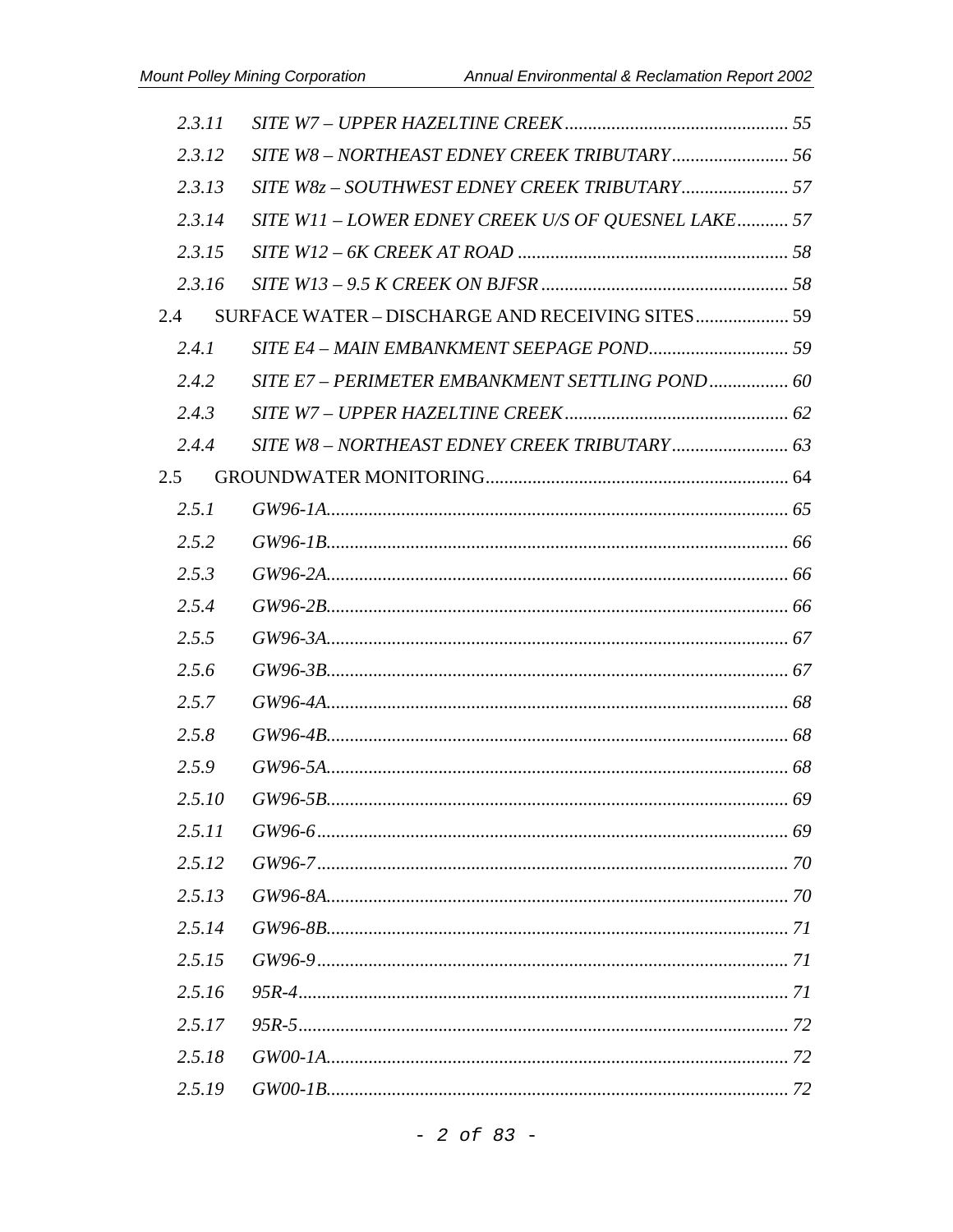| 2.5.20 |                                                        |  |
|--------|--------------------------------------------------------|--|
| 2.5.21 |                                                        |  |
| 2.5.22 |                                                        |  |
| 2.5.23 |                                                        |  |
| 2.6    |                                                        |  |
| 2.6.1  | WIND SPEED BY DIRECTION & PREVAILING WIND DIRECTION 75 |  |
| 2.6.2  | TEMPERATURE - AVERAGE, MINIMUM AND MAXIMUM 75          |  |
| 2.6.3  |                                                        |  |
| 2.6.4  |                                                        |  |
| 2.6.5  |                                                        |  |
| 2.6.6  |                                                        |  |
| 2.7    |                                                        |  |
| 2.7.1  |                                                        |  |
| 2.7.2  |                                                        |  |
| 2.7.3  |                                                        |  |
| 2.7.4  |                                                        |  |
| 2.7.5  |                                                        |  |
| 2.7.6  |                                                        |  |
| 2.7.7  |                                                        |  |
| 2.8    |                                                        |  |
| 2.8.1  |                                                        |  |
| 2.8.2  | SURFACE WATER MONITORING – FIELD BLANK REVIEW  79      |  |
| 2.8.3  | SURFACE WATER MONITORING - TRIP BLANK REVIEW  80       |  |
| 2.8.4  |                                                        |  |
| 2.8.5  | GROUNDWATER MONITORING - FIELD BLANK REVIEW 81         |  |
| 2.8.6  | GROUNDWATER MONITORING - TRIP BLANK REVIEW 81          |  |
| 2.9    |                                                        |  |
| 3.0    |                                                        |  |
| 3.1    |                                                        |  |
| 3.1.1  |                                                        |  |
| 3.2    |                                                        |  |
|        | - 3 of 83 -                                            |  |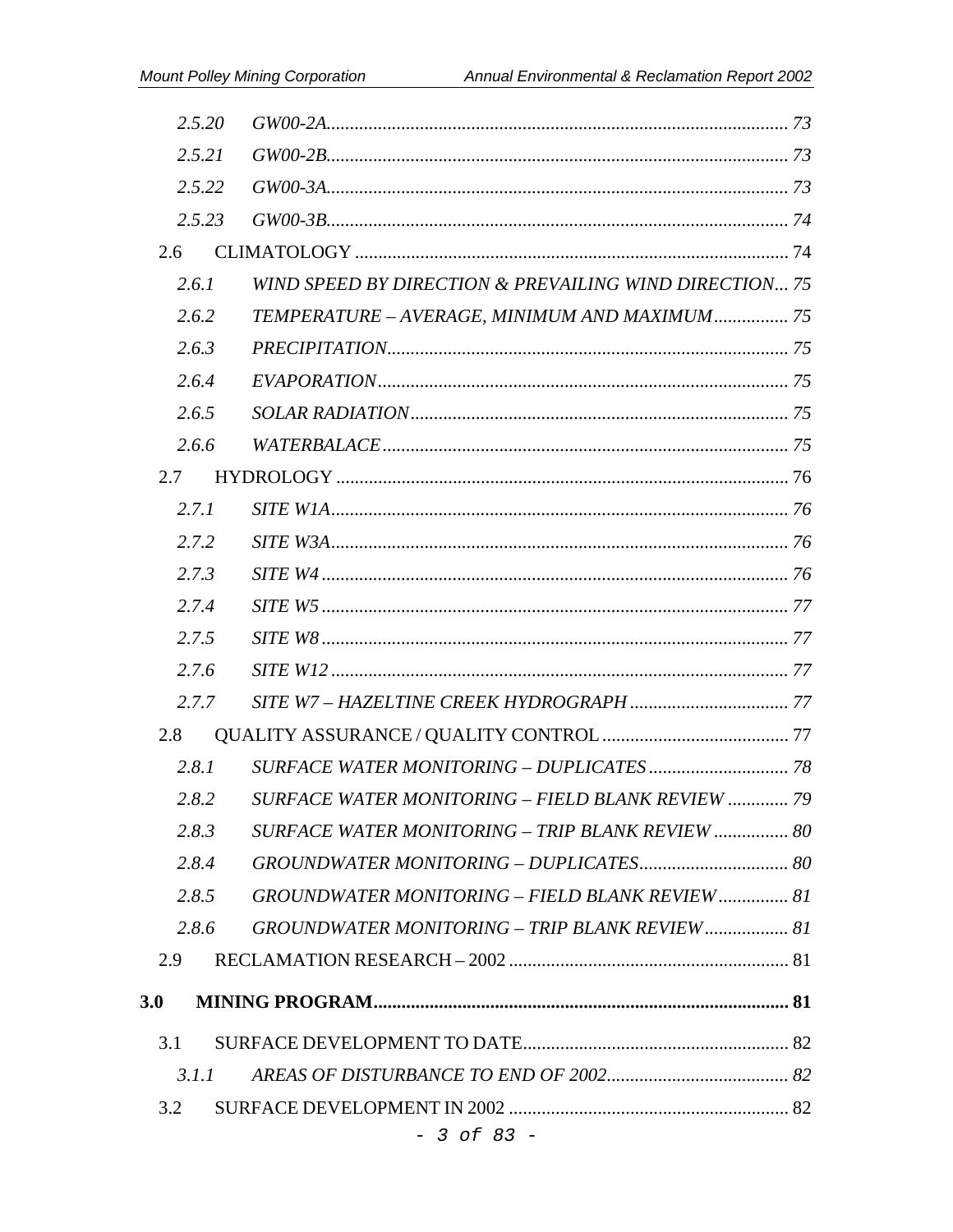| 5.0 |     |                                                     | 83 |
|-----|-----|-----------------------------------------------------|----|
| 4.1 |     |                                                     |    |
| 4.0 |     |                                                     |    |
|     | 333 | DRAINAGE CONTROL / PROTECTION OF WATERCOURSES 83    |    |
|     | 332 | SALVAGING AND STOCKPILING OF SURFICIAL MATERIALS 83 |    |
|     | 331 |                                                     |    |
| 33  |     | PROJECTED SURFACE DEVELOPMENT FROM 2003 TO 2007  82 |    |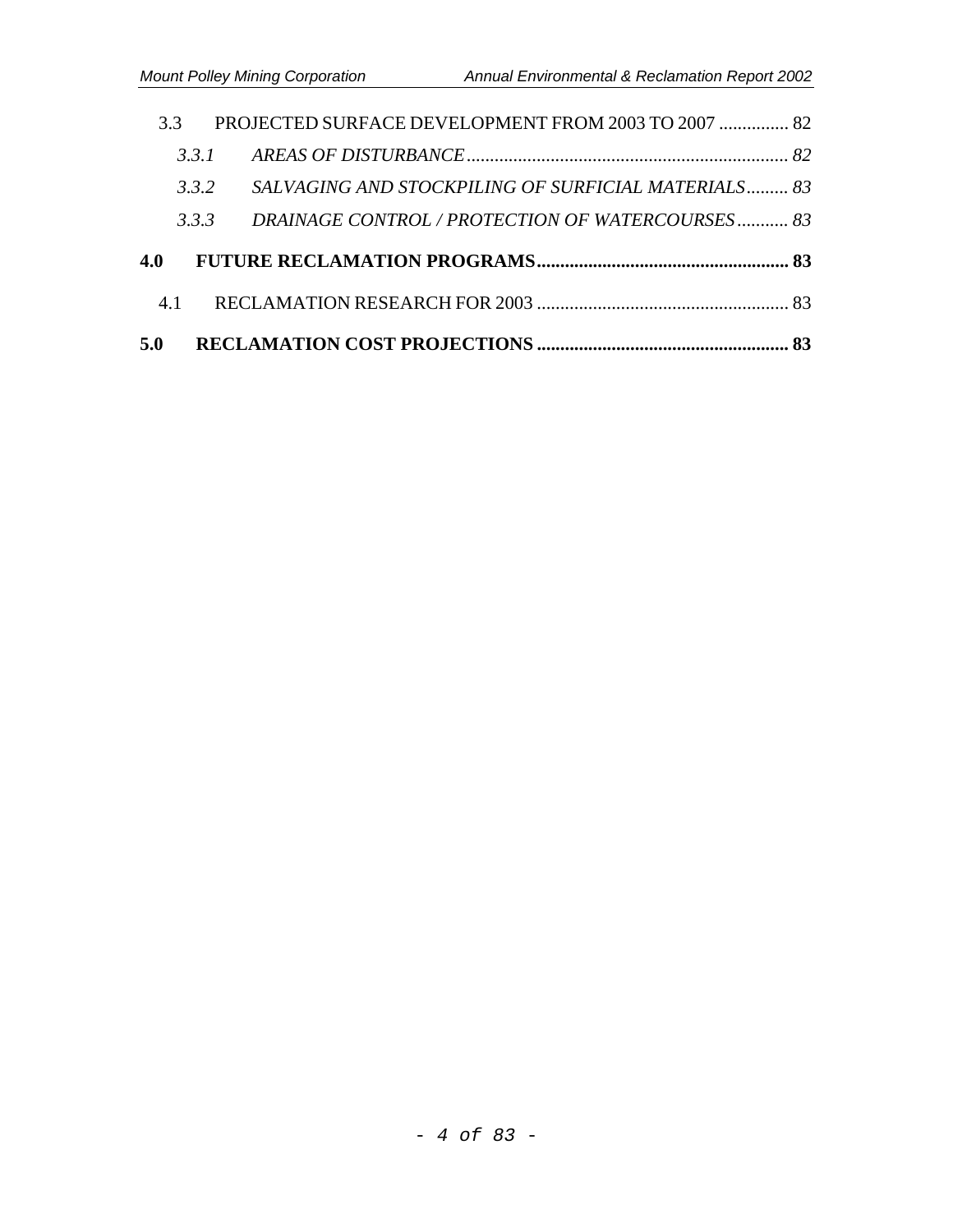# **Tables**

### **Surface Water Quality**

| 2.3.1  | Site E1 - Tailings Supernatant Water Quality, 1998 - 2002                      |
|--------|--------------------------------------------------------------------------------|
| 2.3.2  | Site E4 - Main Embankment Seepage Pond, 2001 - 2002                            |
| 2.3.3  | Site E5 - Tailings Impoundment Main Embankment Drain<br>Composite, 1998 - 2002 |
| 2.3.4  | Site E7 – Perimeter Embankment Settling Pond, 2001 – 2002                      |
| 2.3.5  | Site E8 - Cariboo Pit Supernatant, 1998 - 2002                                 |
| 2.3.6  | Site MP1 – East RDS Seepage, 1998, 2000 – 2002                                 |
| 2.3.7  | Site W1 - Lower Morehead Creek, 1998 - 2002                                    |
| 2.3.8  | Site W3a - Mine Drainage Creek u/s Bootjack Lake, 2000 - 2002                  |
| 2.3.9  | Site W4 – North Dump Creek u/s of Polley Lake FSR, 1998 – 2002                 |
| 2.3.10 | Site W5 - Bootjack Creek above Hazeltine Creek, 1998 - 2002                    |
| 2.3.11 | Site W7 - Upper Hazeltine Creek, 1998 - 2002                                   |
| 2.3.12 | Site W8 - Northeast Edney Creek Tributary, 1998 - 2002                         |
| 2.3.13 | Site W8z - Southwest Edney Creek Tributary, 1998 - 2002                        |
| 2.3.14 | Site W11 – Lower Edney Creek u/s of Quesnel Lake, 1998 – 2002                  |
| 2.3.15 | Site W12 – 6k Creek at Road, 1999 – 2002                                       |
| 2.3.16 | Site W13 – 9.5k Creek Upstream of Bootjack Lake, 2000 – 2002                   |
|        |                                                                                |

# **Groundwater Quality**

| $2.5.1 - 1$ | GW96-1A – Tailings Impoundment North Well (Deep)<br>$1998 - 2002$    |
|-------------|----------------------------------------------------------------------|
| $2.5.2 - 1$ | GW96-1B - Tailings Impoundment North Well (Shallow)<br>$1998 - 2002$ |
| $2.5.3 - 1$ | GW96-2A – Tailings Impoundment East Well (Deep)<br>$1998 - 2002$     |
| $2.5.4 - 1$ | GW96-2B – Tailings Impoundment East Well (Shallow)<br>$1998 - 2002$  |
|             |                                                                      |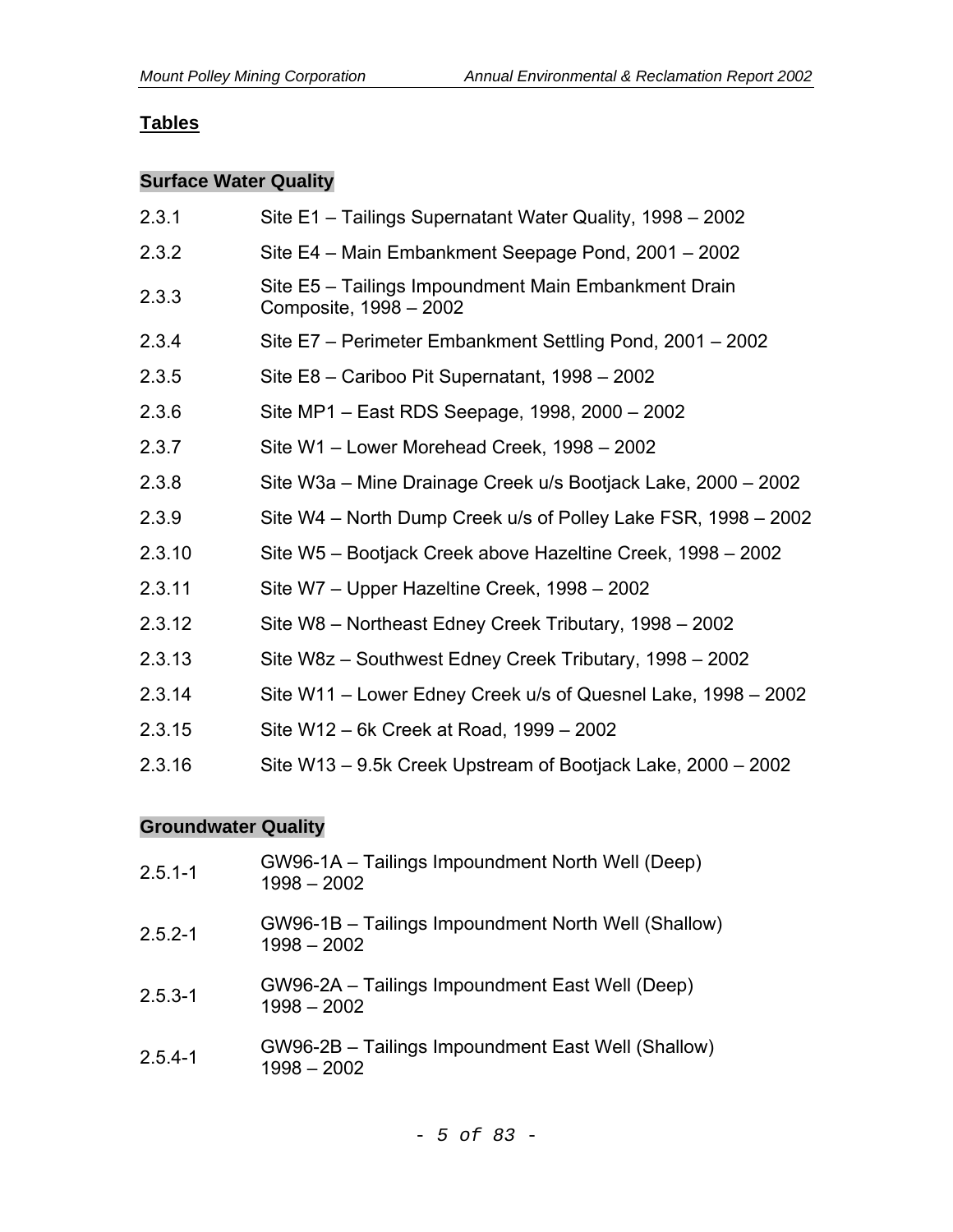| $2.5.5 - 1$  | GW96-3A - Tailings Impoundment South-East Well (Deep)<br>$1998 - 2002$    |
|--------------|---------------------------------------------------------------------------|
| $2.5.6 - 1$  | GW96-3B - Tailings Impoundment South-East Well (Shallow)<br>$1998 - 2002$ |
| $2.5.7 - 1$  | GW96-4A - Tailings Impoundment South-West Well (Deep)<br>$1998 - 2002$    |
| $2.5.8 - 1$  | GW96-4B - Tailings Impoundment South-West Well (Shallow)<br>$1998 - 2002$ |
| $2.5.9 - 1$  | GW96-5A - Tailings Impoundment Background Well (Deep)<br>$1998 - 2002$    |
| $2.5.10 - 1$ | GW96-5B - Tailings Impoundment Background Well (Shallow)<br>$1998 - 2001$ |
| $2.5.11 - 1$ | GW96-6 - South-East RDS Well<br>$1998 - 2002$                             |
| $2.5.12 - 1$ | GW96-7 - South-East Sediment Pond Well<br>$1998 - 2002$                   |
| $2.5.13 - 1$ | GW96-8A - Bootjack Lake FSR Well @ 11k (Deep)<br>$1998 - 2002$            |
| $2.5.14 - 1$ | GW96-8B - Bootjack Lake FSR Well @ 11k (Shallow)<br>$1998 - 2002$         |
| $2.5.15 - 1$ | GW96-9 - Tailings Impoundment South Well<br>$1998 - 2002$                 |
| $2.5.16 - 1$ | 95R-4 - Springer Pit Well<br>$1998 - 2002$                                |
| $2.5.17 - 1$ | 95R-5 - Lower South-East RDS Well<br>$1998 - 2002$                        |
| $2.5.18 - 1$ | GW00-1A - Tailings Impoundment West Well (Deep)<br>$2000 - 2002$          |
| $2.5.19 - 1$ | GW00-1B - Tailings Impoundment West Well (Shallow)<br>$2000 - 2002$       |
| $2.5.20 - 1$ | GW00-2A - Tailings Impoundment West Well (Deep)<br>$2000 - 2002$          |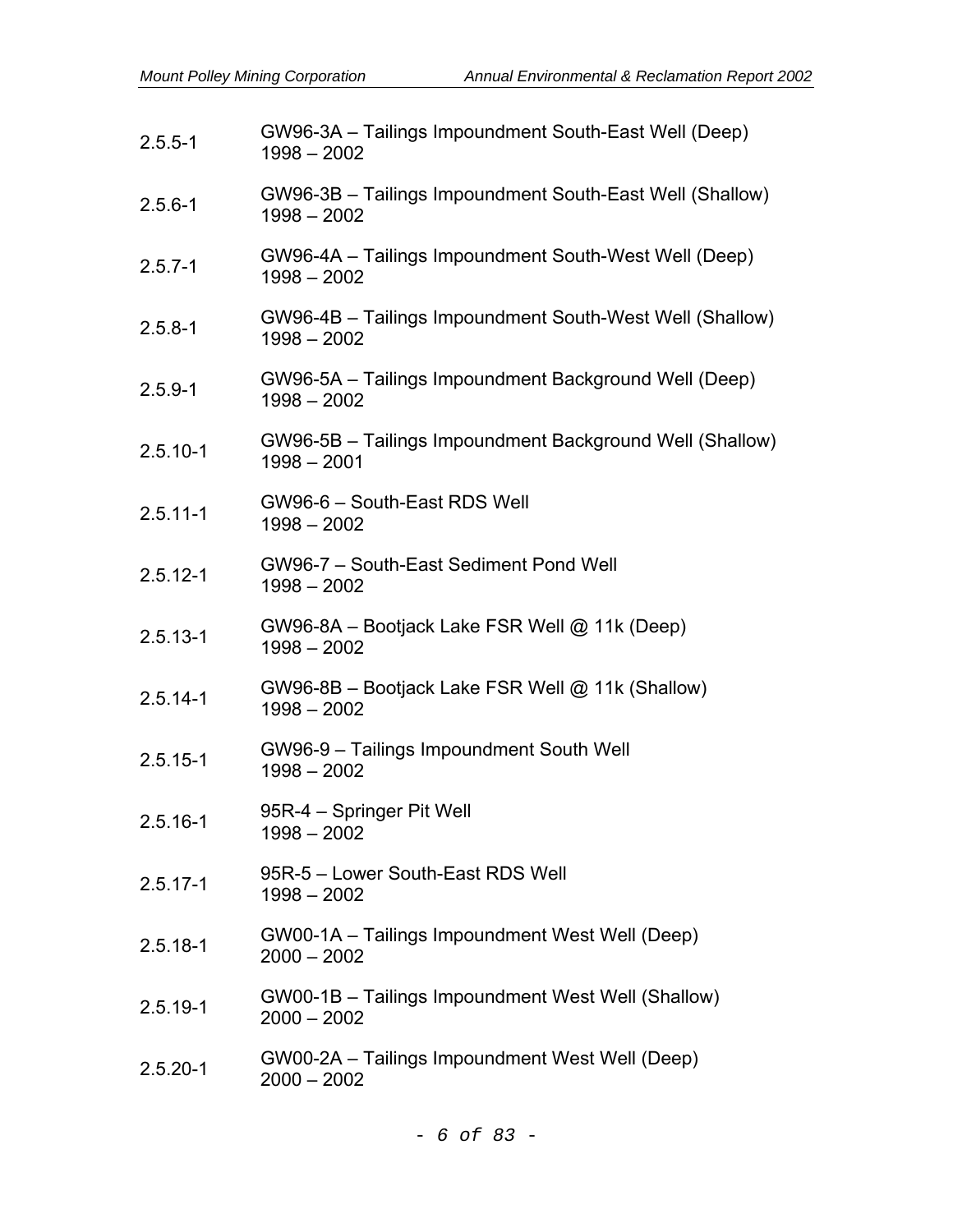- 2.5.21-1 GW00-2B Tailings Impoundment West Well (Shallow) 2000 – 2002
- 2.5.22-1 GW00-3A Tailings Impoundment West Well (Deep) 2000 – 2002
- 2.5.23-1 GW00-3B Tailings Impoundment West Well (Shallow) 2000 – 2002

### **Climatology**

2.6.6-1 Waterbalance 1997 - 2003

# **Quality Assurance / Quality Control**

#### **Surface Water QA/QC Duplicates**

| $2.8.1 - 1$ | E7 - Perimeter Embankment Seepage Pond<br><b>Duplicate Review</b>              |
|-------------|--------------------------------------------------------------------------------|
| $2.8.1 - 2$ | W1 - Lower Morehead Creek<br><b>Duplicate Review</b>                           |
| $2.8.1 - 3$ | W3a – Mine Drainage Creek Upstream of Bootjack Lake<br><b>Duplicate Review</b> |
| $2.8.1 - 4$ | W4 – North Dump Creek Upstream of Polley Lake FSR<br><b>Duplicate Review</b>   |
| $2.8.1 - 5$ | W7 - Upper Hazeltine Creek<br><b>Duplicate Review</b>                          |
| $2.8.1 - 6$ | W8 - North-East Edney Creek Tributary<br><b>Duplicate Review</b>               |
| $2.8.1 - 7$ | W8z - South-West Edney Creek Tributary<br><b>Duplicate Review</b>              |
| $2.8.1 - 8$ | W11 - Lower Edney Creek Upstream of Quesnel Lake                               |

#### **Surface Water QA/QC Field Blank Review**

|             | Surface Water – Quality Assurance Quality Control 2002 |
|-------------|--------------------------------------------------------|
| $2.8.2 - 1$ | E4 - Main Embankment Seepage Pond                      |
|             | <b>Field Blank Review</b>                              |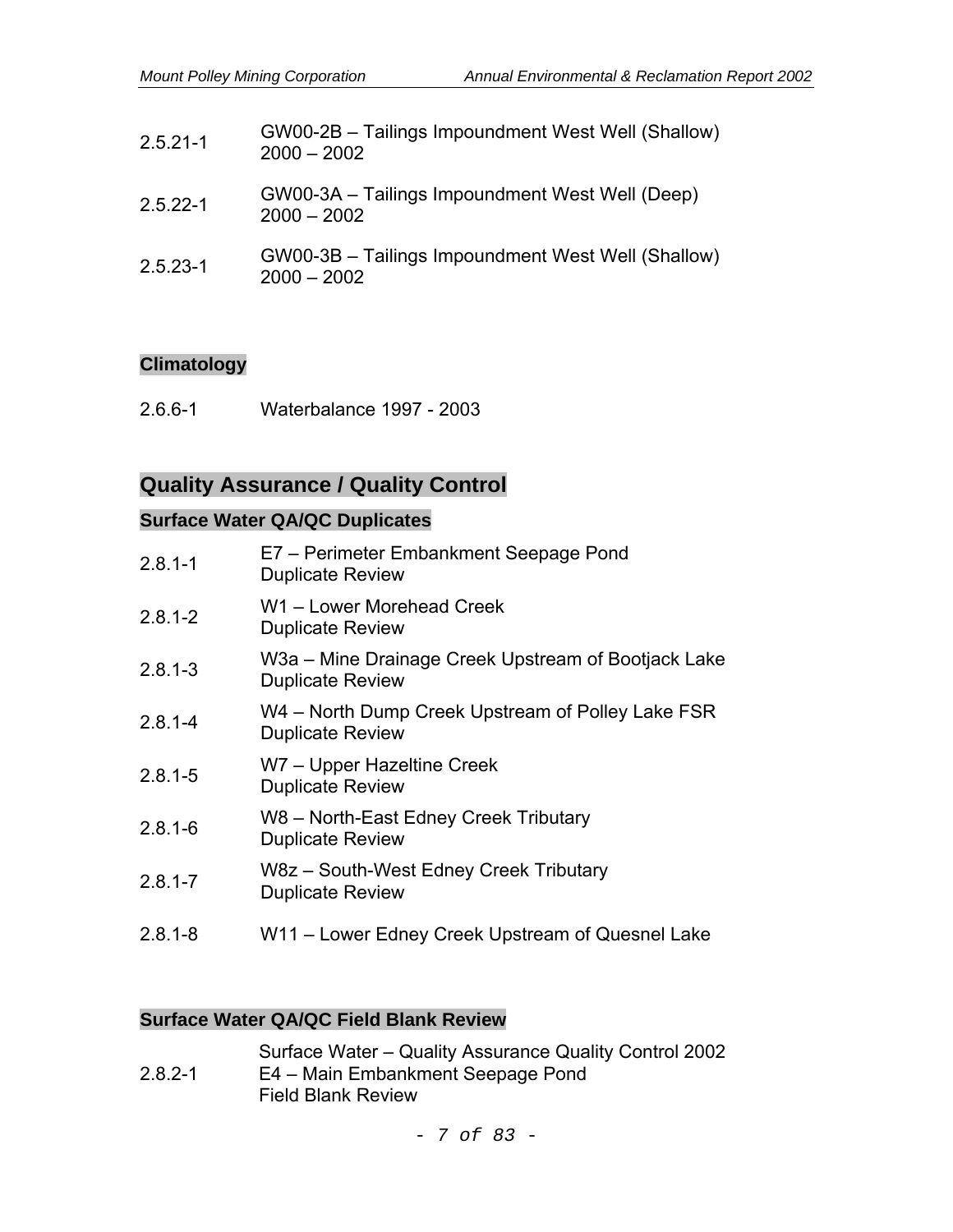| $2.8.2 - 2$  | Surface Water - Quality Assurance Quality Control 2002<br>E7 - Perimeter Embankment Settling Pond<br><b>Field Blank Review</b>        |
|--------------|---------------------------------------------------------------------------------------------------------------------------------------|
| $2.8.2 - 3$  | Surface Water - Quality Assurance Quality Control 2002<br>W1 - Lower Morehead Creek<br><b>Field Blank Review</b>                      |
| $2.8.2 - 4$  | Surface Water - Quality Assurance Quality Control 2002<br>W3a - Mine Drainage Creek u/s of Bootjack Lake<br><b>Field Blank Review</b> |
| $2.8.2 - 5$  | Surface Water - Quality Assurance Quality Control 2002<br>W4 - North Dump Creek u/s of Polley Lake FSR<br><b>Field Blank Review</b>   |
| $2.8.2 - 6$  | Surface Water - Quality Assurance Quality Control 2002<br>W5 - Bootjack Creek above Hazeltine Creek<br><b>Field Blank Review</b>      |
| $2.8.2 - 7$  | Surface Water - Quality Assurance Quality Control 2002<br>W7 - Upper Hazeltine Creek<br><b>Field Blank Review</b>                     |
| $2.8.2 - 8$  | Surface Water - Quality Assurance Quality Control 2002<br>W8 - Northeast Edney Creek Tributary<br><b>Field Blank Review</b>           |
| $2.8.2 - 9$  | Surface Water - Quality Assurance Quality Control 2002<br>W8z - Southwest Edney Creek Tributary<br><b>Field Blank Review</b>          |
| $2.8.2 - 10$ | Surface Water - Quality Assurance Quality Control 2002<br>W12-6 K Creek at Road<br><b>Field Blank Review</b>                          |

#### **Surface Water QA/QC Trip Blank Review**

2.8.3-1 Surface Water – Quality Assurance Quality Control 2002 Trip Blank Review

#### **Groundwater QA/QC Duplicates**

2.8.4-1 Groundwater – Quality Assurance Quality Control – 2002 **Duplicates**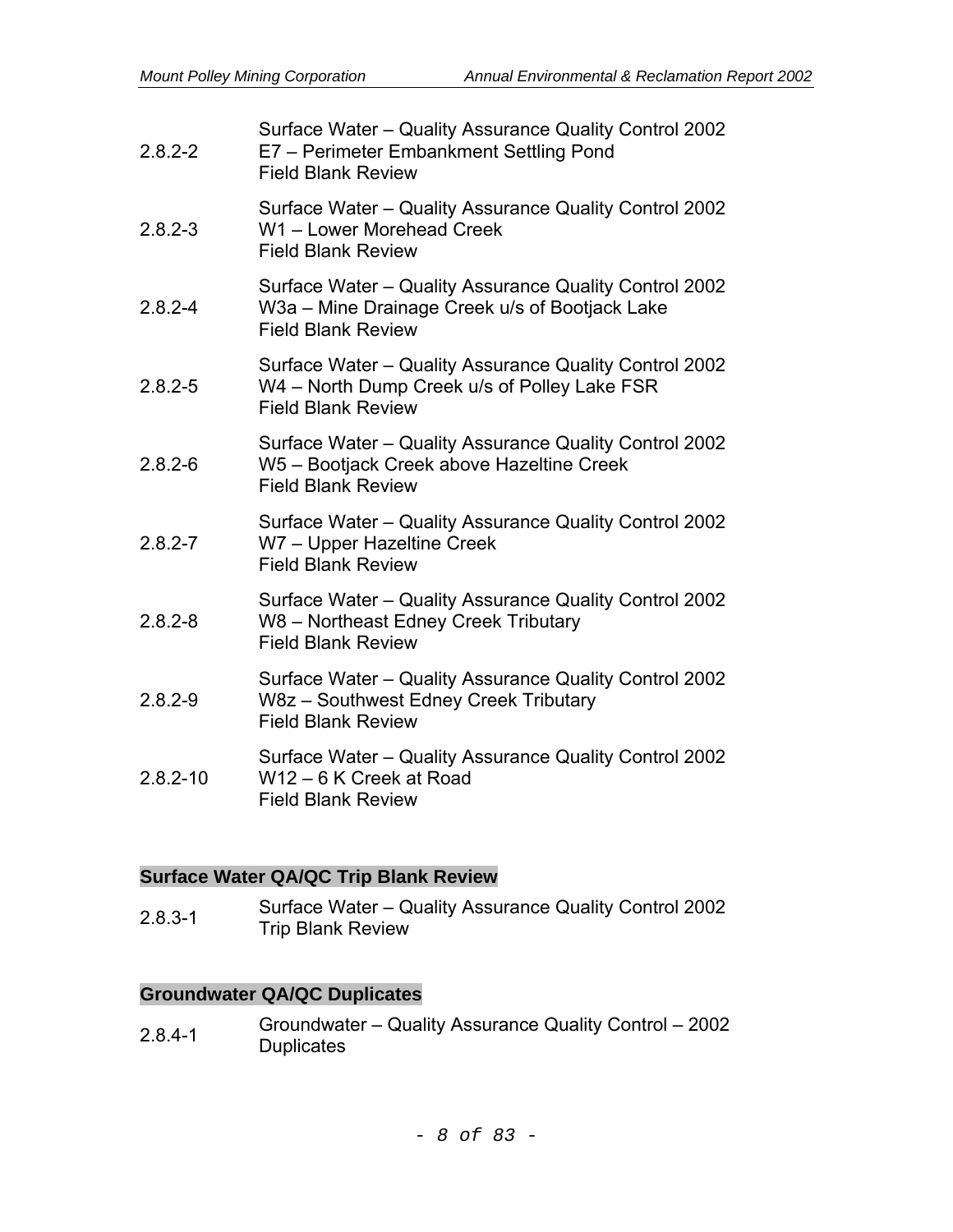#### **Groundwater QA/QC Field Blank Review**

2.8.5-1 Groundwater – Quality Assurance Quality Control – 2002 Field Blank Review

## **Groundwater QA/QC Trip Blank Review**

2.8.6-1 Groundwater – Quality Assurance Quality Control – 2002 Trip Blank Review

#### **Disturbed Areas**

| $3.1.1 - 1$ | Summary of Areas Disturbed and Reclaimed to December 31, 2002                |
|-------------|------------------------------------------------------------------------------|
| $3.1.1 - 2$ | Disturbed Areas 2002 - Breakdown by Mine Component                           |
| $3.3.1 - 1$ | Five Year Projection of Anticipated Disturbance and Reclamation<br>2003-2007 |
| $3.3.1 - 2$ | Anticipated Area of Mining Disturbances to 2007                              |
| $3.3.2 - 1$ | Soil stockpiles: Volumes and Sources to December 31, 2002                    |

### **Figures**

#### **Maps**

|   | Location Map                          |
|---|---------------------------------------|
| 2 | <b>Water Quality Monitoring Sites</b> |
| 3 | Disturbed Areas to 2002               |

### **Surface Water Quality**

| $2.3.1 - 1$ | E1 - Tailings Impoundment Supernatant<br><b>Surface Water Quality Trends</b><br>pH, Temperature, Conductivity, Alkalinity                 |
|-------------|-------------------------------------------------------------------------------------------------------------------------------------------|
| $2.3.1 - 2$ | E1 - Tailings Impoundment Supernatant<br><b>Surface Water Quality Trends</b><br>Total Alkalinity, Sulfate, Nitrate + Nitrite-N, Ammonia-N |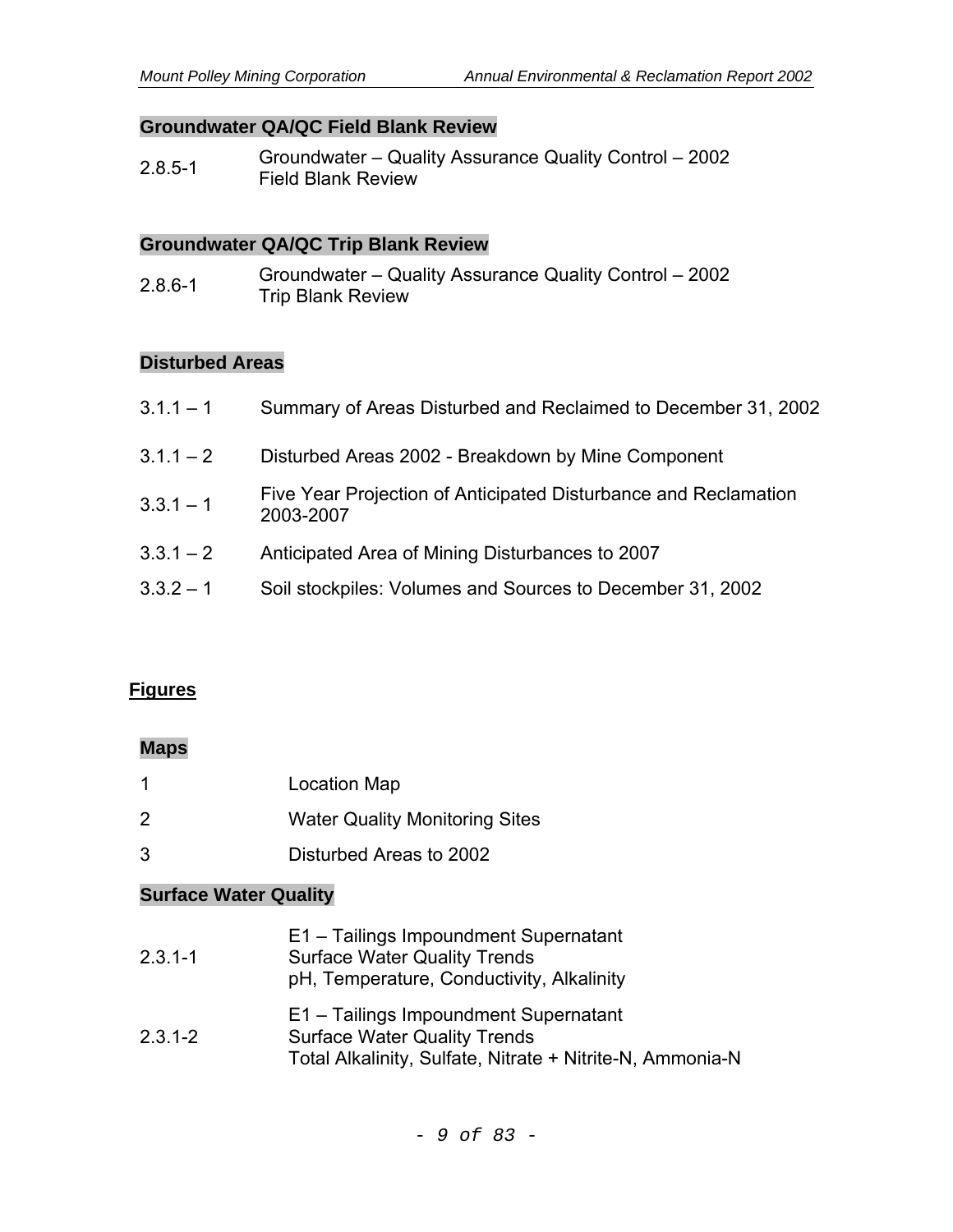| $2.3.1 - 3$ | E1 - Tailings Impoundment Supernatant<br><b>Surface Water Quality Trends</b><br>Total Nitrogen, Ortho-Phosphorus, T-Phosphorus, D-Phosphorus |
|-------------|----------------------------------------------------------------------------------------------------------------------------------------------|
| $2.3.1 - 4$ | E1 - Tailings Impoundment Supernatant<br><b>Surface Water Quality Trends</b><br>TSS, TDS, Turbidity, Dissolved Organic Carbon                |
| $2.3.1 - 5$ | E1 - Tailings Impoundment Supernatant<br><b>Surface Water Quality Trends</b><br>Hardness Total-D, D-Aluminum, T-Arsenic, T-Barium            |
| $2.3.1 - 6$ | E1 - Tailings Impoundment Supernatant<br><b>Surface Water Quality Trends</b><br>T-Calcium, T-Copper, D-Copper, T-Iron                        |
| $2.3.1 - 7$ | E1 - Tailings Impoundment Supernatant<br><b>Surface Water Quality Trends</b><br>D-Iron, T-Lead, T-Magnesium, T-Manganese                     |
| $2.3.1 - 8$ | E1 - Tailings Impoundment Supernatant<br><b>Surface Water Quality Trends</b><br>T-Molybdenum, T-Nickel, T-Potassium, T-Selenium              |
| $2.3.1 - 9$ | E1 - Tailings Impoundment Supernatant<br><b>Surface Water Quality Trends</b><br>T-Silicon, T-Sodium, T-Strontium, T-Zinc                     |
| $2.3.2 - 1$ | E4 - Main Embankment Seepage Pond<br><b>Surface Water Quality Trends</b><br>pH, Temperature, Conductivity, Alkalinity                        |
| $2.3.2 - 2$ | E4 - Main Embankment Seepage Pond<br><b>Surface Water Quality Trends</b><br>Total Alkalinity, Sulfate, Nitrate + Nitrite-N, Ammonia-N        |
| $2.3.2 - 3$ | E4 - Main Embankment Seepage Pond<br><b>Surface Water Quality Trends</b><br>Total Nitrogen, Ortho-Phosphorus, T-Phosphorus, D-Phosphorus     |
| $2.3.2 - 4$ | E4 - Main Embankment Seepage Pond<br><b>Surface Water Quality Trends</b><br>TSS, TDS, Turbidity, Dissolved Organic Carbon                    |
| $2.3.2 - 5$ | E4 - Main Embankment Seepage Pond<br><b>Surface Water Quality Trends</b><br>Hardness Total-D, D-Aluminum, T-Arsenic, T-Barium                |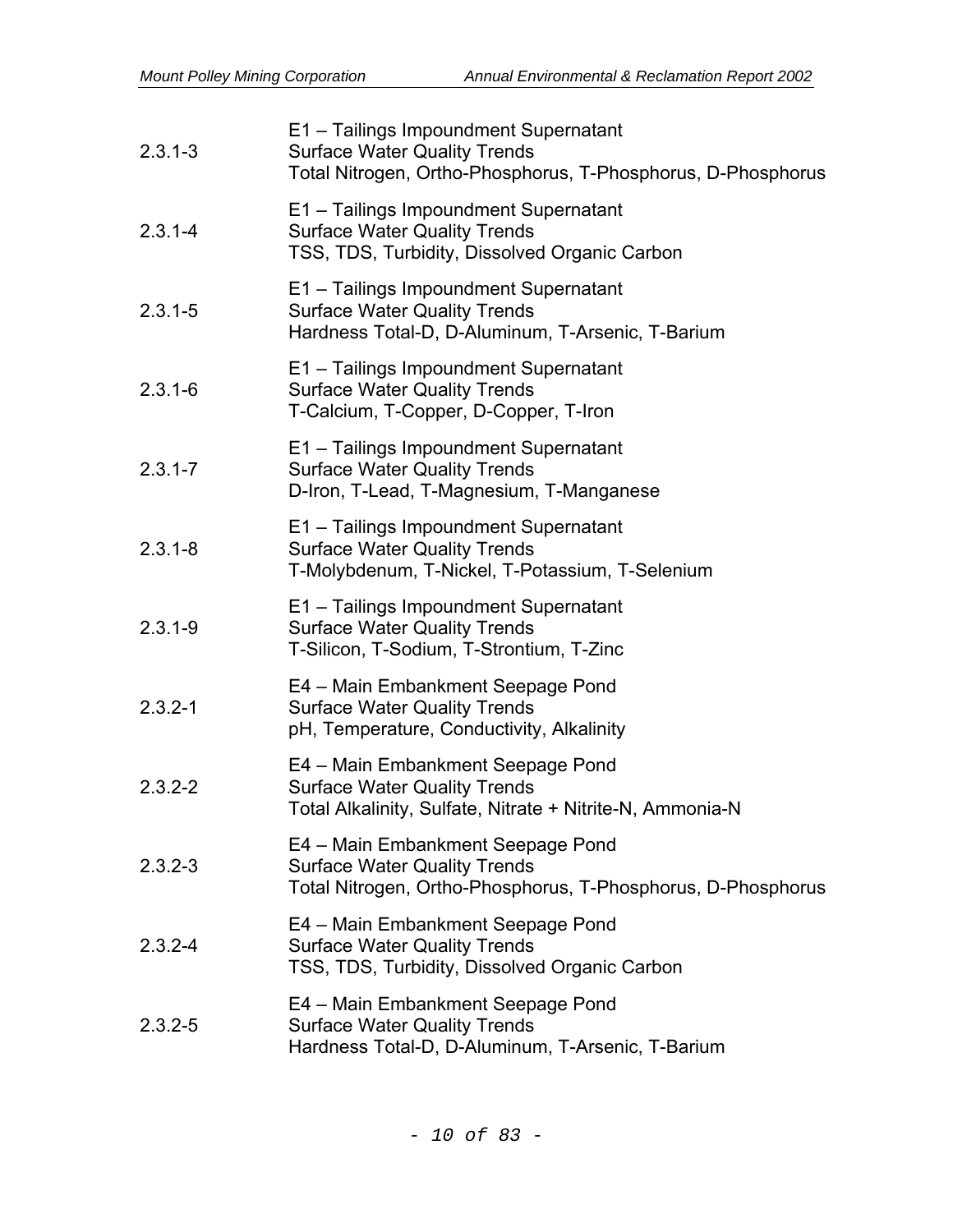| $2.3.2 - 6$ | E4 - Main Embankment Seepage Pond<br><b>Surface Water Quality Trends</b><br>T-Calcium, T-Copper, D-Copper, T-Iron                                                |
|-------------|------------------------------------------------------------------------------------------------------------------------------------------------------------------|
| $2.3.2 - 7$ | E4 - Main Embankment Seepage Pond<br><b>Surface Water Quality Trends</b><br>D-Iron, T-Lead, T-Magnesium, T-Manganese                                             |
| $2.3.2 - 8$ | E4 - Main Embankment Seepage Pond<br><b>Surface Water Quality Trends</b><br>T-Molybdenum, T-Nickel, T-Potassium, T-Selenium                                      |
| $2.3.2 - 9$ | E4 - Main Embankment Seepage Pond<br><b>Surface Water Quality Trends</b><br>T-Silicon, T-Sodium, T-Strontium, T-Zinc                                             |
| $2.3.3 - 1$ | E5 - Tailings Impoundment Main Embankment Drain Composite<br><b>Surface Water Quality Trends</b><br>pH, Temperature, Conductivity, Alkalinity                    |
| $2.3.3 - 2$ | E5 - Tailings Impoundment Main Embankment Drain Composite<br><b>Surface Water Quality Trends</b><br>Total Alkalinity, Sulfate, Nitrate + Nitrite-N, Ammonia-N    |
| $2.3.3 - 3$ | E5 - Tailings Impoundment Main Embankment Drain Composite<br><b>Surface Water Quality Trends</b><br>Total Nitrogen, Ortho-Phosphorus, T-Phosphorus, D-Phosphorus |
| $2.3.3 - 4$ | E5 - Tailings Impoundment Main Embankment Drain Composite<br><b>Surface Water Quality Trends</b><br>TSS, TDS, Turbidity, Dissolved Organic Carbon                |
| $2.3.3 - 5$ | E5 - Tailings Impoundment Main Embankment Drain Composite<br><b>Surface Water Quality Trends</b><br>Hardness Total-D, D-Aluminum, T-Arsenic, T-Barium            |
| $2.3.3 - 6$ | E5 - Tailings Impoundment Main Embankment Drain Composite<br><b>Surface Water Quality Trends</b><br>T-Calcium, T-Copper, D-Copper, T-Iron                        |
| $2.3.3 - 7$ | E5 - Tailings Impoundment Main Embankment Drain Composite<br><b>Surface Water Quality Trends</b><br>D-Iron, T-Lead, T-Magnesium, T-Manganese                     |
| $2.3.3 - 8$ | E5 - Tailings Impoundment Main Embankment Drain Composite<br><b>Surface Water Quality Trends</b><br>T-Molybdenum, T-Nickel, T-Potassium, T-Selenium              |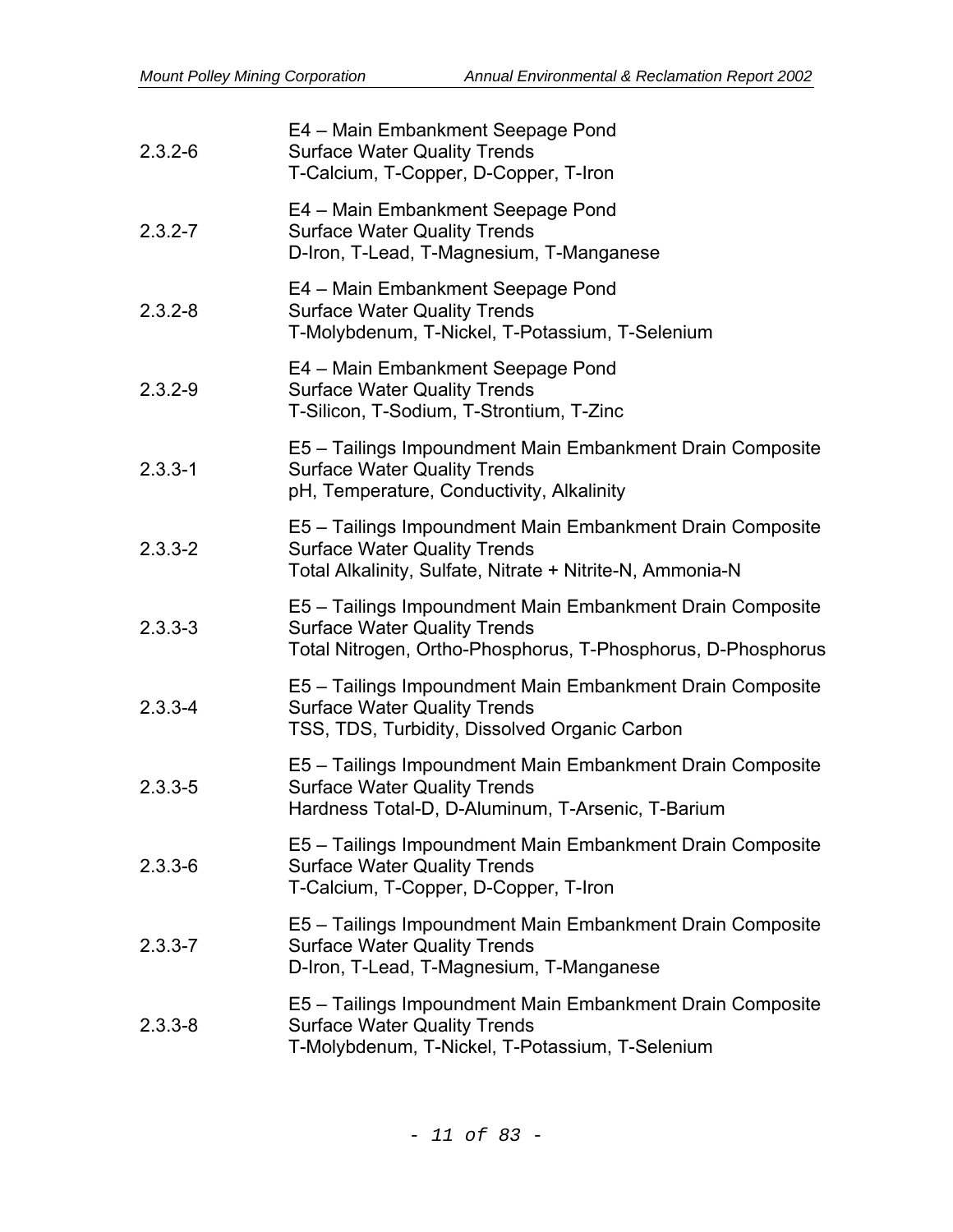| $2.3.3 - 9$ | E5 - Tailings Impoundment Main Embankment Drain Composite<br><b>Surface Water Quality Trends</b><br>T-Silicon, T-Sodium, T-Strontium, T-Zinc   |
|-------------|------------------------------------------------------------------------------------------------------------------------------------------------|
| $2.3.4 - 1$ | E7 - Perimeter Embankment Settling Pond<br><b>Surface Water Quality Trends</b><br>pH, Temperature, Conductivity, Alkalinity                    |
| $2.3.4 - 2$ | E7 – Perimeter Embankment Settling Pond<br><b>Surface Water Quality Trends</b><br>Total Alkalinity, Sulfate, Nitrate + Nitrite-N, Ammonia-N    |
| $2.3.4 - 3$ | E7 – Perimeter Embankment Settling Pond<br><b>Surface Water Quality Trends</b><br>Total Nitrogen, Ortho-Phosphorus, T-Phosphorus, D-Phosphorus |
| $2.3.4 - 4$ | E7 – Perimeter Embankment Settling Pond<br><b>Surface Water Quality Trends</b><br>TSS, TDS, Turbidity, Dissolved Organic Carbon                |
| $2.3.4 - 5$ | E7 - Perimeter Embankment Settling Pond<br><b>Surface Water Quality Trends</b><br>Hardness Total-D, D-Aluminum, T-Arsenic, T-Barium            |
| $2.3.4 - 6$ | E7 – Perimeter Embankment Settling Pond<br><b>Surface Water Quality Trends</b><br>T-Calcium, T-Copper, D-Copper, T-Iron                        |
| $2.3.4 - 7$ | E7 – Perimeter Embankment Settling Pond<br><b>Surface Water Quality Trends</b><br>D-Iron, T-Lead, T-Magnesium, T-Manganese                     |
| $2.3.4 - 8$ | E7 - Perimeter Embankment Settling Pond<br><b>Surface Water Quality Trends</b><br>T-Molybdenum, T-Nickel, T-Potassium, T-Selenium              |
| $2.3.4 - 9$ | E7 – Perimeter Embankment Settling Pond<br><b>Surface Water Quality Trends</b><br>T-Silicon, T-Sodium, T-Strontium, T-Zinc                     |
| $2.3.5 - 1$ | E8 - Cariboo Pit Supernatant<br><b>Surface Water Quality Trends</b><br>pH, Temperature, Conductivity, Alkalinity                               |
| $2.3.5 - 2$ | E8 - Cariboo Pit Supernatant<br><b>Surface Water Quality Trends</b><br>Total Alkalinity, Sulfate, Nitrate + Nitrite-N, Ammonia-N               |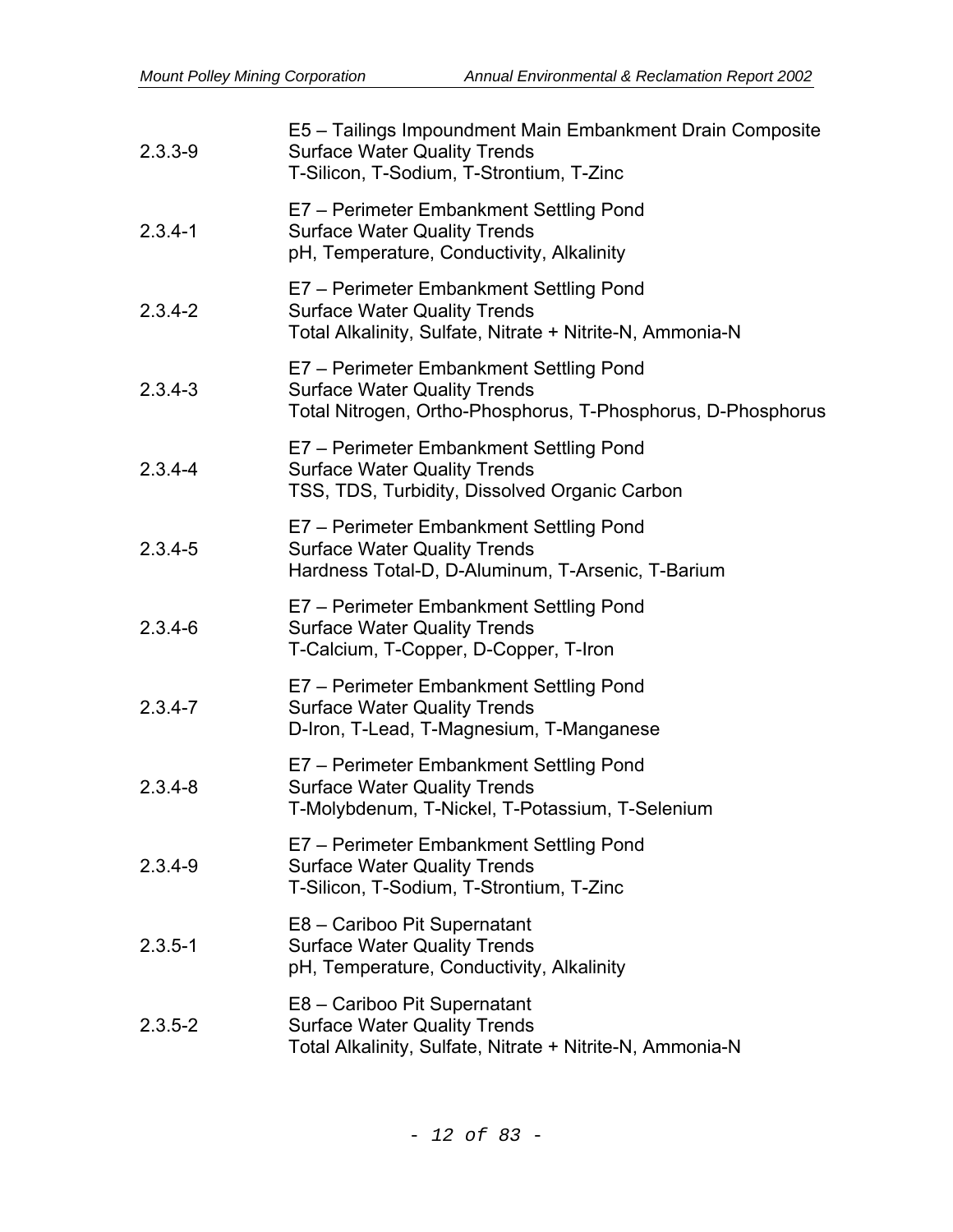| $2.3.5 - 3$ | E8 - Cariboo Pit Supernatant<br><b>Surface Water Quality Trends</b><br>Total Nitrogen, Ortho-Phosphorus, T-Phosphorus, D-Phosphorus       |
|-------------|-------------------------------------------------------------------------------------------------------------------------------------------|
| $2.3.5 - 4$ | E8 - Cariboo Pit Supernatant<br><b>Surface Water Quality Trends</b><br>TSS, TDS, Turbidity, Dissolved Organic Carbon                      |
| $2.3.5 - 5$ | E8 - Cariboo Pit Supernatant<br><b>Surface Water Quality Trends</b><br>Hardness Total-D, D-Aluminum, T-Arsenic, T-Barium                  |
| $2.3.5 - 6$ | E8 - Cariboo Pit Supernatant<br><b>Surface Water Quality Trends</b><br>T-Calcium, T-Copper, D-Copper, T-Iron                              |
| $2.3.5 - 7$ | E8 - Cariboo Pit Supernatant<br><b>Surface Water Quality Trends</b><br>D-Iron, T-Lead, T-Magnesium, T-Manganese                           |
| $2.3.5 - 8$ | E8 - Cariboo Pit Supernatant<br><b>Surface Water Quality Trends</b><br>T-Molybdenum, T-Nickel, T-Potassium, T-Selenium                    |
| $2.3.5 - 9$ | E8 - Cariboo Pit Supernatant<br><b>Surface Water Quality Trends</b><br>T-Silicon, T-Sodium, T-Strontium, T-Zinc                           |
| $2.3.6 - 1$ | MP1 – East Rock Disposal Site Seepage<br><b>Surface Water Quality Trends</b><br>pH, Temperature, Conductivity, Alkalinity                 |
| $2.3.6 - 2$ | MP1 - East Rock Disposal Site Seepage<br><b>Surface Water Quality Trends</b><br>Total Alkalinity, Sulfate, Nitrate + Nitrite-N, Ammonia-N |
| $2.3.6 - 3$ | MP1 – East Rock Disposal Site Seepage<br><b>Surface Water Quality Trends</b><br>Ortho-Phosphorus, T-Phosphorus, D-Phosphorus              |
| $2.3.6 - 4$ | MP1 – East Rock Disposal Site Seepage<br><b>Surface Water Quality Trends</b><br>TSS, TDS, Turbidity, Dissolved Organic Carbon             |
| 2.3.6-5     | MP1 – East Rock Disposal Site Seepage<br><b>Surface Water Quality Trends</b><br>Hardness Total-D, D-Aluminum, T-Arsenic, T-Barium         |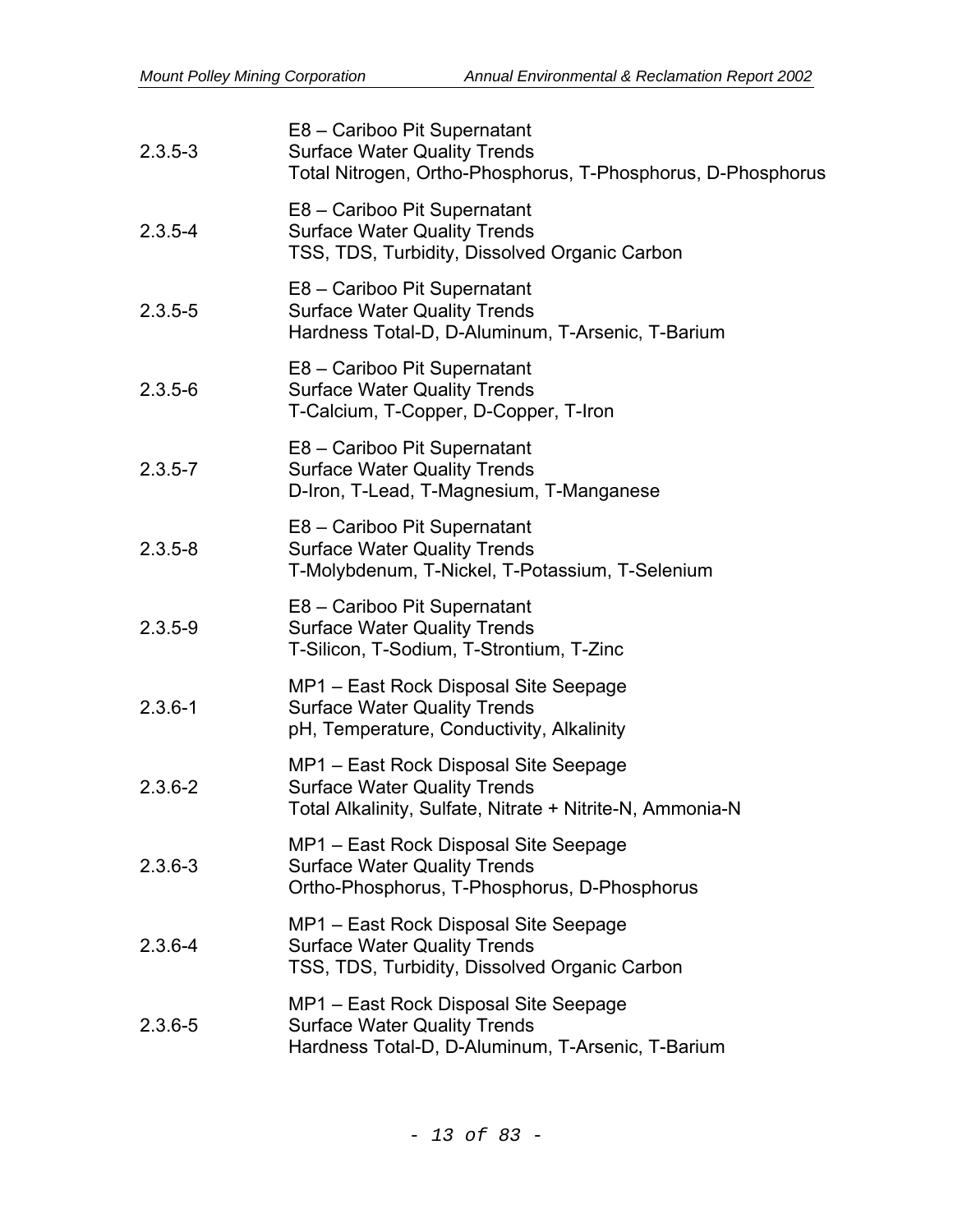| $2.3.6 - 6$ | MP1 – East Rock Disposal Site Seepage<br><b>Surface Water Quality Trends</b><br>T-Calcium, T-Copper, D-Copper, T-Iron            |
|-------------|----------------------------------------------------------------------------------------------------------------------------------|
| $2.3.6 - 7$ | MP1 - East Rock Disposal Site Seepage<br><b>Surface Water Quality Trends</b><br>D-Iron, T-Lead, T-Magnesium, T-Manganese         |
| $2.3.6 - 8$ | MP1 – East Rock Disposal Site Seepage<br><b>Surface Water Quality Trends</b><br>T-Molybdenum, T-Nickel, T-Potassium, T-Selenium  |
| $2.3.6 - 9$ | MP1 - East Rock Disposal Site Seepage<br><b>Surface Water Quality Trends</b><br>T-Silicon, T-Sodium, T-Strontium, T-Zinc         |
| $2.3.7 - 1$ | W1 - Lower Morehead Creek<br><b>Surface Water Quality Trends</b><br>pH, Temperature, Conductivity, Alkalinity                    |
| $2.3.7 - 2$ | W1 - Lower Morehead Creek<br><b>Surface Water Quality Trends</b><br>Total Alkalinity, Sulfate, Nitrate + Nitrite-N, Ammonia-N    |
| $2.3.7 - 3$ | W1 - Lower Morehead Creek<br><b>Surface Water Quality Trends</b><br>Total Nitrogen, Ortho-Phosphorus, T-Phosphorus, D-Phosphorus |
| $2.3.7 - 4$ | W1 - Lower Morehead Creek<br><b>Surface Water Quality Trends</b><br>TSS, TDS, Turbidity, Dissolved Organic Carbon                |
| $2.3.7 - 5$ | W1 - Lower Morehead Creek<br><b>Surface Water Quality Trends</b><br>Hardness Total-D, D-Aluminum, T-Arsenic, T-Barium            |
| $2.3.7 - 6$ | W1 - Lower Morehead Creek<br><b>Surface Water Quality Trends</b><br>T-Calcium, T-Copper, D-Copper, T-Iron                        |
| $2.3.7 - 7$ | W1 - Lower Morehead Creek<br><b>Surface Water Quality Trends</b><br>D-Iron, T-Lead, T-Magnesium, T-Manganese                     |
| $2.3.7 - 8$ | W1 - Lower Morehead Creek<br><b>Surface Water Quality Trends</b><br>T-Molybdenum, T-Nickel, T-Potassium, T-Selenium              |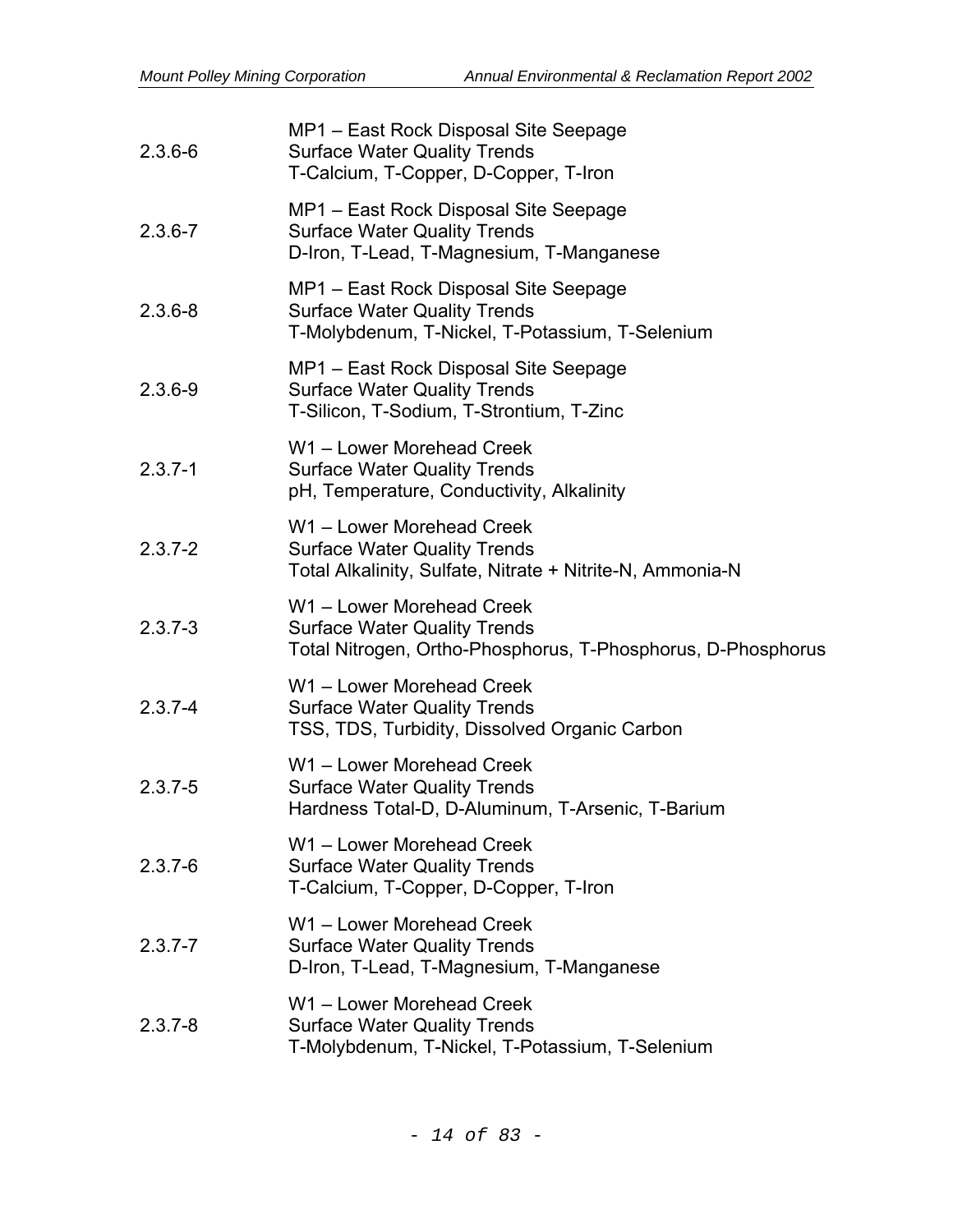| $2.3.7 - 9$ | W1 - Lower Morehead Creek<br><b>Surface Water Quality Trends</b><br>T-Silicon, T-Sodium, T-Strontium, T-Zinc                                               |
|-------------|------------------------------------------------------------------------------------------------------------------------------------------------------------|
| $2.3.8 - 1$ | W3a - Mine Drainage Creek Upstream of Bootjack Lake<br><b>Surface Water Quality Trends</b><br>pH, Temperature, Conductivity, Alkalinity                    |
| $2.3.8 - 2$ | W3a – Mine Drainage Creek Upstream of Bootjack Lake<br><b>Surface Water Quality Trends</b><br>Total Alkalinity, Sulfate, Nitrate + Nitrite-N, Ammonia-N    |
| $2.3.8 - 3$ | W3a – Mine Drainage Creek Upstream of Bootjack Lake<br><b>Surface Water Quality Trends</b><br>Total Nitrogen, Ortho-Phosphorus, T-Phosphorus, D-Phosphorus |
| $2.3.8 - 4$ | W3a - Mine Drainage Creek Upstream of Bootjack Lake<br><b>Surface Water Quality Trends</b><br>TSS, TDS, Turbidity, Dissolved Organic Carbon                |
| $2.3.8 - 5$ | W3a - Mine Drainage Creek Upstream of Bootjack Lake<br><b>Surface Water Quality Trends</b><br>Hardness Total-D, D-Aluminum, T-Arsenic, T-Barium            |
| $2.3.8 - 6$ | W3a – Mine Drainage Creek Upstream of Bootjack Lake<br><b>Surface Water Quality Trends</b><br>T-Calcium, T-Copper, D-Copper, T-Iron                        |
| $2.3.8 - 7$ | W3a – Mine Drainage Creek Upstream of Bootjack Lake<br><b>Surface Water Quality Trends</b><br>D-Iron, T-Lead, T-Magnesium, T-Manganese                     |
| $2.3.8 - 8$ | W3a – Mine Drainage Creek Upstream of Bootjack Lake<br><b>Surface Water Quality Trends</b><br>T-Molybdenum, T-Nickel, T-Potassium, T-Selenium              |
| $2.3.8 - 9$ | W3a – Mine Drainage Creek Upstream of Bootjack Lake<br><b>Surface Water Quality Trends</b><br>T-Silicon, T-Sodium, T-Strontium, T-Zinc                     |
| $2.3.9 - 1$ | W4 – North Dump Creek Upstream of Polley Lake FSR<br><b>Surface Water Quality Trends</b><br>pH, Temperature, Conductivity, Alkalinity                      |
| $2.3.9 - 2$ | W4 – North Dump Creek Upstream of Polley Lake FSR<br><b>Surface Water Quality Trends</b><br>Total Alkalinity, Sulfate, Nitrate + Nitrite-N, Ammonia-N      |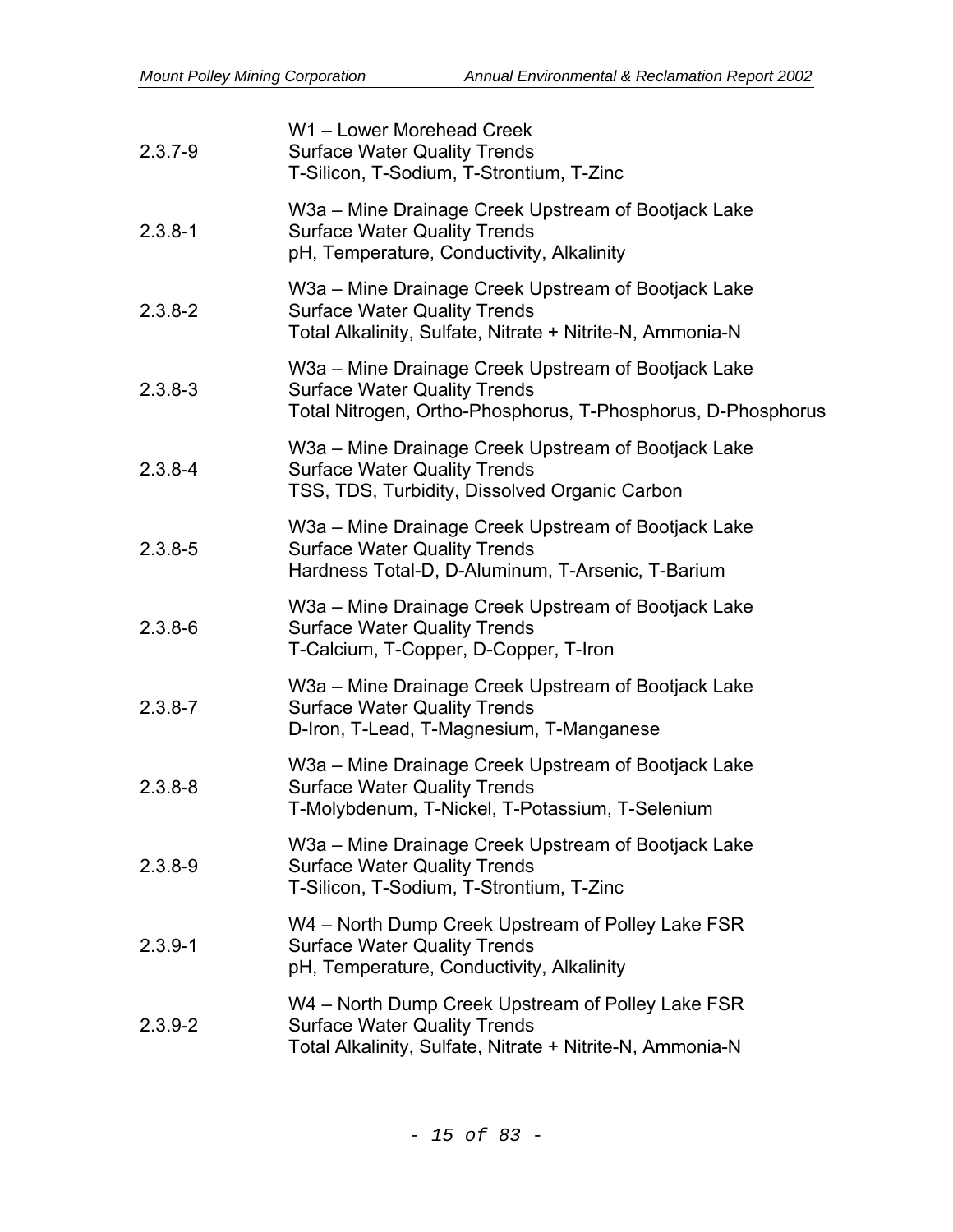| $2.3.9 - 3$  | W4 - North Dump Creek Upstream of Polley Lake FSR<br><b>Surface Water Quality Trends</b><br>Total Nitrogen, Ortho-Phosphorus, T-Phosphorus, D-Phosphorus |
|--------------|----------------------------------------------------------------------------------------------------------------------------------------------------------|
| $2.3.9 - 4$  | W4 - North Dump Creek Upstream of Polley Lake FSR<br><b>Surface Water Quality Trends</b><br>TSS, TDS, Turbidity, Dissolved Organic Carbon                |
| $2.3.9 - 5$  | W4 - North Dump Creek Upstream of Polley Lake FSR<br><b>Surface Water Quality Trends</b><br>Hardness Total-D, D-Aluminum, T-Arsenic, T-Barium            |
| $2.3.9 - 6$  | W4 - North Dump Creek Upstream of Polley Lake FSR<br><b>Surface Water Quality Trends</b><br>T-Calcium, T-Copper, D-Copper, T-Iron                        |
| $2.3.9 - 7$  | W4 - North Dump Creek Upstream of Polley Lake FSR<br><b>Surface Water Quality Trends</b><br>D-Iron, T-Lead, T-Magnesium, T-Manganese                     |
| $2.3.9 - 8$  | W4 - North Dump Creek Upstream of Polley Lake FSR<br><b>Surface Water Quality Trends</b><br>T-Molybdenum, T-Nickel, T-Potassium, T-Selenium              |
| $2.3.9 - 9$  | W4 – North Dump Creek Upstream of Polley Lake FSR<br><b>Surface Water Quality Trends</b><br>T-Silicon, T-Sodium, T-Strontium, T-Zinc                     |
| $2.3.10 - 1$ | W5 - Bootjack Creek Above Hazeltine Creek<br><b>Surface Water Quality Trends</b><br>pH, Temperature, Conductivity, Alkalinity                            |
| $2.3.10 - 2$ | W5 - Bootjack Creek Above Hazeltine Creek<br><b>Surface Water Quality Trends</b><br>Total Alkalinity, Sulfate, Nitrate + Nitrite-N, Ammonia-N            |
| $2.3.10 - 3$ | W5 - Bootjack Creek Above Hazeltine Creek<br><b>Surface Water Quality Trends</b><br>Total Nitrogen, Ortho-Phosphorus, T-Phosphorus, D-Phosphorus         |
| $2.3.10 - 4$ | W5 - Bootjack Creek Above Hazeltine Creek<br><b>Surface Water Quality Trends</b><br>TSS, TDS, Turbidity, Dissolved Organic Carbon                        |
| 2.3.10-5     | W5 - Bootjack Creek Above Hazeltine Creek<br><b>Surface Water Quality Trends</b><br>Hardness Total-D, D-Aluminum, T-Arsenic, T-Barium                    |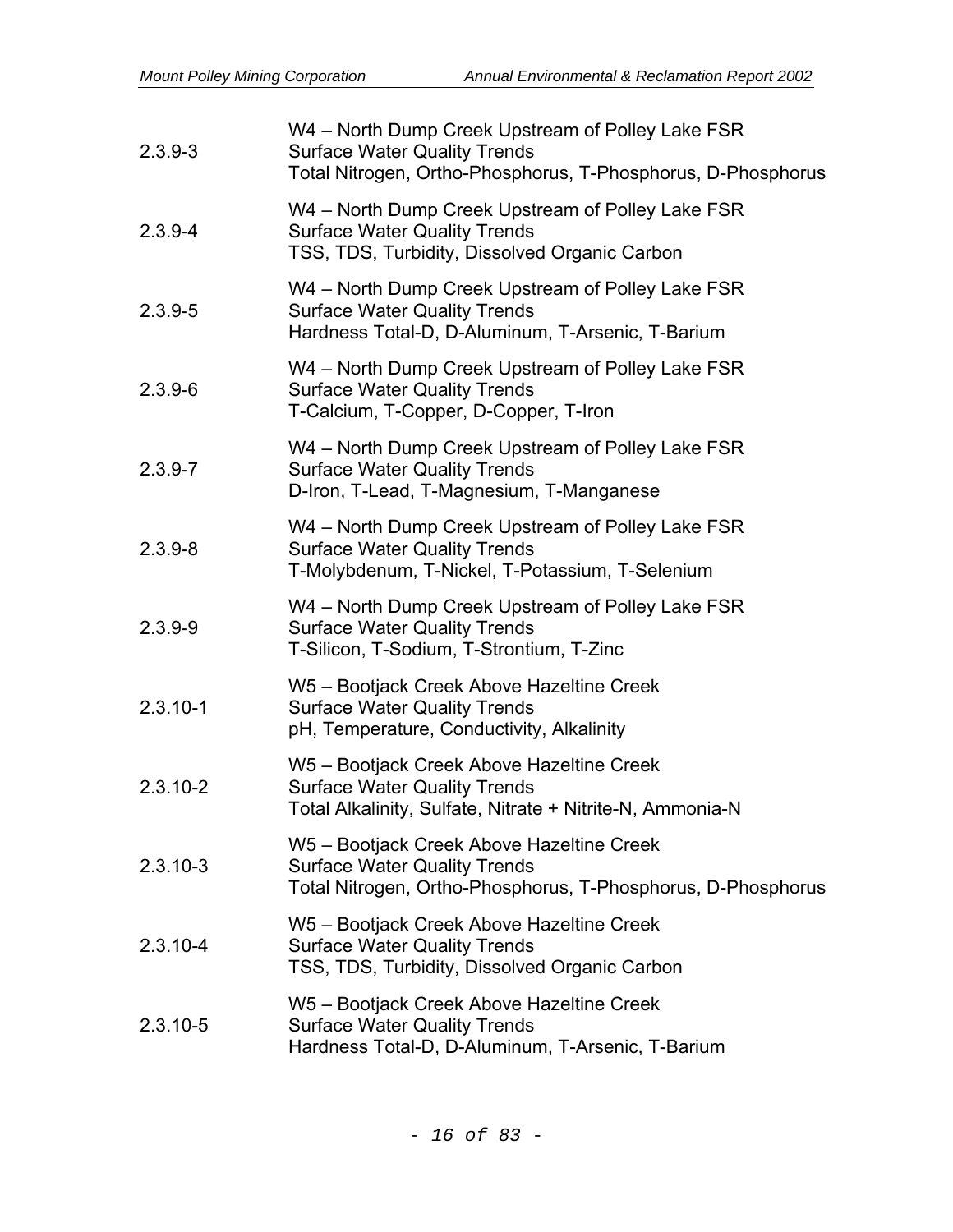| $2.3.10 - 6$ | W5 - Bootjack Creek Above Hazeltine Creek<br><b>Surface Water Quality Trends</b><br>T-Calcium, T-Copper, D-Copper, T-Iron           |
|--------------|-------------------------------------------------------------------------------------------------------------------------------------|
| $2.3.10 - 7$ | W5 - Bootjack Creek Above Hazeltine Creek<br><b>Surface Water Quality Trends</b><br>D-Iron, T-Lead, T-Magnesium, T-Manganese        |
| $2.3.10 - 8$ | W5 - Bootjack Creek Above Hazeltine Creek<br><b>Surface Water Quality Trends</b><br>T-Molybdenum, T-Nickel, T-Potassium, T-Selenium |
| $2.3.10 - 9$ | W5 - Bootjack Creek Above Hazeltine Creek<br><b>Surface Water Quality Trends</b><br>T-Silicon, T-Sodium, T-Strontium, T-Zinc        |
| $2.3.11 - 1$ | W7 - Upper Hazeltine Creek<br><b>Surface Water Quality Trends</b><br>pH, Temperature, Conductivity, Alkalinity                      |
| $2.3.11 - 2$ | W7 - Upper Hazeltine Creek<br><b>Surface Water Quality Trends</b><br>Total Alkalinity, Sulfate, Nitrate + Nitrite-N, Ammonia-N      |
| $2.3.11 - 3$ | W7 - Upper Hazeltine Creek<br><b>Surface Water Quality Trends</b><br>Total Nitrogen, Ortho-Phosphorus, T-Phosphorus, D-Phosphorus   |
| $2.3.11 - 4$ | W7 - Upper Hazeltine Creek<br><b>Surface Water Quality Trends</b><br>TSS, TDS, Turbidity, Dissolved Organic Carbon                  |
| $2.3.11 - 5$ | W7 - Upper Hazeltine Creek<br><b>Surface Water Quality Trends</b><br>Hardness Total-D, D-Aluminum, T-Arsenic, T-Barium              |
| $2.3.11 - 6$ | W7 - Upper Hazeltine Creek<br><b>Surface Water Quality Trends</b><br>T-Calcium, T-Copper, D-Copper, T-Iron                          |
| $2.3.11 - 7$ | W7 - Upper Hazeltine Creek<br><b>Surface Water Quality Trends</b><br>D-Iron, T-Lead, T-Magnesium, T-Manganese                       |
| $2.3.11 - 8$ | W7 - Upper Hazeltine Creek<br><b>Surface Water Quality Trends</b><br>T-Molybdenum, T-Nickel, T-Potassium, T-Selenium                |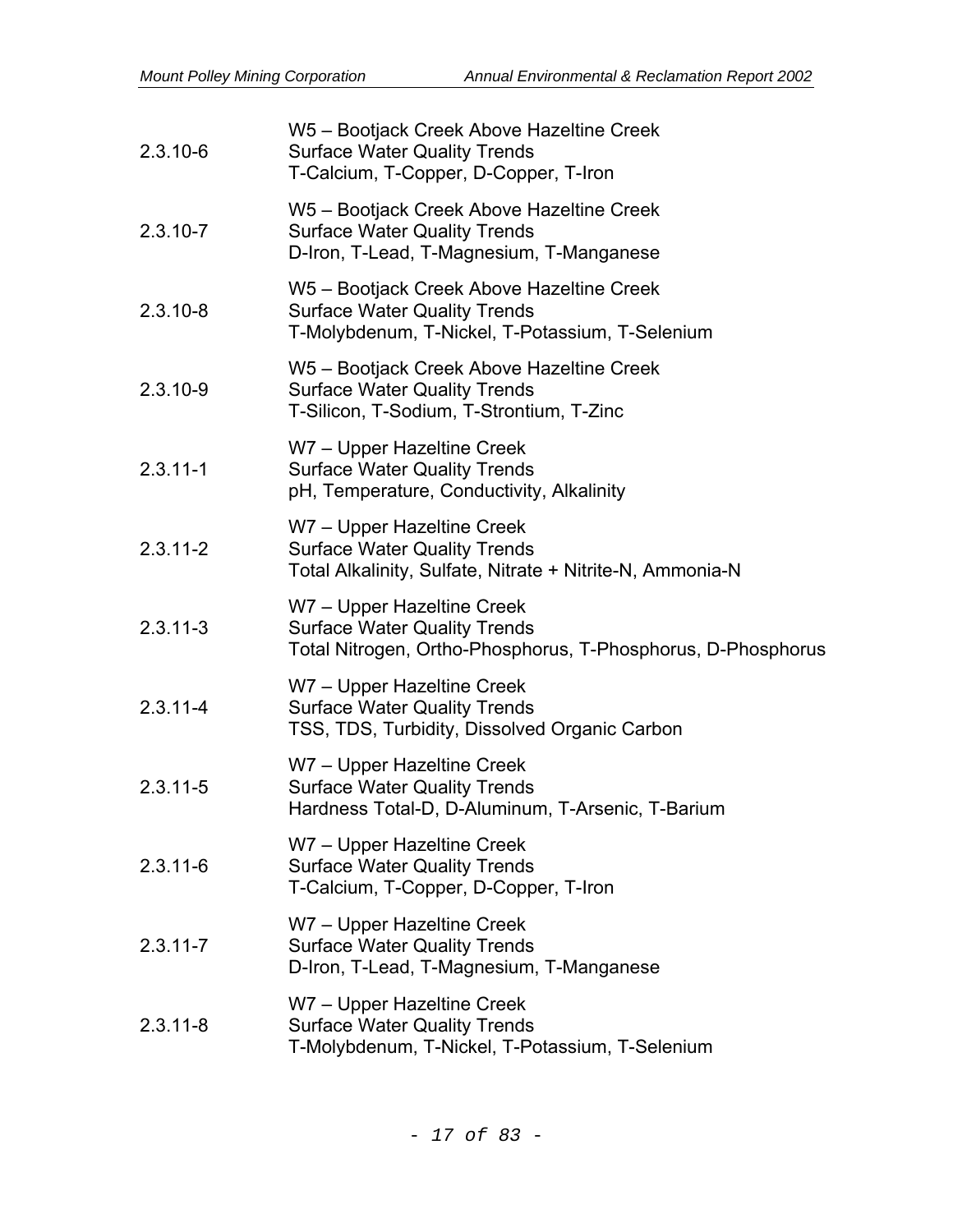| $2.3.11 - 9$ | W7 - Upper Hazeltine Creek<br><b>Surface Water Quality Trends</b><br>T-Silicon, T-Sodium, T-Strontium, T-Zinc                               |
|--------------|---------------------------------------------------------------------------------------------------------------------------------------------|
| $2.3.12 - 1$ | W8 - Northeast Edney Creek Tributary<br><b>Surface Water Quality Trends</b><br>pH, Temperature, Conductivity, Alkalinity                    |
| $2.3.12 - 2$ | W8 - Northeast Edney Creek Tributary<br><b>Surface Water Quality Trends</b><br>Total Alkalinity, Sulfate, Nitrate + Nitrite-N, Ammonia-N    |
| $2.3.12 - 3$ | W8 - Northeast Edney Creek Tributary<br><b>Surface Water Quality Trends</b><br>Total Nitrogen, Ortho-Phosphorus, T-Phosphorus, D-Phosphorus |
| $2.3.12 - 4$ | W8 - Northeast Edney Creek Tributary<br><b>Surface Water Quality Trends</b><br>TSS, TDS, Turbidity, Dissolved Organic Carbon                |
| $2.3.12 - 5$ | W8 - Northeast Edney Creek Tributary<br><b>Surface Water Quality Trends</b><br>Hardness Total-D, D-Aluminum, T-Arsenic, T-Barium            |
| $2.3.12 - 6$ | W8 - Northeast Edney Creek Tributary<br><b>Surface Water Quality Trends</b><br>T-Calcium, T-Copper, D-Copper, T-Iron                        |
| $2.3.12 - 7$ | W8 - Northeast Edney Creek Tributary<br><b>Surface Water Quality Trends</b><br>D-Iron, T-Lead, T-Magnesium, T-Manganese                     |
| $2.3.12 - 8$ | W8 - Northeast Edney Creek Tributary<br><b>Surface Water Quality Trends</b><br>T-Molybdenum, T-Nickel, T-Potassium, T-Selenium              |
| $2.3.12 - 9$ | W8 - Northeast Edney Creek Tributary<br><b>Surface Water Quality Trends</b><br>T-Silicon, T-Sodium, T-Strontium, T-Zinc                     |
| $2.3.13 - 1$ | W8z - Southwest Edney Creek Tributary<br><b>Surface Water Quality Trends</b><br>pH, Temperature, Conductivity, Alkalinity                   |
| $2.3.13 - 2$ | W8z - Southwest Edney Creek Tributary<br><b>Surface Water Quality Trends</b><br>Total Alkalinity, Sulfate, Nitrate + Nitrite-N, Ammonia-N   |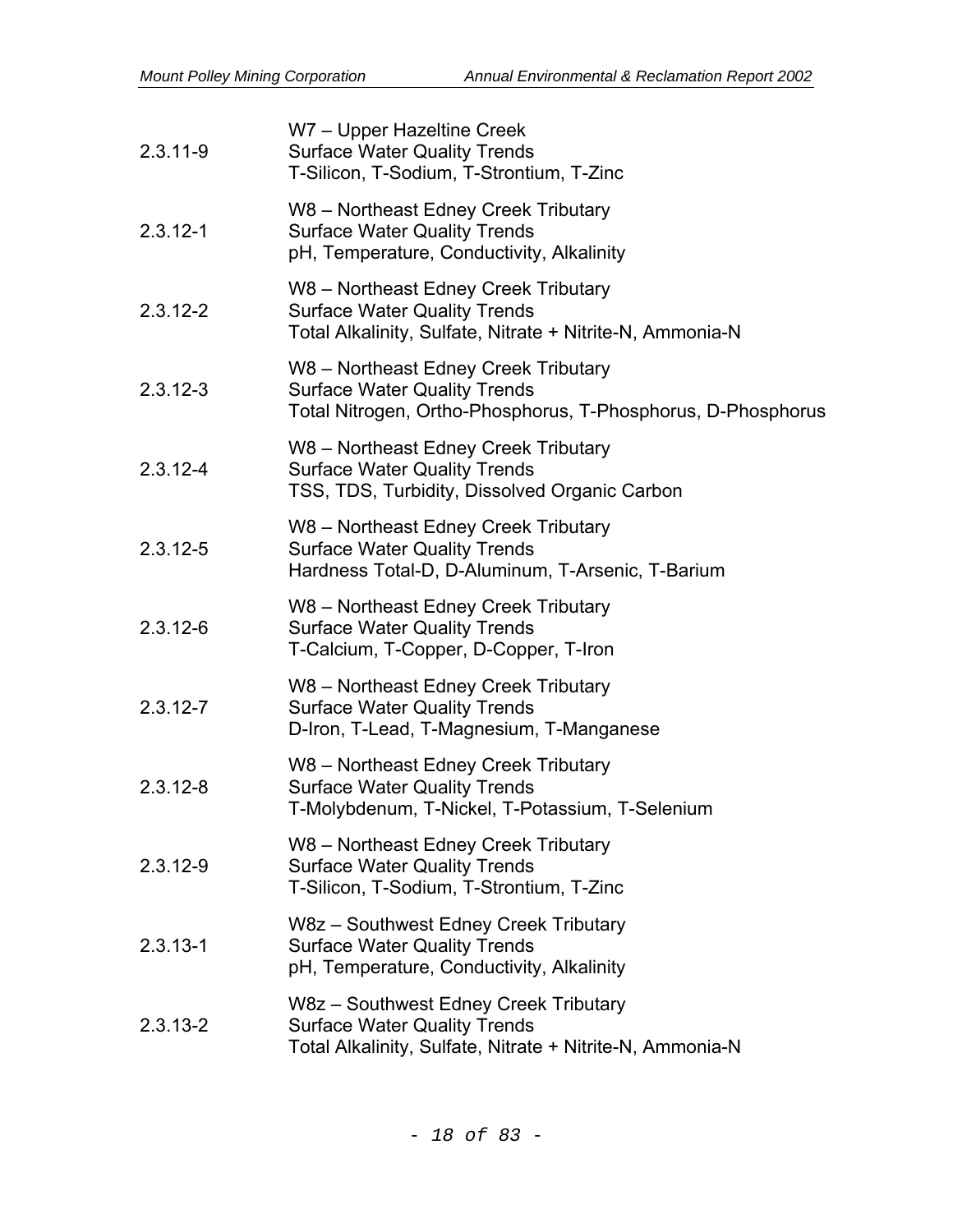| $2.3.13 - 3$ | W8z - Southwest Edney Creek Tributary<br><b>Surface Water Quality Trends</b><br>Total Nitrogen, Ortho-Phosphorus, T-Phosphorus, D-Phosphorus            |
|--------------|---------------------------------------------------------------------------------------------------------------------------------------------------------|
| $2.3.13 - 4$ | W8z - Southwest Edney Creek Tributary<br><b>Surface Water Quality Trends</b><br>TSS, TDS, Turbidity, Dissolved Organic Carbon                           |
| $2.3.13 - 5$ | W8z - Southwest Edney Creek Tributary<br><b>Surface Water Quality Trends</b><br>Hardness Total-D, D-Aluminum, T-Arsenic, T-Barium                       |
| $2.3.13 - 6$ | W8z - Southwest Edney Creek Tributary<br><b>Surface Water Quality Trends</b><br>T-Calcium, T-Copper, D-Copper, T-Iron                                   |
| $2.3.13 - 7$ | W8z - Southwest Edney Creek Tributary<br><b>Surface Water Quality Trends</b><br>D-Iron, T-Lead, T-Magnesium, T-Manganese                                |
| $2.3.13 - 8$ | W8z - Southwest Edney Creek Tributary<br><b>Surface Water Quality Trends</b><br>T-Molybdenum, T-Nickel, T-Potassium, T-Selenium                         |
| $2.3.13 - 9$ | W8z - Southwest Edney Creek Tributary<br><b>Surface Water Quality Trends</b><br>T-Silicon, T-Sodium, T-Strontium, T-Zinc                                |
| $2.3.14 - 1$ | W11 – Lower Edney Creek Upstream of Quesnel Lake<br><b>Surface Water Quality Trends</b><br>pH, Temperature, Conductivity, Alkalinity                    |
| $2.3.14 - 2$ | W11 - Lower Edney Creek Upstream of Quesnel Lake<br><b>Surface Water Quality Trends</b><br>Total Alkalinity, Sulfate, Nitrate + Nitrite-N, Ammonia-N    |
| $2.3.14 - 3$ | W11 - Lower Edney Creek Upstream of Quesnel Lake<br><b>Surface Water Quality Trends</b><br>Total Nitrogen, Ortho-Phosphorus, T-Phosphorus, D-Phosphorus |
| $2.3.14 - 4$ | W11 - Lower Edney Creek Upstream of Quesnel Lake<br><b>Surface Water Quality Trends</b><br>TSS, TDS, Turbidity, Dissolved Organic Carbon                |
| $2.3.14 - 5$ | W11 – Lower Edney Creek Upstream of Quesnel Lake<br><b>Surface Water Quality Trends</b><br>Hardness Total-D, D-Aluminum, T-Arsenic, T-Barium            |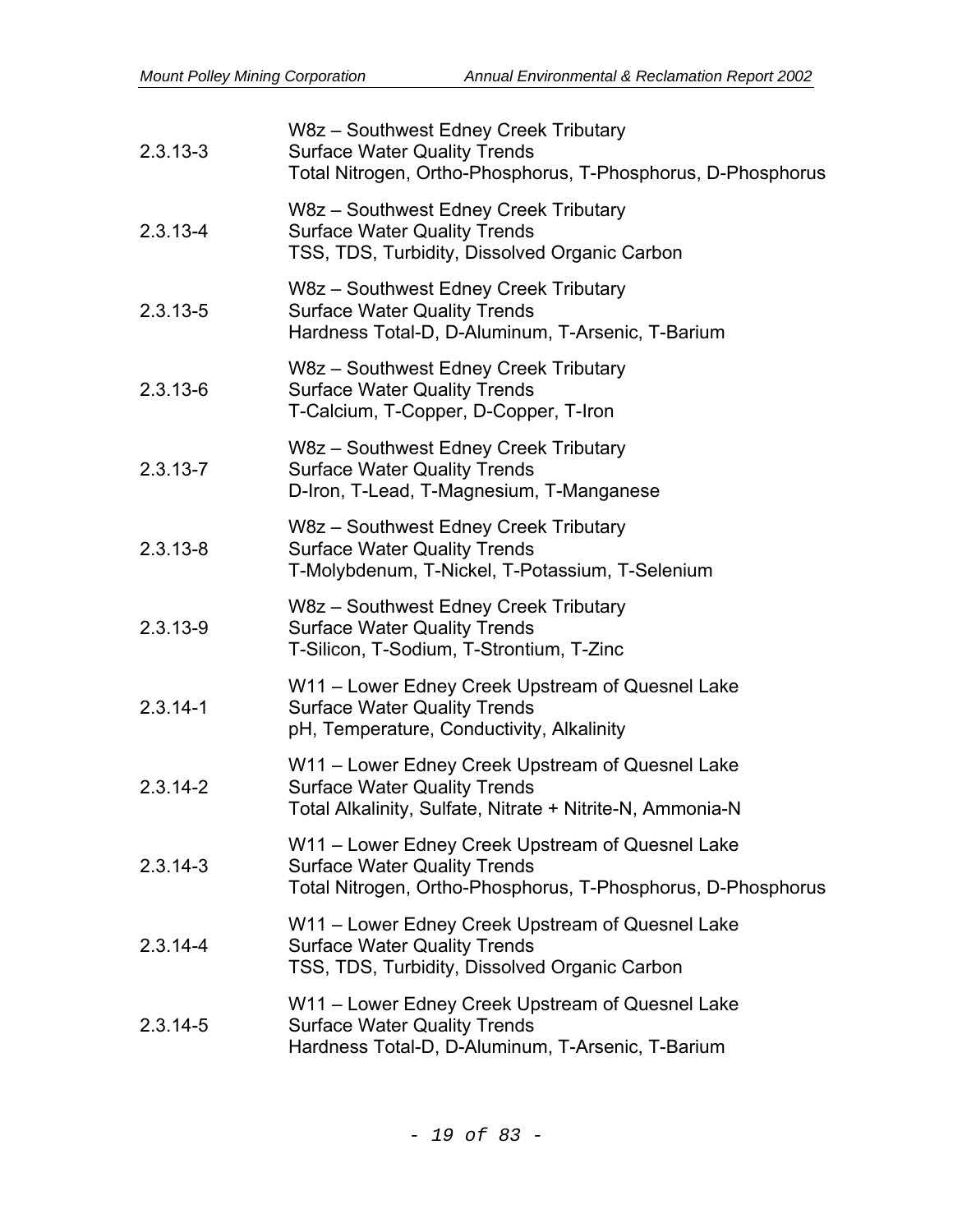| $2.3.14 - 6$ | W11 - Lower Edney Creek Upstream of Quesnel Lake<br><b>Surface Water Quality Trends</b><br>T-Calcium, T-Copper, D-Copper, T-Iron           |
|--------------|--------------------------------------------------------------------------------------------------------------------------------------------|
| $2.3.14 - 7$ | W11 - Lower Edney Creek Upstream of Quesnel Lake<br><b>Surface Water Quality Trends</b><br>D-Iron, T-Lead, T-Magnesium, T-Manganese        |
| $2.3.14 - 8$ | W11 – Lower Edney Creek Upstream of Quesnel Lake<br><b>Surface Water Quality Trends</b><br>T-Molybdenum, T-Nickel, T-Potassium, T-Selenium |
| $2.3.14 - 9$ | W11 – Lower Edney Creek Upstream of Quesnel Lake<br><b>Surface Water Quality Trends</b><br>T-Silicon, T-Sodium, T-Strontium, T-Zinc        |
| $2.3.15 - 1$ | W12 - 6k Creek at Road<br><b>Surface Water Quality Trends</b><br>pH, Temperature, Conductivity, Alkalinity                                 |
| $2.3.15 - 2$ | W12 - 6k Creek at Road<br><b>Surface Water Quality Trends</b><br>Total Alkalinity, Sulfate, Nitrate + Nitrite-N, Ammonia-N                 |
| $2.3.15 - 3$ | W12 - 6k Creek at Road<br><b>Surface Water Quality Trends</b><br>Total Nitrogen, Ortho-Phosphorus, T-Phosphorus, D-Phosphorus              |
| $2.3.15 - 4$ | W <sub>12</sub> – 6k Creek at Road<br><b>Surface Water Quality Trends</b><br>TSS, TDS, Turbidity, Dissolved Organic Carbon                 |
| $2.3.15 - 5$ | W12 - 6k Creek at Road<br><b>Surface Water Quality Trends</b><br>Hardness Total-D, D-Aluminum, T-Arsenic, T-Barium                         |
| $2.3.15 - 6$ | W12 – 6k Creek at Road<br><b>Surface Water Quality Trends</b><br>T-Calcium, T-Copper, D-Copper, T-Iron                                     |
| $2.3.15 - 7$ | W <sub>12</sub> – 6k Creek at Road<br><b>Surface Water Quality Trends</b><br>D-Iron, T-Lead, T-Magnesium, T-Manganese                      |
| $2.3.15 - 8$ | W12 – 6k Creek at Road<br><b>Surface Water Quality Trends</b><br>T-Molybdenum, T-Nickel, T-Potassium, T-Selenium                           |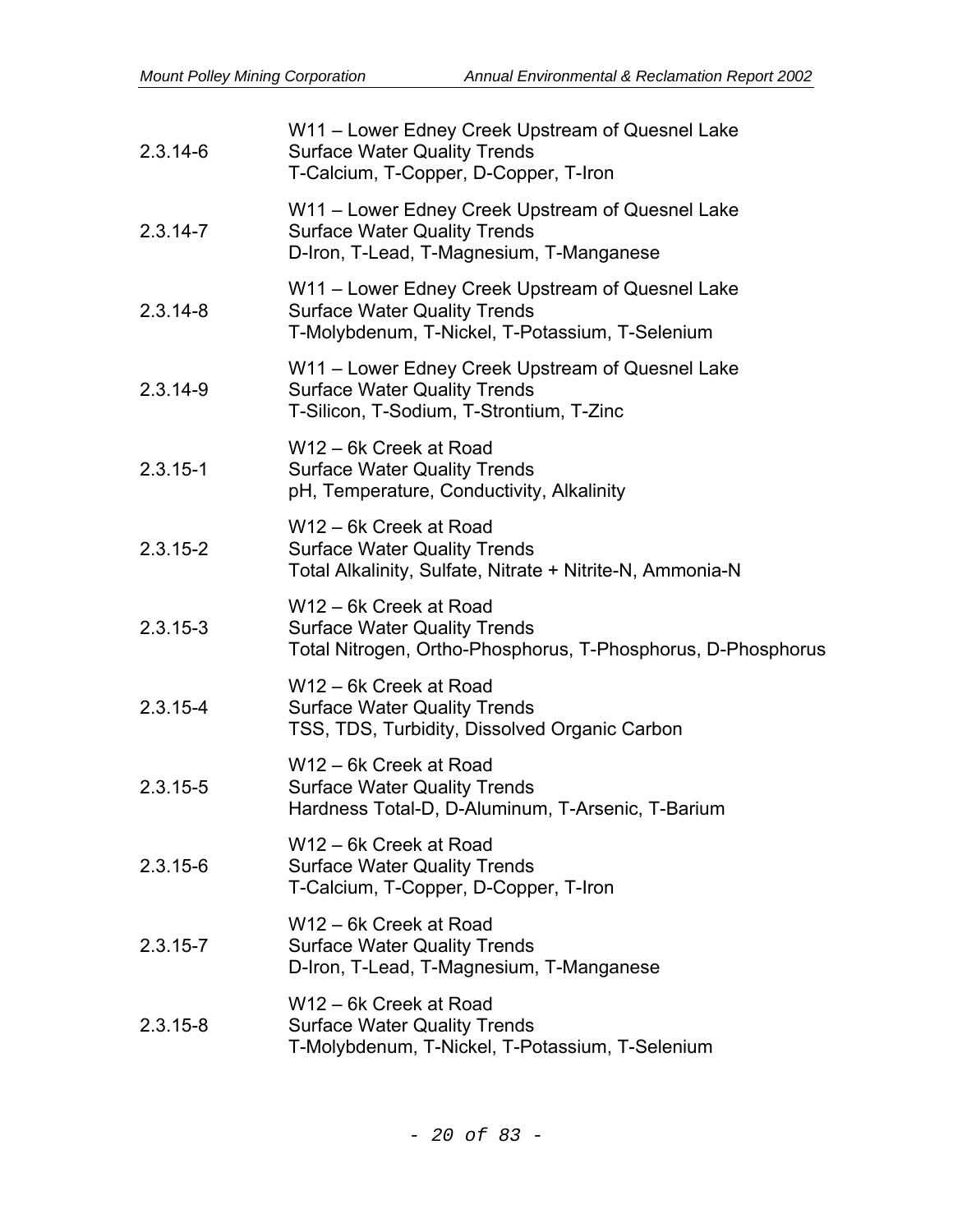| $2.3.15 - 9$ | W12 - 6k Creek at Road<br><b>Surface Water Quality Trends</b><br>T-Silicon, T-Sodium, T-Strontium, T-Zinc                                          |
|--------------|----------------------------------------------------------------------------------------------------------------------------------------------------|
| $2.3.16 - 1$ | W13 - 9.5 k Creek Upstream of Bootjack Lake<br><b>Surface Water Quality Trends</b><br>pH, Temperature, Conductivity, Alkalinity                    |
| $2.3.16 - 2$ | W13 – 9.5 k Creek Upstream of Bootjack Lake<br><b>Surface Water Quality Trends</b><br>Total Alkalinity, Sulfate, Nitrate + Nitrite-N, Ammonia-N    |
| $2.3.16 - 3$ | W13 – 9.5 k Creek Upstream of Bootjack Lake<br><b>Surface Water Quality Trends</b><br>Total Nitrogen, Ortho-Phosphorus, T-Phosphorus, D-Phosphorus |
| $2.3.16 - 4$ | W13 – 9.5 k Creek Upstream of Bootjack Lake<br><b>Surface Water Quality Trends</b><br>TSS, TDS, Turbidity, Dissolved Organic Carbon                |
| $2.3.16 - 5$ | W13 – 9.5 k Creek Upstream of Bootjack Lake<br><b>Surface Water Quality Trends</b><br>Hardness Total-D, D-Aluminum, T-Arsenic, T-Barium            |
| $2.3.16 - 6$ | W13 – 9.5 k Creek Upstream of Bootjack Lake<br><b>Surface Water Quality Trends</b><br>T-Calcium, T-Copper, D-Copper, T-Iron                        |
| $2.3.16 - 7$ | W13 – 9.5 k Creek Upstream of Bootjack Lake<br><b>Surface Water Quality Trends</b><br>D-Iron, T-Lead, T-Magnesium, T-Manganese                     |
| $2.3.16 - 8$ | W13 - 9.5 k Creek Upstream of Bootjack Lake<br><b>Surface Water Quality Trends</b><br>T-Molybdenum, T-Nickel, T-Potassium, T-Selenium              |
| 2.3.16-9     | W13 – 9.5 k Creek Upstream of Bootjack Lake<br><b>Surface Water Quality Trends</b><br>T-Silicon, T-Sodium, T-Strontium, T-Zinc                     |
| $2.4.1 - 1$  | E4 - Main Embankment Seepage Pond<br><b>Detailed Surface Water Quality Trends</b><br>D-Sulphate, Nitrate + Nitrite (N), Ortho-Phosphorus (P), TSS  |
| $2.4.1 - 2$  | E4 - Main Embankment Seepage Pond<br><b>Detailed Surface Water Quality Trends</b><br>T-Copper, T-Iron, T-Selenium                                  |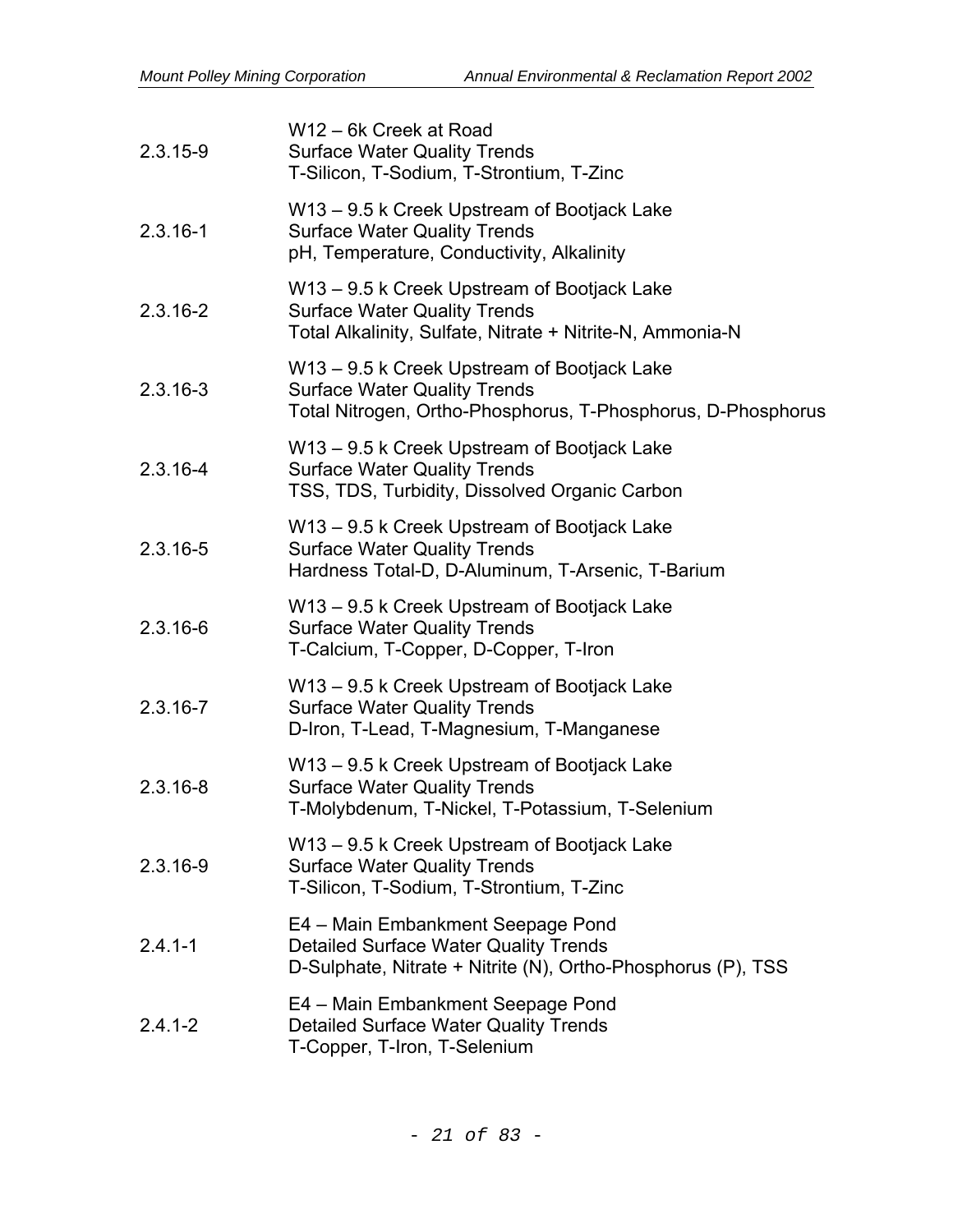| $2.4.2 - 1$ | E7 – Perimeter Embankment Settling Pond<br><b>Detailed Surface Water Quality Trends</b><br>D-Sulphate, Nitrate + Nitrite (N), Ortho-Phosphorus (P), TSS |
|-------------|---------------------------------------------------------------------------------------------------------------------------------------------------------|
| $2.4.2 - 2$ | E7 – Perimeter Embankment Settling Pond<br><b>Detailed Surface Water Quality Trends</b><br>T-Copper, T-Iron, T-Selenium                                 |
| $2.4.3 - 1$ | W7 - Upper Hazeltine Creek<br><b>Detailed Surface Water Quality Trends</b><br>D-Sulphate, Nitrate + Nitrite (N), Ortho-Phosphorus (P), TSS              |
| $2.4.3 - 2$ | W7 - Upper Hazeltine Creek<br><b>Detailed Surface Water Quality Trends</b><br>T-Copper, T-Iron, T-Selenium                                              |
| $2.4.4 - 1$ | W8 - Northeast Edney Creek Tributary<br><b>Detailed Surface Water Quality Trends</b><br>D-Sulphate, Nitrate + Nitrite (N), Ortho-Phosphorus (P), TSS    |
| $2.4.4 - 2$ | W8 - Northeast Edney Creek Tributary<br><b>Detailed Surface Water Quality Trends</b><br>T-Copper, T-Iron, T-Selenium                                    |
|             |                                                                                                                                                         |

### **Groundwater Quality**

| $2.5.1 - 1$ | GW96-1A - Tailings Impoundment North Well (Deep)<br><b>Groundwater Quality Trends</b><br>pH, Temperature, Conductivity, Alkalinity                 |
|-------------|----------------------------------------------------------------------------------------------------------------------------------------------------|
| $2.5.1 - 2$ | GW96-1A – Tailings Impoundment North Well (Deep)<br><b>Groundwater Quality Trends</b><br>Total Alkalinity, Sulfate, Nitrate + Nitrite-N, Ammonia-N |
| $2.5.1 - 3$ | GW96-1A - Tailings Impoundment North Well (Deep)<br><b>Groundwater Quality Trends</b><br>Hardness-T, D-Aluminum, D-Arsenic, D-Barium               |
| $2.5.1 - 4$ | GW96-1A – Tailings Impoundment North Well (Deep)<br><b>Groundwater Quality Trends</b><br>D-Calcium, D-Copper, D-Iron, D-Lead                       |
| $2.5.1 - 5$ | GW96-1A – Tailings Impoundment North Well (Deep)<br><b>Groundwater Quality Trends</b><br>D-Magnesium, D-Manganese, D-Molybdenum, D-Nickel          |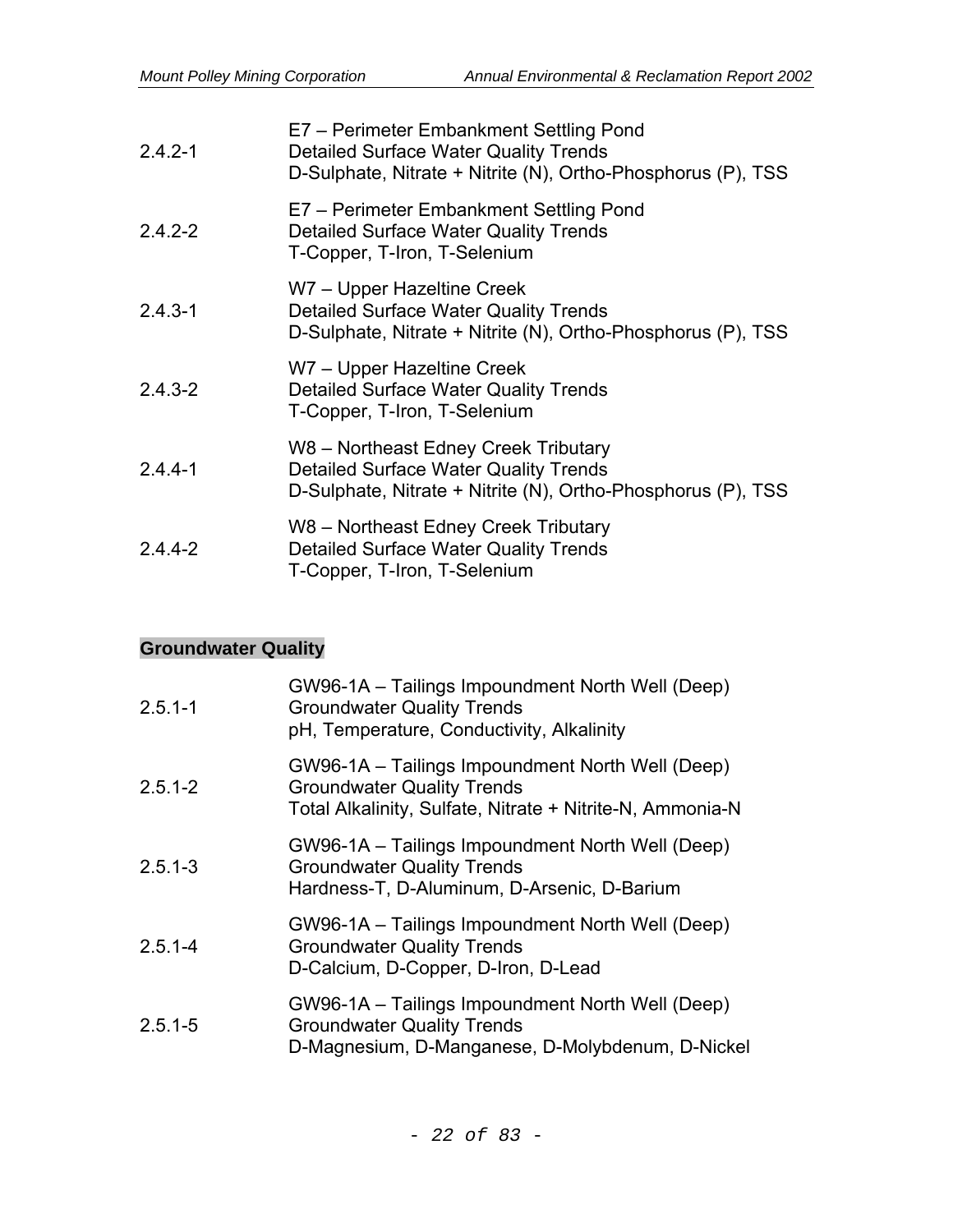| $2.5.1 - 6$ | GW96-1A - Tailings Impoundment North Well<br>(Deep)Groundwater Quality Trends<br>D-Potassium, D-Selenium, D-Silicon, D-Sodium                         |
|-------------|-------------------------------------------------------------------------------------------------------------------------------------------------------|
| $2.5.1 - 7$ | GW96-1A - Tailings Impoundment North Well (Deep)<br><b>Groundwater Quality Trends</b><br>D-Strontium, D-Zinc                                          |
| $2.5.1 - 8$ | <b>GW96-1A</b><br><b>Static Water Levels</b><br>$1996 - 2002$                                                                                         |
| $2.5.2 - 1$ | GW96-1B - Tailings Impoundment North Well (Shallow)<br><b>Groundwater Quality Trends</b><br>pH, Temperature, Conductivity, Alkalinity                 |
| $2.5.2 - 2$ | GW96-1B - Tailings Impoundment North Well (Shallow)<br><b>Groundwater Quality Trends</b><br>Total Alkalinity, Sulfate, Nitrate + Nitrite-N, Ammonia-N |
| $2.5.2 - 3$ | GW96-1B - Tailings Impoundment North Well (Shallow)<br><b>Groundwater Quality Trends</b><br>Hardness-T, D-Aluminum, D-Arsenic, D-Barium               |
| $2.5.2 - 4$ | GW96-1B - Tailings Impoundment North Well (Shallow)<br><b>Groundwater Quality Trends</b><br>D-Calcium, D-Copper, D-Iron, D-Lead                       |
| $2.5.2 - 5$ | GW96-1B - Tailings Impoundment North Well (Shallow)<br><b>Groundwater Quality Trends</b><br>D-Magnesium, D-Manganese, D-Molybdenum, D-Nickel          |
| $2.5.2 - 6$ | GW96-1B - Tailings Impoundment North Well (Shallow)<br><b>Groundwater Quality Trends</b><br>D-Potassium, D-Selenium, D-Silicon, D-Sodium              |
| $2.5.2 - 7$ | GW96-1B – Tailings Impoundment North Well (Shallow)<br><b>Groundwater Quality Trends</b><br>D-Strontium, D-Zinc                                       |
| $2.5.2 - 8$ | <b>GW96-1B</b><br><b>Static Water Levels</b><br>$1996 - 2002$                                                                                         |
| $2.5.3 - 1$ | GW96-2A – Tailings Impoundment East Well (Deep)<br><b>Groundwater Quality Trends</b><br>pH, Temperature, Conductivity, Alkalinity                     |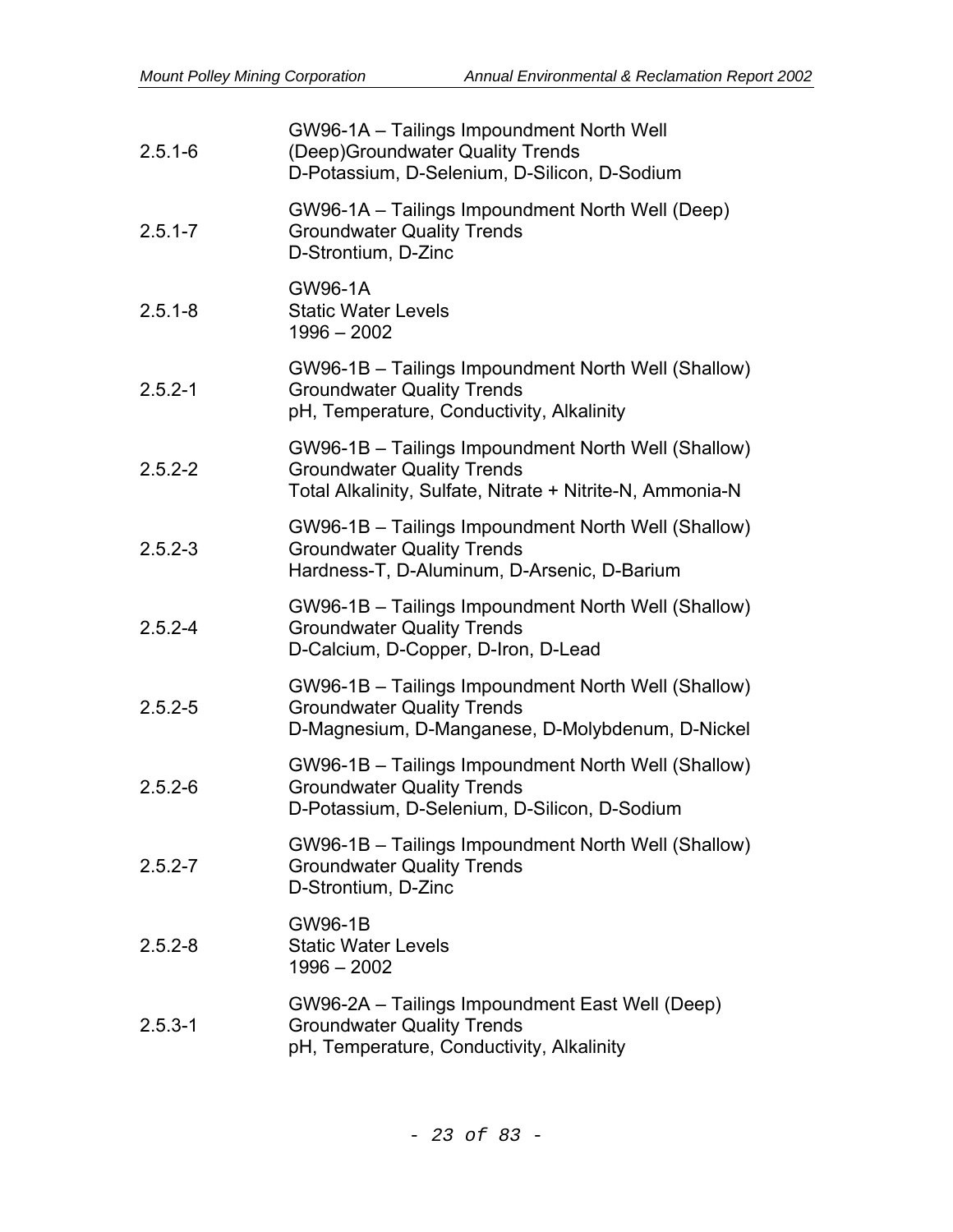| $2.5.3 - 2$ | GW96-2A - Tailings Impoundment East Well (Deep)<br><b>Groundwater Quality Trends</b><br>Total Alkalinity, Sulfate, Nitrate + Nitrite-N, Ammonia-N    |
|-------------|------------------------------------------------------------------------------------------------------------------------------------------------------|
| $2.5.3 - 3$ | GW96-2A - Tailings Impoundment East Well (Deep)<br><b>Groundwater Quality Trends</b><br>Hardness-T, D-Aluminum, D-Arsenic, D-Barium                  |
| $2.5.3 - 4$ | GW96-2A – Tailings Impoundment East Well (Deep)<br><b>Groundwater Quality Trends</b><br>D-Calcium, D-Copper, D-Iron, D-Lead                          |
| $2.5.3 - 5$ | GW96-2A - Tailings Impoundment East Well (Deep)<br><b>Groundwater Quality Trends</b><br>D-Magnesium, D-Manganese, D-Molybdenum, D-Nickel             |
| $2.5.3 - 6$ | GW96-2A - Tailings Impoundment East Well (Deep)<br><b>Groundwater Quality Trends</b><br>D-Potassium, D-Selenium, D-Silicon, D-Sodium                 |
| $2.5.3 - 7$ | GW96-2A - Tailings Impoundment East Well (Deep)<br><b>Groundwater Quality Trends</b><br>D-Strontium, D-Zinc                                          |
| $2.5.3 - 8$ | GW96-2A<br><b>Static Water Levels</b><br>1996 - 2002                                                                                                 |
| $2.5.4 - 1$ | GW96-2B - Tailings Impoundment East Well (Shallow)<br><b>Groundwater Quality Trends</b><br>pH, Temperature, Conductivity, Alkalinity                 |
| $2.5.4 - 2$ | GW96-2B - Tailings Impoundment East Well (Shallow)<br><b>Groundwater Quality Trends</b><br>Total Alkalinity, Sulfate, Nitrate + Nitrite-N, Ammonia-N |
| $2.5.4 - 3$ | GW96-2B - Tailings Impoundment East Well (Shallow)<br><b>Groundwater Quality Trends</b><br>Hardness-T, D-Aluminum, D-Arsenic, D-Barium               |
| $2.5.4 - 4$ | GW96-2B - Tailings Impoundment East Well (Shallow)<br><b>Groundwater Quality Trends</b><br>D-Calcium, D-Copper, D-Iron, D-Lead                       |
| $2.5.4 - 5$ | GW96-2B – Tailings Impoundment East Well (Shallow)<br><b>Groundwater Quality Trends</b><br>D-Magnesium, D-Manganese, D-Molybdenum, D-Nickel          |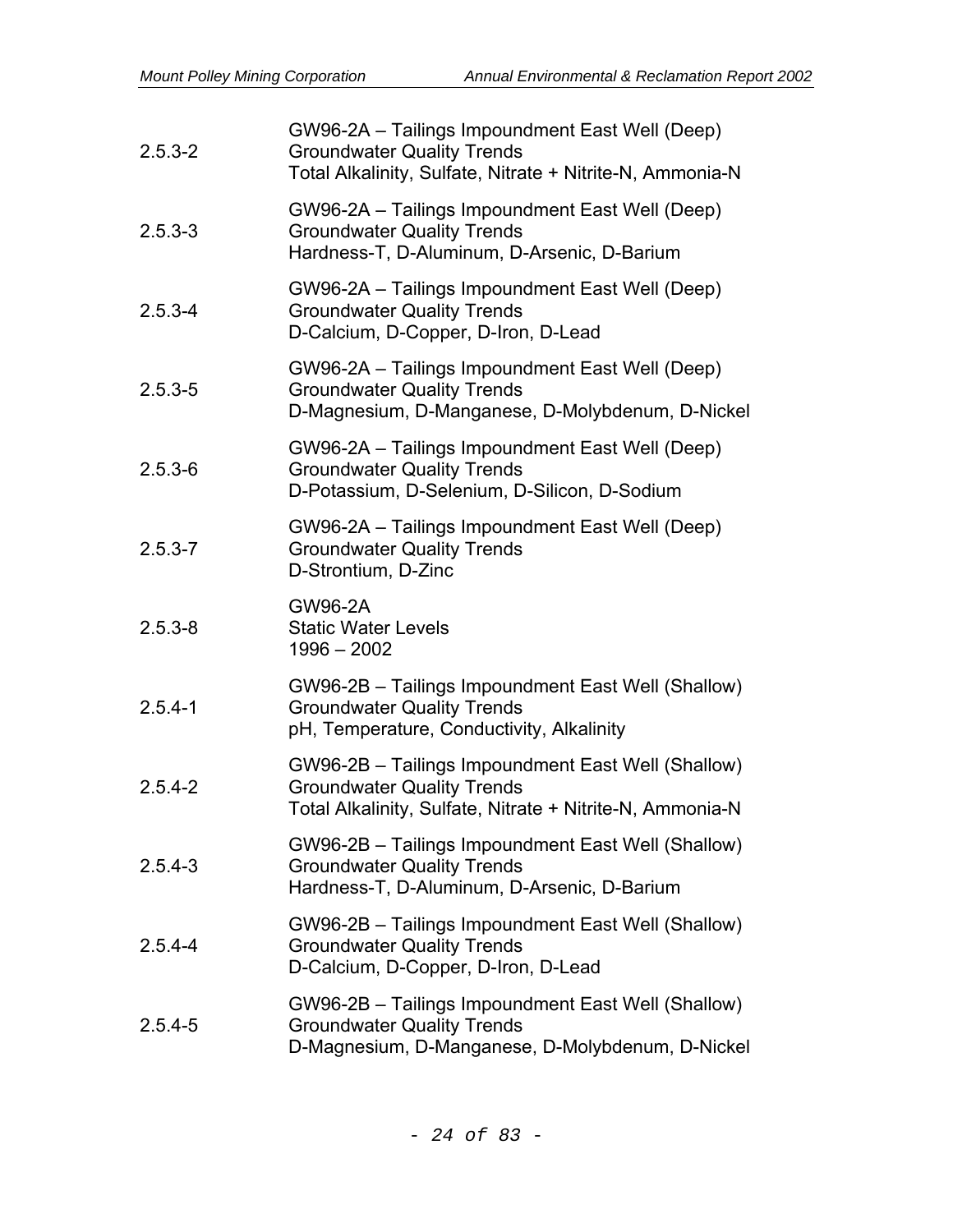| <b>Groundwater Quality Trends</b><br>D-Potassium, D-Selenium, D-Silicon, D-Sodium                                                                       |
|---------------------------------------------------------------------------------------------------------------------------------------------------------|
| GW96-2B - Tailings Impoundment East Well (Shallow)<br><b>Groundwater Quality Trends</b><br>D-Strontium, D-Zinc                                          |
| <b>GW96-2B</b><br><b>Static Water Levels</b><br>$1996 - 2002$                                                                                           |
| GW96-3A - Tailings Impoundment South-East Well (Deep)<br><b>Groundwater Quality Trends</b><br>pH, Temperature, Conductivity, Alkalinity                 |
| GW96-3A - Tailings Impoundment South-East Well (Deep)<br><b>Groundwater Quality Trends</b><br>Total Alkalinity, Sulfate, Nitrate + Nitrite-N, Ammonia-N |
| GW96-3A - Tailings Impoundment South-East Well (Deep)<br><b>Groundwater Quality Trends</b><br>Hardness-T, D-Aluminum, D-Arsenic, D-Barium               |
| GW96-3A - Tailings Impoundment South-East Well (Deep)<br><b>Groundwater Quality Trends</b><br>D-Calcium, D-Copper, D-Iron, D-Lead                       |
| GW96-3A – Tailings Impoundment South-East Well (Deep)<br><b>Groundwater Quality Trends</b><br>D-Magnesium, D-Manganese, D-Molybdenum, D-Nickel          |
| GW96-3A - Tailings Impoundment South-East Well (Deep)<br><b>Groundwater Quality Trends</b><br>D-Potassium, D-Selenium, D-Silicon, D-Sodium              |
| GW96-3A – Tailings Impoundment South-East Well (Deep)<br><b>Groundwater Quality Trends</b><br>D-Strontium, D-Zinc                                       |
| <b>GW96-3A</b><br><b>Static Water Levels</b><br>$1996 - 2002$                                                                                           |
| GW96-3B – Tailings Impoundment South-East Well (Shallow)<br><b>Groundwater Quality Trends</b><br>pH, Temperature, Conductivity, Alkalinity              |
|                                                                                                                                                         |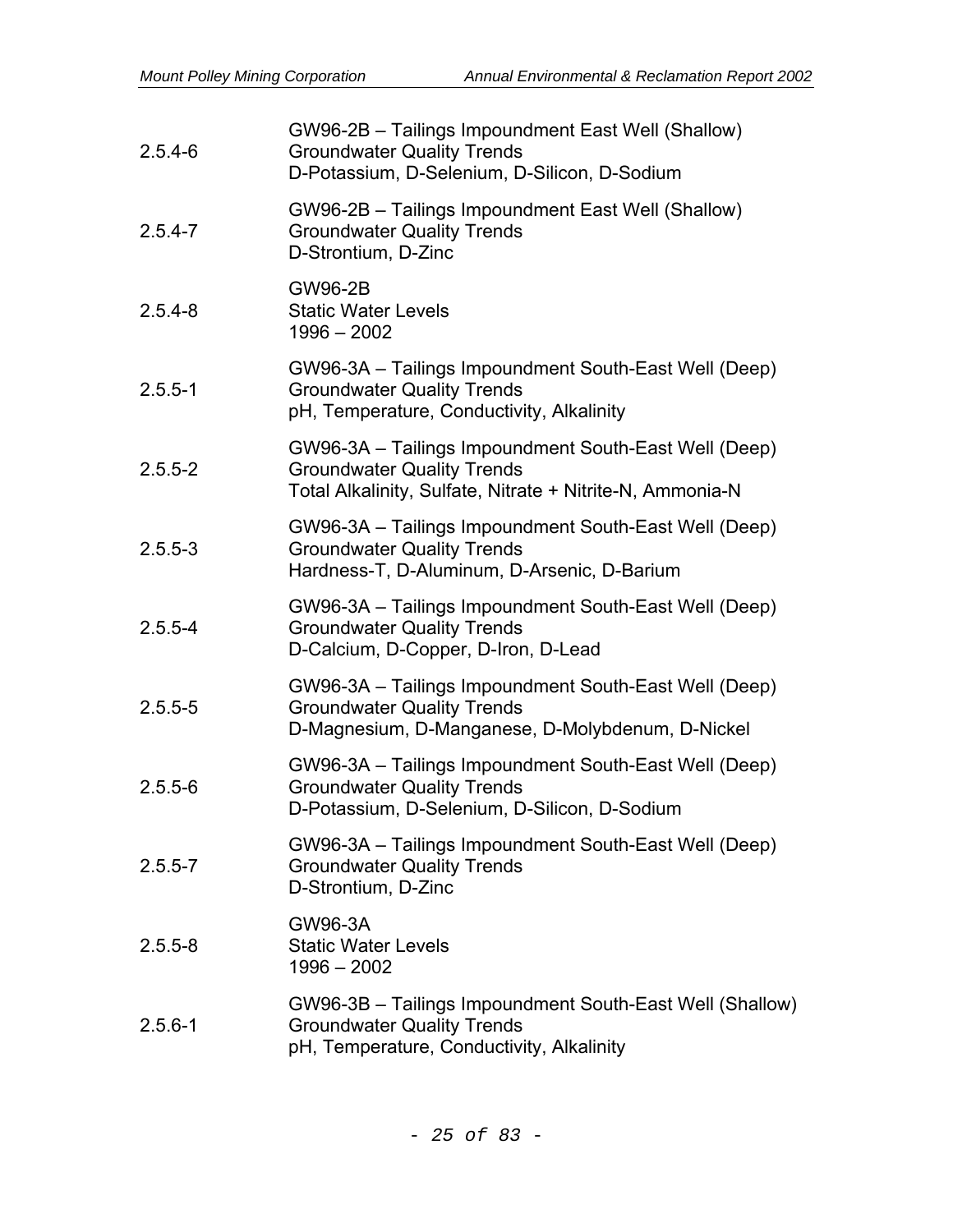| $2.5.6 - 2$ | GW96-3B - Tailings Impoundment South-East Well (Shallow)<br><b>Groundwater Quality Trends</b><br>Total Alkalinity, Sulfate, Nitrate + Nitrite-N, Ammonia-N |
|-------------|------------------------------------------------------------------------------------------------------------------------------------------------------------|
| $2.5.6 - 3$ | GW96-3B - Tailings Impoundment South-East Well (Shallow)<br><b>Groundwater Quality Trends</b><br>Hardness-T, D-Aluminum, D-Arsenic, D-Barium               |
| $2.5.6 - 4$ | GW96-3B - Tailings Impoundment South-East Well (Shallow)<br><b>Groundwater Quality Trends</b><br>D-Calcium, D-Copper, D-Iron, D-Lead                       |
| $2.5.6 - 5$ | GW96-3B – Tailings Impoundment South-East Well (Shallow)<br><b>Groundwater Quality Trends</b><br>D-Magnesium, D-Manganese, D-Molybdenum, D-Nickel          |
| $2.5.6 - 6$ | GW96-3B - Tailings Impoundment South-East Well (Shallow)<br><b>Groundwater Quality Trends</b><br>D-Potassium, D-Selenium, D-Silicon, D-Sodium              |
| $2.5.6 - 7$ | GW96-3B - Tailings Impoundment South-East Well (Shallow)<br><b>Groundwater Quality Trends</b><br>D-Strontium, D-Zinc                                       |
| $2.5.6 - 8$ | GW96-3B<br><b>Static Water Levels</b><br>1996 - 2002                                                                                                       |
| $2.5.7 - 1$ | GW96-4A - Tailings Impoundment South-West Well (Deep)<br><b>Groundwater Quality Trends</b><br>pH, Temperature, Conductivity, Alkalinity                    |
| $2.5.7 - 2$ | GW96-4A - Tailings Impoundment South-West Well (Deep)<br><b>Groundwater Quality Trends</b><br>Total Alkalinity, Sulfate, Nitrate + Nitrite-N, Ammonia-N    |
| $2.5.7 - 3$ | GW96-4A - Tailings Impoundment South-West Well (Deep)<br><b>Groundwater Quality Trends</b><br>Hardness-T, D-Aluminum, D-Arsenic, D-Barium                  |
| $2.5.7 - 4$ | GW96-4A - Tailings Impoundment South-West Well (Deep)<br><b>Groundwater Quality Trends</b><br>D-Calcium, D-Copper, D-Iron, D-Lead                          |
| $2.5.7 - 5$ | GW96-4A - Tailings Impoundment South-West Well (Deep)<br><b>Groundwater Quality Trends</b><br>D-Magnesium, D-Manganese, D-Molybdenum, D-Nickel             |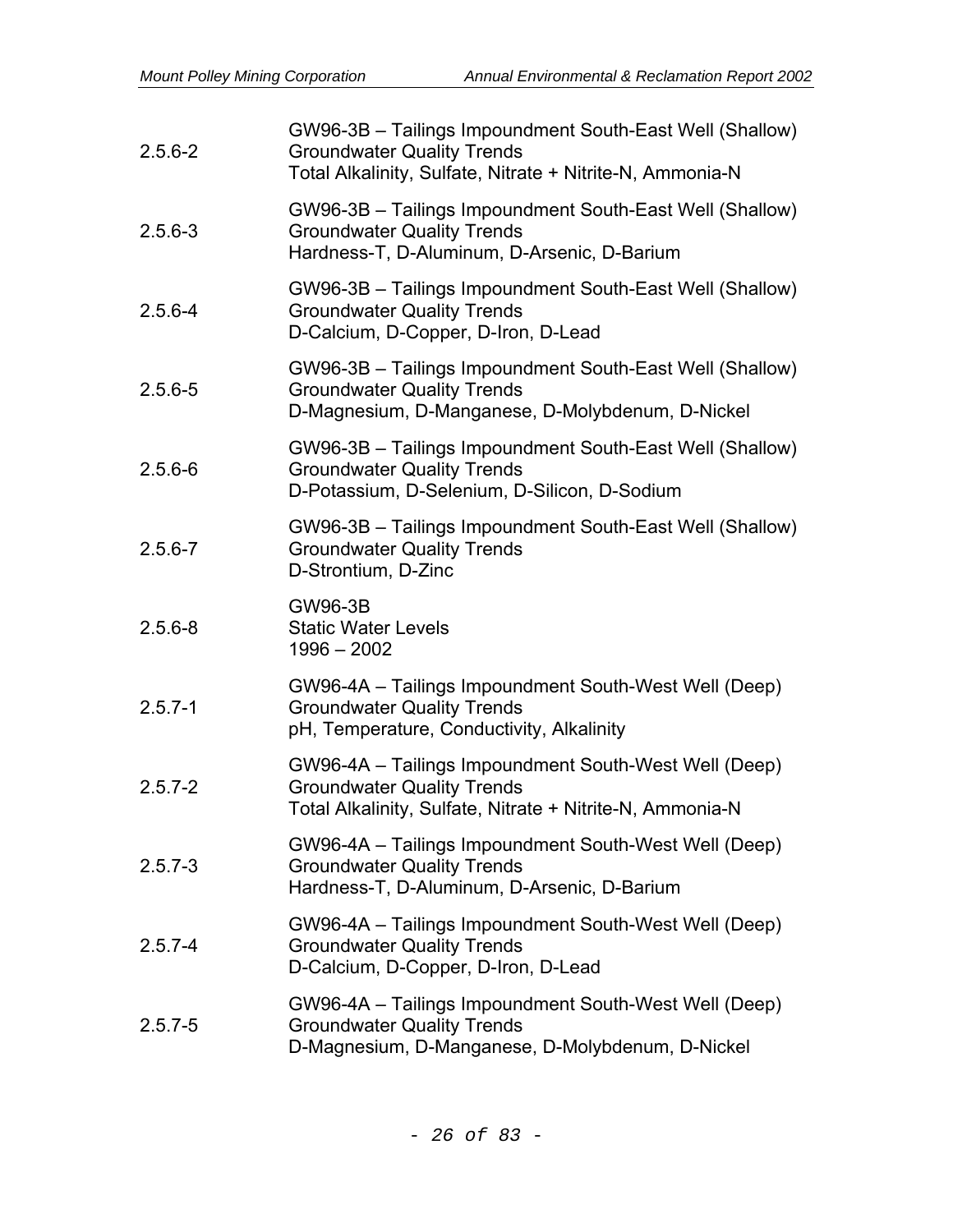| $2.5.7 - 6$ | GW96-4A - Tailings Impoundment South-West Well (Deep)<br><b>Groundwater Quality Trends</b><br>D-Potassium, D-Selenium, D-Silicon, D-Sodium                 |
|-------------|------------------------------------------------------------------------------------------------------------------------------------------------------------|
| $2.5.7 - 7$ | GW96-4A - Tailings Impoundment South-West Well (Deep)<br><b>Groundwater Quality Trends</b><br>D-Strontium, D-Zinc                                          |
| $2.5.7 - 8$ | <b>GW96-4A</b><br><b>Static Water Levels</b><br>$1996 - 2002$                                                                                              |
| $2.5.8 - 1$ | GW96-4B - Tailings Impoundment South-West Well (Shallow)<br><b>Groundwater Quality Trends</b><br>pH, Temperature, Conductivity, Alkalinity                 |
| $2.5.8 - 2$ | GW96-4B - Tailings Impoundment South-West Well (Shallow)<br><b>Groundwater Quality Trends</b><br>Total Alkalinity, Sulfate, Nitrate + Nitrite-N, Ammonia-N |
| $2.5.8 - 3$ | GW96-4B - Tailings Impoundment South-West Well (Shallow)<br><b>Groundwater Quality Trends</b><br>Hardness-T, D-Aluminum, D-Arsenic, D-Barium               |
| $2.5.8 - 4$ | GW96-4B - Tailings Impoundment South-West Well (Shallow)<br><b>Groundwater Quality Trends</b><br>D-Calcium, D-Copper, D-Iron, D-Lead                       |
| $2.5.8 - 5$ | GW96-4B - Tailings Impoundment South-West Well (Shallow)<br><b>Groundwater Quality Trends</b><br>D-Magnesium, D-Manganese, D-Molybdenum, D-Nickel          |
| $2.5.8 - 6$ | GW96-4B - Tailings Impoundment South-West Well (Shallow)<br><b>Groundwater Quality Trends</b><br>D-Potassium, D-Selenium, D-Silicon, D-Sodium              |
| $2.5.8 - 7$ | GW96-4B - Tailings Impoundment South-West Well (Shallow)<br><b>Groundwater Quality Trends</b><br>D-Strontium, D-Zinc                                       |
| $2.5.8 - 8$ | GW96-4B<br><b>Static Water Levels</b><br>$1996 - 2002$                                                                                                     |
| $2.5.9 - 1$ | GW96-5A - Tailings Impoundment Background Well (Deep)<br><b>Groundwater Quality Trends</b><br>pH, Temperature, Conductivity, Alkalinity                    |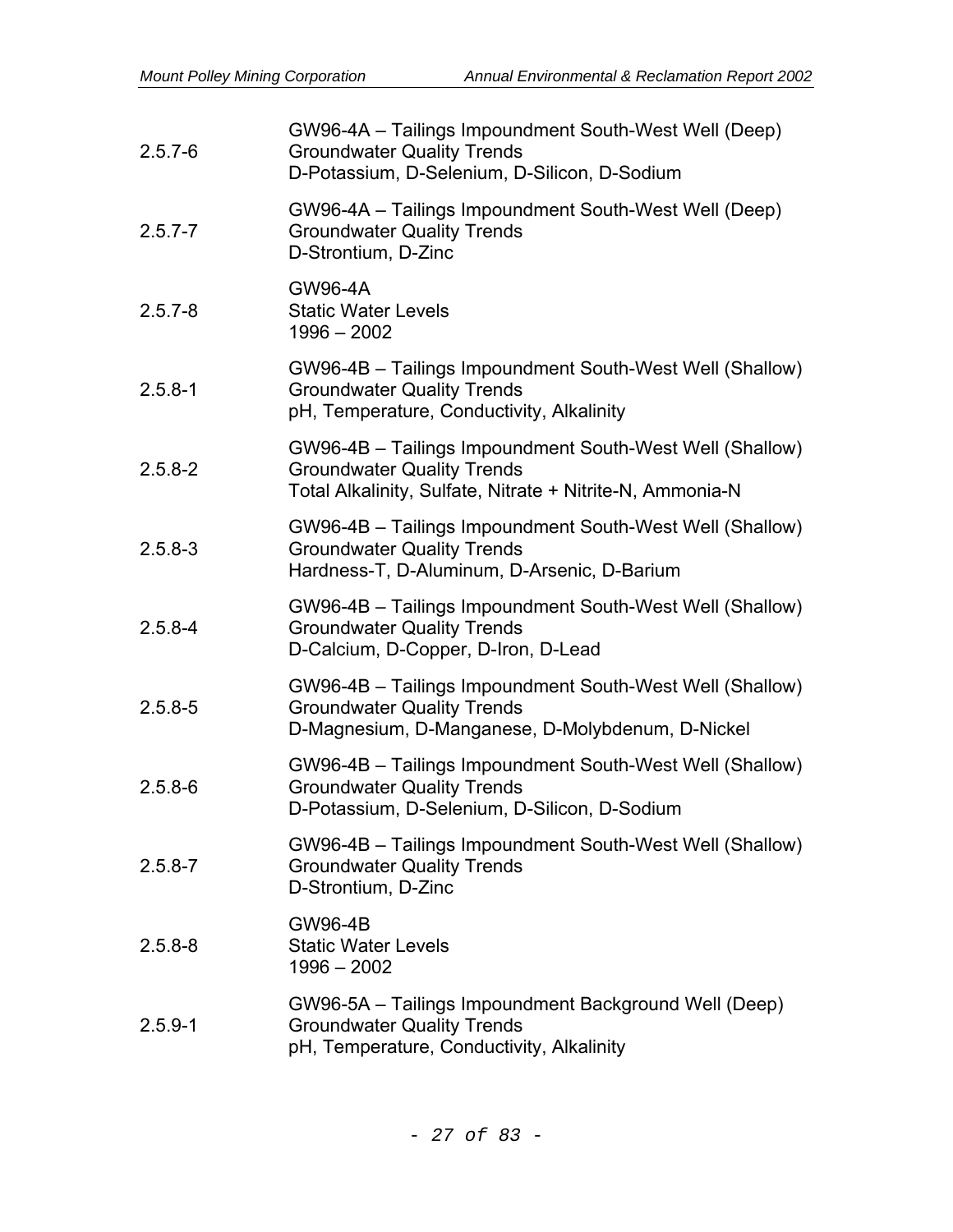| $2.5.9 - 2$  | GW96-5A - Tailings Impoundment Background Well (Deep)<br><b>Groundwater Quality Trends</b><br>Total Alkalinity, Sulfate, Nitrate + Nitrite-N, Ammonia-N    |
|--------------|------------------------------------------------------------------------------------------------------------------------------------------------------------|
| $2.5.9 - 3$  | GW96-5A - Tailings Impoundment Background Well (Deep)<br><b>Groundwater Quality Trends</b><br>Hardness-T, D-Aluminum, D-Arsenic, D-Barium                  |
| $2.5.9 - 4$  | GW96-5A - Tailings Impoundment Background Well (Deep)<br><b>Groundwater Quality Trends</b><br>D-Calcium, D-Copper, D-Iron, D-Lead                          |
| $2.5.9 - 5$  | GW96-5A – Tailings Impoundment Background Well (Deep)<br><b>Groundwater Quality Trends</b><br>D-Magnesium, D-Manganese, D-Molybdenum, D-Nickel             |
| $2.5.9 - 6$  | GW96-5A - Tailings Impoundment Background Well (Deep)<br><b>Groundwater Quality Trends</b><br>D-Potassium, D-Selenium, D-Silicon, D-Sodium                 |
| $2.5.9 - 7$  | GW96-5A - Tailings Impoundment Background Well (Deep)<br><b>Groundwater Quality Trends</b><br>D-Strontium, D-Zinc                                          |
| $2.5.9 - 8$  | GW96-5A<br><b>Static Water Levels</b><br>$1996 - 2002$                                                                                                     |
| $2.5.10 - 1$ | GW96-5B - Tailings Impoundment Background Well (Shallow)<br><b>Groundwater Quality Trends</b><br>pH, Temperature, Conductivity, Alkalinity                 |
| $2.5.10 - 2$ | GW96-5B - Tailings Impoundment Background Well (Shallow)<br><b>Groundwater Quality Trends</b><br>Total Alkalinity, Sulfate, Nitrate + Nitrite-N, Ammonia-N |
| $2.5.10 - 3$ | GW96-5B - Tailings Impoundment Background Well (Shallow)<br><b>Groundwater Quality Trends</b><br>Hardness-T, D-Aluminum, D-Arsenic, D-Barium               |
| $2.5.10 - 4$ | GW96-5B - Tailings Impoundment Background Well (Shallow)<br><b>Groundwater Quality Trends</b><br>D-Calcium, D-Copper, D-Iron, D-Lead                       |
| $2.5.10 - 5$ | GW96-5B - Tailings Impoundment Background Well (Shallow)<br><b>Groundwater Quality Trends</b><br>D-Magnesium, D-Manganese, D-Molybdenum, D-Nickel          |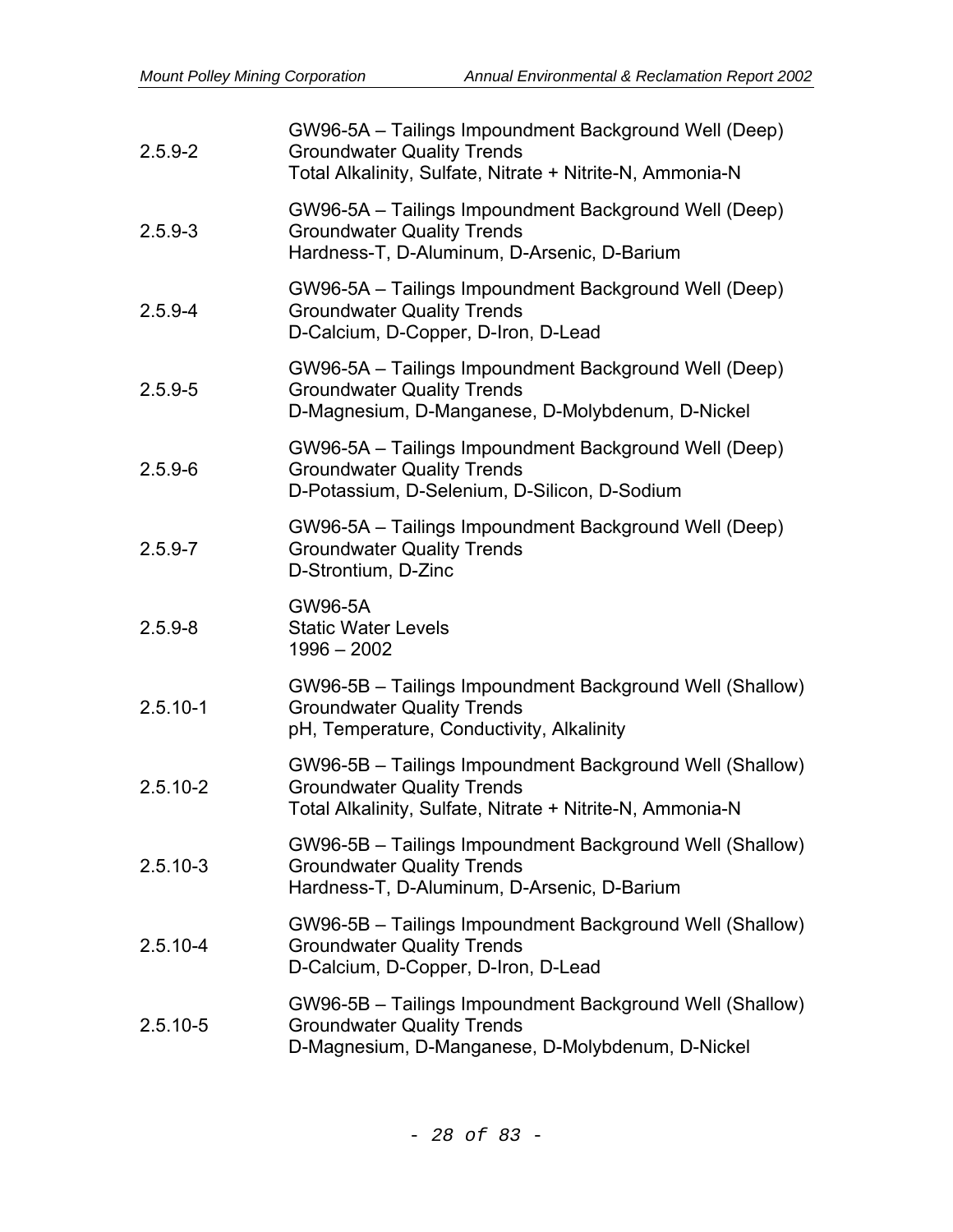| $2.5.10 - 6$ | GW96-5B - Tailings Impoundment Background Well (Shallow)<br><b>Groundwater Quality Trends</b><br>D-Potassium, D-Selenium, D-Silicon, D-Sodium |
|--------------|-----------------------------------------------------------------------------------------------------------------------------------------------|
| $2.5.10 - 7$ | GW96-5B – Tailings Impoundment Background Well (Shallow)<br><b>Groundwater Quality Trends</b><br>D-Strontium, D-Zinc                          |
| $2.5.10 - 8$ | <b>GW96-5B</b><br><b>Static Water Levels</b><br>$1996 - 2002$                                                                                 |
| $2.5.11 - 1$ | GW96-6 - South-East RDS Well<br><b>Groundwater Quality Trends</b><br>pH, Temperature, Conductivity, Alkalinity                                |
| $2.5.11 - 2$ | GW96-6 - South-East RDS Well<br><b>Groundwater Quality Trends</b><br>Total Alkalinity, Sulfate, Nitrate + Nitrite-N, Ammonia-N                |
| $2.5.11 - 3$ | GW96-6 - South-East RDS Well<br><b>Groundwater Quality Trends</b><br>Hardness-T, D-Aluminum, D-Arsenic, D-Barium                              |
| $2.5.11 - 4$ | GW96-6 - South-East RDS Well<br><b>Groundwater Quality Trends</b><br>D-Calcium, D-Copper, D-Iron, D-Lead                                      |
| $2.5.11 - 5$ | GW96-6 - South-East RDS Well<br><b>Groundwater Quality Trends</b><br>D-Magnesium, D-Manganese, D-Molybdenum, D-Nickel                         |
| $2.5.11 - 6$ | GW96-6 - South-East RDS Well<br><b>Groundwater Quality Trends</b><br>D-Potassium, D-Selenium, D-Silicon, D-Sodium                             |
| $2.5.11 - 7$ | GW96-6 - South-East RDS Well<br><b>Groundwater Quality Trends</b><br>D-Strontium, D-Zinc                                                      |
| $2.5.11 - 8$ | GW96-6<br><b>Static Water Levels</b><br>$1996 - 2002$                                                                                         |
| $2.5.12 - 1$ | GW96-7 - South-East Sediment Pond Well<br><b>Groundwater Quality Trends</b><br>pH, Temperature, Conductivity, Alkalinity                      |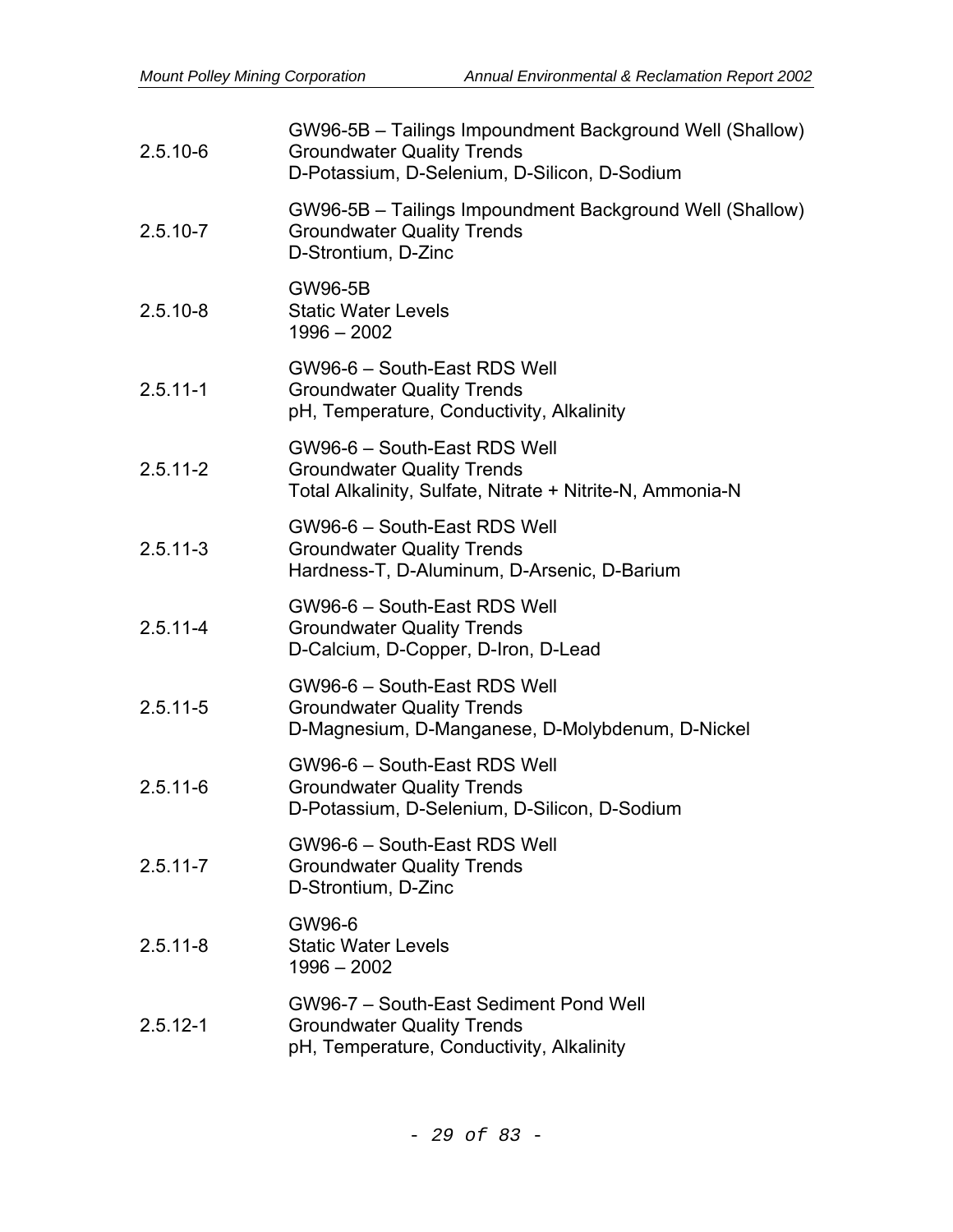| $2.5.12 - 2$ | GW96-7 - South-East Sediment Pond Well<br><b>Groundwater Quality Trends</b><br>Total Alkalinity, Sulfate, Nitrate + Nitrite-N, Ammonia-N        |
|--------------|-------------------------------------------------------------------------------------------------------------------------------------------------|
| $2.5.12 - 3$ | GW96-7 - South-East Sediment Pond Well<br><b>Groundwater Quality Trends</b><br>Hardness-T, D-Aluminum, D-Arsenic, D-Barium                      |
| $2.5.12 - 4$ | GW96-7 - South-East Sediment Pond Well<br><b>Groundwater Quality Trends</b><br>D-Calcium, D-Copper, D-Iron, D-Lead                              |
| $2.5.12 - 5$ | GW96-7 - South-East Sediment Pond Well<br><b>Groundwater Quality Trends</b><br>D-Magnesium, D-Manganese, D-Molybdenum, D-Nickel                 |
| $2.5.12 - 6$ | GW96-7 - South-East Sediment Pond Well<br><b>Groundwater Quality Trends</b><br>D-Potassium, D-Selenium, D-Silicon, D-Sodium                     |
| $2.5.12 - 7$ | GW96-7 - South-East Sediment Pond Well<br><b>Groundwater Quality Trends</b><br>D-Strontium, D-Zinc                                              |
| $2.5.12 - 8$ | GW96-7<br><b>Static Water Levels</b><br>$1996 - 2002$                                                                                           |
| $2.5.13 - 1$ | GW96-8A – Bootjack Lake FSR Well @ 11k (Deep)<br><b>Groundwater Quality Trends</b><br>pH, Temperature, Conductivity, Alkalinity                 |
| $2.5.13 - 2$ | GW96-8A - Bootjack Lake FSR Well @ 11k (Deep)<br><b>Groundwater Quality Trends</b><br>Total Alkalinity, Sulfate, Nitrate + Nitrite-N, Ammonia-N |
| $2.5.13 - 3$ | GW96-8A – Bootjack Lake FSR Well @ 11k (Deep)<br><b>Groundwater Quality Trends</b><br>Hardness-T, D-Aluminum, D-Arsenic, D-Barium               |
| $2.5.13 - 4$ | GW96-8A – Bootjack Lake FSR Well @ 11k (Deep)<br><b>Groundwater Quality Trends</b><br>D-Calcium, D-Copper, D-Iron, D-Lead                       |
| $2.5.13 - 5$ | GW96-8A – Bootjack Lake FSR Well @ 11k (Deep)<br><b>Groundwater Quality Trends</b><br>D-Magnesium, D-Manganese, D-Molybdenum, D-Nickel          |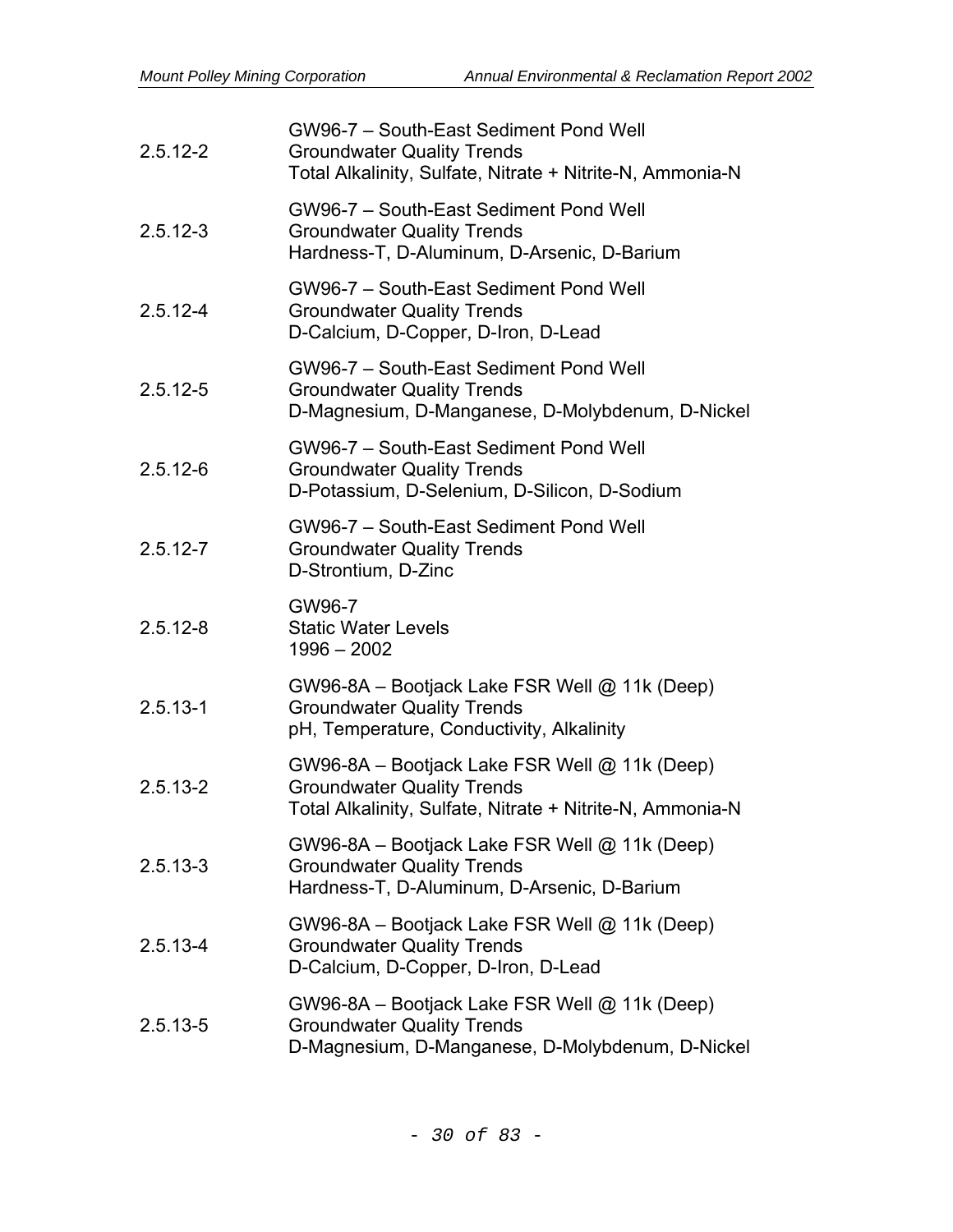| $2.5.13 - 6$ | GW96-8A - Bootjack Lake FSR Well @ 11k (Deep)<br><b>Groundwater Quality Trends</b><br>D-Potassium, D-Selenium, D-Silicon, D-Sodium                 |
|--------------|----------------------------------------------------------------------------------------------------------------------------------------------------|
| $2.5.13 - 7$ | GW96-8A - Bootjack Lake FSR Well @ 11k (Deep)<br><b>Groundwater Quality Trends</b><br>D-Strontium, D-Zinc                                          |
| $2.5.13 - 8$ | <b>GW96-8A</b><br><b>Static Water Levels</b><br>1996 - 2002                                                                                        |
| $2.5.14 - 1$ | GW96-8B – Bootjack Lake FSR Well @ 11k (Shallow)<br><b>Groundwater Quality Trends</b><br>pH, Temperature, Conductivity, Alkalinity                 |
| $2.5.14 - 2$ | GW96-8B - Bootjack Lake FSR Well @ 11k (Shallow)<br><b>Groundwater Quality Trends</b><br>Total Alkalinity, Sulfate, Nitrate + Nitrite-N, Ammonia-N |
| $2.5.14 - 3$ | GW96-8B - Bootjack Lake FSR Well @ 11k (Shallow)<br><b>Groundwater Quality Trends</b><br>Hardness-T, D-Aluminum, D-Arsenic, D-Barium               |
| $2.5.14 - 4$ | GW96-8B - Bootjack Lake FSR Well @ 11k (Shallow)<br><b>Groundwater Quality Trends</b><br>D-Calcium, D-Copper, D-Iron, D-Lead                       |
| $2.5.14 - 5$ | GW96-8B - Bootjack Lake FSR Well @ 11k (Shallow)<br><b>Groundwater Quality Trends</b><br>D-Magnesium, D-Manganese, D-Molybdenum, D-Nickel          |
| $2.5.14 - 6$ | GW96-8B - Bootjack Lake FSR Well @ 11k (Shallow)<br><b>Groundwater Quality Trends</b><br>D-Potassium, D-Selenium, D-Silicon, D-Sodium              |
| $2.5.14 - 7$ | GW96-8B - Bootjack Lake FSR Well @ 11k (Shallow)<br><b>Groundwater Quality Trends</b><br>D-Strontium, D-Zinc                                       |
| $2.5.14 - 8$ | <b>GW96-8B</b><br><b>Static Water Levels</b><br>$1996 - 2002$                                                                                      |
| $2.5.15 - 1$ | GW96-9 - Tailings Impoundment South Well<br><b>Groundwater Quality Trends</b><br>pH, Temperature, Conductivity, Alkalinity                         |
|              |                                                                                                                                                    |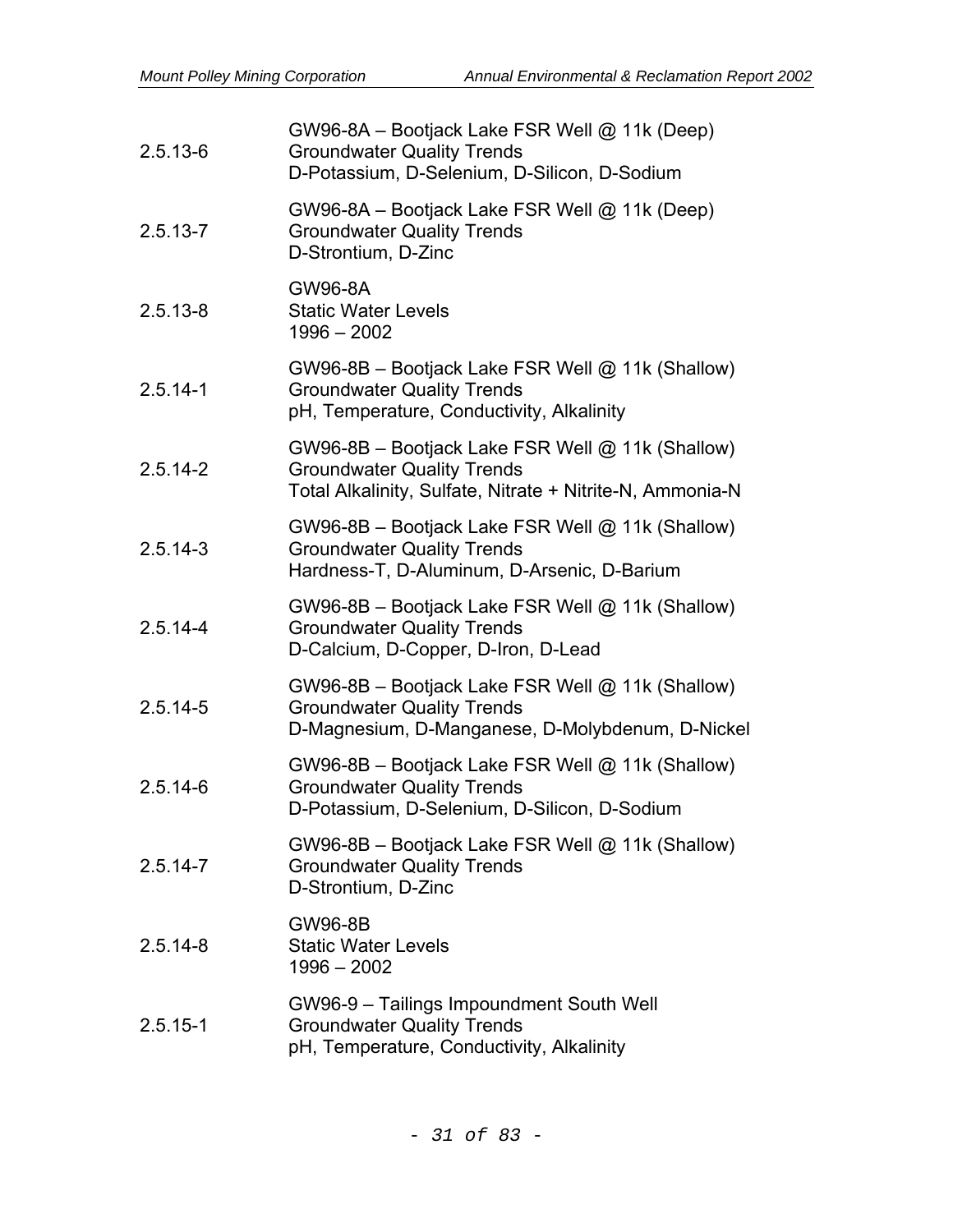| $2.5.15 - 2$ | GW96-9 - Tailings Impoundment South Well<br><b>Groundwater Quality Trends</b><br>Total Alkalinity, Sulfate, Nitrate + Nitrite-N, Ammonia-N |
|--------------|--------------------------------------------------------------------------------------------------------------------------------------------|
| $2.5.15 - 3$ | GW96-9 - Tailings Impoundment South Well<br><b>Groundwater Quality Trends</b><br>Hardness-T, D-Aluminum, D-Arsenic, D-Barium               |
| $2.5.15 - 4$ | GW96-9 - Tailings Impoundment South Well<br><b>Groundwater Quality Trends</b><br>D-Calcium, D-Copper, D-Iron, D-Lead                       |
| $2.5.15 - 5$ | GW96-9 - Tailings Impoundment South Well<br><b>Groundwater Quality Trends</b><br>D-Magnesium, D-Manganese, D-Molybdenum, D-Nickel          |
| $2.5.15 - 6$ | GW96-9 - Tailings Impoundment South Well<br><b>Groundwater Quality Trends</b><br>D-Potassium, D-Selenium, D-Silicon, D-Sodium              |
| $2.5.15 - 7$ | GW96-9 - Tailings Impoundment South Well<br><b>Groundwater Quality Trends</b><br>D-Strontium, D-Zinc                                       |
| $2.5.15 - 8$ | GW96-9<br><b>Static Water Levels</b><br>$1996 - 2002$                                                                                      |
| $2.5.16 - 1$ | 95R-4 – Springer Pit Well<br><b>Groundwater Quality Trends</b><br>pH, Temperature, Conductivity, Alkalinity                                |
| $2.5.16 - 2$ | 95R-4 – Springer Pit Well<br><b>Groundwater Quality Trends</b><br>Total Alkalinity, Sulfate, Nitrate + Nitrite-N, Ammonia-N                |
| $2.5.16 - 3$ | 95R-4 – Springer Pit Well<br><b>Groundwater Quality Trends</b><br>Hardness-T, D-Aluminum, D-Arsenic, D-Barium                              |
| $2.5.16 - 4$ | 95R-4 – Springer Pit Well<br><b>Groundwater Quality Trends</b><br>D-Calcium, D-Copper, D-Iron, D-Lead                                      |
| $2.5.16 - 5$ | 95R-4 – Springer Pit Well<br><b>Groundwater Quality Trends</b><br>D-Magnesium, D-Manganese, D-Molybdenum, D-Nickel                         |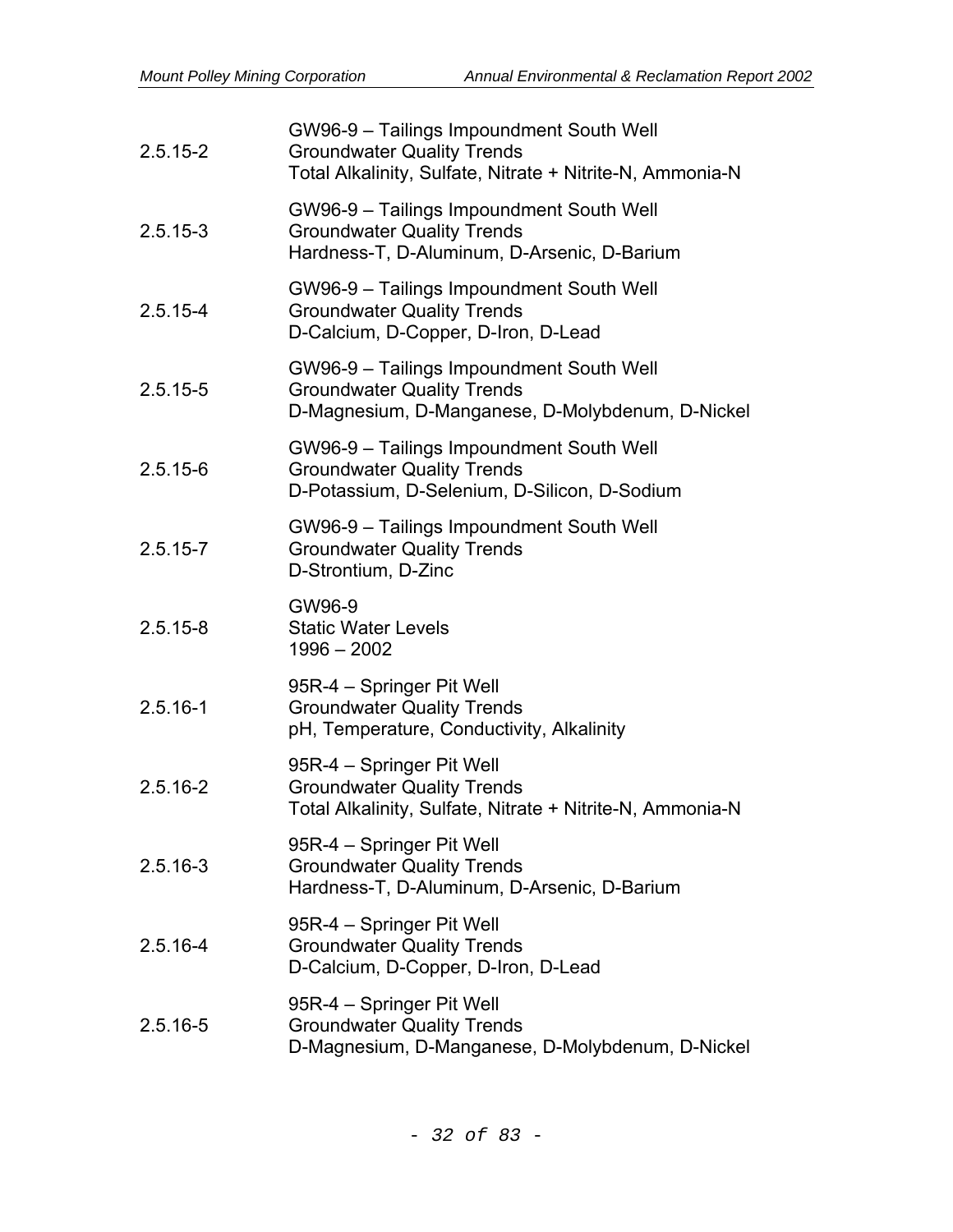| $2.5.16 - 6$ | 95R-4 – Springer Pit Well<br><b>Groundwater Quality Trends</b><br>D-Potassium, D-Selenium, D-Silicon, D-Sodium                      |
|--------------|-------------------------------------------------------------------------------------------------------------------------------------|
| $2.5.16 - 7$ | 95R-4 – Springer Pit Well<br><b>Groundwater Quality Trends</b><br>D-Strontium, D-Zinc                                               |
| $2.5.16 - 8$ | 95R-4<br><b>Static Water Levels</b><br>$1996 - 2002$                                                                                |
| $2.5.17 - 1$ | 95R-5 - Lower South-East RDS Well<br><b>Groundwater Quality Trends</b><br>pH, Temperature, Conductivity, Alkalinity                 |
| $2.5.17 - 2$ | 95R-5 - Lower South-East RDS Well<br><b>Groundwater Quality Trends</b><br>Total Alkalinity, Sulfate, Nitrate + Nitrite-N, Ammonia-N |
| $2.5.17 - 3$ | 95R-5 - Lower South-East RDS Well<br><b>Groundwater Quality Trends</b><br>Hardness-T, D-Aluminum, D-Arsenic, D-Barium               |
| $2.5.17 - 4$ | 95R-5 - Lower South-East RDS Well<br><b>Groundwater Quality Trends</b><br>D-Calcium, D-Copper, D-Iron, D-Lead                       |
| $2.5.17 - 5$ | 95R-5 - Lower South-East RDS Well<br><b>Groundwater Quality Trends</b><br>D-Magnesium, D-Manganese, D-Molybdenum, D-Nickel          |
| $2.5.17 - 6$ | 95R-5 - Lower South-East RDS Well<br><b>Groundwater Quality Trends</b><br>D-Potassium, D-Selenium, D-Silicon, D-Sodium              |
| $2.5.17 - 7$ | 95R-5 - Lower South-East RDS Well<br><b>Groundwater Quality Trends</b><br>D-Strontium, D-Zinc                                       |
| $2.5.17 - 8$ | 95R-5<br><b>Static Water Levels</b><br>$1996 - 2002$                                                                                |
| $2.5.18 - 1$ | GW00-1A – Tailings Impoundment West Well (Deep)<br><b>Groundwater Quality Trends</b><br>pH, Temperature, Conductivity, Alkalinity   |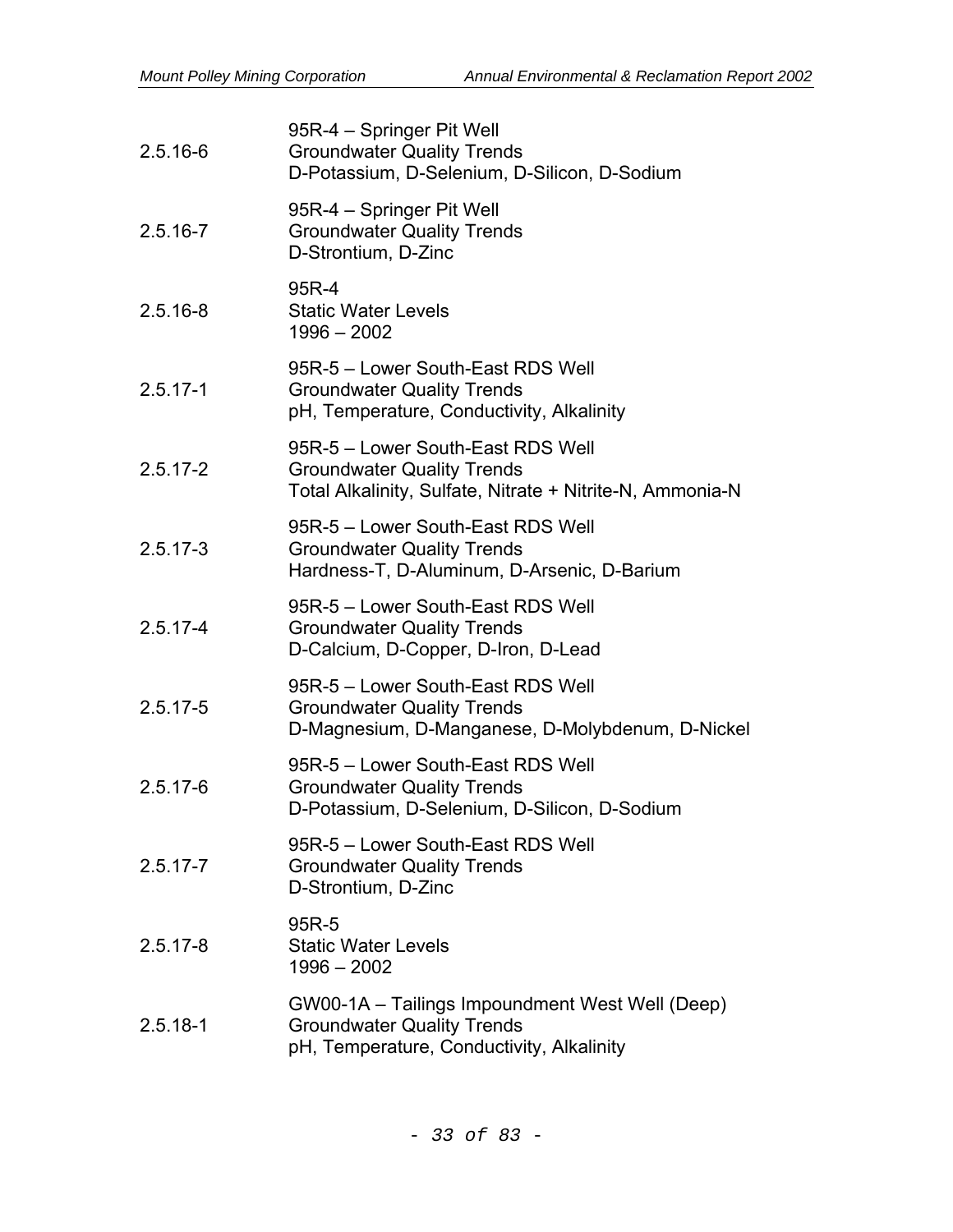| $2.5.18 - 2$ | GW00-1A - Tailings Impoundment West Well (Deep)<br><b>Groundwater Quality Trends</b><br>Total Alkalinity, Sulfate, Nitrate + Nitrite-N, Ammonia-N    |
|--------------|------------------------------------------------------------------------------------------------------------------------------------------------------|
| $2.5.18 - 3$ | GW00-1A - Tailings Impoundment West Well (Deep)<br><b>Groundwater Quality Trends</b><br>Hardness-T, D-Aluminum, D-Arsenic, D-Barium                  |
| $2.5.18 - 4$ | GW00-1A - Tailings Impoundment West Well (Deep)<br><b>Groundwater Quality Trends</b><br>D-Calcium, D-Copper, D-Iron, D-Lead                          |
| $2.5.18 - 5$ | GW00-1A - Tailings Impoundment West Well (Deep)<br><b>Groundwater Quality Trends</b><br>D-Magnesium, D-Manganese, D-Molybdenum, D-Nickel             |
| $2.5.18 - 6$ | GW00-1A - Tailings Impoundment West Well (Deep)<br><b>Groundwater Quality Trends</b><br>D-Potassium, D-Selenium, D-Silicon, D-Sodium                 |
| $2.5.18 - 7$ | GW00-1A - Tailings Impoundment West Well (Deep)<br><b>Groundwater Quality Trends</b><br>D-Strontium, D-Zinc                                          |
| $2.5.18 - 8$ | <b>GW00-1A</b><br><b>Static Water Levels</b><br>1996 - 2002                                                                                          |
| $2.5.19 - 1$ | GW00-1B - Tailings Impoundment West Well (Shallow)<br><b>Groundwater Quality Trends</b><br>pH, Temperature, Conductivity, Alkalinity                 |
| $2.5.19 - 2$ | GW00-1B - Tailings Impoundment West Well (Shallow)<br><b>Groundwater Quality Trends</b><br>Total Alkalinity, Sulfate, Nitrate + Nitrite-N, Ammonia-N |
| $2.5.19 - 3$ | GW00-1B - Tailings Impoundment West Well (Shallow)<br><b>Groundwater Quality Trends</b><br>Hardness-T, D-Aluminum, D-Arsenic, D-Barium               |
| $2.5.19 - 4$ | GW00-1B - Tailings Impoundment West Well (Shallow)<br><b>Groundwater Quality Trends</b><br>D-Calcium, D-Copper, D-Iron, D-Lead                       |
| $2.5.19 - 5$ | GW00-1B - Tailings Impoundment West Well (Shallow)<br><b>Groundwater Quality Trends</b><br>D-Magnesium, D-Manganese, D-Molybdenum, D-Nickel          |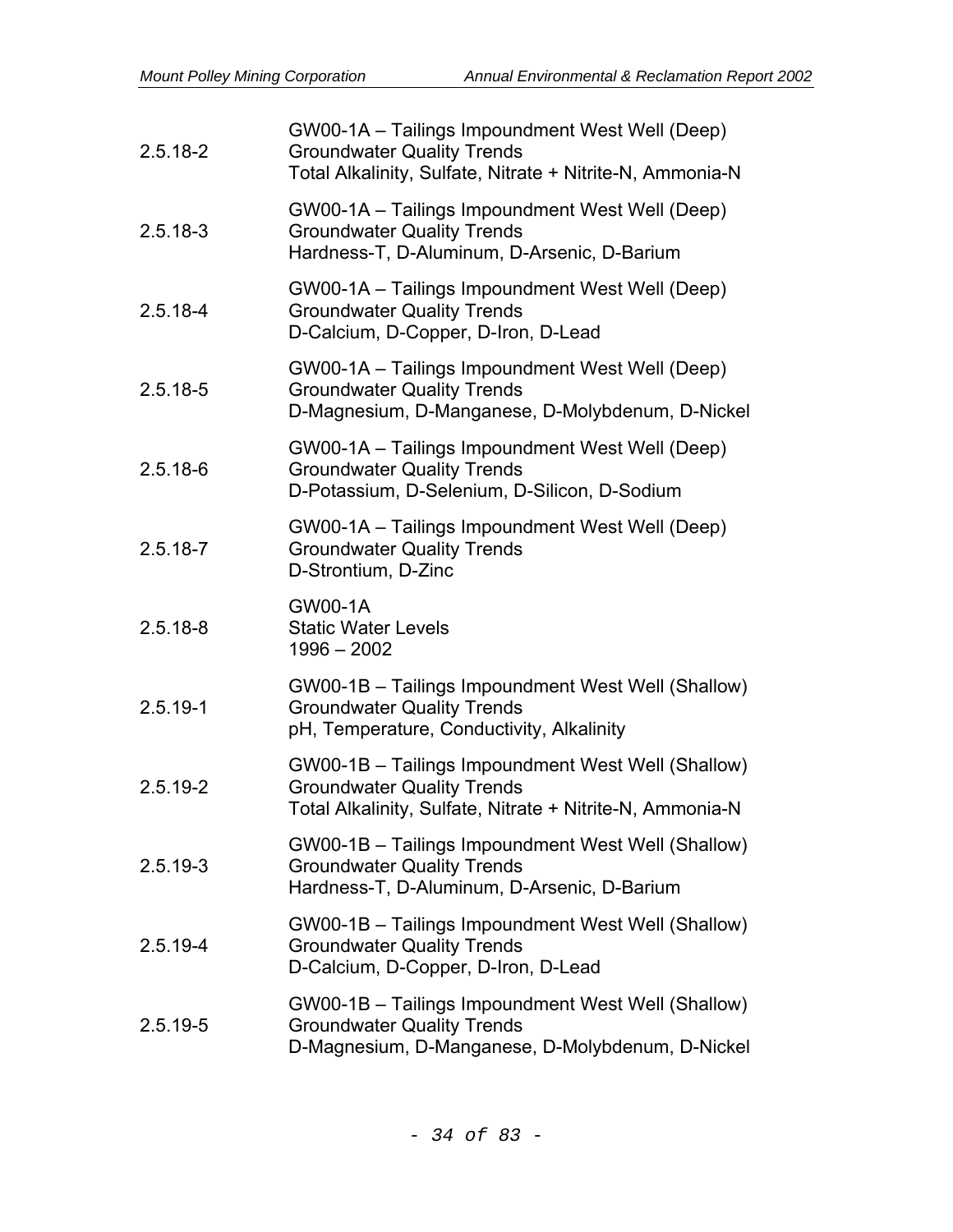| $2.5.19 - 6$ | GW00-1B - Tailings Impoundment West Well (Shallow)<br><b>Groundwater Quality Trends</b><br>D-Potassium, D-Selenium, D-Silicon, D-Sodium           |
|--------------|---------------------------------------------------------------------------------------------------------------------------------------------------|
| $2.5.19 - 7$ | GW00-1B - Tailings Impoundment West Well (Shallow)<br><b>Groundwater Quality Trends</b><br>D-Strontium, D-Zinc                                    |
| $2.5.19 - 8$ | <b>GW00-1B</b><br><b>Static Water Levels</b><br>1996 - 2002                                                                                       |
| $2.5.20 - 1$ | GW00-2A - Tailings Impoundment West Well (Deep)<br><b>Groundwater Quality Trends</b><br>pH, Temperature, Conductivity, Alkalinity                 |
| $2.5.20 - 2$ | GW00-2A - Tailings Impoundment West Well (Deep)<br><b>Groundwater Quality Trends</b><br>Total Alkalinity, Sulfate, Nitrate + Nitrite-N, Ammonia-N |
| $2.5.20 - 3$ | GW00-2A - Tailings Impoundment West Well (Deep)<br><b>Groundwater Quality Trends</b><br>Hardness-T, D-Aluminum, D-Arsenic, D-Barium               |
| $2.5.20 - 4$ | GW00-2A – Tailings Impoundment West Well (Deep)<br><b>Groundwater Quality Trends</b><br>D-Calcium, D-Copper, D-Iron, D-Lead                       |
| $2.5.20 - 5$ | GW00-2A - Tailings Impoundment West Well (Deep)<br><b>Groundwater Quality Trends</b><br>D-Magnesium, D-Manganese, D-Molybdenum, D-Nickel          |
| $2.5.20 - 6$ | GW00-2A - Tailings Impoundment West Well (Deep)<br><b>Groundwater Quality Trends</b><br>D-Potassium, D-Selenium, D-Silicon, D-Sodium              |
| $2.5.20 - 7$ | GW00-2A - Tailings Impoundment West Well (Deep)<br><b>Groundwater Quality Trends</b><br>D-Strontium, D-Zinc                                       |
| $2.5.20 - 8$ | <b>GW00-2A</b><br><b>Static Water Levels</b><br>$1996 - 2002$                                                                                     |
| $2.5.21 - 1$ | GW00-2B - Tailings Impoundment West Well (Shallow)<br><b>Groundwater Quality Trends</b><br>pH, Temperature, Conductivity, Alkalinity              |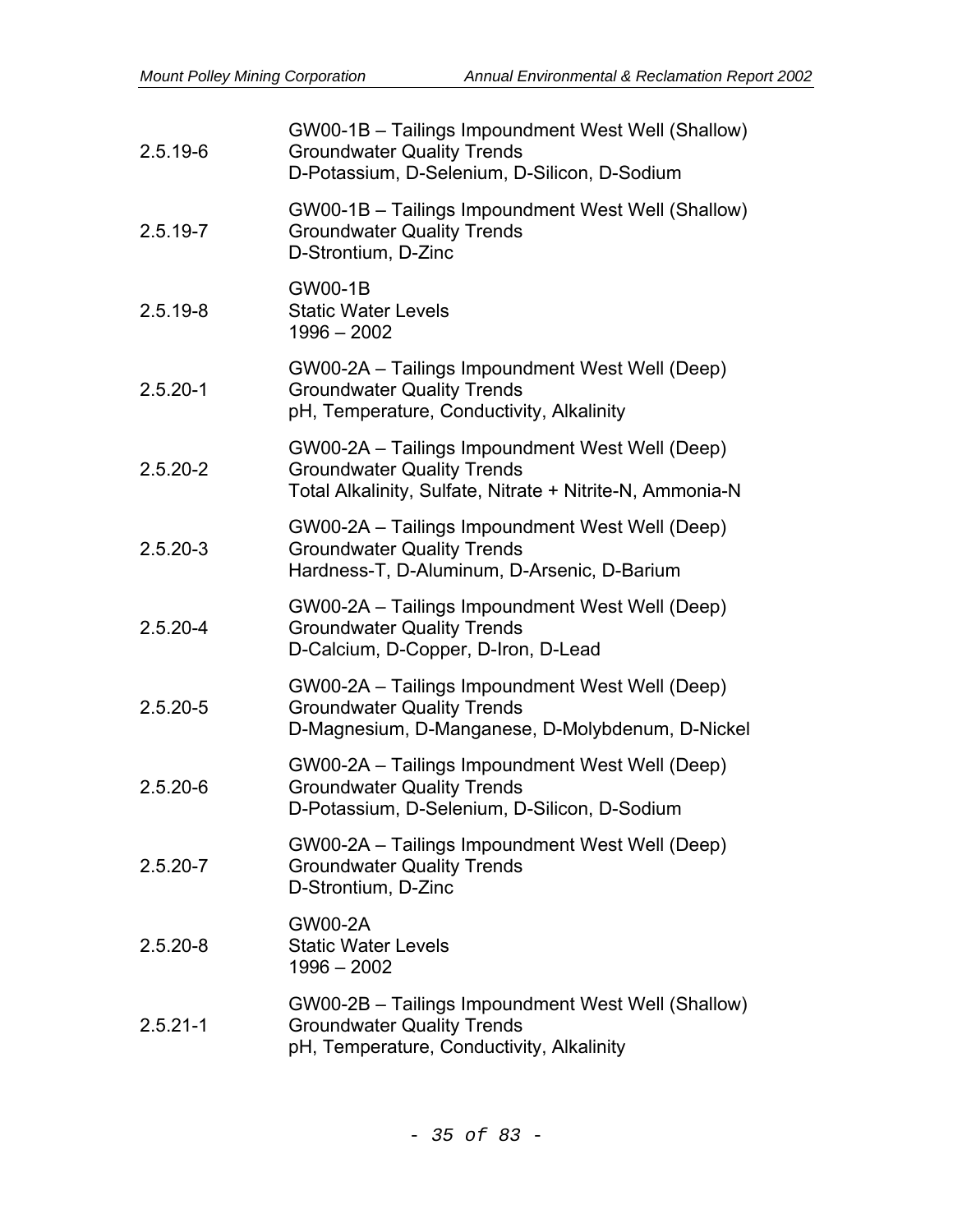| $2.5.21 - 2$ | GW00-2B - Tailings Impoundment West Well (Shallow)<br><b>Groundwater Quality Trends</b><br>Total Alkalinity, Sulfate, Nitrate + Nitrite-N, Ammonia-N |
|--------------|------------------------------------------------------------------------------------------------------------------------------------------------------|
| $2.5.21 - 3$ | GW00-2B - Tailings Impoundment West Well (Shallow)<br><b>Groundwater Quality Trends</b><br>Hardness-T, D-Aluminum, D-Arsenic, D-Barium               |
| $2.5.21 - 4$ | GW00-2B - Tailings Impoundment West Well (Shallow)<br><b>Groundwater Quality Trends</b><br>D-Calcium, D-Copper, D-Iron, D-Lead                       |
| $2.5.21 - 5$ | GW00-2B - Tailings Impoundment West Well (Shallow)<br><b>Groundwater Quality Trends</b><br>D-Magnesium, D-Manganese, D-Molybdenum, D-Nickel          |
| $2.5.21 - 6$ | GW00-2B - Tailings Impoundment West Well (Shallow)<br><b>Groundwater Quality Trends</b><br>D-Potassium, D-Selenium, D-Silicon, D-Sodium              |
| $2.5.21 - 7$ | GW00-2B - Tailings Impoundment West Well (Shallow)<br><b>Groundwater Quality Trends</b><br>D-Strontium, D-Zinc                                       |
| $2.5.21 - 8$ | <b>GW00-2B</b><br><b>Static Water Levels</b><br>$1996 - 2002$                                                                                        |
| $2.5.22 - 1$ | GW00-3A - Tailings Impoundment West Well (Deep)<br><b>Groundwater Quality Trends</b><br>pH, Temperature, Conductivity, Alkalinity                    |
| $2.5.22 - 2$ | GW00-3A - Tailings Impoundment West Well (Deep)<br><b>Groundwater Quality Trends</b><br>Total Alkalinity, Sulfate, Nitrate + Nitrite-N, Ammonia-N    |
| $2.5.22 - 3$ | GW00-3A - Tailings Impoundment West Well (Deep)<br><b>Groundwater Quality Trends</b><br>Hardness-T, D-Aluminum, D-Arsenic, D-Barium                  |
| $2.5.22 - 4$ | GW00-3A - Tailings Impoundment West Well (Deep)<br><b>Groundwater Quality Trends</b><br>D-Calcium, D-Copper, D-Iron, D-Lead                          |
| $2.5.22 - 5$ | GW00-3A - Tailings Impoundment West Well (Deep)<br><b>Groundwater Quality Trends</b><br>D-Magnesium, D-Manganese, D-Molybdenum, D-Nickel             |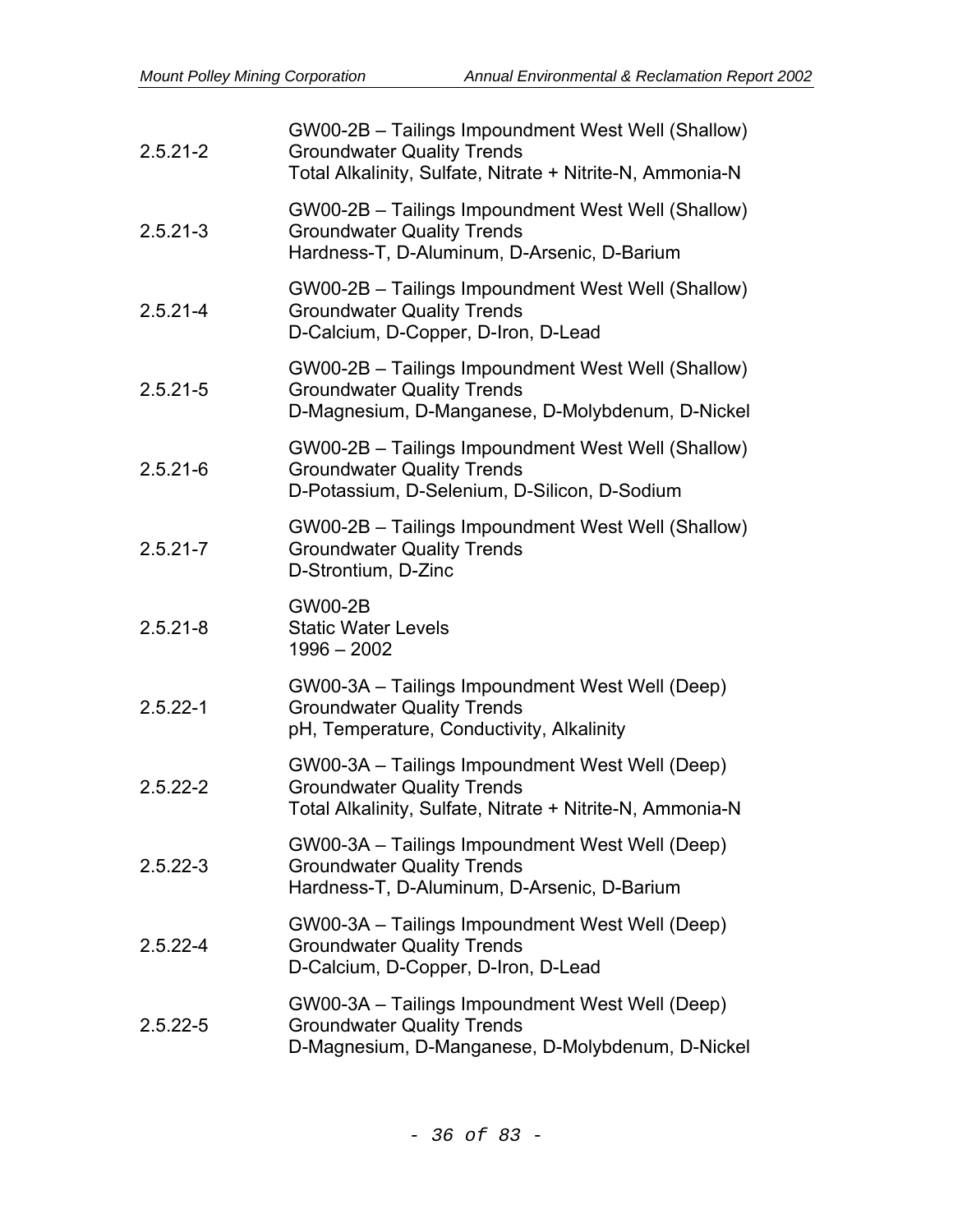| $2.5.22 - 6$ | GW00-3A - Tailings Impoundment West Well (Deep)<br><b>Groundwater Quality Trends</b><br>D-Potassium, D-Selenium, D-Silicon, D-Sodium                 |
|--------------|------------------------------------------------------------------------------------------------------------------------------------------------------|
| $2.5.22 - 7$ | GW00-3A - Tailings Impoundment West Well (Deep)<br><b>Groundwater Quality Trends</b><br>D-Strontium, D-Zinc                                          |
| $2.5.22 - 8$ | GW00-3A<br><b>Static Water Levels</b><br>$1996 - 2002$                                                                                               |
| $2.5.23 - 1$ | GW00-3B - Tailings Impoundment West Well (Shallow)<br><b>Groundwater Quality Trends</b><br>pH, Temperature, Conductivity, Alkalinity                 |
| $2.5.23 - 2$ | GW00-3B - Tailings Impoundment West Well (Shallow)<br><b>Groundwater Quality Trends</b><br>Total Alkalinity, Sulfate, Nitrate + Nitrite-N, Ammonia-N |
| $2.5.23 - 3$ | GW00-3B - Tailings Impoundment West Well (Shallow)<br><b>Groundwater Quality Trends</b><br>Hardness-T, D-Aluminum, D-Arsenic, D-Barium               |
| $2.5.23 - 4$ | GW00-3B - Tailings Impoundment West Well (Shallow)<br><b>Groundwater Quality Trends</b><br>D-Calcium, D-Copper, D-Iron, D-Lead                       |
| $2.5.23 - 5$ | GW00-3B - Tailings Impoundment West Well (Shallow)<br><b>Groundwater Quality Trends</b><br>D-Magnesium, D-Manganese, D-Molybdenum, D-Nickel          |
| $2.5.23 - 6$ | GW00-3B - Tailings Impoundment West Well (Shallow)<br><b>Groundwater Quality Trends</b><br>D-Potassium, D-Selenium, D-Silicon, D-Sodium              |
| $2.5.23 - 7$ | GW00-3B - Tailings Impoundment West Well (Shallow)<br><b>Groundwater Quality Trends</b><br>D-Strontium, D-Zinc                                       |
| $2.5.23 - 8$ | <b>GW00-3B</b><br><b>Static Water Levels</b><br>$1996 - 2002$                                                                                        |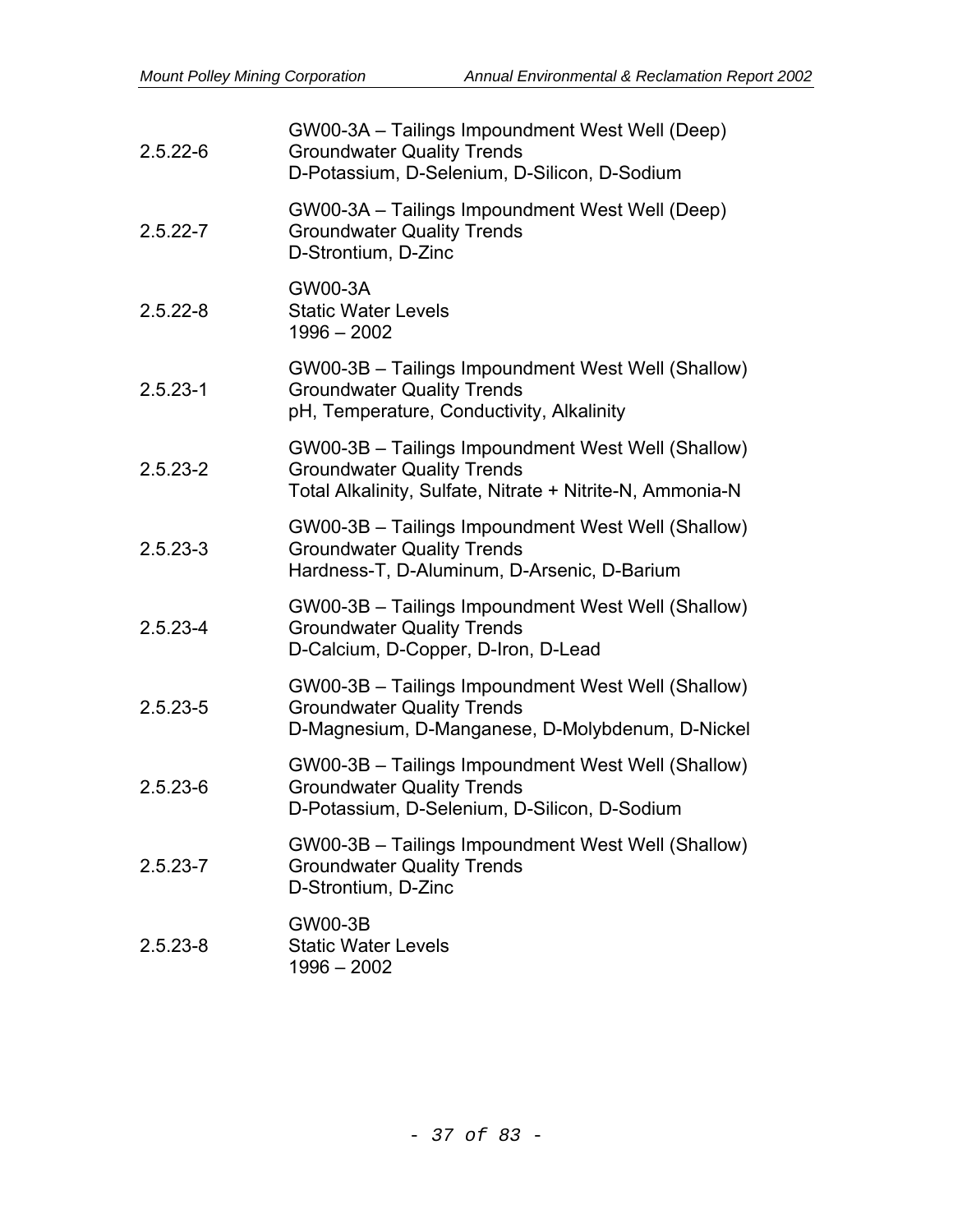#### **Climatology**

| $2.6.1 - 1$ | Wind Speed by Direction AND Prevailing Wind Direction<br>January & February 2002     |
|-------------|--------------------------------------------------------------------------------------|
| $2.6.1 - 2$ | Wind Speed by Direction AND Prevailing Wind Direction<br>March & May 2002            |
| $2.6.1 - 3$ | Wind Speed by Direction AND Prevailing Wind Direction<br><b>June &amp; July 2002</b> |
| $2.6.1 - 4$ | Wind Speed by Direction AND Prevailing Wind Direction<br>August & September 2002     |
| $2.6.1 - 5$ | Wind Speed by Direction AND Prevailing Wind Direction<br>October & November 2002     |
| $2.6.1 - 6$ | Wind Speed by Direction AND Prevailing Wind Direction<br>December 2002               |
| $2.6.2 - 1$ | Average, Minimum and Maximum Temperatures @ 1 metre<br>Elevation - 2002              |
| $2.6.2 - 2$ | Average, Minimum and Maximum Temperatures @ 5 metres<br>Elevation - 2002             |
| $2.6.3 - 1$ | Daily Total Precipitation - 2002                                                     |
| $2.6.4 - 1$ | Daily Net Evaporation - 2002                                                         |
|             |                                                                                      |

#### **Hydrology**

- 2.7.1 Monthly Discharge at Station W1a 1997 – 2002
- 2.7.2 Monthly Discharge at Station W3a 1995, 1997 – 1999 & 2002
- 2.7.3 Monthly Discharge at Station W4 1995, 1997 – 2002
- 2.7.4 Monthly Discharge at Station W5 1995, 1997 – 2002
- 2.7.5 Monthly Discharge at Station W8 1995, 1997 – 2002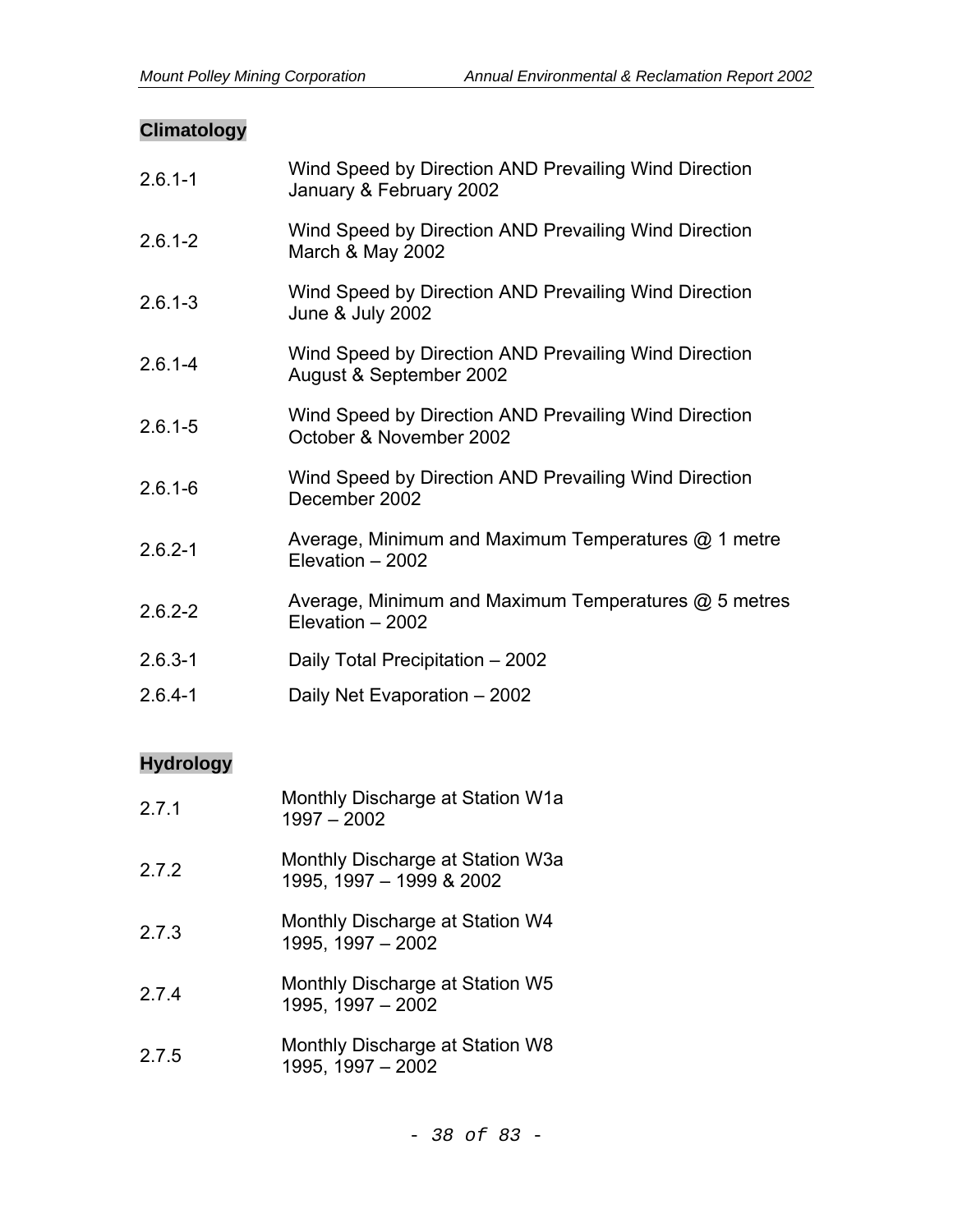- 2.7.6 Monthly Discharge at Station W12 1997 – 2002
- 2.7.7 Hazeltine Creek (W7) Hydrograph 2001 – 2002

#### **Appendices**

1 Biological Monitoring Report 2 Reclamation Costing 3 LC 50 Rainbow Trout Toxicity Testing Analytical Results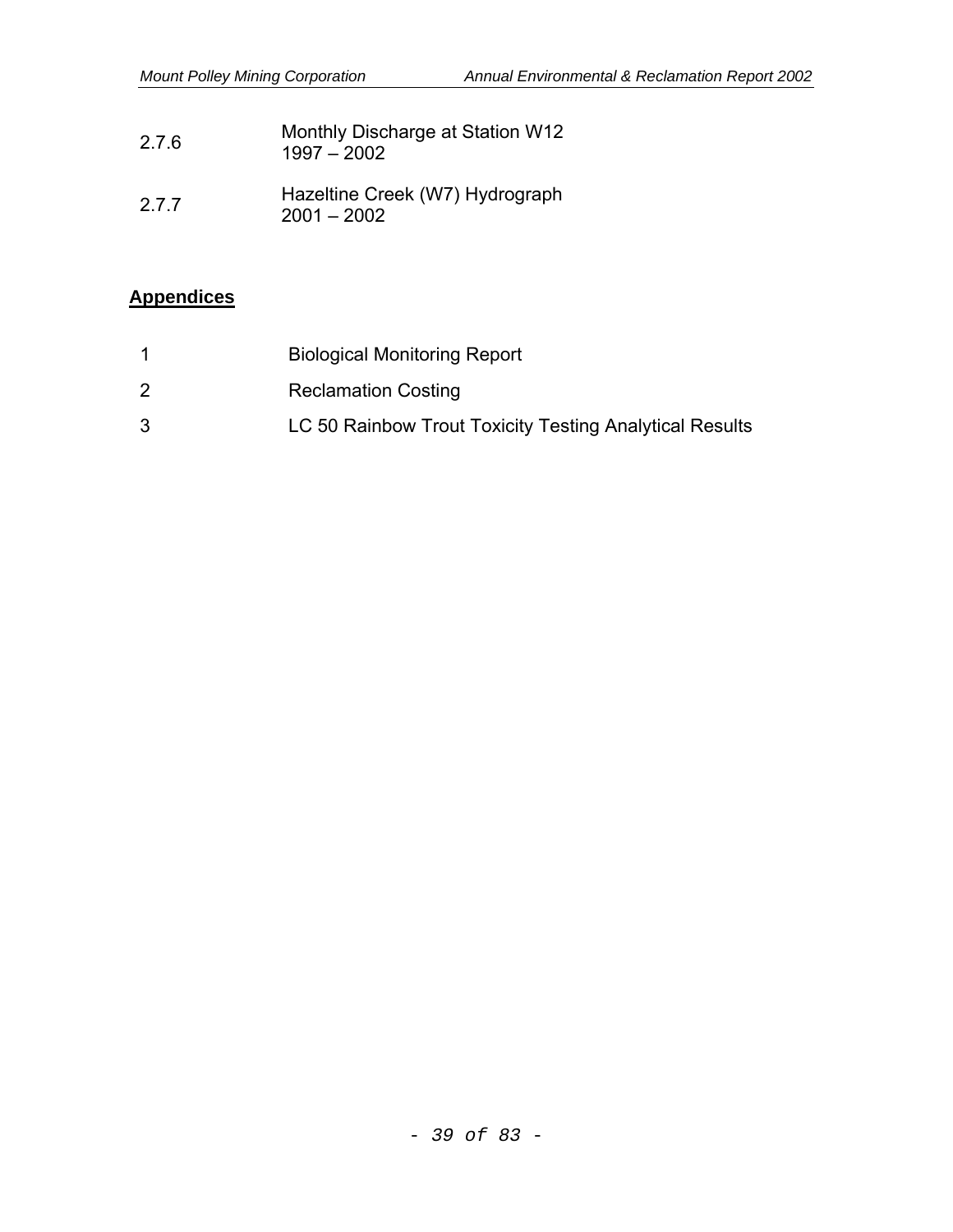- *40 of 83* -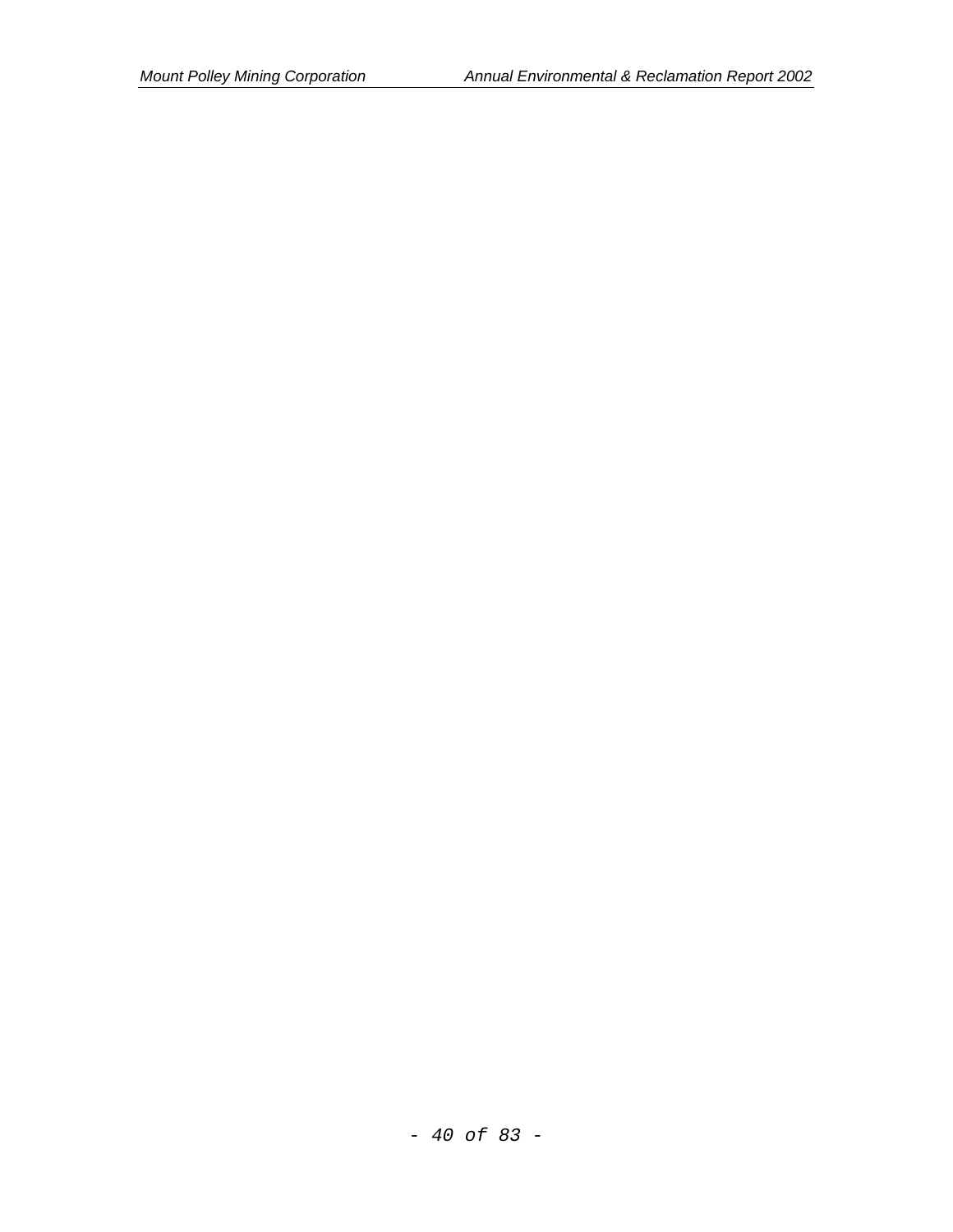# **1.0 INTRODUCTION**

Imperial Metals Corporation is 100% owner/operator of the Mount Polley Mine, an open pit copper-gold mine, located approximately 60 km northeast of Williams Lake, B.C. (Figure 1). Access to the mine site from 150 Mile House is north along secondary highway No. 115 for 60 km to Morehead Lake and South from the Bootjack Lake turn-off for another 12 km on the site access road to the property. The mine is positioned on a ridge dividing the Polley Lake / Hazeltine Creek and Bootjack Lake / Morehead Creek watersheds, both of which are tributaries of the Quesnel River.

A Reclamation and Closure Plan for the Mount Polley Project was approved by the Ministry of Energy and Mines (previously the Ministry of Employment and Investment) resulting in the issuance of Permit M-200 in July of 1997, last amended May 2001, which approves the Work System and Reclamation Program for Mount Polley (MPMC). The mine received a Ministry of Water, Land and Air Protection effluent permit PE 11678 (previously the Ministry of Environment, Lands and Parks) issued under the provisions of the "Waste Management Act" in May of 1997 and last amended in February of 2002. This permit authorizes the discharge of concentrator tailings, mill site runoff, mine rock runoff, open pit water, and septic tank effluent from the ore concentrator.

This open pit mine is on a phased development schedule, ultimately involving the creation of three pits. Project infrastructure consists of the mill site, three open pits, three rock disposal sites (RDS) and a tailings storage facility (TSF), as well as the main access road, power line, tailings pipeline and sediment control ponds. Construction activities in 1995 consisted primarily of clearing the mill site. Construction of the whole facility began in 1996, and the mill was commissioned in June of 1997. The first full year of mining and milling took place at Mount Polley in 1998.

All data collected throughout the year under permit PE 11678 is submitted in an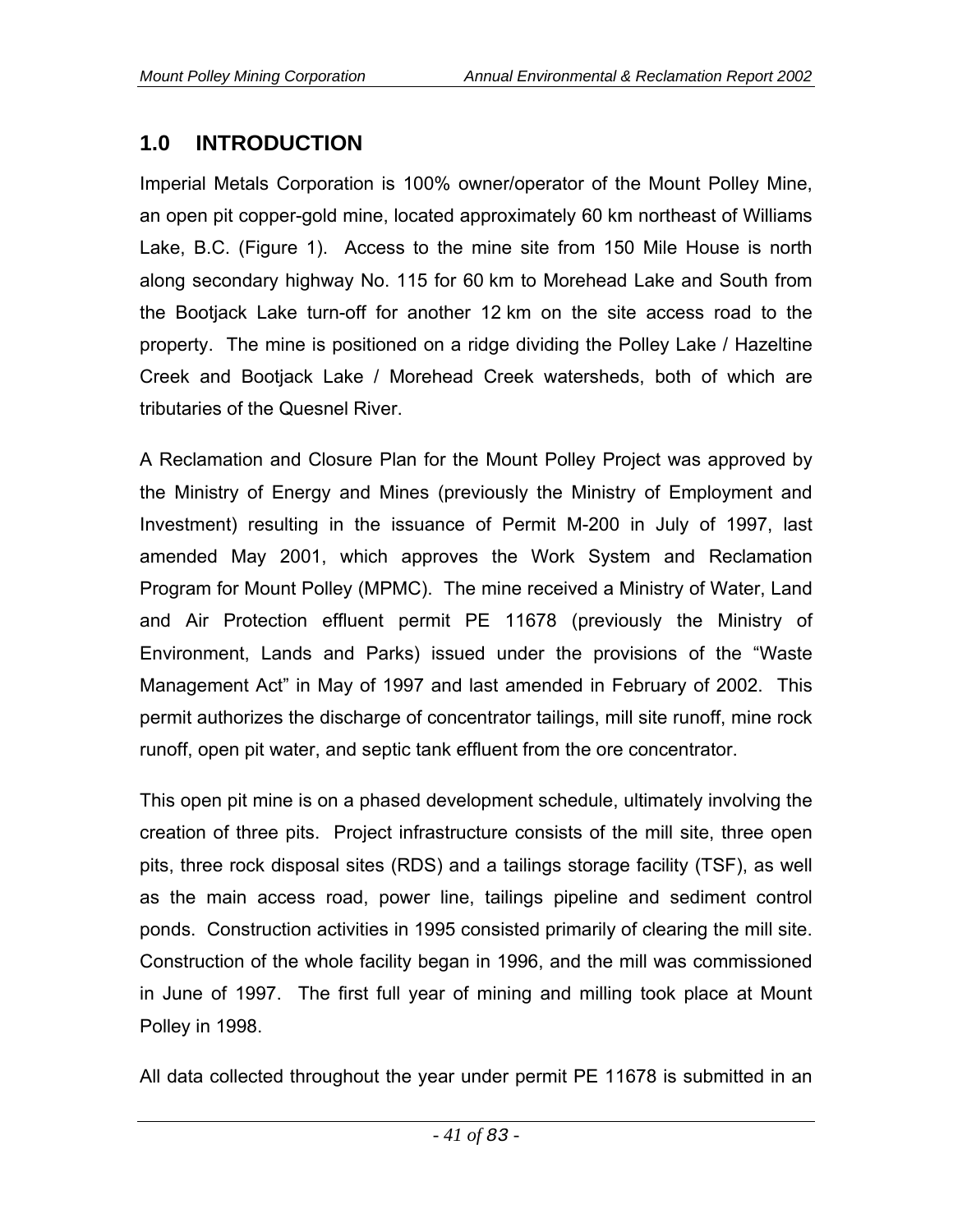Annual Environmental Report by April  $30<sup>th</sup>$  of the following year. This includes a report on the construction and performance of the tailings impoundment and dam; reclamation activities; and an evaluation of the impacts of the operation on the receiving environment. For the M-200 permit, an Annual Reclamation Report outlining the results of all geological characterization, material characterization test work, and water quality monitoring is submitted by March 31<sup>st</sup> of each year. Also provided in this report are details of the reclamation plan and a summary of the disturbance and reclamation activities for the previous years and for five subsequent years. For the reporting year 2000, these two reports were first combined into one for submission to the Ministry of Energy and Mines and to the Ministry of Water, Land and Air Protection to satisfy the requirements of the respective permits. For the reporting year 2002, this reporting format of a combined report for both Ministries has been continued.

#### **1.1 RECLAMATION OBJECTIVES**

In accordance with the BC Mines Act and the Health, Safety and Reclamation Code for Mines in British Columbia, the primary objective of the Reclamation Plan is to *"return all mine-disturbed areas to an equivalent level of capability to that which existed prior to mining on an average property basis, unless the owner, agent or manager can provide evidence which demonstrates to the satisfaction of the chief inspector the impracticality of doing so*".

To support mine planning, operations and reclamation, a comprehensive environmental baseline-monitoring program was designed and carried out in 1995 and 1996 to expand upon previous studies conducted in 1989/1990 (HKP 1996b, c, 1997; Blashill, 1996, 1997; ITM 1997). The environmental baseline studies document pre-development land use and conditions of the aquatic and terrestrial ecosystem. This provides the foundation upon which the operational and post – closure monitoring programs are based and reclamation activities are developed, such that the land may be returned to its original capability once mining has ceased. Environmental monitoring is on-going, fulfilling both the requirements of the M – 200 permit by Ministry of Energy and Mines (MEM) and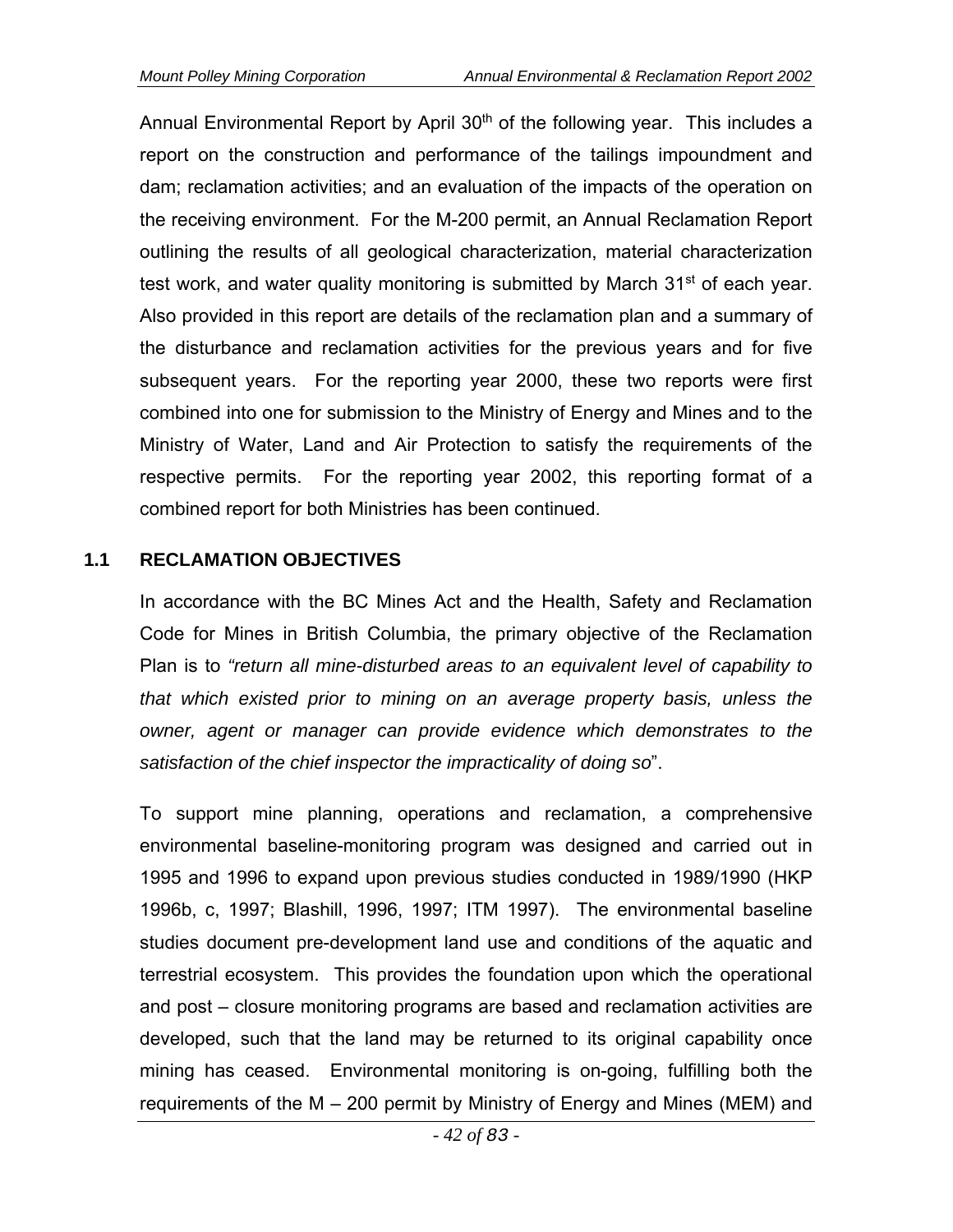the effluent permit PE 11678 by the Ministry of Water, Land and Air Protection (MWLAP).

For the Mount Polley project area, the primary end land uses of the reclamation plan are wildlife habitat and commercial forestry. Reclaimed areas will be capable of supporting secondary uses of the wildlife resource, such as hunting, guide-outfitting, trapping and outdoor recreation. Perpetuating, and, if possible, enhancing biodiversity is an important wildlife consideration. The following goals are implicit in achieving this primary objective:

- Long-term preservation of receiving water quality within and downstream of decommissioned operations;
- Long-term stability of engineered structures, including the rock disposal sites, tailings storage facility and open pits, as well as all exposed erodible materials;
- Natural integration of disturbed lands into surrounding landscape and, to the greatest possible extent, restoration of the natural appearance of the area after mining ceases;
- Establishment of a self-sustaining vegetative cover, consistent with the end land uses of wildlife habitat, commercial forestry, and outdoor recreation; and
- Removal and proper decommissioning of all secondary access roads, structures and equipment that are not required after the mine closes

To achieve these goals, reclamation planning must be flexible enough to allow for modifications to the mine plan, and to incorporate results from ongoing reclamation research programs into the plan. For instance, in 1998, a reclamation research test plot was established on the East 1170 RDS to monitor the effects of soil thickness and various other parameters on plant growth. Cells comprising new treatments were added to the test plot in 1999, and some of the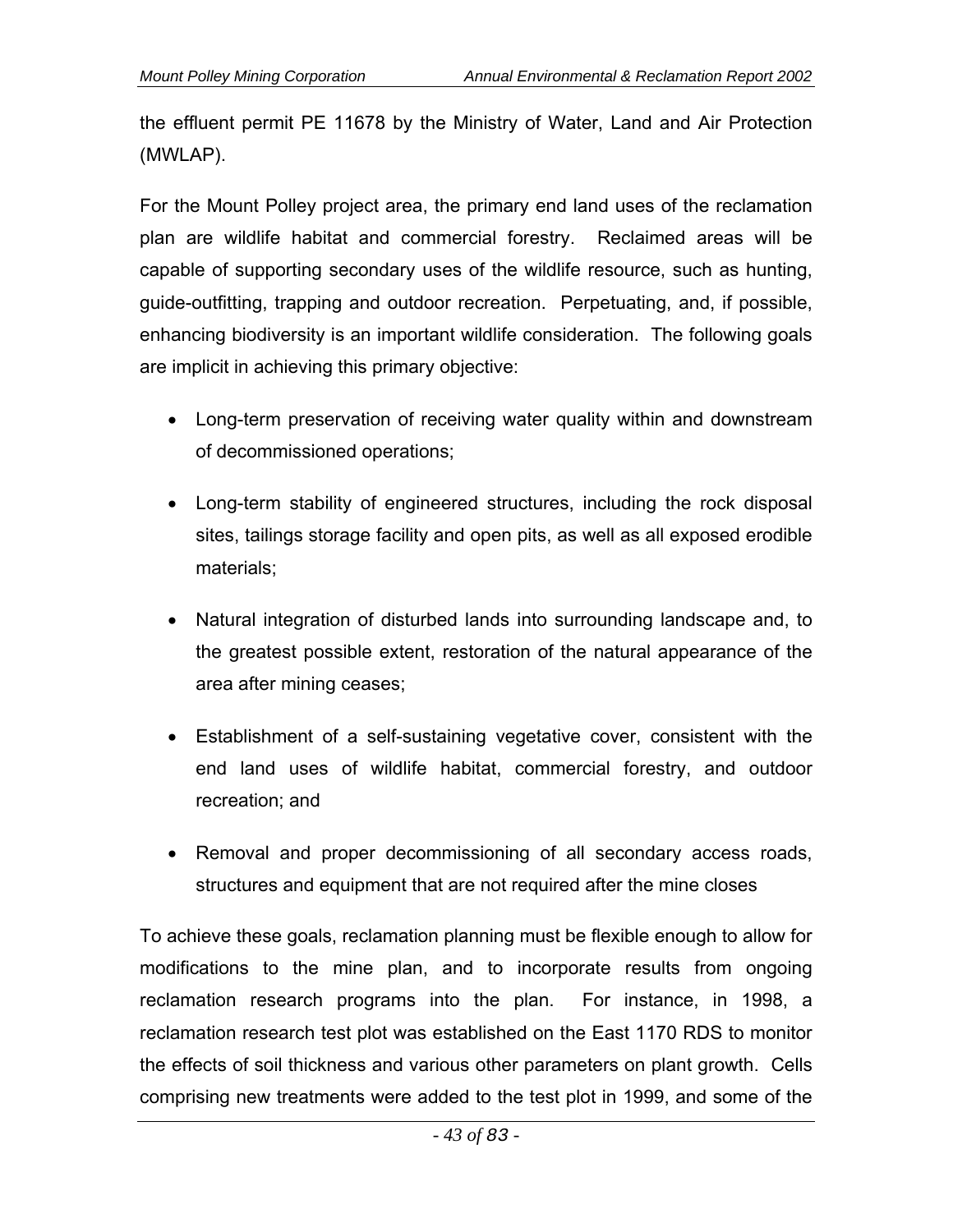cells planted in 1998 were repeated in the 1999 plots with the original prescriptions. In 2000, Phase II of the Reclamation Research program was initiated, with additional plots established on re-sloped areas of the 1170 RDS.

#### **1.2 ENVIRONMENTAL MONITORING**

The main objective of the environmental monitoring program is to evaluate all data collected so that site-specific objectives can be developed, which would focus on protecting the environment. Sampling procedures follow those described in the "British Columbia Field Sampling Manual for Continuous Monitoring plus the Collection of Air, Air Emission, Water, Wastewater, Soil, Sediment, and Biological Samples" and the Mount Polley "Quality Assurance/Quality Control Manual".

Water sampling and analysis is conducted throughout the year at surface and groundwater locations specified in Table 1 and at times specified in Table 2 of Permit PE 11678. The locations of all surface and groundwater monitoring sites are shown in Figure 2. Flow measurements are recorded at surface water stations specified in Section 3.3 of permit PE 11678. Static water levels are also recorded in groundwater monitoring wells at the time of sampling.

The Handar 555 weather station measures continuous wind speed and direction, daily precipitation and evaporation and temperature. This data is downloaded on a regular schedule and saved at the minesite for summarization at year end.

Under Section 3.2 of the permit, a biological monitoring program is conducted once every three years, starting in 1999. The first of these reports was submitted with the 1999 Annual Environmental Report. The next was conducted in 2002 and can be found in the appendix labeled "Biological Monitoring Report" at the end of this report.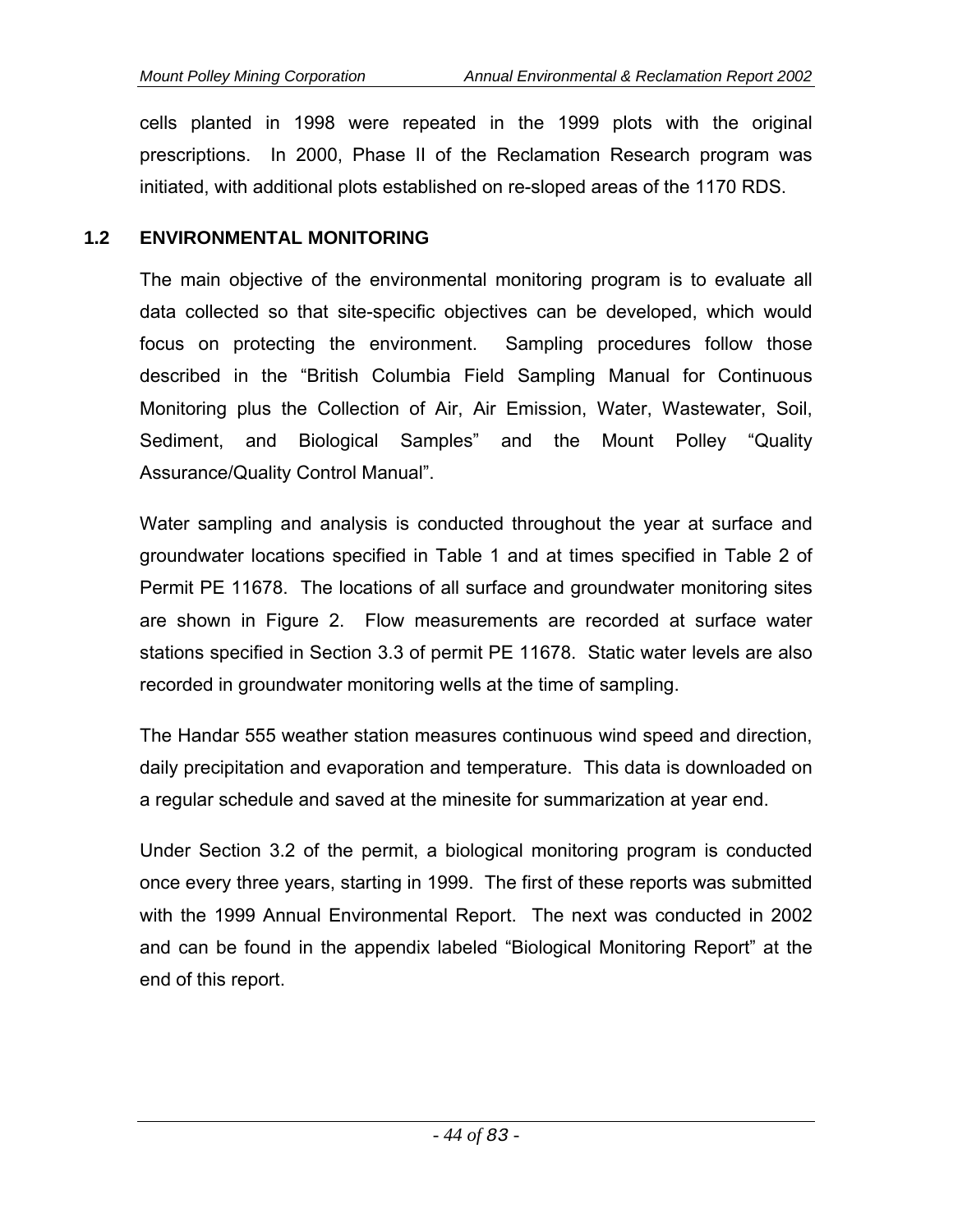# **2.0 ENVIRONMENTAL PROTECTION & RECLAMATION PROGRAM**

#### **2.1 RECLAMATION FACILITIES AND STAFF**

During operations, the Mount Polley reclamation research program and annual reclamation initiatives are under the direction of the Environmental Coordinator, who reports to the Mine Superintendent and Mine Manager. The assistant environmental coordinator, the survey crew, and a special projects coordinator also contribute to any reclamation activities undertaken at Mount Polley. Some programs also draw on the advice of reclamation specialists, including government and industry staff, Professional Agrologists and Registered Professional Foresters, for work such as soils inventory, classification and mapping.

In-house reclamation activities conducted by Mount Polley include:

- Drafting and surveying;
- Site preparation, land contouring;
- Installation of diversion ditches, drainage works and settling ponds;
- Placement of stockpiled materials on reclamation sites;
- Seeding of domestic grass-legume cover crops; and
- Monitoring/Reporting.

Mount Polley also has much of the heavy equipment necessary to carry out the reclamation activities, such as bulldozers, backhoes and haulage trucks, and will rent additional equipment, such as hydroseeders, harrows, plows and diskers, as needed.

However, since operations have ceased in October 2001, the personnel at the site have been reduced to a skeleton crew. As a result, experienced individuals are hired as need to help in any reclamation initiatives. This will likely continue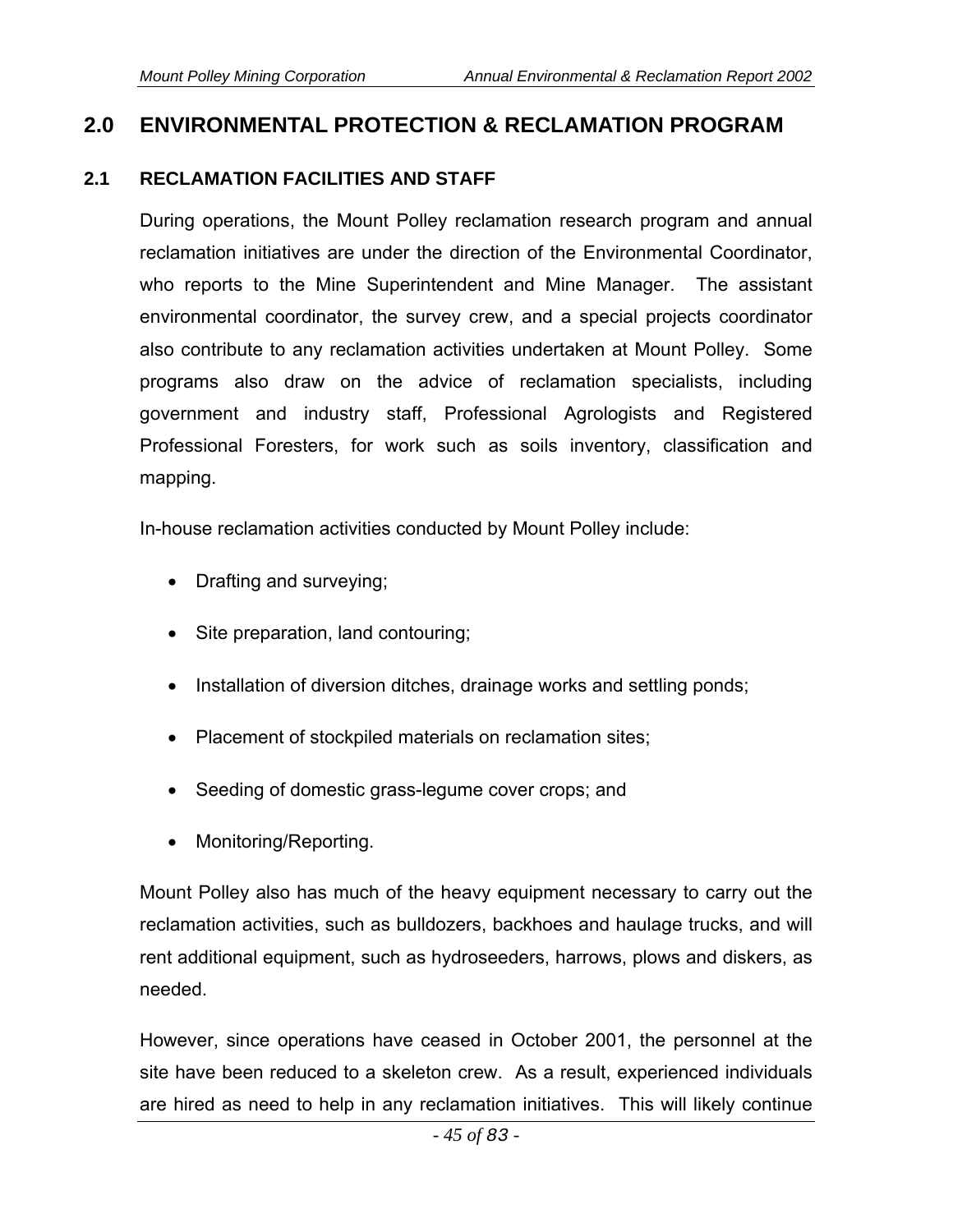until operations resume at the Mount Polley minesite.

### **2.2 RECLAMATION ACTIVITIES – 2001**

#### **2.2.1 STABILITY OF WORKS**

#### **2.2.1.1 ROCK DISPOSAL SITES**

Examinations are made in accordance with section 6.12.1 of the "Health, Safety and Reclamation Code for Mines in British Columbia". A variance was granted by MEM on February 9, 2001. Mount Polley operates in accordance with the terms and reference of this variance. The rock disposal sites (RDS) that are monitored are the East RDS, the North RDS and the Cariboo Pit Back-fill RDS.

#### **2.2.1.2 TSF AND ASSOCIATED WORKS**

Knight Piésold Ltd. performed an annual inspection of the TSF and associated Works in 2002. The findings are documented in the report entitled*, "Report on 2002 Annual Inspection" (Ref. No. VA101-1/3-1*). This report was submitted to the Ministry of Energy and Mines and the Ministry of Water, Land, and Air Protection in June of 2003.

### **2.2.2 RE-VEGETATION TREATMENTS & FERTILIZER APPLICATIONS**

In 2002, two areas were seeded/planted and one area was fertilized. The first area was 3.60 Ha on the 1170 East RDS platform. It surrounded the Phase I reclamation research trial. Soil and biosolids were applied and the area was seeded in the winter of 2002. As biosolids was used here, it was considered to have an application of fertilizer as well. The second area was 8 Ha in size on the tailings beach at the TSF. A wetland mixture of grass was used as the pond elevation rises and falls throughout the year. This area was also seeding the winter period of 2002.

The total area that has been seeded/planted throughout the minesite is 87.31 Ha, while the area fertilized is 79.31 Ha. This data is summarized in Table 3.1.1.-1.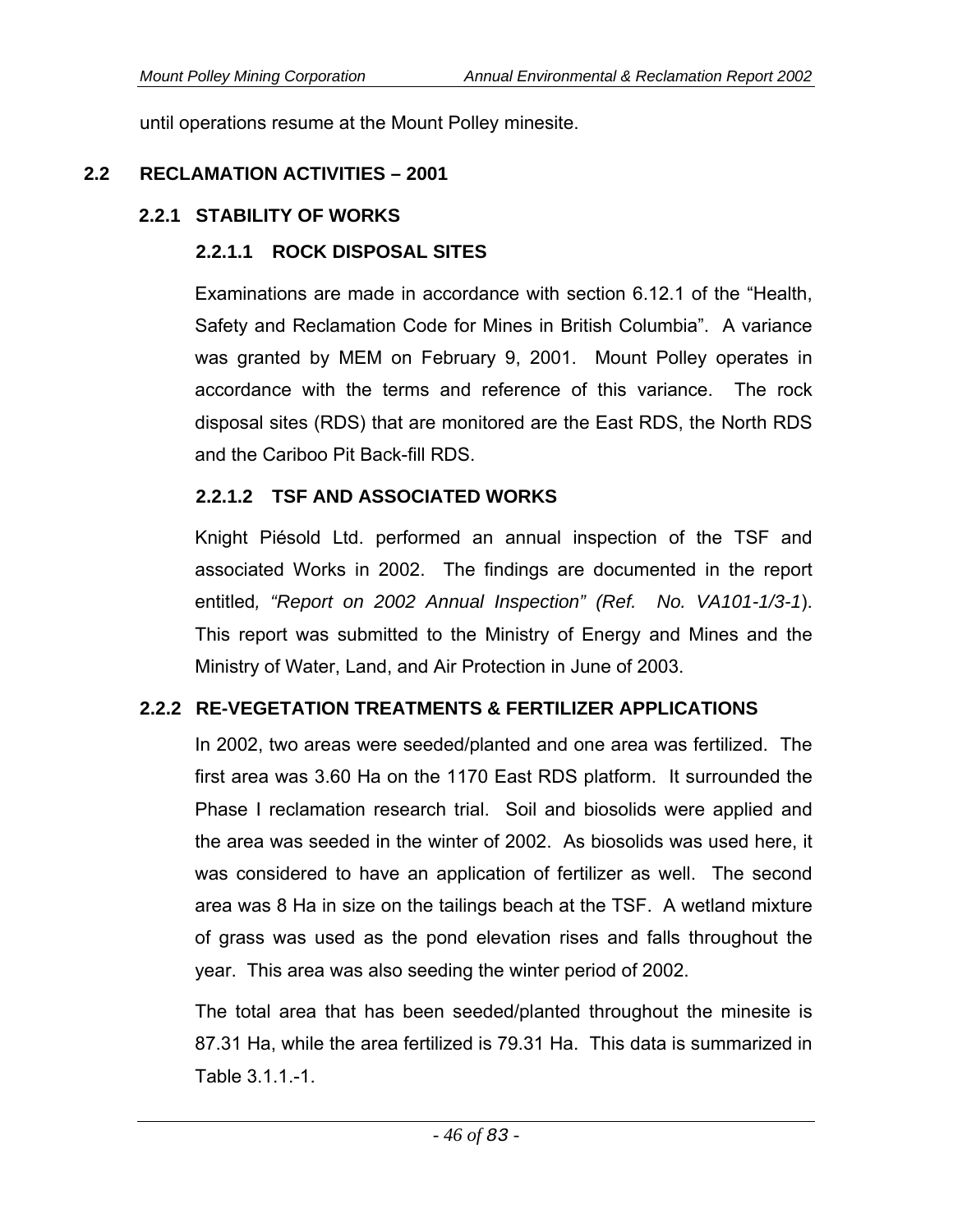#### **2.2.3 ROCK DISPOSAL SITE RECLAMATION**

As mentioned in the previous section, 3.6 Ha of the 1170 East RDS platform was covered with soil and biosolids and planted with a grass mixture. No other reclamation was conducted on the three RDS at Mount Polley during 2002.

#### **2.2.4 WATERCOURSE RECLAMATION**

No further changes to the watercourses at the Mount Polley minesite were made during 2002. All diversion ditches and pipelines continue to operate as designed.

#### **2.2.5 PIT RECLAMATION**

No pit reclamation on any of the pits at Mount Polley was carried out in 2002. Since Mount Polley is in Care and Maintenance mode, it is expected that mining will resume once it is more economically feasible to do so. As a result, the existing pits will remain unreclaimed so that mining can easily commence once these conditions are met.

# **2.2.6 TAILINGS STORAGE FACILITY (TSF) RECLAMATION**

As discussed in section 2.2.2, an 8 Ha area was seeded on the tailings beach. Results of this will be seen during 2003, as the planting occurred in late 2002.

### **2.2.7 ROAD RECLAMATION**

No road reclamation occurred in 2002.

### **2.2.8 SECURING OF MINE OPENINGS**

As the Mount Polley Mine is an exclusive open pit mine, there are no mine openings to secure.

### **2.2.9 METAL UPTAKE IN VEGETATION**

No further work on metal uptake in vegetation at the Mount Polley minesite was carried out during 2002. Once operations resume at Mount Polley, a cursory review of the conditions of metal uptake will likely occur to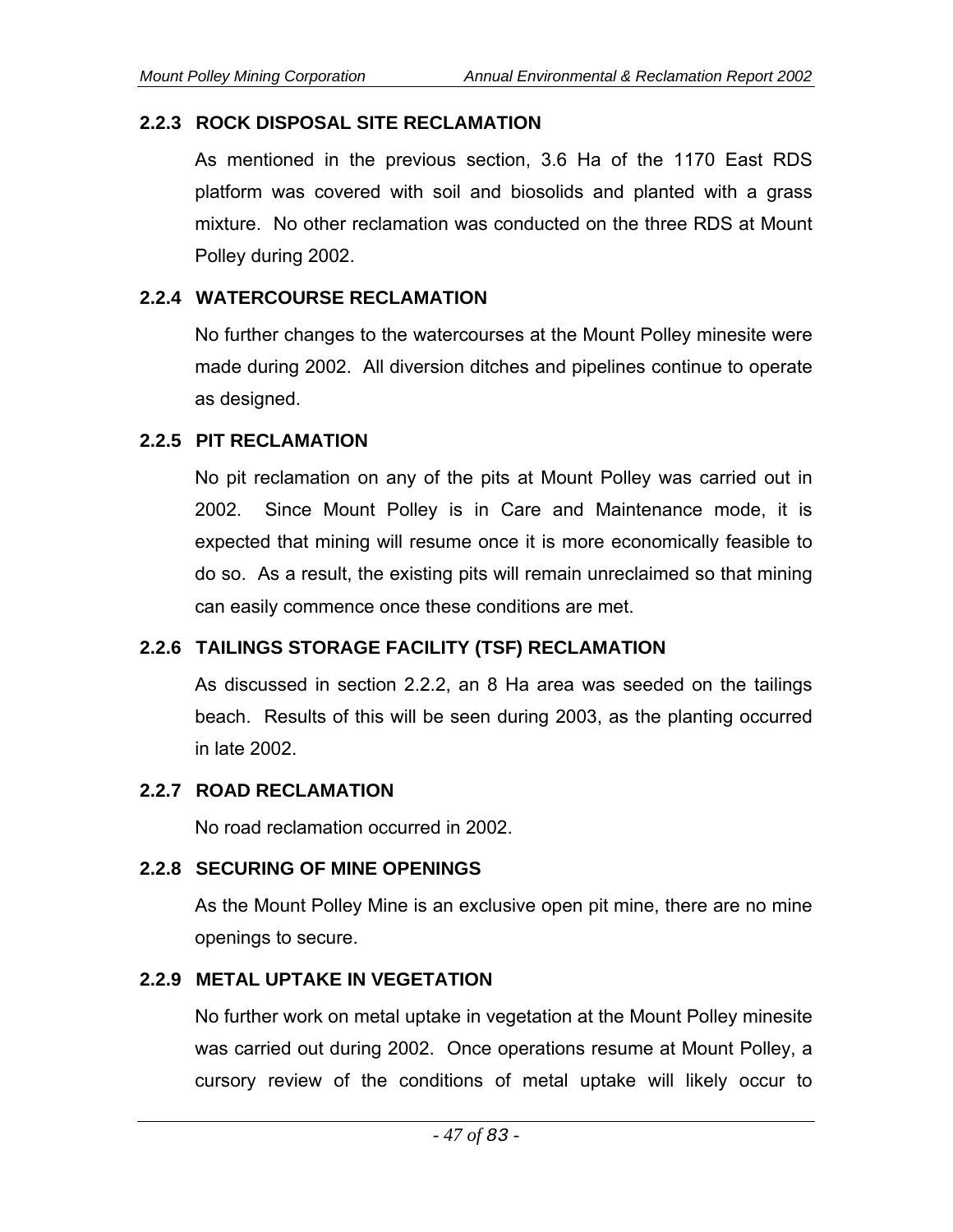determine what, if any, metal uptake has occurred on an average property basis.

#### **2.2.10 CHEMICAL, REAGENT OR SPILL WASTE DISPOSAL**

No chemicals, reagents or spill waste was generated at Mount Polley during 2002. As a result, nothing was removed or disposed during this period.

#### **2.2.11 ACID ROCK DRAINAGE/ METAL LEACHING PROGRAM**

As mining ended in 2001, so did the operational waste characterization program at the Mount Polley mine. However, some waste rock, mostly from the Bell Pit, was back-filled into the Cariboo Pit during 2001. Detailed characterization of this material was collected as part of the operational waste characterization program, along with the waste characterization of all other components that are part of this program.

Some of the waste characterization results attached to the material deposited into the Cariboo Pit from the Bell Pit showed indications of neutralization potential / Maximum Acid Potential (NP/MPA) ratios between the range of 1 to 2. Based on the ARD/ML guidelines issued by the Provincial Ministry of Energy and Mines, any waste that returns NP/MPA ratios between the values of 1 & 2 is considered potentially acid generating (PAG). However, as all waste characterization at Mount Polley since mining began, as well as all ARD/ML prediction work performed to date, has indicated that there is or will be no PAG or AG (acid generating) waste generated during mining operations, these results are being crosschecked through an additional detailed waste characterization study during 2002 and 2003.

Following an evaluation of the original waste characterization data for the material in question, Mr. Bill Price, of the Ministry of Energy and Mines, suggested a more detailed study to confirm these results. This study, referred to in the previous paragraph, will be summarized in a separate report that will be submitted in the latter half of 2003. As the various waste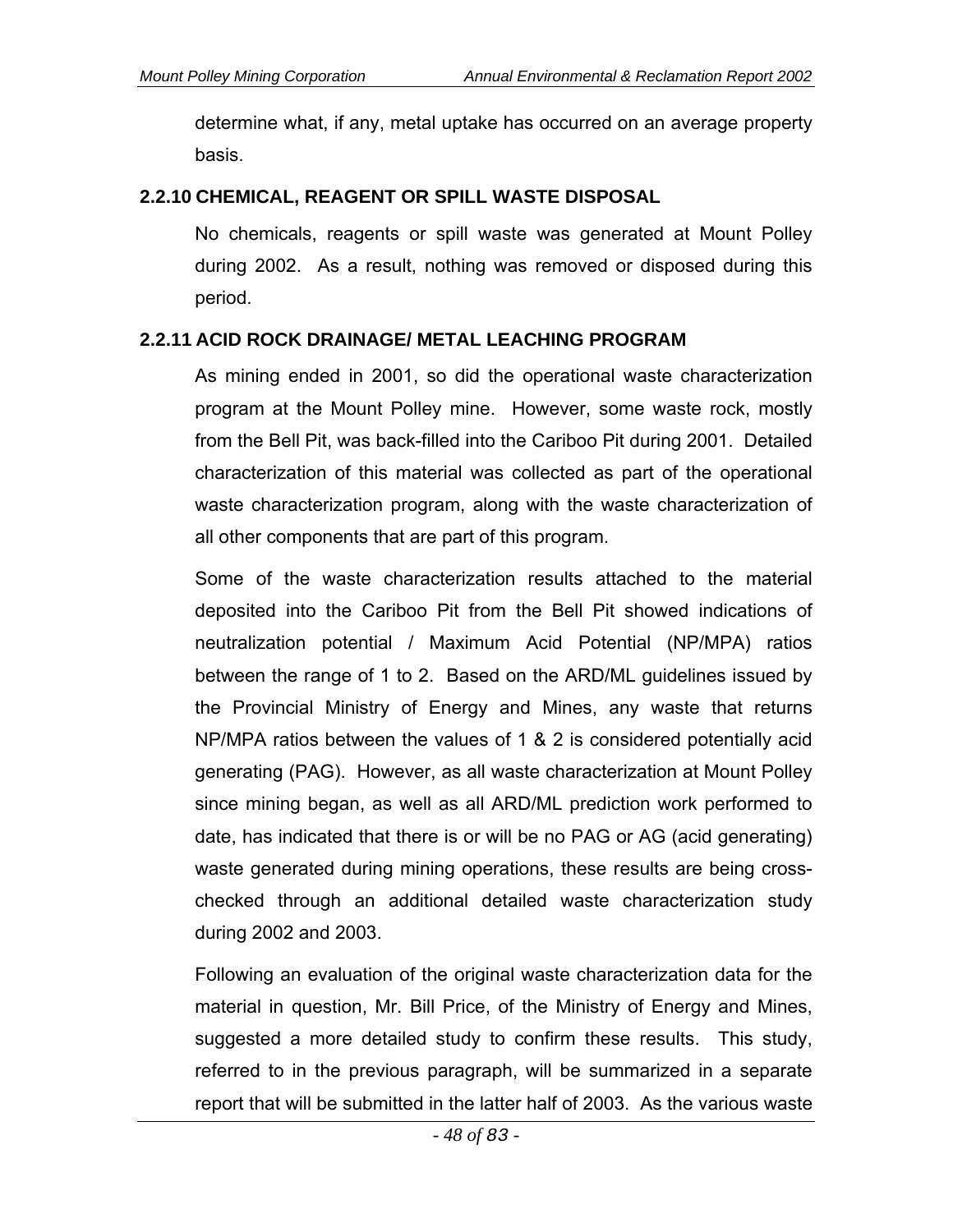units can not be accurately recorded for this material, it was decided by Mount Polley to hold back on the submission of the table that documents the volumes of waste rock and tailings deposited (with associated characterization) in 2001. This table will be submitted as part of the updated waste characterization report that will be submitted in the latter half of 2003.

As a final note, as mining has ceased at Mount Polley, at least for the short-term, a finalized report detailing all waste characterization at Mount Polley since the start of mining will be collated and submitted in the latter half of 2003. The purpose of this report is to provide, in one document, a history of the waste characterization work that has been conducted at Mount Polley, so that any further work in the future, once mining resumes, can easily build on the previous work.

### **2.3 SURFACE WATER MONITORING**

All surface water sampling and analysis was conducted in accordance with subsection 3.1 of the Mount Polley Effluent Permit PE 11678. Grab samples were taken from sampling locations and at a frequency listed in Table 1 of the permit and analyzed for the parameters listed in Table 2.

The calibration, sampling, filtering, preservation and shipping procedures used for the monitoring program are outlined in the "Quality Assurance/ Quality Control Manual 2001". The sampling program included monthly sampling at six sites (E4, E7, W4, W7, W8, W8z,), quarterly sampling at eight sites (E1, E5, E8, W1, W3a, W5, W12, W13), two-times per year sampling at one site (W11) and five weekly intensive sampling periods during spring freshet and in fall at four monitoring sites (W4, W7, W8, W8z). Samples were submitted to Philip Analytical Services for analysis of physical parameters (turbidity, alkalinity, total suspended solids, sulphate hardness, and D.O.C), nutrients (nitrate plus nitrite, ammonia and ortho-phosphorus) and total metals. Dissolved aluminum, copper and iron were also analyzed.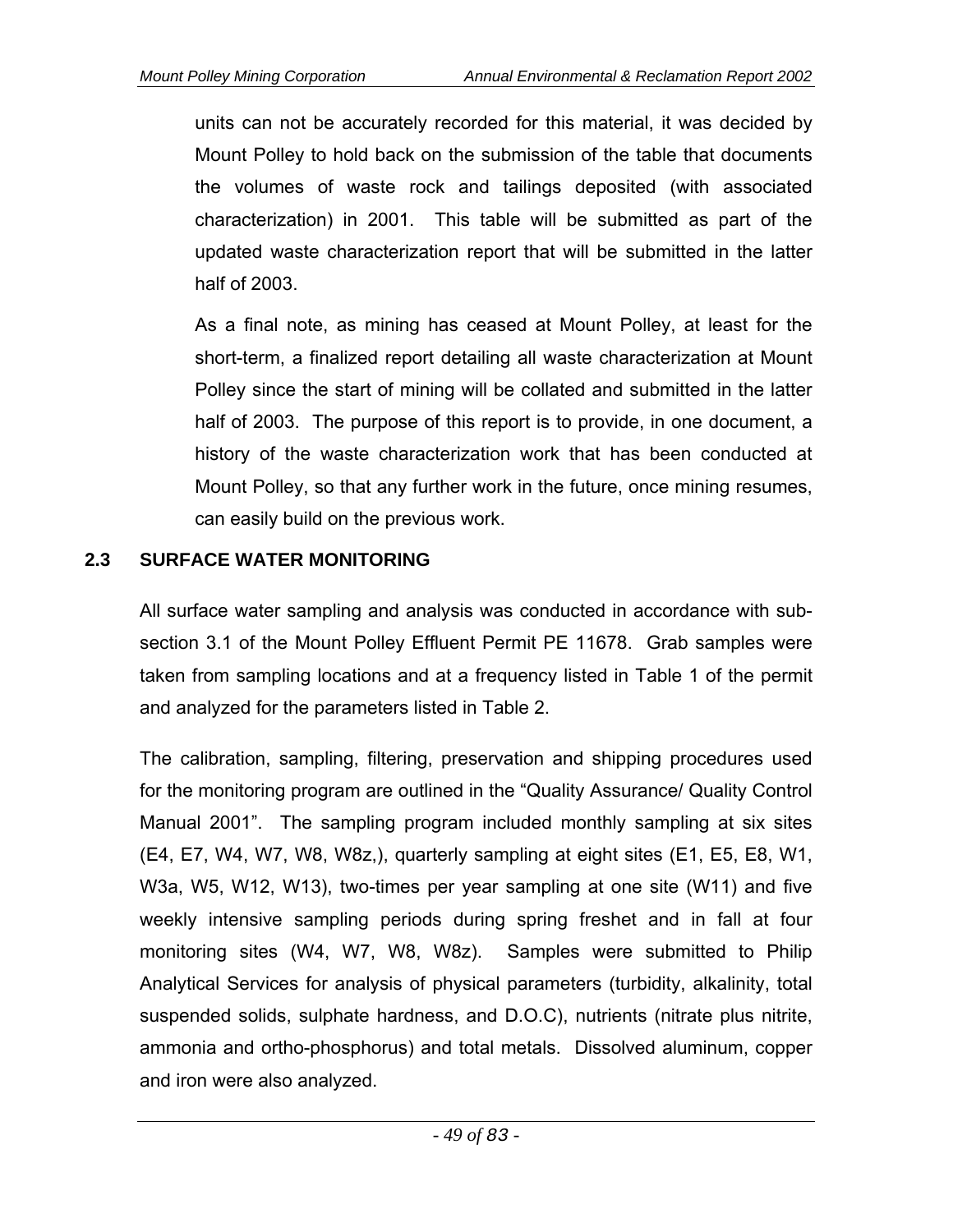Additionally, there was one additional site monitored monthly, if there was a flow. The site name is MP1 and it is the East RDS seepage. This water is diverted by the waste dump diversion ditch (WDDD) and pumped back to the Cariboo Pit, mostly during spring runoff.

# **2.3.1 SITE E1 – TAILINGS SUPERNATANT**

Table 2.3.1 summarizes the results of the water quality data from 1998 to 2002 for site E1 (Tailings Supernatant). Further, figures 2.3.1-1 thru 2.3.1- 9 contain the graphical representation of all parameters from 1998 to 2002. A few key parameters are discussed in the following paragraphs.

Average values of pH remain around 8, but have risen above and below by a few fractions over the operating period. There is no concern for the pH to fall in the tailings water at Mount Polley, as all prediction work done to date has indicated an extreme buffering capacity of the rock that is processed and deposited in the tailings facility.

Sulphate values have increased during the operating period from 80 mg/l to 130 mg/l, but have fallen off slightly to about 120 mg/l. Levels of Nitrite & Nitrate in the tailings supernatant had increased up to 2001, but have since fallen back off to levels below 0.1 mg/l. Total suspend solids have been traditionally high at this site, due to continuous depositions of the tailings, however, as expected, with the cessation of tailings deposition, the values for TSS have dropped nearly to method detection limits of 4 ppm.

The levels of both Total Copper (T-Cu) and Dissolved Copper (D-Cu) have been steadily decreasing in the tailings supernatant since 1998. T-Cu has decreased to an average of less than 0.03 mg/l during 2002. Further, D-Cu has decreased to below 0.015 mg/l. Other metals, such as total selenium and total iron, have decreased during the 2002 monitoring period as well.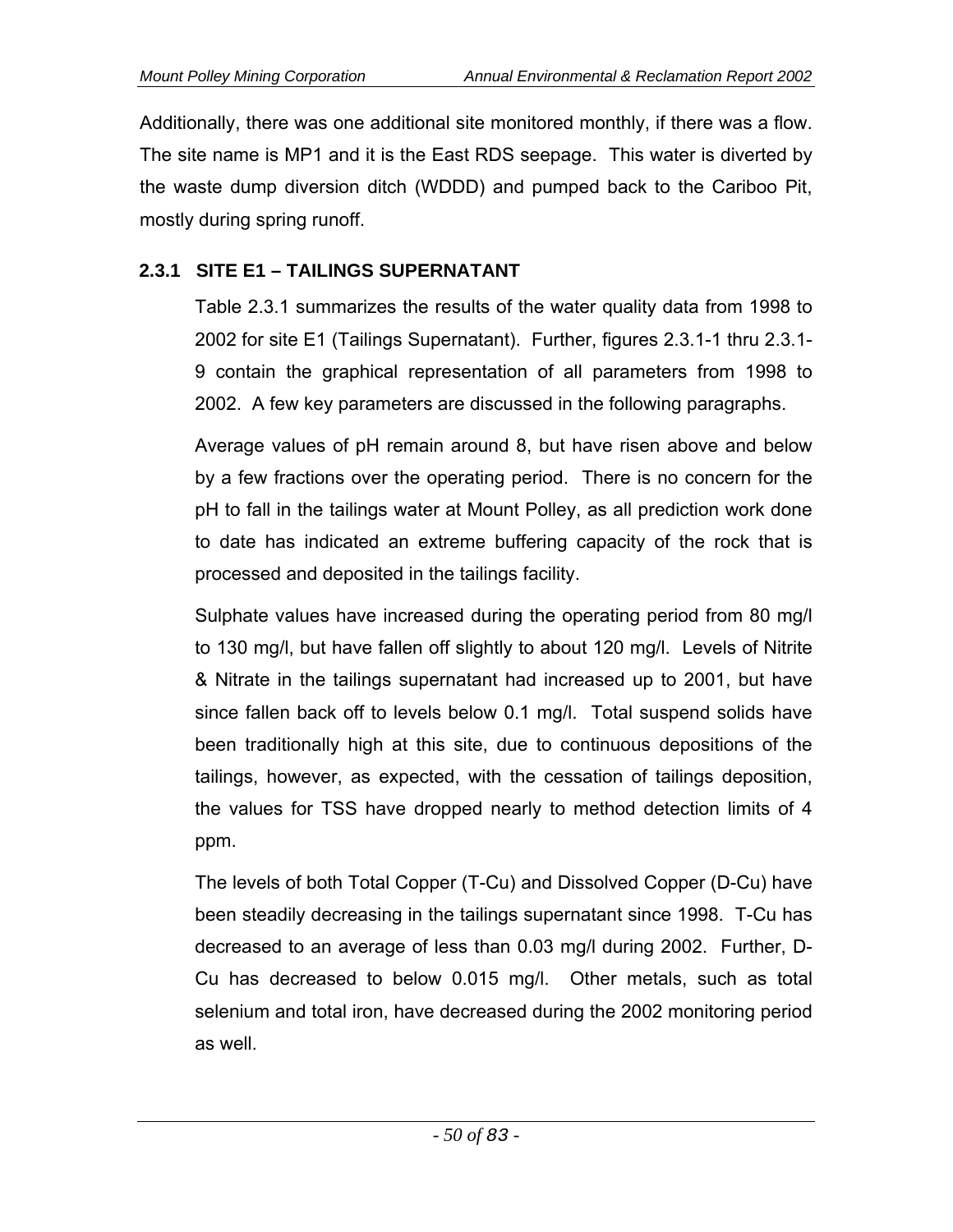#### **2.3.2 SITE E4 – MAIN EMBANKMENT SEEPAGE POND**

Table 2.3.2 summarizes the results of the water quality data from 2001 to 2002 for site E4. Further, figures 2.3.2-1 thru 2.3.2-9 contain the graphical representation of all parameters from 2001 to 2002. As there has only been two years of data collected for this site, few conclusions can be drawn using this statistical data. However, as this is one of the two locations where there is a discharge from the minesite, a more detailed review is provided in section 2.4.1. A discussion of the parameters monitored for discharge limits is included in that section.

#### **2.3.3 SITE E5 – MAIN EMBANKMENT DRAIN COMPOSITE**

Table 2.3.3 summarizes the results of the water quality data from 1998 to 2002 for site E5. Further, figures 2.3.3-1 thru 2.3.3-9 contain the graphical representation of all parameters from 1998 to 2002. This site is scheduled to be sampled on a quarterly schedule. However, as the drain elevations that must be sampled are below the elevation of the discharge pipe from the seepage pond, the drains were only available for sampling at one time during the year when the pond level was low enough to sample. Isolation valves will likely be installed during 2003 so that the drains can be isolated from the pond water level to allow for sampling at the required schedule. Regardless, a few key parameters are discussed in the following paragraphs for the one sample point collected in 2002.

Dissolved sulphate had been climbing from 1998 to 2001, where it peaked just above an average of 110 mg/l. However, it has dropped off some to around 70 mg/l. Nitrate  $+$  Nitrite (N) followed the same path, with a peak in 2001 of 90 mg/l (average) and has since dropped to about 25 mg/l (average).

D-Cu started at a high of around 0.011 mg/l in 1998 and was falling to an average of 0.005 mg/l in 2000, where it remained until a further decrease to 0.003 mg/l in 2002. Additionally, D-Al was typically around 0.004 mg/l, but has dropped to around 0.002 mg/l in 2002.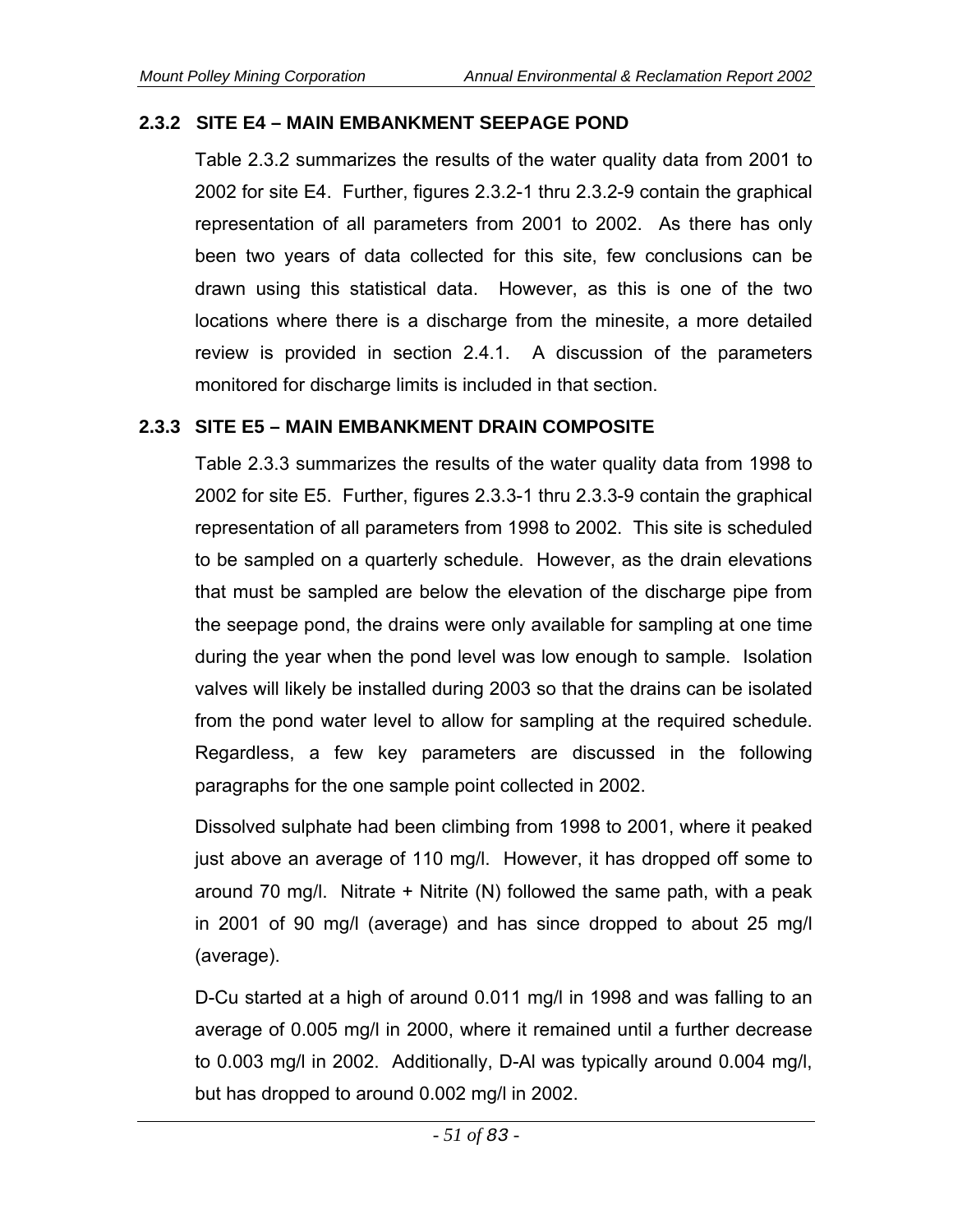#### **2.3.4 SITE E7 – PERIMETER EMBANKMENT SETTLING POND**

Table 2.3.4 summarizes the results of the water quality data from 2001 to 2002 for site E7. Further, figures 2.3.4-1 thru 2.3.4-9 contain the graphical representation of all parameters from 2001 to 2002. As there has only been two years of data collected for this site, few conclusions can be drawn using this statistical data. However, as this is one of the two locations where there is a discharge from the minesite, a more detailed review is provided in section 2.4.2. A discussion of the parameters monitored for discharge limits is included in that section.

#### **2.3.5 SITE E8 – CARIBOO PIT**

Table 2.3.5 summarizes the results of the water quality data from 1998 to 2002 for site E8. Further, figures 2.3.5-1 thru 2.3.5-9 contain the graphical representation of all parameters from 1998 to 2002. A few key parameters are discussed in the following paragraphs.

Average values of pH remain around 8, but have risen slightly above to around 8.5 for the year 2002. During the period of 1999 to 2000, dissolved sulphate values increased from an average of 50 mg/l to around 90 mg/l. However, this average of 90 mg/l has remained thru the most recent monitoring year of 2002. Levels of Nitrite & Nitrate in the Cariboo Pit supernatant had peaked in 2000 with a high of nearly 20 mg/l but have been decreasing steadily to an average in 2002 of around 1 mg/l.

T-Cu has decreased to an average of less than 0.027 mg/l during 2002. Further, D-Cu has decreased to 0.025 mg/l. As can be seen, nearly all Cu in this water is in the dissolved form, as was expected following the cessation of mining activity.

#### **2.3.6 SITE MP1 – EAST ROCK DISPOSAL SITE SEEPAGE**

Table 2.3.6 summarizes the results of the water quality data from 1998 & 2000 to 2002 for site MP1. Further, figures 2.3.6-1 thru 2.3.6-9 contain the graphical representation of all parameters from 1998 & 2000 to 2002. A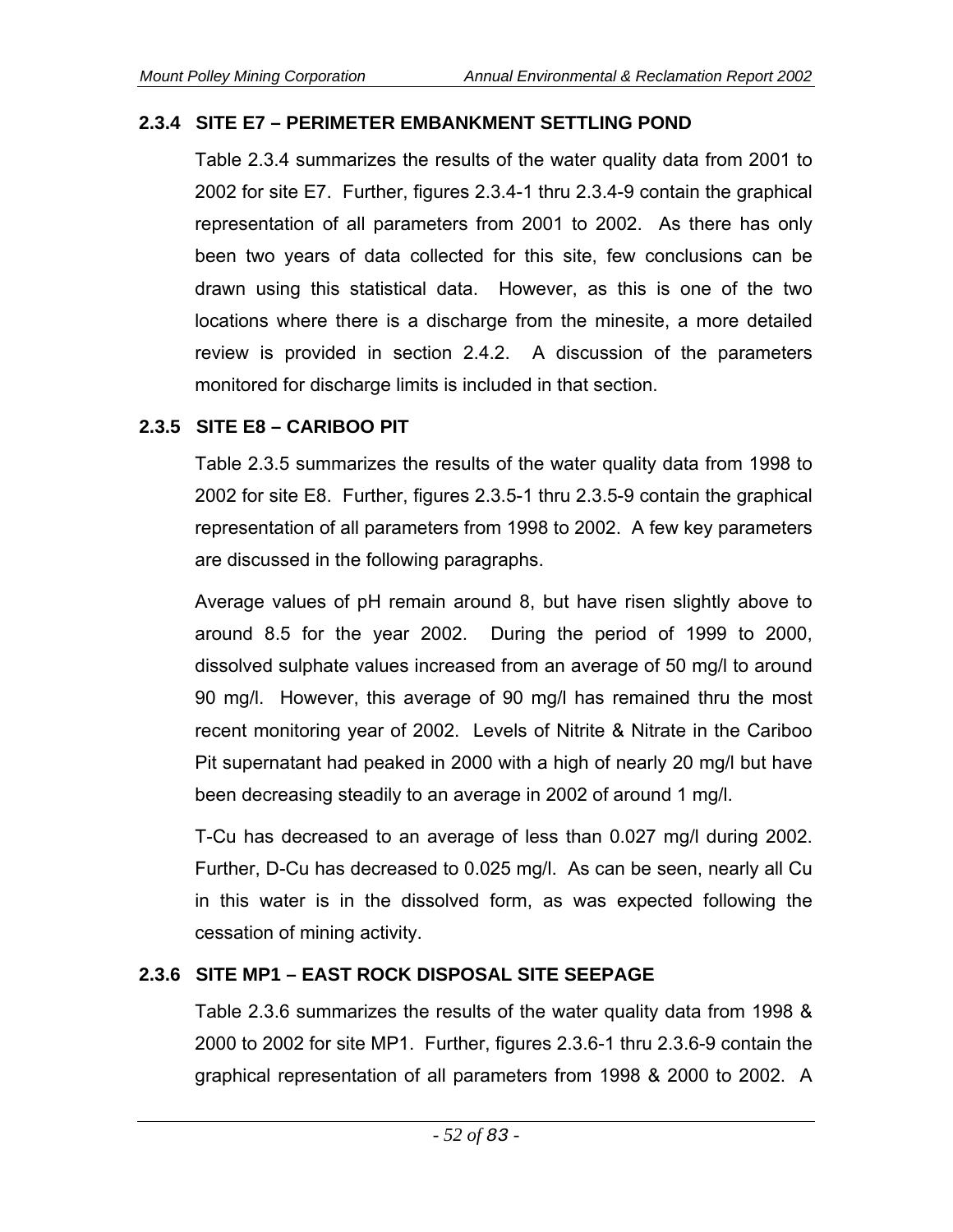few key parameters are discussed in the following paragraphs. The source of this sample is groundwater that has come to the surface under the base of the East RDS. As the East RDS advanced, the this small creek was covered by the rock of the East RDS and now interacts with this waste rock. As a result, it is a good indicator of the water quality coming from the RDS.

Average values of pH have remained constant during this time period between 7.5 & 8. High conductivity is typical for this sample and has risen significantly from a low of 400 ųS/cm in 2001 to an average high of 1000 ųS/cm in 2002.

Dissolved sulphate values increased from an average of 50 mg/l in 1998 to an average of around 500 mg/l in 2002. Levels of Nitrite & Nitrate in this seepage sample have also increased from an average of 3 mg/l in 1998 to an average in 2002 of 22 mg/l. Further, ortho-phosphorus values had peaked in 2001 with an average of nearly 0.09 mg/l, but have since fallen off in 2002 with an average of 0.01 mg/l.

T-Cu has decreased to an average of less than 0.02 mg/l during 2002 from an average high of 0.08 mg/l in 2000. Further, D-Cu has decreased to 0.015 mg/l in 2002 from just above 0.02 mg/l in 2000. T-Fe has also decreased during this time period, from an average high of nearly 0.8 mg/l to below 0.01 mg/l. Finally, T-Se has been on the rise, from an average of 0.02 mg/l in 1998 to an average high in 2002 of nearly 0.19 mg/l.

### **2.3.7 SITE W1 – MOREHEAD CREEK**

Table 2.3.7 summarizes the results of the water quality data from 1998 to 2002 for site W1. Further, figures 2.3.7-1 thru 2.3.7-9 contain the graphical representation of all parameters from 1998 to 2002. A few key parameters are discussed in the following paragraph.

Average values of pH remain similar to previous years at just below 7.5. Dissolved sulphate values also remain flat with an average just below 4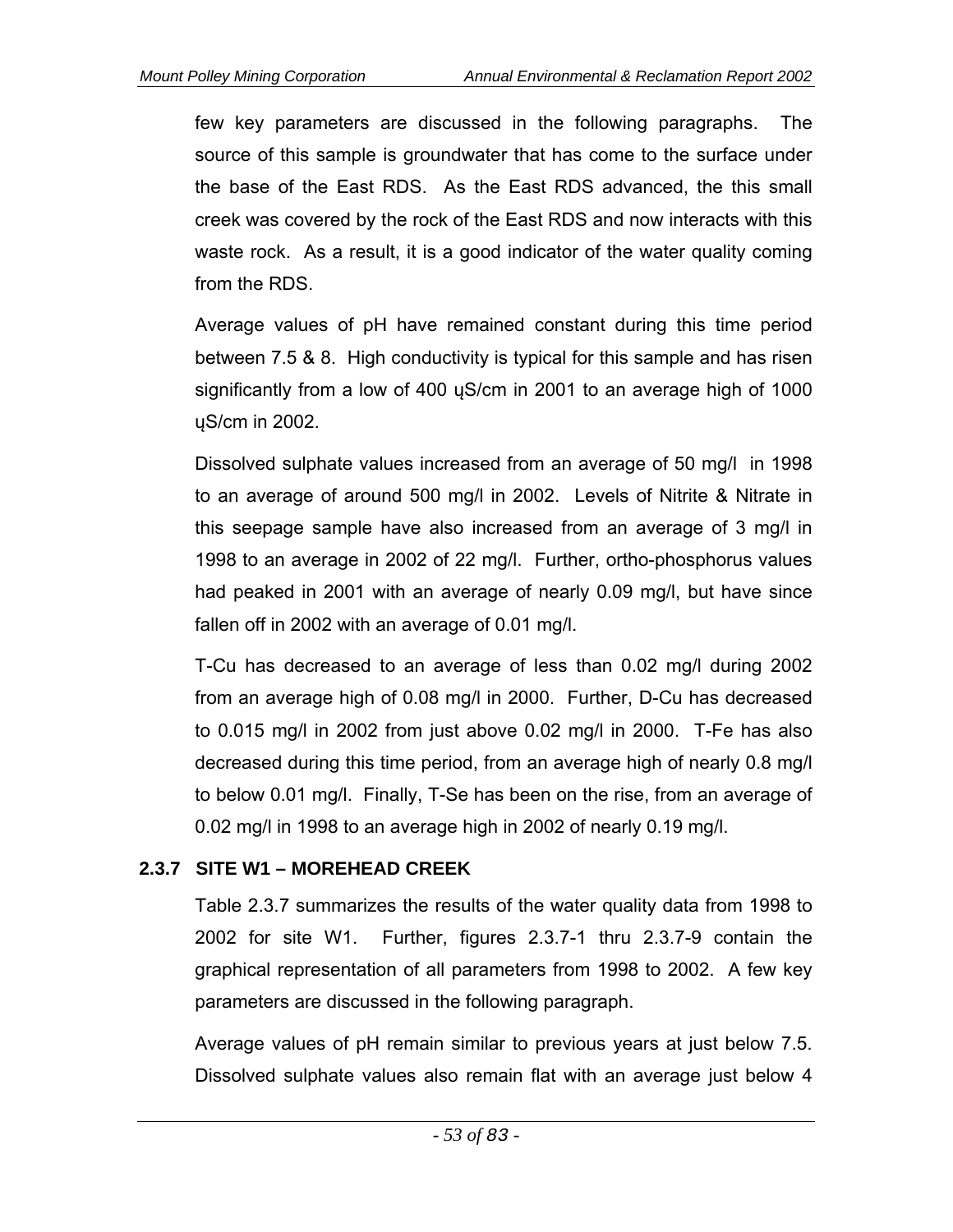mg/l. Levels of Nitrite & Nitrate are also flat, with averages in the range of 0.04 mg/l. Finally, T-Cu values have always ranged between 0.004 mg/l & 0.007 mg/l, and for 2002, are in the vicinity of 0.004 mg/l.

### **2.3.8 SITE W3a – MINE DRAINAGE CREEK AT BOOTJACK LAKE**

Table 2.3.8 summarizes the results of the water quality data from 2000 to 2002 for site W3a. Further, figures 2.3.8-1 thru 2.3.8-9 contain the graphical representation of all parameters from 2000 to 2002. A few key parameters are discussed in the following paragraphs.

Dissolved sulphate values have increased some over this period, with an average of 8 mg/l in 2000 to an average of 35 mg/l in 2002. However, Nitrate + Nitrite values have remained relatively flat, ranging between 0.1 mg/l and 0.22 mg/l, with the most recent averages around 0.15 mg/l in 2002. Ortho-phosphorus, additionally, had increased to an average of 0.05 mg/l in 2001, but has since fallen off to 0.01 mg/l in 2002.

T-Cu has decrease some with average values of 0.028 mg/l in 2000 to 0.014 mg/l in 2002. The copper concentration in this creek (along with North Dump Creek – W4) has always been higher than at other sites around Mount Polley. This is likely due to the long-term drainage coming from the elevated copper materials where the ore body lays. Decreases where expected, since the runoff from the ore body area no longer feeds this creek since the mine has been in operation. This diversion continues during the care & maintenance period.

#### **2.3.9 SITE W4 – NORTH DUMP CREEK**

Table 2.3.9 summarizes the results of the water quality data from 1998 to 2002 for site W4. Further, figures 2.3.9-1 thru 2.3.9-9 contain the graphical representation of all parameters from 1998 to 2002. A few key parameters are discussed in the following paragraphs.

Dissolved sulphate values have fluctuated over this period, starting at an average of nearly 20 mg/l in 1998, then moving to a low of 5 mg/l during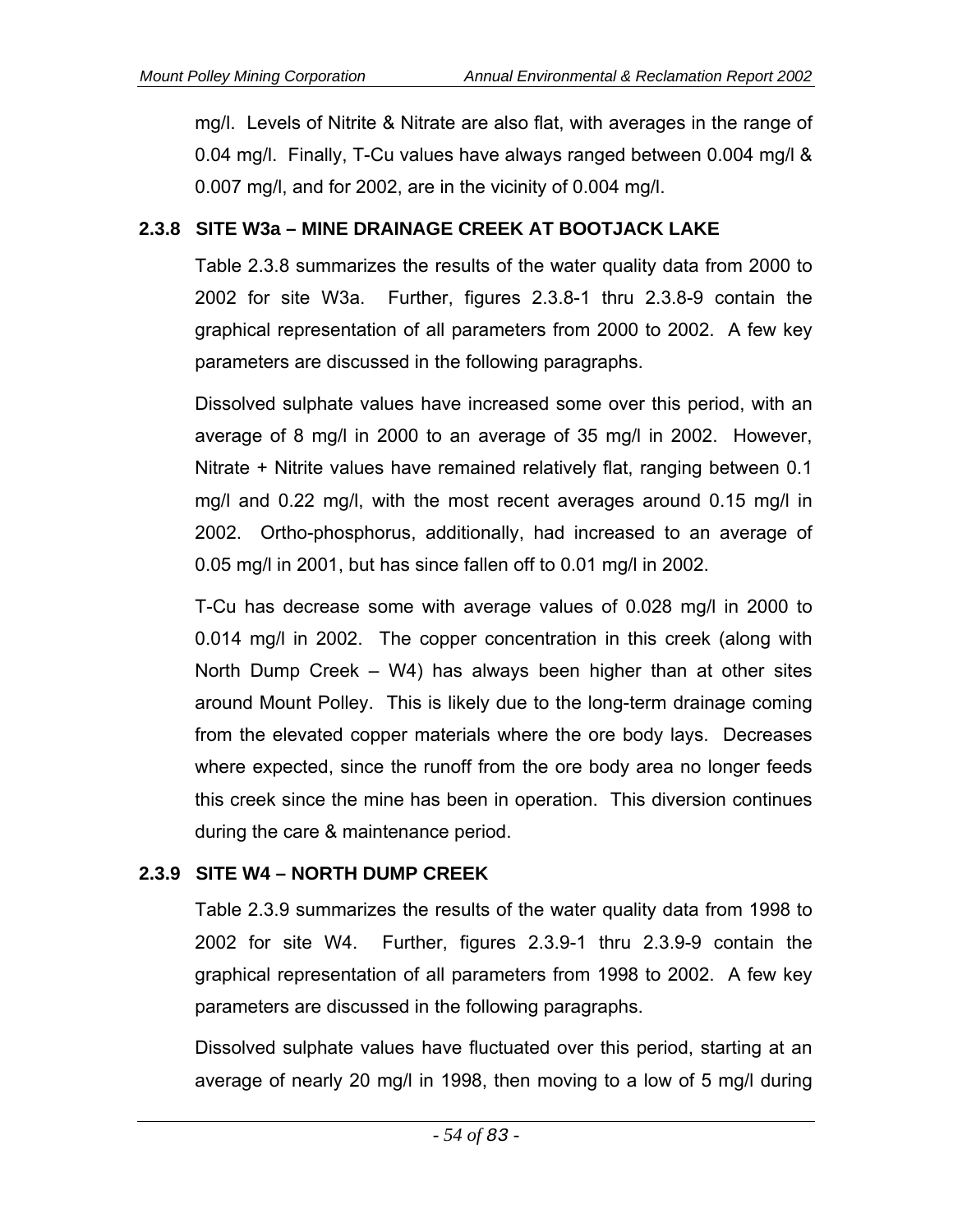1999 to 2000 and finally increasing again to averages of 15 mg/l in 2002. Nitrate + Nitrite values have mostly remained flat with averages around 0.05 mg/l, but have increased slightly to 0.12 mg/l in 2002.

T-Cu values have returned to similar values seen in 1998, with an average of around 0.008 mg/l, falling from a high average of nearly 0.019 mg/l in 2000. D-Cu follows an almost identical curve, demonstrating that most of the Cu is in the dissolved form in this creek.

### **2.3.10 SITE W5 – BOOTJACK CREEK ABOVE HAZELTINE CREEK**

Table 2.3.10 summarizes the results of the water quality data from 1998 to 2002 for site W5. Further, figures 2.3.10-1 thru 2.3.10-9 contain the graphical representation of all parameters from 1998 to 2002. A few key parameters are discussed in the following paragraphs.

Dissolved sulphate values have remained constant with averages below 5 mg/l, however an anomalous reading in 2001 of nearly 1700 mg/l give the appearance of a decrease from the previous year. This value is likely an error in the database, as no values of this magnitude have every been encountered at Mount Polley. Additionally, Nitrate + Nitrite values have mostly remained flat with averages ranging from 0.02 mg/l to 0.07 mg/l, with the most recent value in 2002 at 0.06 mg/l.

T-Cu values have typically been around 0.005 mg/l, however a high reading in 2001 of nearly 0.065 mg/l has given the perception that values have decreased from the previous year. This high value in 2001 should be considered suspect, as all others from this site during the baseline and operational monitoring program are closer to the typical value of 0.005 mg/l.

### **2.3.11 SITE W7 – UPPER HAZELTINE CREEK**

Table 2.3.11 summarizes the results of the water quality data from 1998 to 2002 for site W7. Further, figures 2.3.11-1 thru 2.3.11-9 contain the graphical representation of all parameters from 1998 to 2002. A few key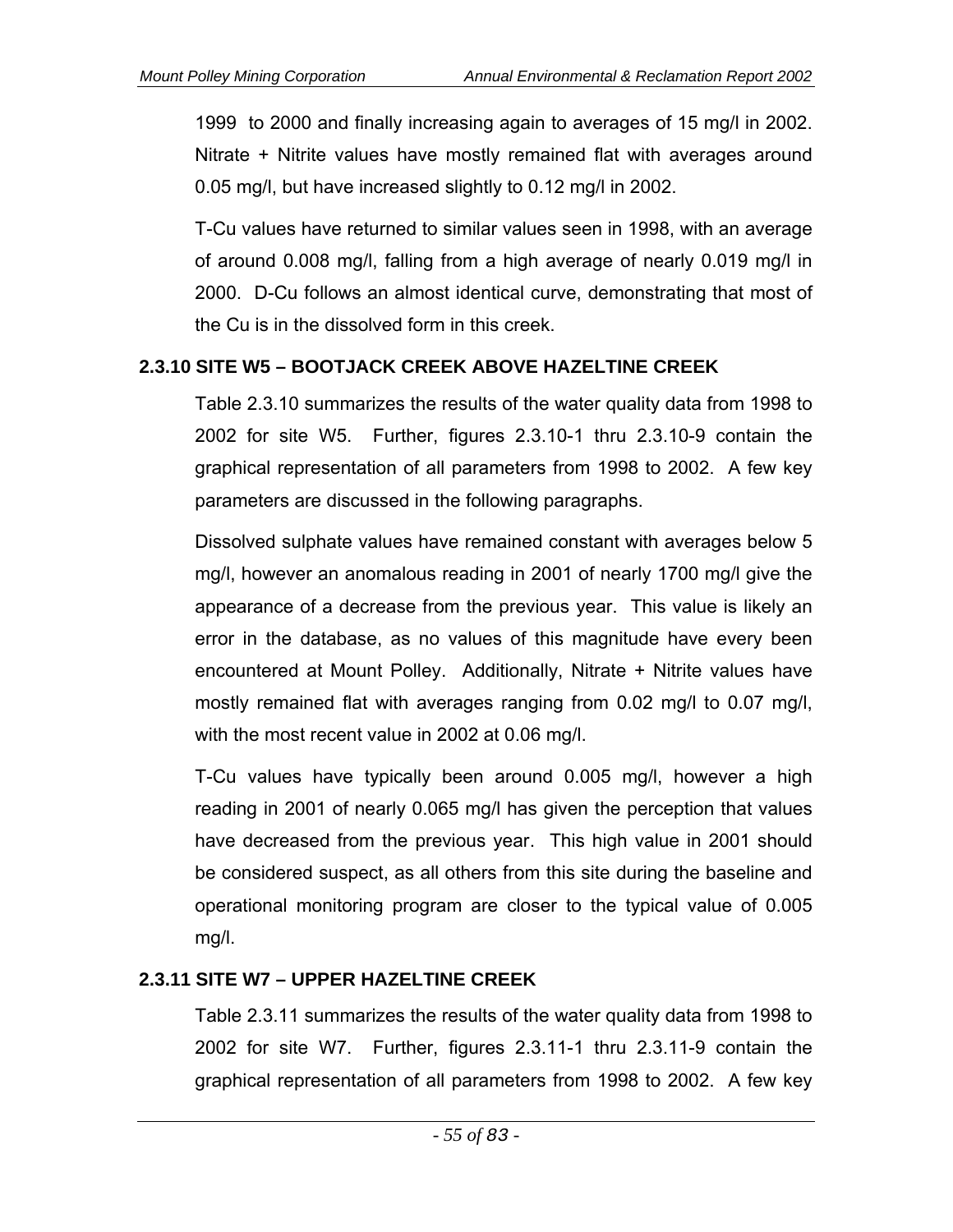parameters are discussed in the following paragraphs.

Dissolved sulphate values have remained constant, with averages between 4 mg/l & 6 mg/l. Additionally, Nitrate + Nitrite values have mostly remained flat with averages ranging from 0.02 mg/l to 0.05 mg/l.

T-Cu values have typically ranged between 0.001 mg/l & 0.004 mg/l, however a high reading in 2001 of nearly 0.08 mg/l has given the perception that values have decreased from the previous year. This high value in 2001 should be considered suspect, as all others from this site during the baseline and operational monitoring program are closer to the typical value of 0.0025 mg/l.

#### **2.3.12 SITE W8 – NORTHEAST EDNEY CREEK TRIBUTARY**

Table 2.3.12 summarizes the results of the water quality data from 1998 to 2002 for site W8. Further, figures 2.3.12-1 thru 2.3.12-9 contain the graphical representation of all parameters from 1998 to 2002. A few key parameters are discussed in the following paragraphs.

Dissolved sulphate values have typically averaged 4 mg/l, but have increased to an average of 24 mg/l in 2002. This is most likely due to the discharge that has emanated from the main embankment seepage pond starting in spring of 2002. Additionally, Nitrate + Nitrite values have increase (likely for the same reasons) from averages around 0.065 mg/l to an average of 0.084 mg/l in 2002. However, ortho-phosphorus has remained relatively constant, with averages between 0.03 mg/l and 0.09 mg/l. One anomalous reading of 0.12 mg/l in 2001 gives the impression that ortho-phosphorus has decreased from the previous year, however, this one value should be considered suspect.

T-Cu values have typically ranged between 0.0017 mg/l & 0.0035 mg/l, however a high reading in 2001 of nearly 0.085 mg/l has given the perception that values have decreased from the previous year. This high value in 2001 should be considered suspect, as all others from this site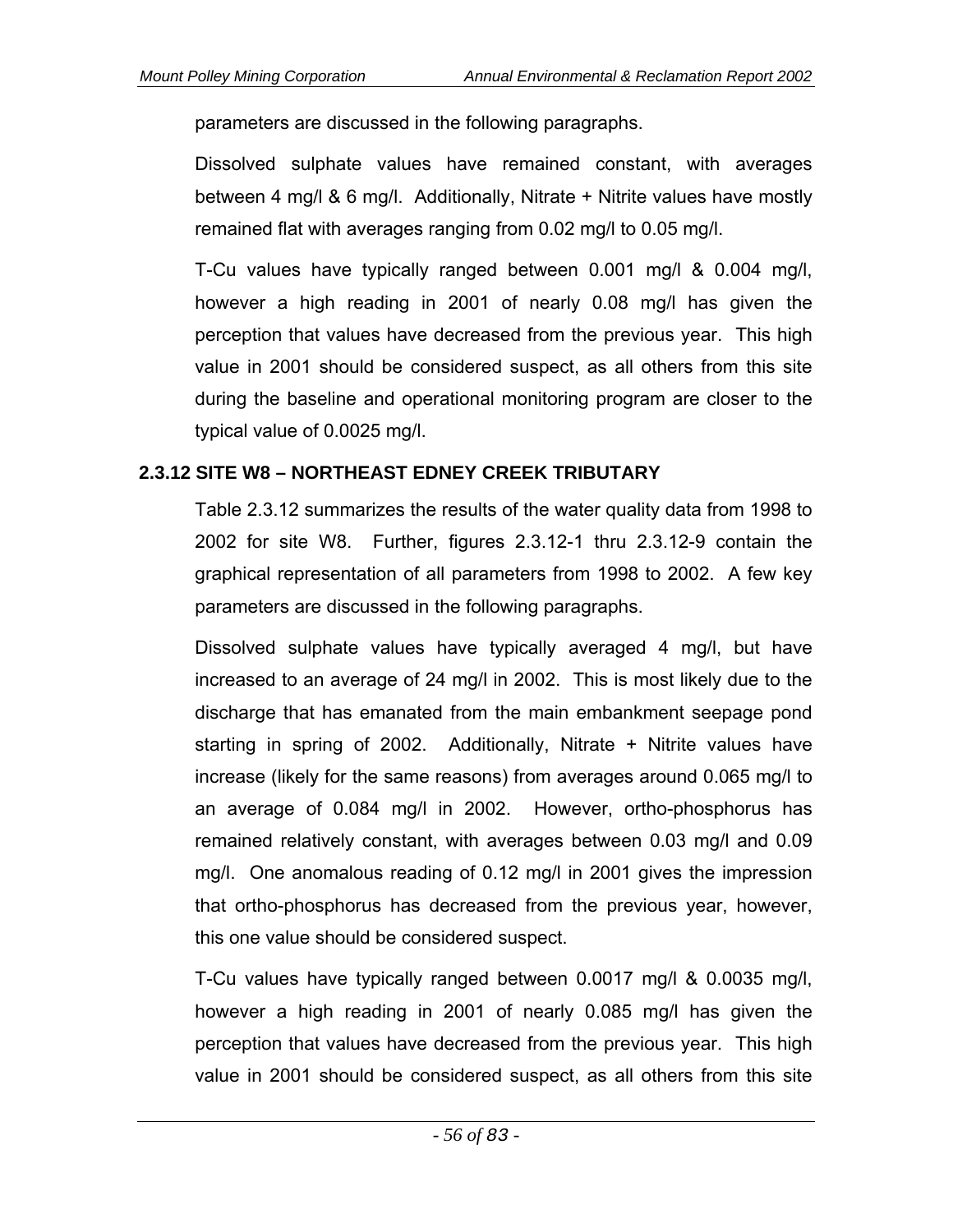during the baseline and operational monitoring program are closer to the typical values. Further, the D-Cu graph follows the same pattern, indicating that nearly all Cu is in the dissolved form.

### **2.3.13 SITE W8z – SOUTHWEST EDNEY CREEK TRIBUTARY**

Table 2.3.13 summarizes the results of the water quality data from 1998 to 2002 for site W8z. Further, figures 2.3.13-1 thru 2.3.13-9 contain the graphical representation of all parameters from 1998 to 2002. A few key parameters are discussed in the following paragraphs. It should be noted that this is a control site, as it is not downstream of any mine component at Mount Polley.

Dissolved sulphate values have typically averaged between 1 mg/l & 2.5 mg/l, and have remained in this range for 2002. Additionally, Nitrate + Nitrite values have averaged below 0.1 mg/l and remain here for 2002.

T-Cu values have typically ranged between 0.003 mg/l & 0.004 mg/l, however a high reading in 2001 of nearly 0.09 mg/l has given the perception that values have decreased from the previous year. This high value in 2001 should be considered suspect, as all others from this site during the baseline and operational monitoring program are closer to the typical values. Further, the D-Cu graph follows the same pattern, indicating that nearly all Cu is in the dissolved form.

### **2.3.14 SITE W11 – LOWER EDNEY CREEK U/S OF QUESNEL LAKE**

Table 2.3.14 summarizes the results of the water quality data from 1998 to 2002 for site W11. Further, figures 2.3.14-1 thru 2.3.14-9 contain the graphical representation of all parameters from 1998 to 2002. A few key parameters are discussed in the following paragraphs. One point to note is that this site is a far-field site selected for comparisons to the sites downstream from the mine disturbance. As with the control site W8z, it is not likely to show any effects from the mine operations.

Dissolved sulphate values have typically averaged between 2 mg/l & 7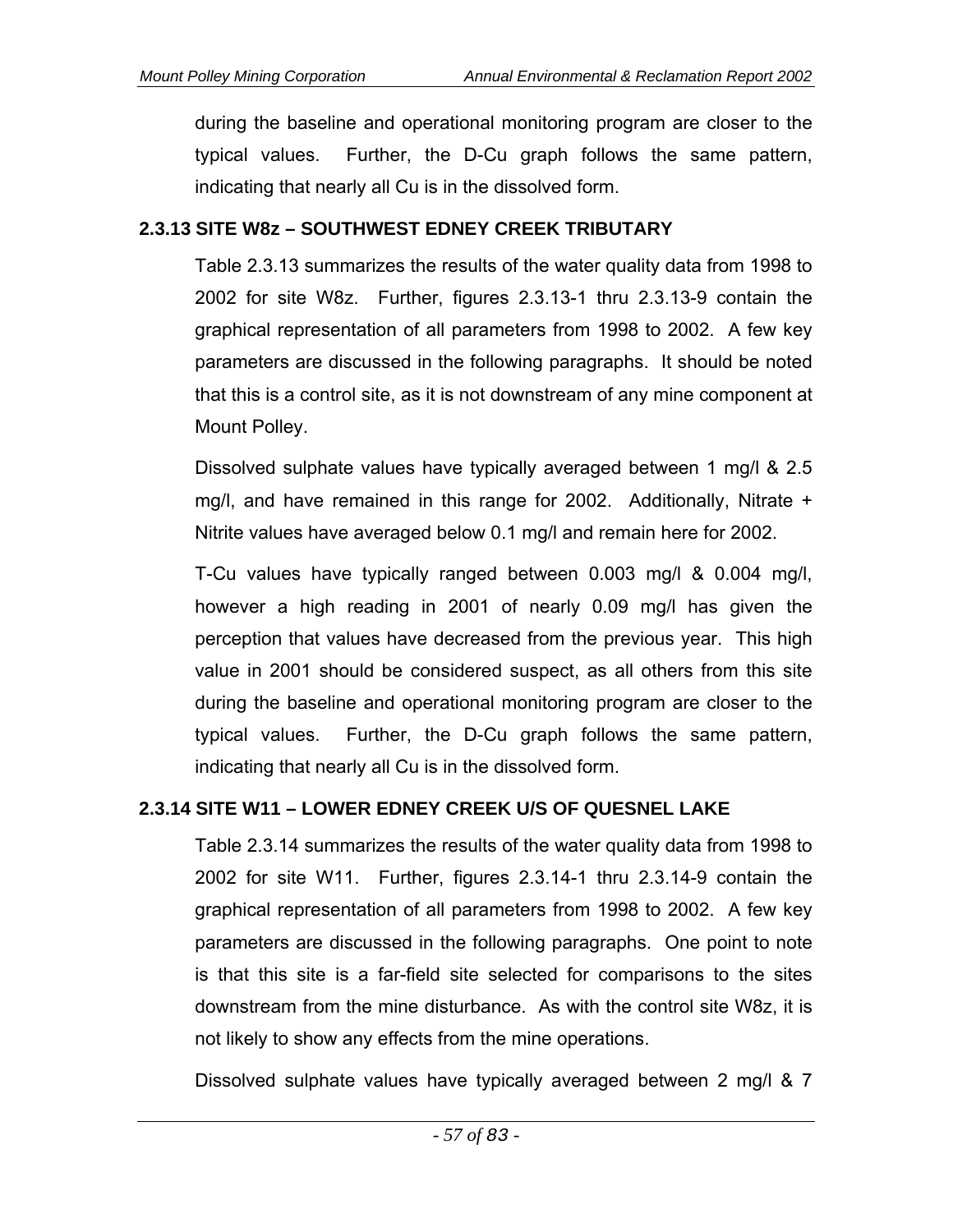mg/l, with the most recent value in 2002 at 7 mg/l. Additionally, Nitrate + Nitrite values have averaged as high as 0.09 mg/l, with the most recent values in 2002 averaging 0.06 mg/l.

T-Cu values have typically ranged between 0.0015 mg/l & 0.004 mg/l, with the most recent reading at the low average of 0.0015 mg/l. Further, the D-Cu graph follows the same pattern, indicating that nearly all Cu is in the dissolved form.

### **2.3.15 SITE W12 – 6K CREEK AT ROAD**

Table 2.3.15 summarizes the results of the water quality data from 1999 to 2002 for site W12. Further, figures 2.3.15-1 thru 2.3.15-9 contain the graphical representation of all parameters from 1999 to 2002. A few key parameters are discussed in the following paragraphs.

Dissolved sulphate values have typically averaged between 2.5 mg/l & 4 mg/l, with the most recent value in 2002 at 4 mg/l. Additionally, Nitrate + Nitrite values have remained flat averaging around 0.05 mg/l, with the most recent values in 2002 being the same.

T-Cu values have typically ranged between 0.004 mg/l & 0.007 mg/l, with the most recent reading at the low average of 0.004 mg/l. Further, the D-Cu graph follows the same pattern, indicating that nearly all Cu is in the dissolved form.

#### **2.3.16 SITE W13 – 9.5 K CREEK ON BJFSR**

Table 2.3.16 summarizes the results of the water quality data from 2000 to 2002 for site W13. Further, figures 2.3.16-1 thru 2.3.16-9 contain the graphical representation of all parameters from 2000 to 2002. A few key parameters are discussed in the following paragraphs. It should be noted that this site was added to the monitoring program to find any effects that may have come from the mining of the Springer Pit. As this pit development never occurred, no changes to the water quality at this site are expected.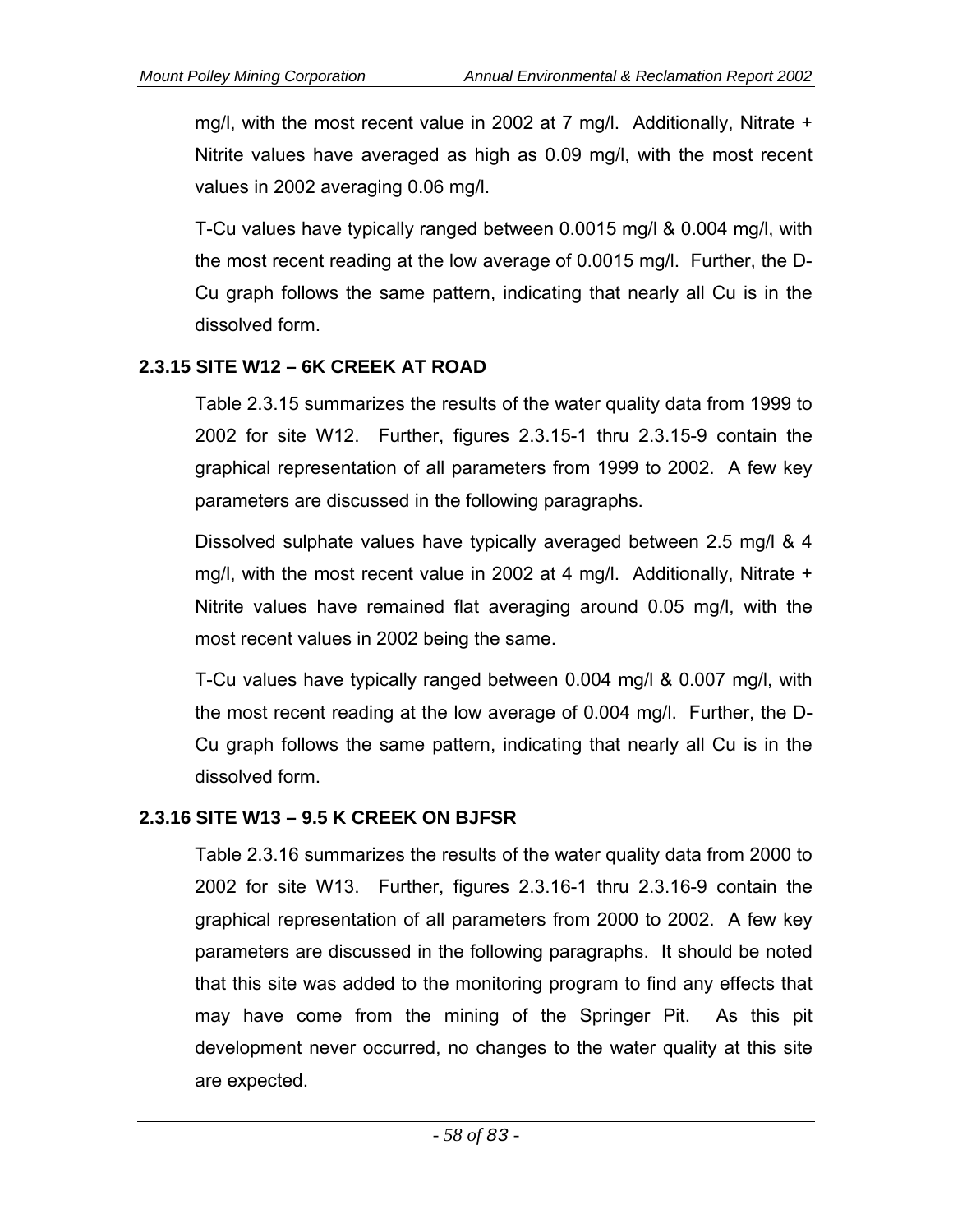Dissolved sulphate values have typically averaged between 1.5 mg/l & 2.75 mg/l, with the most recent value in 2002 at 2.75 mg/l. Additionally, Nitrate + Nitrite values have increased during 2002 from averages of 0.006 mg/l to 0.14 mg/l.

T-Cu values have typically averaged 0.03 mg/l, with the most recent reading in 2002 at this level. Further, the D-Cu graph follows the same pattern, indicating that nearly all Cu is in the dissolved form.

#### **2.4 SURFACE WATER – DISCHARGE AND RECEIVING SITES**

In February 2002, a discharge permit was received from the Ministry of Water, Land and Air Protection as part of the existing effluent permit PE 11678. Discharges were permitted from the Main Embankment Seepage Pond (E4) and the Perimeter Embankment Settling Pond (E7). There were eight parameters that were required to be monitored specifically for the allowance of a discharge from these two locations.

The first two sections, 2.4.1 & 2.4.2, provide a discussion about these eight parameters and the compliance with the permit. The last two sections, 2.4.3 and 2.4.4, provide an evaluation of the two receiving sites that are downstream of these two discharge sites.

### **2.4.1 SITE E4 – MAIN EMBANKMENT SEEPAGE POND**

Figures 2.4.1-1 & 2.4.1-2 contain the graphical representation of seven parameters that are specifically monitored for discharge compliance. Further, these graphs provide the discharge limit for each parameter and when discharges occurred. The sampling period was from 2001 to 2002. Finally, the data for the 96 hour  $LC_{50}$  toxicity (rainbow trout) tests can be found in the last appendix of this report.

The discharge limit for non-filterable residue (TSS) is 25 mg/l. When discharges began on June  $15<sup>th</sup>$ , 2002, the levels of TSS were 10 mg/l and have since fallen to the method detection limit of 4 mg/l.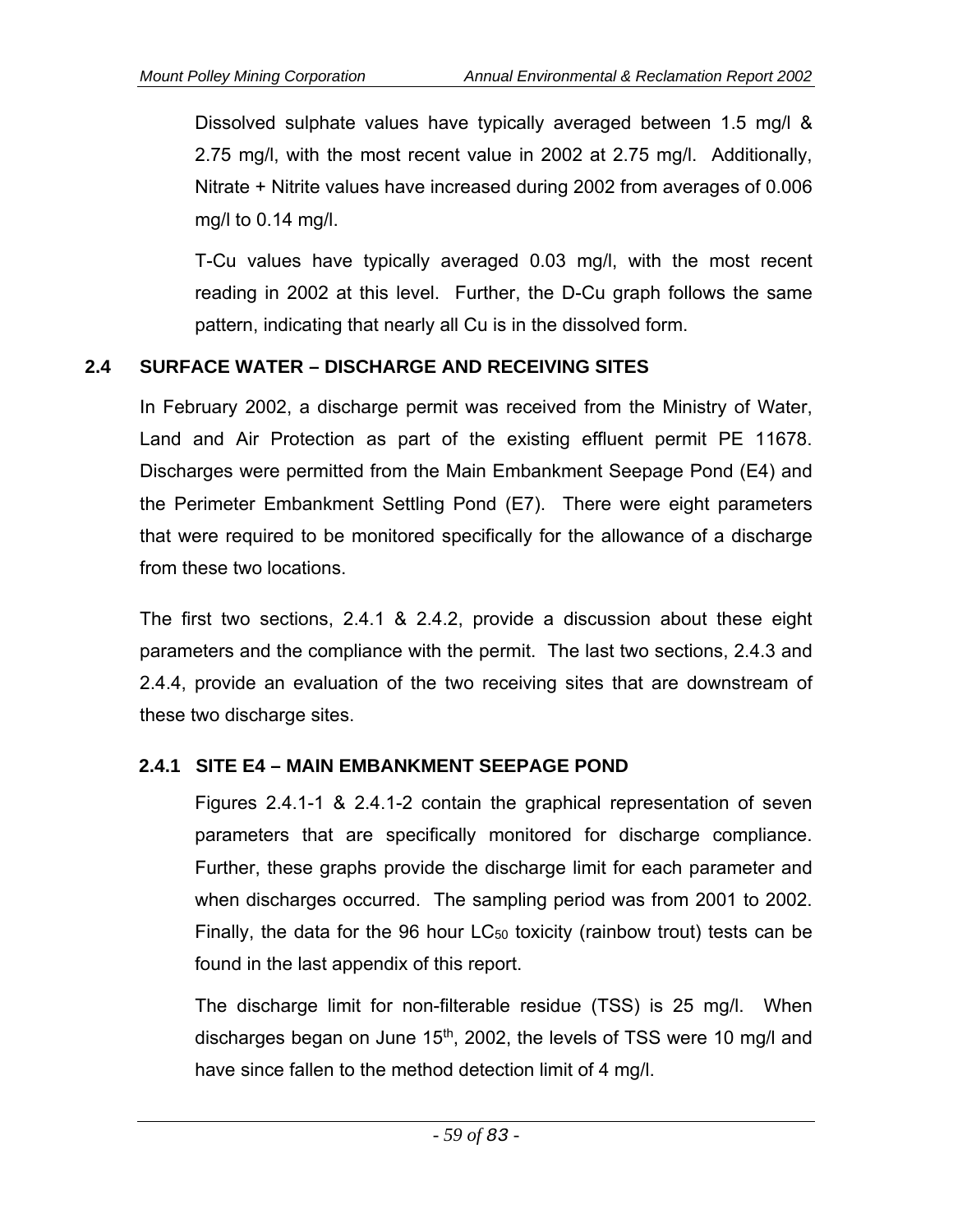Toxicity data for this site showed 100% survival of rainbow trout. Please see results in the last appendix of this report.

Nitrate (as Nitrogen) has a discharge limit of 10 mg/l for this site. When discharges began on June 15<sup>th</sup>, 2002, the levels of nitrate were 7 mg/l and have since leveled off to 3 mg/l by the end of 2002.

Ortho-phosphorus (as Phosphorus) has a discharge limit of 0.05 mg/l for this site. When discharges began on June 15<sup>th</sup>, 2002, the levels of orthophosphorus were 0.005 mg/l and have remained around this level through most of 2002, with a rise to 0.013 mg/l at the end of the year.

Dissolved sulphate has a discharge limit of 100 mg/l for this site. When discharges began on June  $15<sup>th</sup>$ , 2002, the levels of dissolved sulphate were 45 mg/l and have ended the year at 75 mg/l.

Total Copper (T-Cu) has a discharge limit of 0.020 mg/l for this site. When discharges began on June  $15<sup>th</sup>$ , 2002, the levels of T-Cu were 0.007 mg/l, but have been decreasing throughout the year and have ended 2002 at 0.003 mg/l.

Total Iron (T-Fe) has a discharge limit of 1.0 mg/l for this site. When discharges began on June  $15<sup>th</sup>$ , 2002, the levels of T-Fe were 0.6 mg/l, but have been decreasing throughout the year and have ended 2002 at 0.05 mg/l. T-Fe did peak slightly above 1.0 mg/l at the beginning of June, just prior to discharge, but fell steadily to allow for a compliant discharge.

Total Selenium (T-Se) has a discharge limit of 0.01 mg/l for this site. When discharges began on June 15<sup>th</sup>, 2002, the levels of T-Se were 0.001 mg/l, and have remained at this level throughout the year.

### **2.4.2 SITE E7 – PERIMETER EMBANKMENT SETTLING POND**

Figures 2.4.2-1 & 2.4.2-2 contain the graphical representation of seven parameters that are specifically monitored for discharge compliance. Further, these graphs provide the discharge limit for each parameter and when discharges occurred. The sampling period was from 2001 to 2002.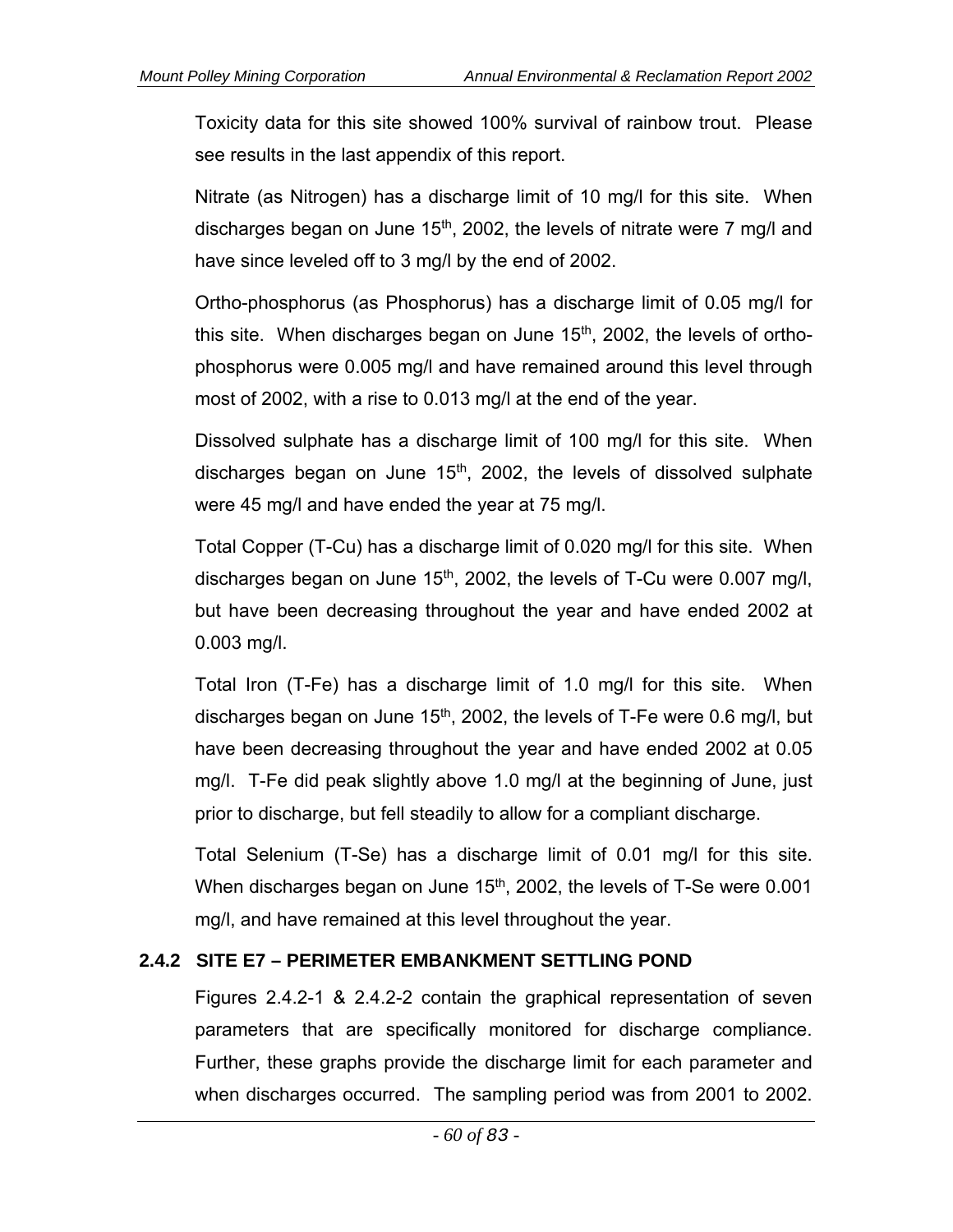Finally, the data for the 96 hour  $LC_{50}$  toxicity (rainbow trout) tests can be found in the last appendix of this report.

The discharge limit for non-filterable residue (TSS) is 25 mg/l. When discharges began on April 20<sup>th</sup>, 2002, the levels of TSS were 7 mg/l. They rose to a high of 11 mg/l during the discharge period and have since fallen to the method detection limit of 4 mg/l.

Toxicity data for this site showed 100% survival of rainbow trout. Please see results in the last appendix of this report.

Nitrate (as Nitrogen) has a discharge limit of 10 mg/l for this site. When discharges began on April 20<sup>th</sup>, 2002, the levels of nitrate were 7 mg/l and have since leveled off to less than 2 mg/l by the end of 2002. There was also a brief period of time when the levels were below 0.5 mg/l.

Ortho-phosphorus (as Phosphorus) has a discharge limit of 0.05 mg/l for this site. When discharges began on April 20<sup>th</sup>, 2002, the levels of orthophosphorus were 0.005 mg/l and have remained around this level through most of 2002, with a rise to 0.01 mg/l at the end of the year.

Dissolved sulphate has a discharge limit of 100 mg/l for this site. When discharges began on April  $20<sup>th</sup>$ , 2002, the levels of dissolved sulphate were about 50 mg/l and rose to about 100 mg/l when discharge ended on June  $10<sup>th</sup>$ , 2002. The cessation of discharge from this site coincided with the end of runoff at Mount Polley. Since this time, levels of dissolved sulphate have continued to rise to 180 mg/l, where it ended the year. Values have since fallen off significantly in 2003 to well below 100 mg/l, but this data will be reported in the 2003 annual report.

Total Copper (T-Cu) has a discharge limit of 0.020 mg/l for this site. When discharges began on April 20<sup>th</sup>, 2002, the levels of T-Cu were 0.005 mg/l, and rose to nearly 0.018 mg/l during the discharge period. However, levels have been decreasing throughout the year and have ended 2002 below 0.005 mg/l.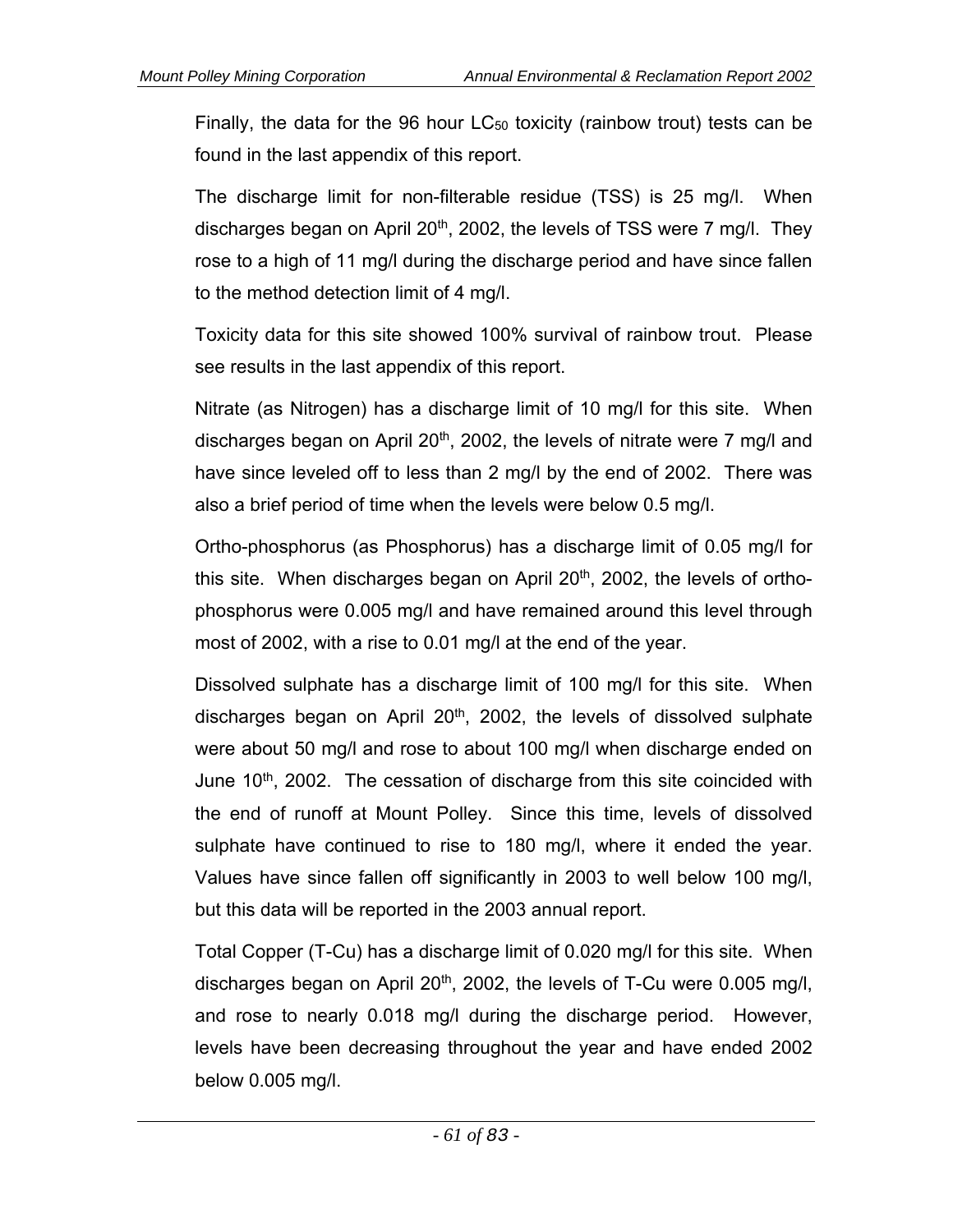Total Iron (T-Fe) has a discharge limit of 1.0 mg/l for this site. When discharges began on April 20<sup>th</sup>, 2002, the levels of T-Fe were 0.6 mg/l, but have been decreasing throughout the year and have ended 2002 around 0.12 mg/l.

Total Selenium (T-Se) has a discharge limit of 0.01 mg/l for this site. When discharges began on April  $20<sup>th</sup>$ , 2002, the levels of T-Se were 0.0024 mg/l. However, levels rose to a high of 0.0102 mg/l (0.2 ppb over the discharge limit). Since that peak the levels have fallen off considerably and have ended the year at about 0.003 mg/l.

### **2.4.3 SITE W7 – UPPER HAZELTINE CREEK**

Hazeltine creek is the monitoring site that checks for any impacts from the water discharged from site E7. The seven parameters that are monitored at the discharge site (not including toxicity data) are used to compare these specific criteria and see if any increases can be seen due to the discharges. As these parameters have been tested at this site for many years, a timeline from 1998 to 2002 is provided.

Dissolved sulphate typically ranged between 2 mg/l & 8 mg/l, with one peak of 12 mg/l in September 2002. The levels ended the year around 6 mg/l.

Nitrate (N) has typically ranged between 0.005 mg/l and 0.2 mg/l, with a peak of 0.23 mg/l in March 2002. However, there was even a higher peak above 0.4 mg/l in December 1998.

Ortho-phosphorus typically remained below 0.005 mg/l, with several peaks as high as 0.08 mg/l in 2001. Levels ended 2002 below 0.01 mg/l.

Non-filterable residue (TSS) has always been around the method detection limit of 4 mg/l, with some peaks around 20 mg/l in 1998 and March 2002.

T-Cu have remained constant around 0.002 mg/l throughout the discharge period in 2002.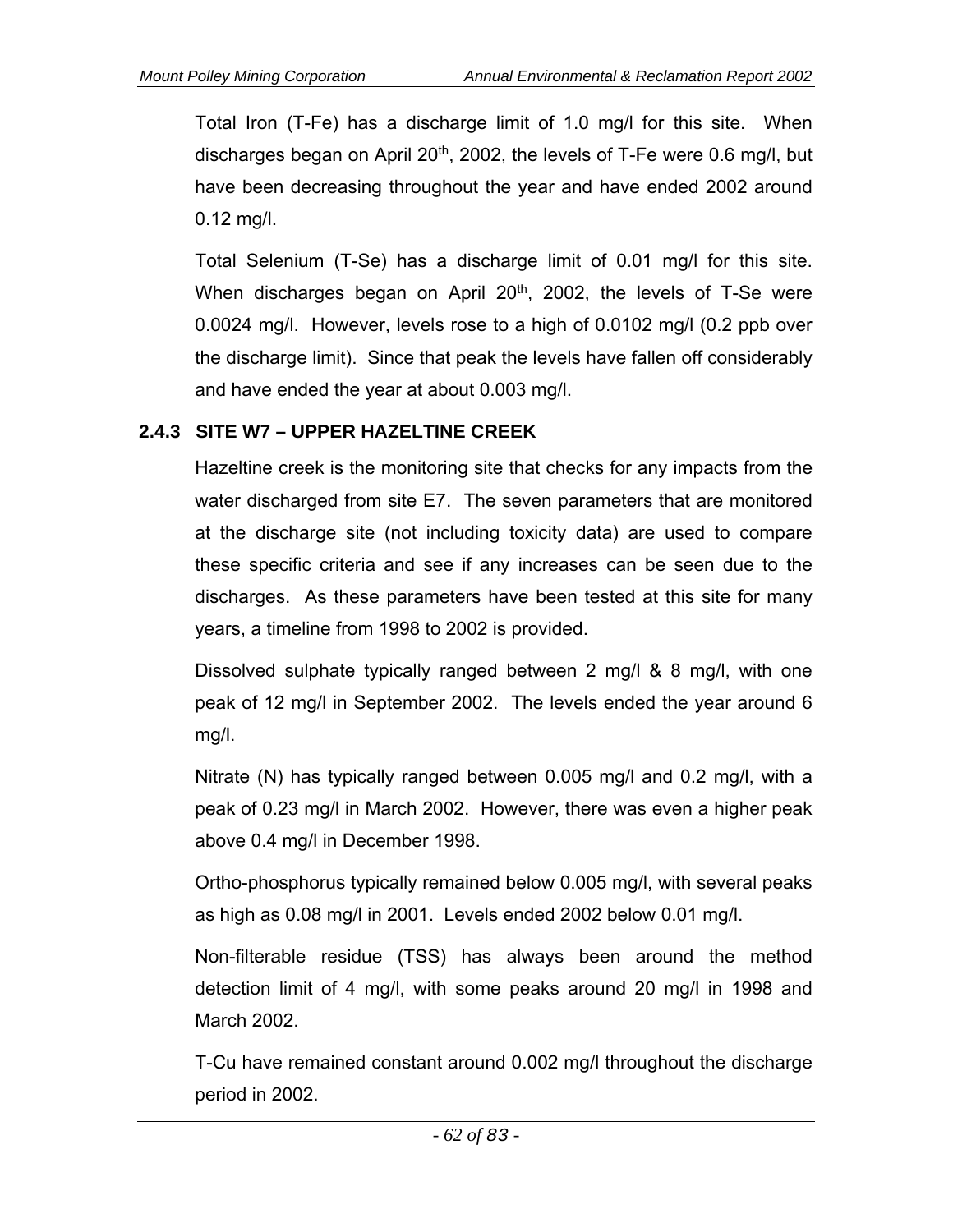T-Fe has ranged as high as 1 mg/l (2000), but is typically below 0.4 mg/l. 2002 ended the year for this parameter below 0.03 mg/l.

T-Se is usually at the method detection limit, but had gone as high as 0.0009 mg/l in May 2002. The year ended with a T-Se value of 0.0005 mg/l (MDL).

### **2.4.4 SITE W8 – NORTHEAST EDNEY CREEK TRIBUTARY**

Northeast Edney Creek Tributary is the monitoring site that checks for any impacts from the water discharged from site E4. The seven parameters that are monitored at the discharge site (not including toxicity data) are used to compare these specific criteria and see if any increases can be seen due to the discharges. As these parameters have been tested at this site for many years, a timeline from 1998 to 2002 is provided.

Dissolved sulphate was typically around 5 mg/l prior to discharge, but have since increased to about 40 mg/l since discharge began in June 2002. This is likely the result of the higher sulphate levels from the discharge location (between 60 mg/l & 70 mg/l).

Nitrate (N) has typically ranged between 0.01 mg/l and 0.2 mg/l, but has since increased to about 1.75 mg/l since discharge began from E4. This is also likely from the elevated Nitrate (N) levels from E4 (around 3 mg/l).

Ortho-phosphorus typically remained below 0.02 mg/l, with several peaks as high as 0.12 mg/l in 2001. However, levels ended 2002 below 0.02 mg/l.

Non-filterable residue (TSS) has always been around the method detection limit of 4 mg/l, and this is also the case once discharges began in June 2002.

T-Cu have remained constant around 0.002 mg/l before and after the discharge period in 2002.

T-Fe has ranged below 0.5 mg/l prior to the discharge from E4, and this the level that it ended at in 2002.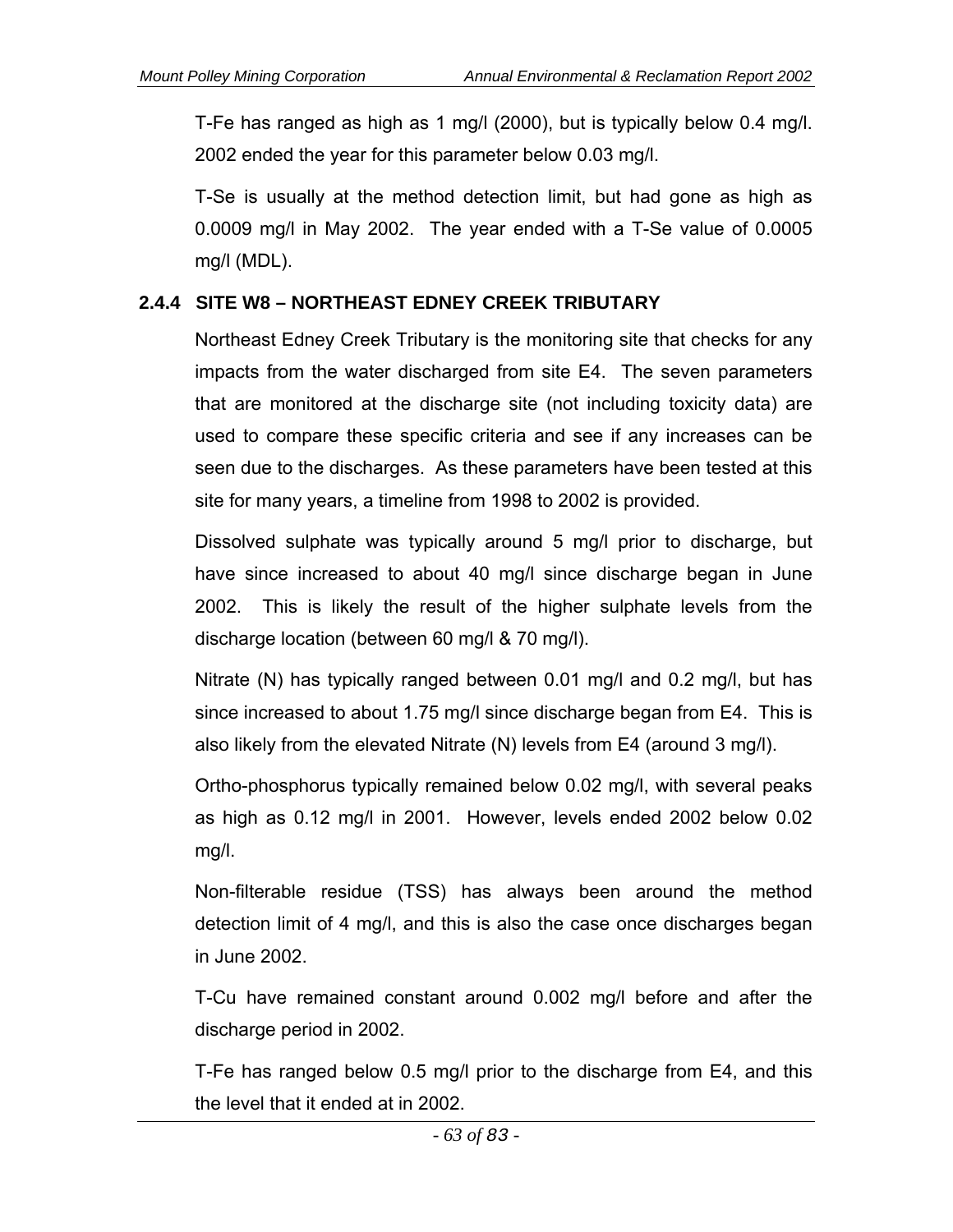T-Se is usually around 0.0005 mg/l and no changes were seen before or after the start of discharge from E4.

#### **2.5 GROUNDWATER MONITORING**

All groundwater sampling and analysis was conducted in accordance with subsection 3.1 of Effluent Permit PE 11678. Grab samples were taken from sampling locations and at a frequency listed in Table 1 and analyzed for the parameters listed in Table 2 of the permit.

The sampling, filtering, preservation and shipping procedures used for the monitoring program are outlined in the "Quality Assurance/ Quality Control Manual 2001". Field temperature, pH and conductivity were measured at the time of sampling using the WTW Multimeter.

In 1995, groundwater-monitoring well 1995 series were installed in the vicinity of the open pits and mill site. Two of these wells (95-R4, 95-R5) continue to be monitored. Well 95-R7, which had been monitored until the previous year, is no longer monitored as it is used as a fresh water make-up well and the sampling requires that the pumping mechanism in place is working at the time of sampling. In 1996, the B.C. Ministry of Water, Land and Air Protection requested the establishment of additional monitoring wells down-gradient from the pit, Rock Disposal Site and Tailings Storage Facility in order to sample aquifers in both surficial deposits as well as bedrock. They included the establishment of background wells up-gradient of any potential impacts by mining activities. Nine groundwater monitoring locations were established in 1996: six of these sites are multi-level, consisting of "a" (deep) wells and "b" (shallow) wells, while the remaining three sites monitor a single depth. A commitment to install three additional multi-level monitoring locations along the southeast embankment of the TSF was made in 1996. These wells were installed in 2000. The locations of the monitoring wells are shown in Figure 2.

Objectives of the groundwater-monitoring program include the following (Knight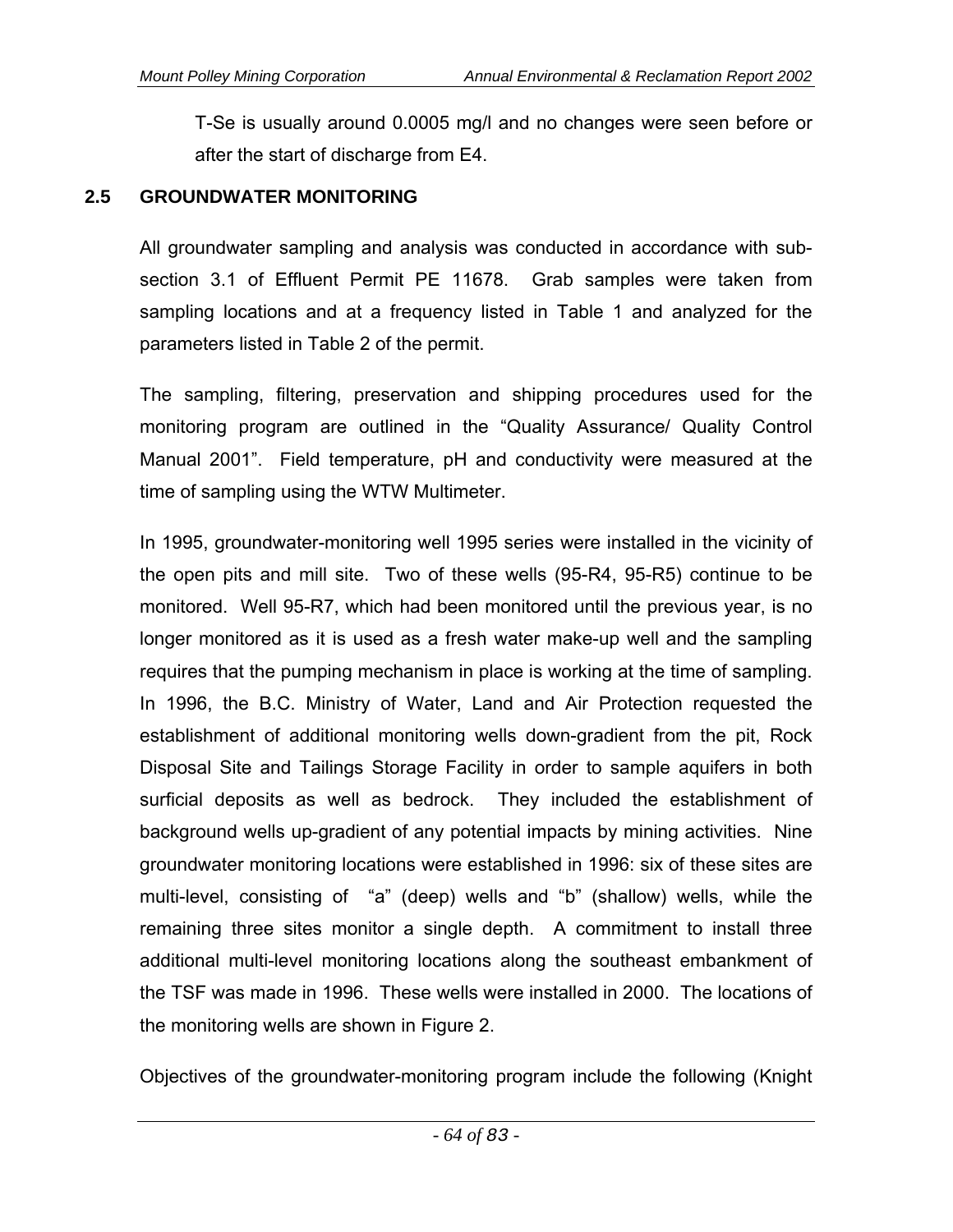Piésold Ltd., 1996):

- To determine the direction and volume of groundwater flow from the minesite and other disturbed areas to receiving waters.
- To identify the locations of all surficial and deep groundwater aquifers underlying the mine site and their points of discharge to surface water.
- To establish background groundwater quality in aquifers prior to mine development; and
- To calculate seepage and groundwater contamination dilution ratios in surface receiving waters in order to minimize impacts.

Samples were submitted to Philip Analytical Services for water chemistry analysis, including: physical parameters (alkalinity, sulphate and hardness), nutrients (nitrate plus nitrite, ammonia and ortho-phosphorus) and dissolved metals. The statistical results from 1998 to 2002 are graphed and discussed in the following sections.

#### **2.5.1 GW96-1A**

GW96-1A is located down gradient of the seepage collection pond of the Perimeter Embankment. Table 2.5.1-1 summarizes the results of the water quality data from 1998 to 2002 for this well. Further, figures 2.5.1-1 thru 2.5.1-7 contain the graphical representation of all parameters from 1998 to 2002. Finally, figure 2.5.1-8 presents the static water level for this same period. A few key parameters are discussed in the following paragraph.

The average pH has typically been around 9.0, but has dropped off some for 2002 to just above 7.0. Sulphate values remained consistent with previous years at just above 50 mg/l. Dissolved metals remained flat and comparable similar to previous years.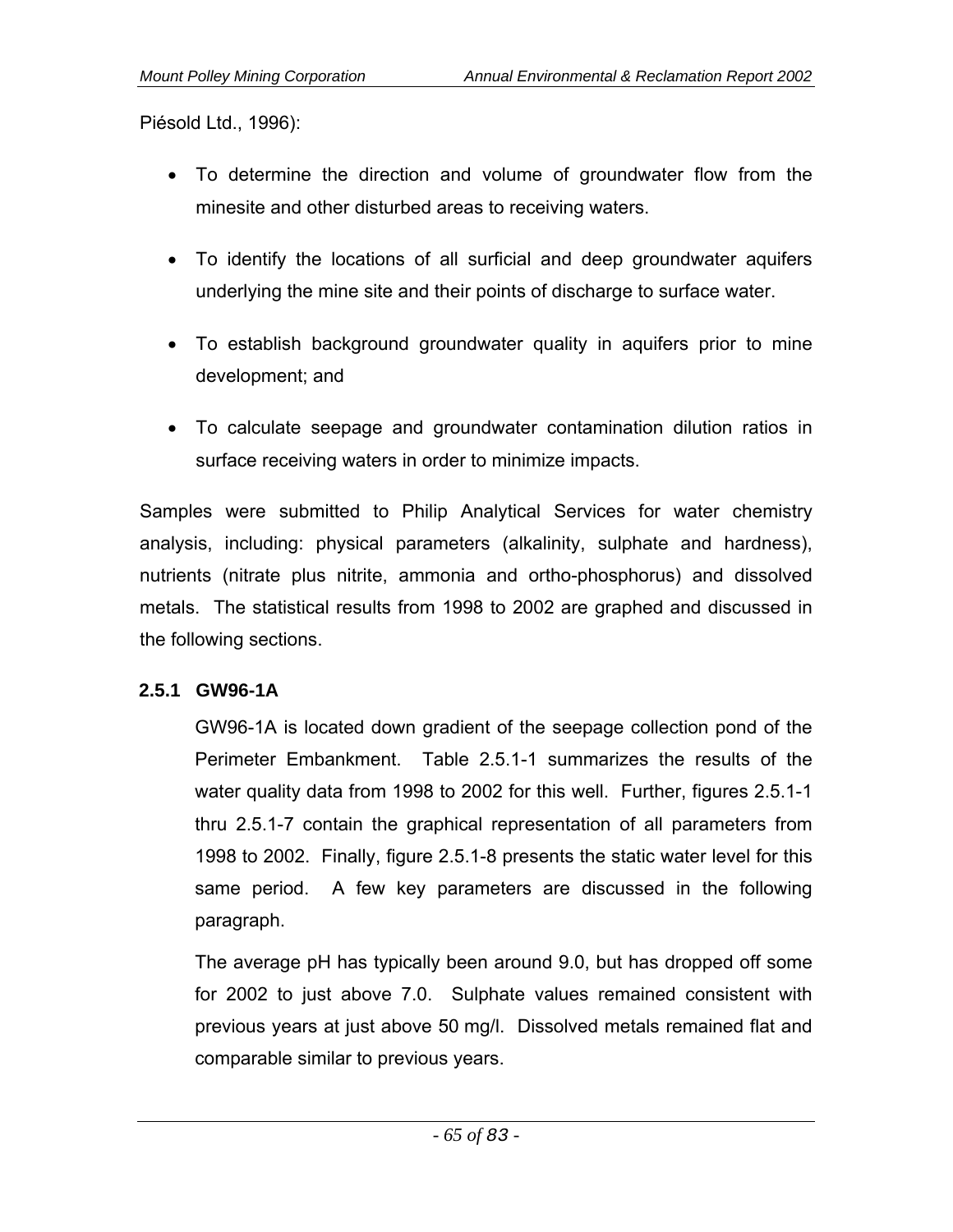#### **2.5.2 GW96-1B**

GW96-1B is located down gradient of the seepage collection pond of the Perimeter Embankment. Table 2.5.2-1 summarizes the results of the water quality data from 1998 to 2002 for this well. Further, figures 2.5.2-1 thru 2.5.2-7 contain the graphical representation of all parameters from 1998 to 2002. Finally, figure 2.5.2-8 presents the static water level for this same period. A few key parameters are discussed in the following paragraph.

The average pH has followed a similar path as its twin well (GW96-1A) moving from around 9.0 to around 6.5. Further, average sulphate concentration has dropped some to 27 mg/l. Dissolved metal concentrations remained similar to previous years.

#### **2.5.3 GW96-2A**

GW96-2A is located approximately 900 m Southeast from the GW96-1 monitoring wells and is designed to monitor any groundwater effects from the Tailings Storage Facility on Hazeltine Creek. Table 2.5.3-1 summarizes the results of the water quality data from 1998 to 2002 for this well. Further, figures 2.5.3-1 thru 2.5.3-7 contain the graphical representation of all parameters from 1998 to 2002. Finally, figure 2.5.3-8 presents the static water level for this same period. A few key parameters are discussed in the following paragraph.

Average pH has remained relatively flat, ranging from 7.8 to 8.2, with the most recent readings in 2002 at 7.8. Further, sulphate remained consistent with previous years at 27 mg/l. Dissolved metal concentrations remained similar to previous years.

#### **2.5.4 GW96-2B**

GW96-2B is located approximately 900 m Southeast from the GW96-1 monitoring wells and is designed to monitor any groundwater effects from the Tailings Storage Facility on Hazeltine Creek. Table 2.5.4-1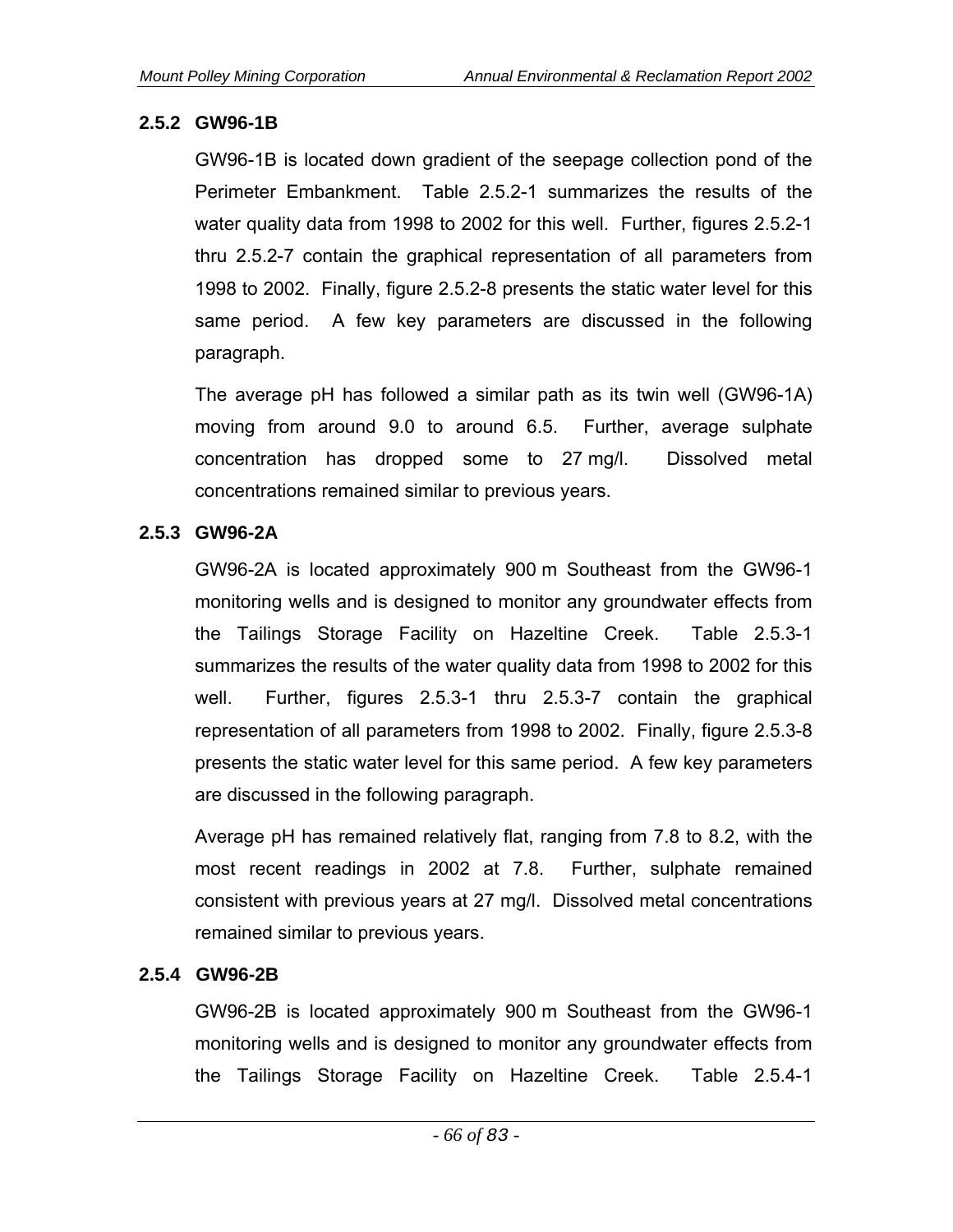summarizes the results of the water quality data from 1998 to 2002 for this well. Further, figures 2.5.4-1 thru 2.5.4-7 contain the graphical representation of all parameters from 1998 to 2002. Finally, figure 2.5.4-8 presents the static water level for this same period. A few key parameters are discussed in the following paragraph.

Average pH has fallen off some, from averages of 8 in previous years to about 7 in 2002. Further, sulphate remained consistent with previous years at 5 mg/l. Dissolved metal concentrations remained similar to previous years.

#### **2.5.5 GW96-3A**

GW96-3A is located down gradient of the seepage collection pond of the Main Embankment. Table 2.5.5-1 summarizes the results of the water quality data from 1998 to 2002 for this well. Further, figures 2.5.5-1 thru 2.5.5-7 contain the graphical representation of all parameters from 1998 to 2002. Finally, figure 2.5.5-8 presents the static water level for this same period. A few key parameters are discussed in the following paragraph.

Average pH has fluctuated significantly, from 8 to 12 over this period of time. The most recent value in 2002 averages 8. Further, sulphate has fluctuated over the same time period, starting at nearly 300 mg/l in 1998, but has dropped to around 30 mg/l for 2001 & 2002. Dissolved metal concentrations remained similar to previous years.

### **2.5.6 GW96-3B**

GW96-3B is located down gradient of the seepage collection pond of the Main Embankment. Table 2.5.6-1 summarizes the results of the water quality data from 1998 to 2002 for this well. Further, figures 2.5.6-1 thru 2.5.6-7 contain the graphical representation of all parameters from 1998 to 2002. Finally, figure 2.5.6-8 presents the static water level for this same period. A few key parameters are discussed in the following paragraph.

Average pH has typically remained around 8, but has dropped off to an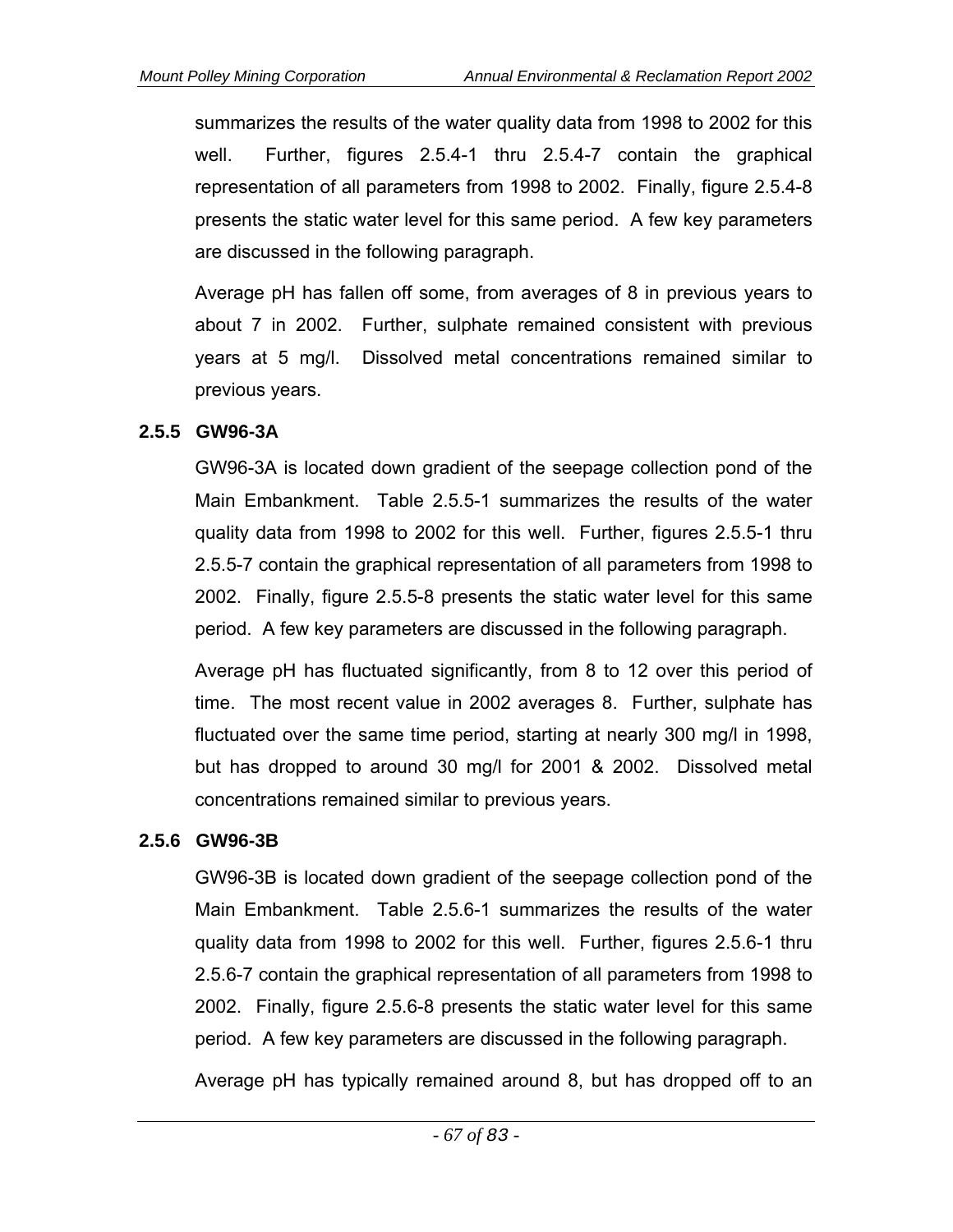average of just below 6 in 2002. Further, sulphate has remained flat, averaging between 6 mg/l and 8 mg/l, with the most recent values in 2002 at 6 mg/l. Dissolved metal concentrations remained similar to previous years.

### **2.5.7 GW96-4A**

GW96-4A is located down gradient of the south and main embankments. Table 2.5.7-1 summarizes the results of the water quality data from 1998 to 2002 for this well. Further, figures 2.5.7-1 thru 2.5.7-7 contain the graphical representation of all parameters from 1998 to 2002. Finally, figure 2.5.7-8 presents the static water level for this same period. A few key parameters are discussed in the following paragraph.

Average pH has remained flat, with values slightly above or below 8. The most recent value in 2002 averaged above 7.5. Further, sulphate has dropped some since 1998, with a high of 12 mg/l to a low average in 2002 of 4 mg/l. Dissolved metal concentrations remained similar to previous years.

### **2.5.8 GW96-4B**

GW96-4B is located down gradient of the south and main embankments. Table 2.5.8-1 summarizes the results of the water quality data from 1998 to 2002 for this well. Further, figures 2.5.8-1 thru 2.5.8-7 contain the graphical representation of all parameters from 1998 to 2002. Finally, figure 2.5.8-8 presents the static water level for this same period. A few key parameters are discussed in the following paragraph.

Average pH has fallen slightly from 1998, with values slightly below 8 to the most recent value in 2002 averaging slightly above 7.2. Further, sulphate has remained flat since 1998, ranging between 1.5 mg/l & 2 mg/l. Dissolved metal concentrations remained similar to previous years.

### **2.5.9 GW96-5A**

GW96-5A is located at the north end and upstream of the Tailings Storage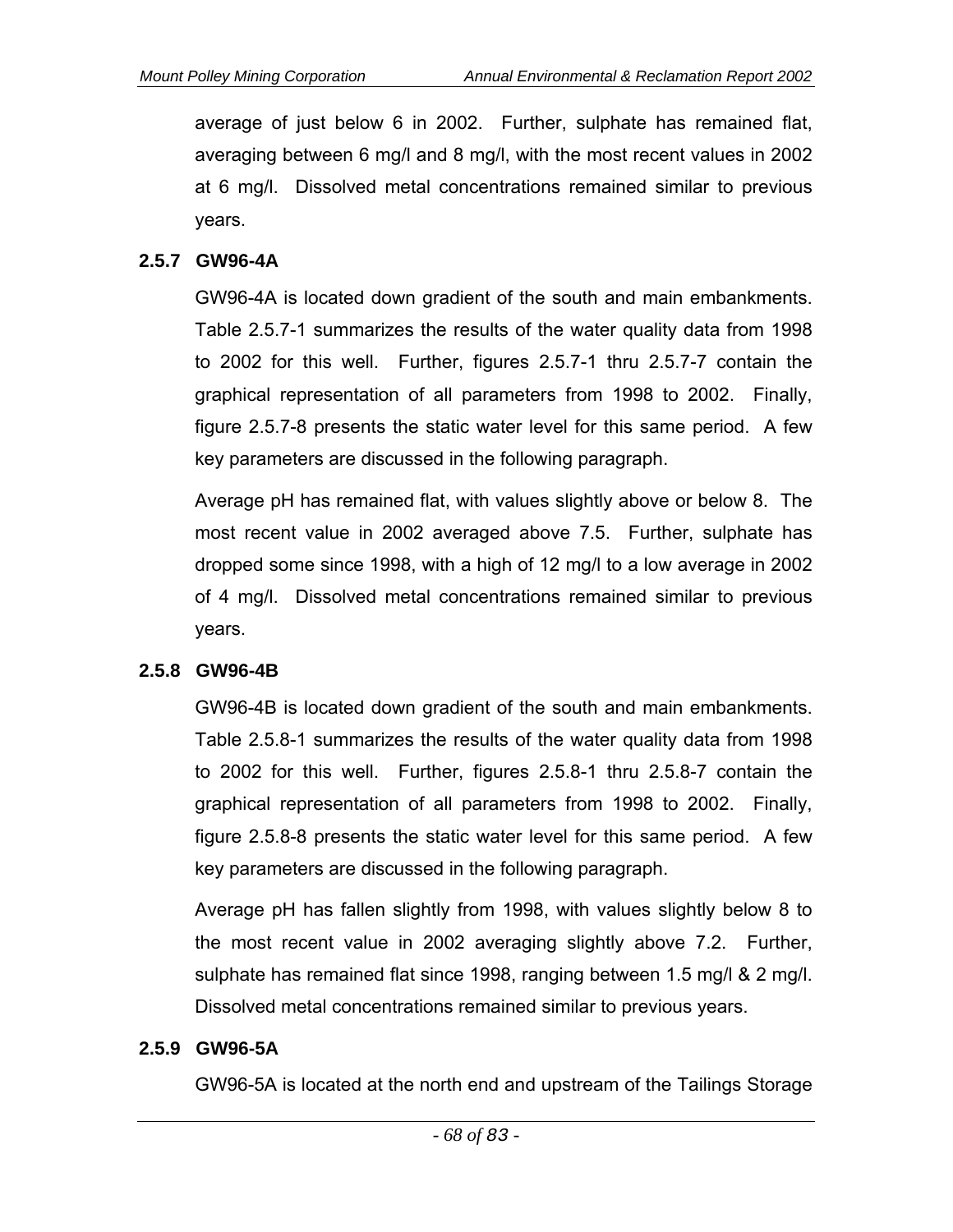Facility and is monitored as a control site. Table 2.5.9-1 summarizes the results of the water quality data from 1998 to 2002 for this well. Further, figures 2.5.9-1 thru 2.5.9-7 contain the graphical representation of all parameters from 1998 to 2002. Finally, figure 2.5.9-8 presents the static water level for this same period. A few key parameters are discussed in the following paragraph.

Average pH has fallen slightly, with averages typically around 8 to averages in 2002 of 7. Further, sulphate had increased to above 40 mg/l in 2001, but has since fallen back to its typical level of 10 mg/l in 2002. This increase in 2001 was due to an anomalously high reading of above 100 mg/l. If this single reading were discarded, the sulphate concentration remains constant throughout this period. Dissolved metal concentrations remained similar to previous years.

#### **2.5.10 GW96-5B**

GW96-5B is located at the north end and upstream of the Tailings Storage Facility and is monitored as a control site. Table 2.5.10-1 summarizes the results of the water quality data from 1998 to 2001 for this well. Further, figures 2.5.10-1 thru 2.5.10-7 contain the graphical representation of all parameters from 1998 to 2001. Finally, figure 2.5.10-8 presents the static water level for this same period. As this well had been damaged, it was not sampled in 2002. When and if the well can be repaired, it can again be included in the sampling program.

#### **2.5.11 GW96-6**

GW96-6 is located down gradient of the East Rock Disposal Site. Table 2.5.11-1 summarizes the results of the water quality data from 1998 to 2002 for this well. Further, figures 2.5.11-1 thru 2.5.11-7 contain the graphical representation of all parameters from 1998 to 2002. Finally, figure 2.5.11-8 presents the static water level for this same period. A few key parameters are discussed in the following paragraph.

Average pH has fallen slightly, with averages typically around 9, but with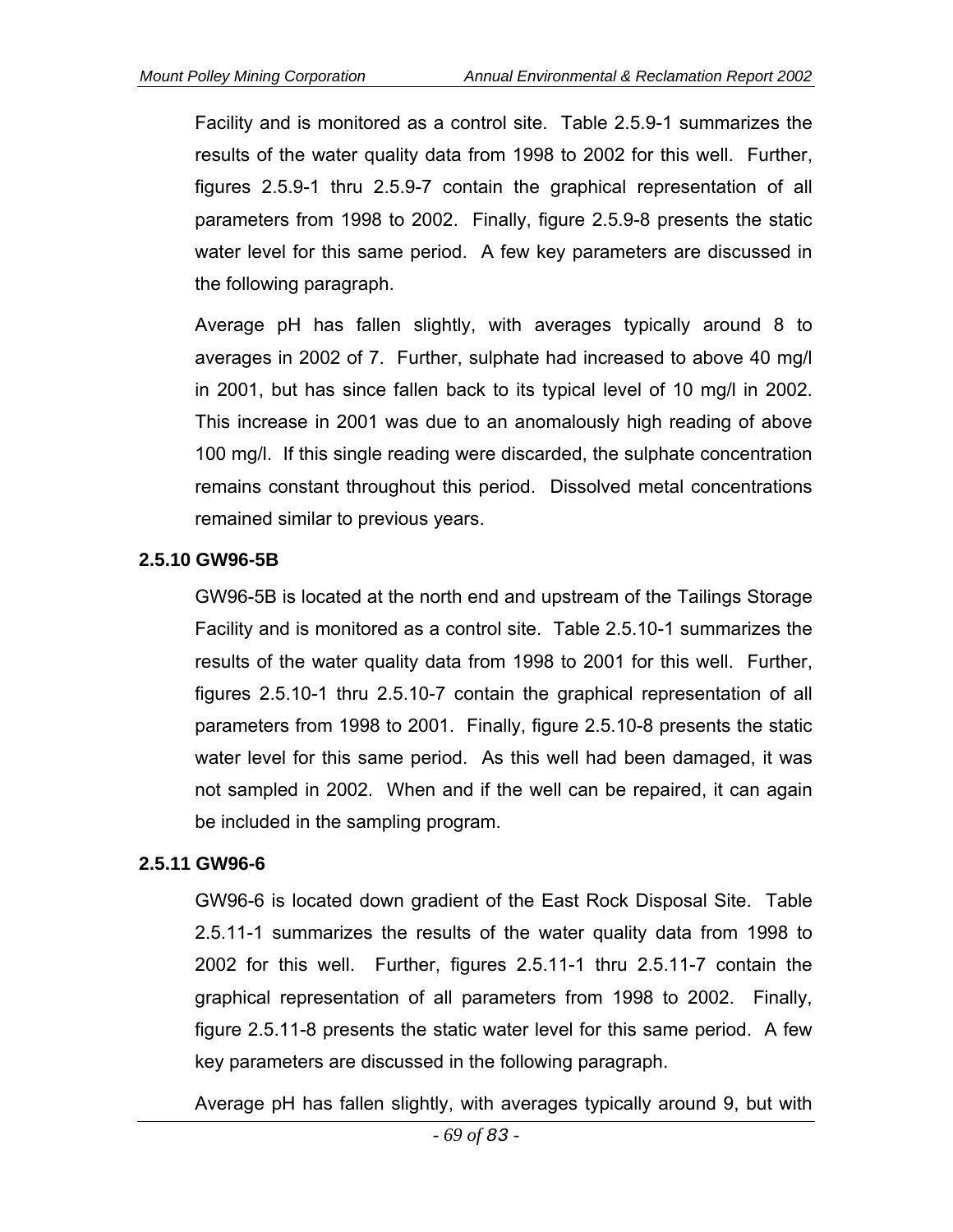values in 2002 at just below 8. Further, sulphate has remained constant with averages around 25 mg/l. D-Cu ha typically been below 0.001 mg/l, but has increased some to 0.005 mg/l in 2002. Other dissolved metal concentrations remained similar to previous years.

### **2.5.12 GW96-7**

GW96-7 is located down gradient of the Mill Site, half way down the tailings access road, near the Booster Station. Table 2.5.12-1 summarizes the results of the water quality data from 1998 to 2002 for this well. Further, figures 2.5.12-1 thru 2.5.12-7 contain the graphical representation of all parameters from 1998 to 2002. Finally, figure 2.5.12- 8 presents the static water level for this same period. A few key parameters are discussed in the following paragraph.

Average pH has fallen slightly, with averages typically around 8, but with values in 2002 at just below 7. Further, sulphate has remained constant with averages around 25 mg/l. Dissolved metal concentrations remained similar to previous years.

#### **2.5.13 GW96-8A**

GW96-8A is located on Bootjack Road at 10.75 km. Table 2.5.13-1 summarizes the results of the water quality data from 1998 to 2002 for this well. Further, figures 2.5.13-1 thru 2.5.13-7 contain the graphical representation of all parameters from 1998 to 2002. Finally, figure 2.5.13- 8 presents the static water level for this same period. A few key parameters are discussed in the following paragraph.

Average pH has fallen slightly, with averages typically around 8, but with values in 2002 averaging around 7.5. Further, sulphate has remained constant with averages ranging between 10 mg/l & 13 mg/l and the most recent values in 2002 at 10 mg/l. Dissolved metal concentrations remained similar to previous years.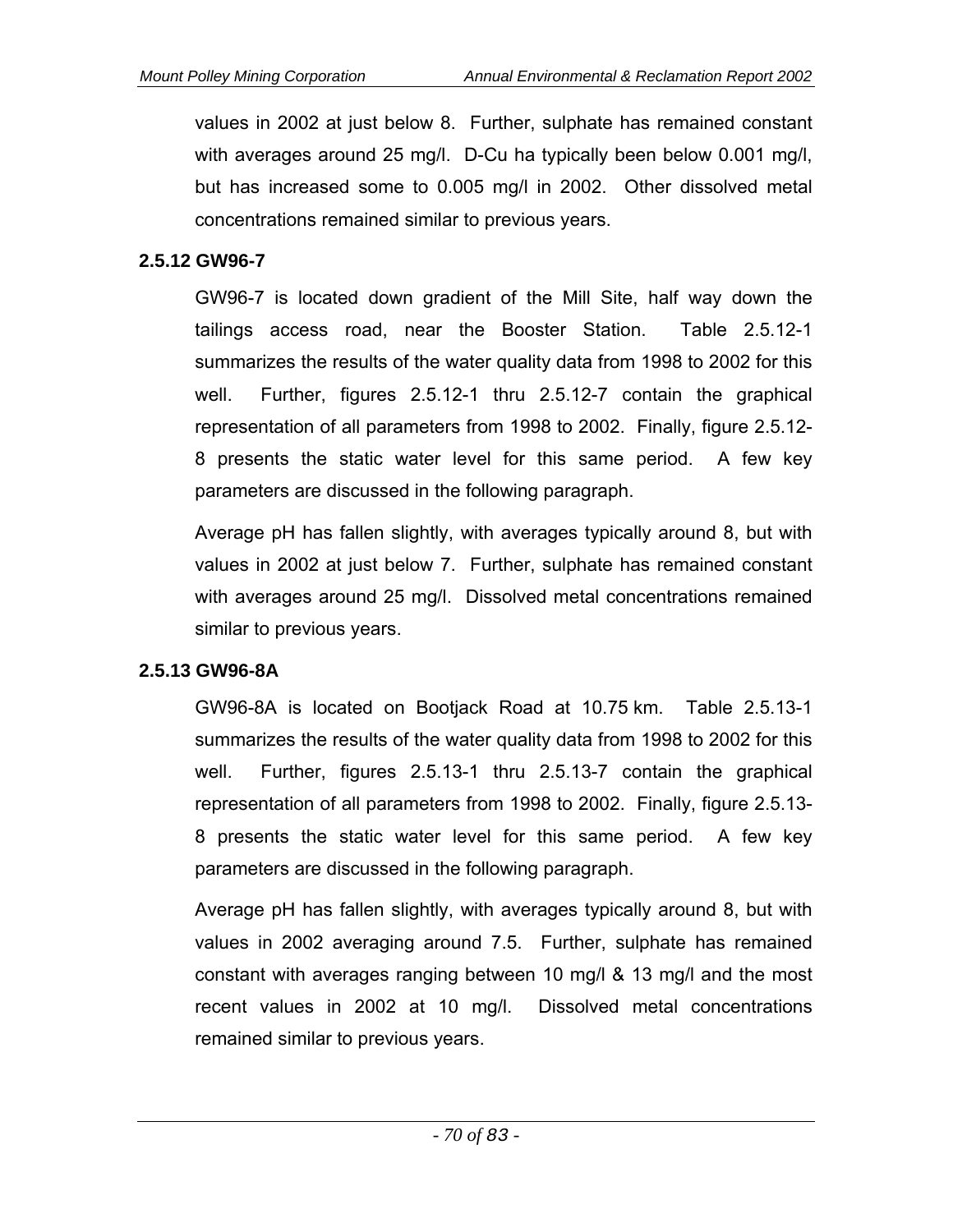#### **2.5.14 GW96-8B**

GW96-8B is located on Bootjack Road at 10.75 km. Table 2.5.14-1 summarizes the results of the water quality data from 1998 to 2002 for this well. Further, figures 2.5.14-1 thru 2.5.14-7 contain the graphical representation of all parameters from 1998 to 2002. Finally, figure 2.5.14- 8 presents the static water level for this same period. A few key parameters are discussed in the following paragraph.

Average pH has remained flat around 7.5. Further, sulphate has fluctuated slightly, ranging between 6 mg/l & 10 mg/l, with the most recent reading in 2002 at 10 mg/l. Dissolved metal concentrations remained similar to previous years.

#### **2.5.15 GW96-9**

GW96-9 is located south of the Main Embankment. Table 2.5.15-1 summarizes the results of the water quality data from 1998 to 2002 for this well. Further, figures 2.5.15-1 thru 2.5.15-7 contain the graphical representation of all parameters from 1998 to 2002. Finally, figure 2.5.15- 8 presents the static water level for this same period. A few key parameters are discussed in the following paragraph.

Average pH has been typically averaged around 8, but has dropped in 2002 to just below 6. Further, sulphate has remained flat with averages around 2.5 mg/l. Dissolved metal concentrations remained similar to previous years.

#### **2.5.16 95R-4**

95R-4 is located at Bootjack 10 km. Table 2.5.16-1 summarizes the results of the water quality data from 1998 to 2002 for this well. Further, figures 2.5.16-1 thru 2.5.16-7 contain the graphical representation of all parameters from 1998 to 2002. Finally, figure 2.5.16-8 presents the static water level for this same period. A few key parameters are discussed in the following paragraph.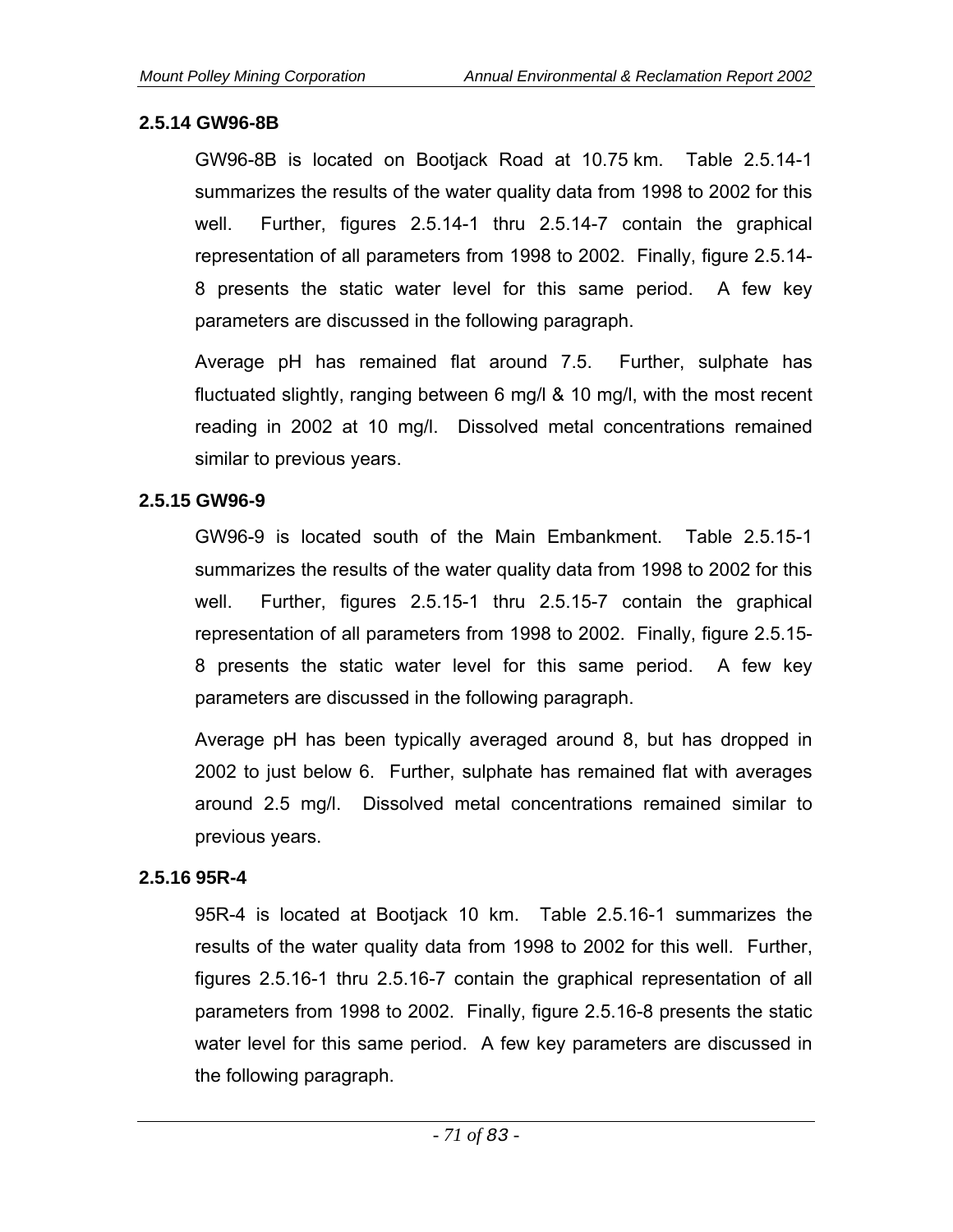Average pH has been typically been around 8.5, but has dropped in 2002 to around 7. Further, sulphate has remained flat with averages around 15 mg/l. Dissolved metal concentrations remained similar to previous years.

### **2.5.17 95R-5**

95R-5 is located along Polley Lake FSR road, Northwest of the East Rock Disposal Site. Table 2.5.17-1 summarizes the results of the water quality data from 1998 to 2002 for this well. Further, figures 2.5.17-1 thru 2.5.17- 7 contain the graphical representation of all parameters from 1998 to 2002. Finally, figure 2.5.17-8 presents the static water level for this same period. A few key parameters are discussed in the following paragraph.

Average pH has been typically been around 7.8, but has dropped in 2002 to around 6.8. Further, sulphate has remained flat with averages around 20 mg/l. Dissolved metal concentrations remained similar to previous years.

### **2.5.18 GW00-1A**

GW00-1A is located downstream of the starter South Embankment at the TSF. Table 2.5.18-1 summarizes the results of the water quality data from 2000 to 2002 for this well. Further, figures 2.5.18-1 thru 2.5.18-7 contain the graphical representation of all parameters from 2000 to 2002. Finally, figure 2.5.18-8 presents the static water level for this same period. A few key parameters are discussed in the following paragraph.

Average pH has fallen, from a high in 2000 of 10 to the most recent average in 2002 of 7. Further, sulphate has decreased from averages of 330 mg/l in 2000 to 250 mg/l in 2002. Dissolved metal concentrations remained similar to previous years.

### **2.5.19 GW00-1B**

GW00-1B is located downstream of the starter South Embankment at the TSF. Table 2.5.19-1 summarizes the results of the water quality data from 2000 to 2002 for this well. Further, figures 2.5.19-1 thru 2.5.19-7 contain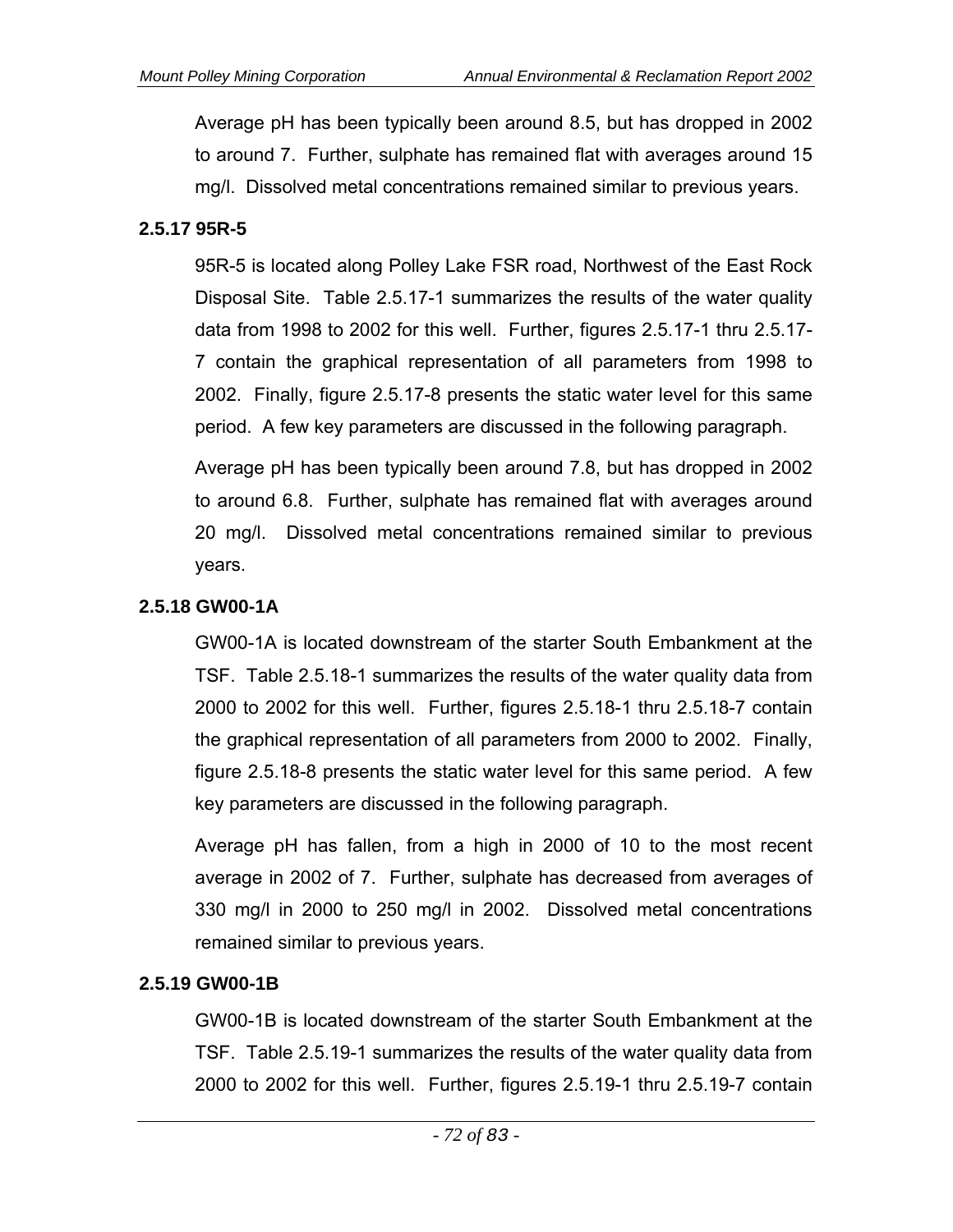the graphical representation of all parameters from 2000 to 2002. Finally, figure 2.5.19-8 presents the static water level for this same period. A few key parameters are discussed in the following paragraph.

Average pH has remained constant around 7.5. Further, sulphate has decreased from averages of 13 mg/l in 2000 to 9 mg/l in 2002. Dissolved metal concentrations remained similar to previous years.

# **2.5.20 GW00-2A**

GW00-2A is located downstream of the starter South Embankment at the TSF. Table 2.5.20-1 summarizes the results of the water quality data from 2000 to 2002 for this well. Further, figures 2.5.20-1 thru 2.5.20-7 contain the graphical representation of all parameters from 2000 to 2002. Finally, figure 2.5.20-8 presents the static water level for this same period. A few key parameters are discussed in the following paragraph.

Average pH has fallen slightly, from 8.2 to 7.3. Further, sulphate has decreased from averages as high as 100 mg/l in 2000 to below 20 mg/l in 2002. Dissolved metal concentrations remained similar to previous years.

# **2.5.21 GW00-2B**

GW00-2B is located downstream of the starter South Embankment at the TSF. Table 2.5.21-1 summarizes the results of the water quality data from 2000 to 2002 for this well. Further, figures 2.5.21-1 thru 2.5.21-7 contain the graphical representation of all parameters from 2000 to 2002. Finally, figure 2.5.21-8 presents the static water level for this same period. A few key parameters are discussed in the following paragraph.

Average pH has fallen slightly, from 8 to 7. Further, sulphate has decreased from averages as high as 18 mg/l in 2000 to below 3 mg/l in 2002. Dissolved metal concentrations remained similar to previous years.

# **2.5.22 GW00-3A**

GW00-3A is located downstream of the starter South Embankment at the TSF. Table 2.5.22-1 summarizes the results of the water quality data from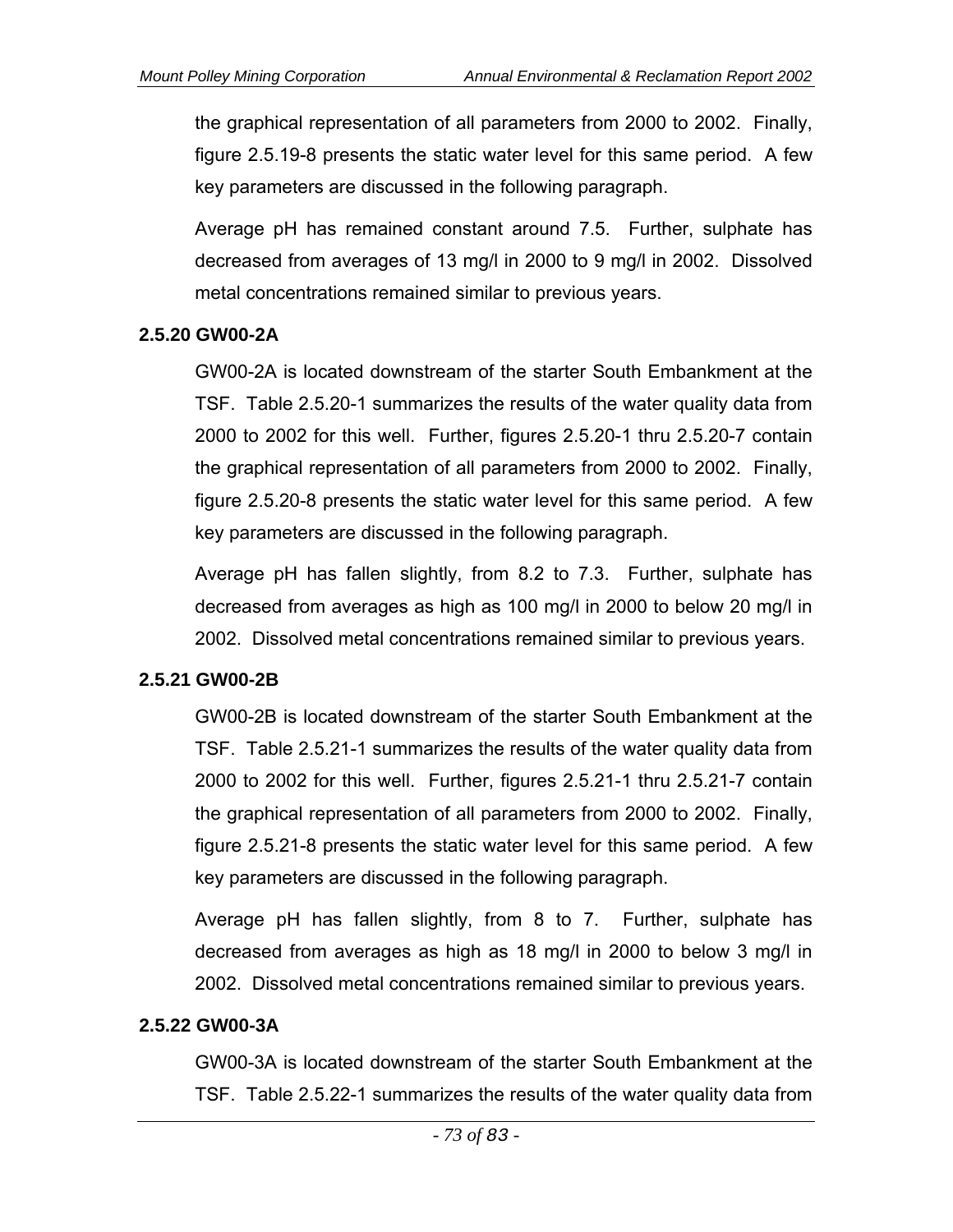2000 to 2002 for this well. Further, figures 2.5.22-1 thru 2.5.22-7 contain the graphical representation of all parameters from 2000 to 2002. Finally, figure 2.5.22-8 presents the static water level for this same period. A few key parameters are discussed in the following paragraph.

Average pH has remained constant around 7.5. Further, sulphate has decreased from averages as high as 100 mg/l in 2000 to below 103 mg/l in 2002. Dissolved metal concentrations remained similar to previous years.

### **2.5.23 GW00-3B**

GW00-3B is located downstream of the starter South Embankment at the TSF. Table 2.5.23-1 summarizes the results of the water quality data from 2000 to 2002 for this well. Further, figures 2.5.23-1 thru 2.5.23-7 contain the graphical representation of all parameters from 2000 to 2002. Finally, figure 2.5.23-8 presents the static water level for this same period. A few key parameters are discussed in the following paragraph.

Average pH has fallen slightly, from above 7.5 to below 7.5. Further, sulphate has decreased from averages as high as 12 mg/l in 2000 to below 10 mg/l in 2002. Dissolved metal concentrations remained similar to previous years.

### **2.6 CLIMATOLOGY**

As a requirement of Effluent Permit PE 11678, the collection of detailed meteorology data was again performed in 2002. The main objective of the meteorology data collection program is to provide site-specific precipitation and evaporation data for use in water balance prediction. The automated weather station records prevailing wind speed and wind direction, temperature (at 1m and 5m elevations), precipitation and evaporation, and solar radiation. Due to technical difficulties with the weather station, however, no wind data was recorded in April, no temperature data was recorded for part of April & May, no evaporation data was recorded in part of July & August and no solar radiation data was available for any of 2002.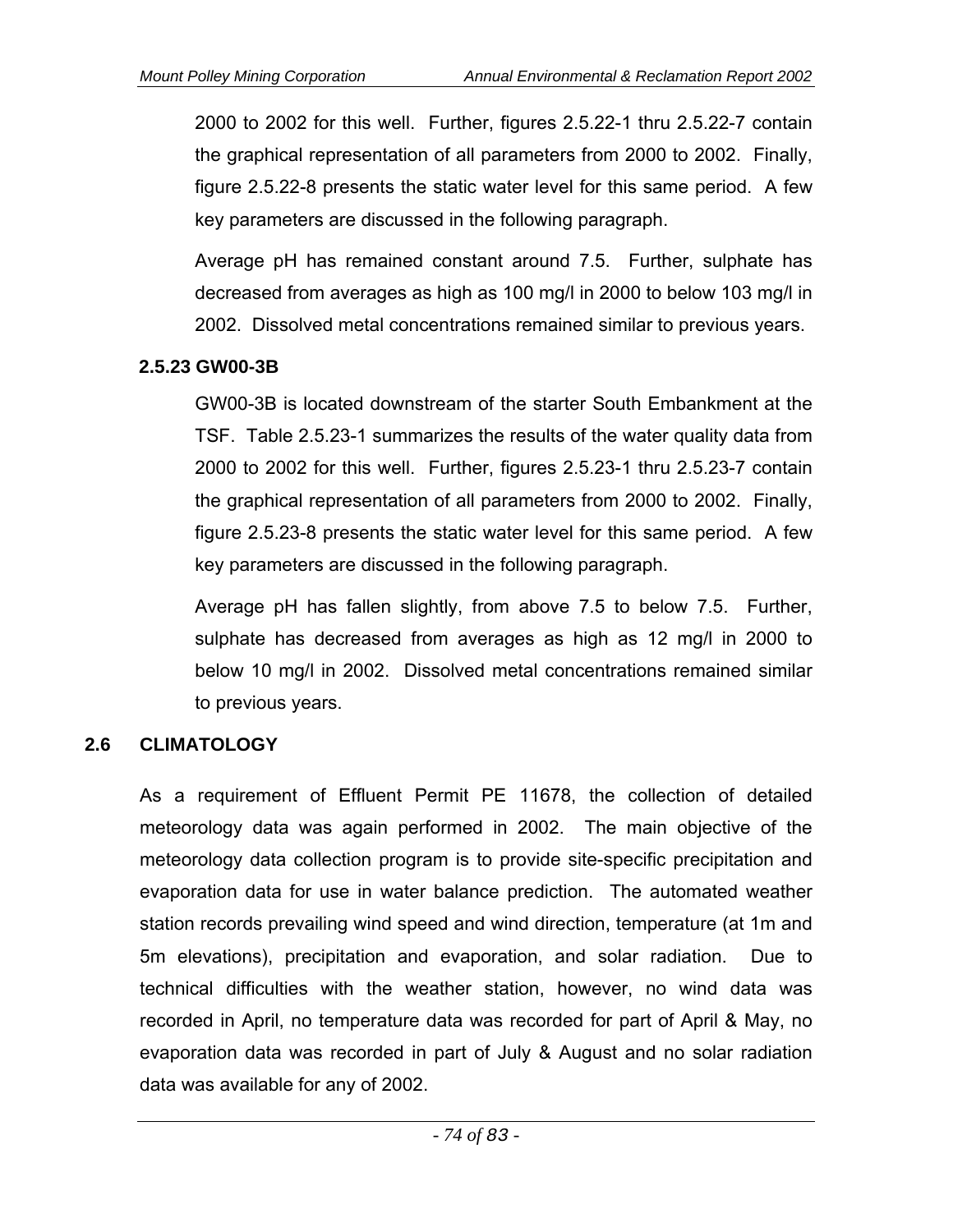#### **2.6.1 WIND SPEED BY DIRECTION & PREVAILING WIND DIRECTION**

Prevailing wind speeds and direction can be seen in figures 2.6.1-1 thru 2.6.1-6. Prevailing winds were again from the northwest in the winter months and the south & southwest during the summer months. Highest wind speeds were recorded in March at approximately 2.7 m/s.

#### **2.6.2 TEMPERATURE – AVERAGE, MINIMUM AND MAXIMUM**

Graphical comparisons of daily mean, maximum and minimum air temperature at the 1m elevation and 5m elevation sensors are presented in figures 2.6.2-1 thru 2.6.2-2. Temperatures ranged from below  $-25^{\circ}$ C in February to above  $+35^{\circ}$ C in July of 2002.

#### **2.6.3 PRECIPITATION**

The precipitation and evaporation record at the weather station spanned from May to November 2002. Figure 2.6.3-1 illustrates the daily precipitation values for this period. There where three peak precipitation events recording greater than 12 mm of rain during this time in 2002, ranging from 13.25 mm to 21.75 mm.

#### **2.6.4 EVAPORATION**

Net daily evaporation is calculated from the difference between daily water levels, corrected inputs from daily rainfall, and any changes to the water volume in the evaporation pan. Levels recorded in 2002 are shown in figure 2.6.4-1.

### **2.6.5 SOLAR RADIATION**

Solar radiation data was not available for 2002. The probe had been replace in 2001 and was recording data for some time during that period, but ceased to work near the end of 2001. No work was conducted in 2002 to repair the probe.

#### **2.6.6 WATERBALACE**

Table 2.6.6-1 contains the waterbalance spreadsheet for the period 1997 to 2003. A review of the waterbalance is included in the Annual Tailings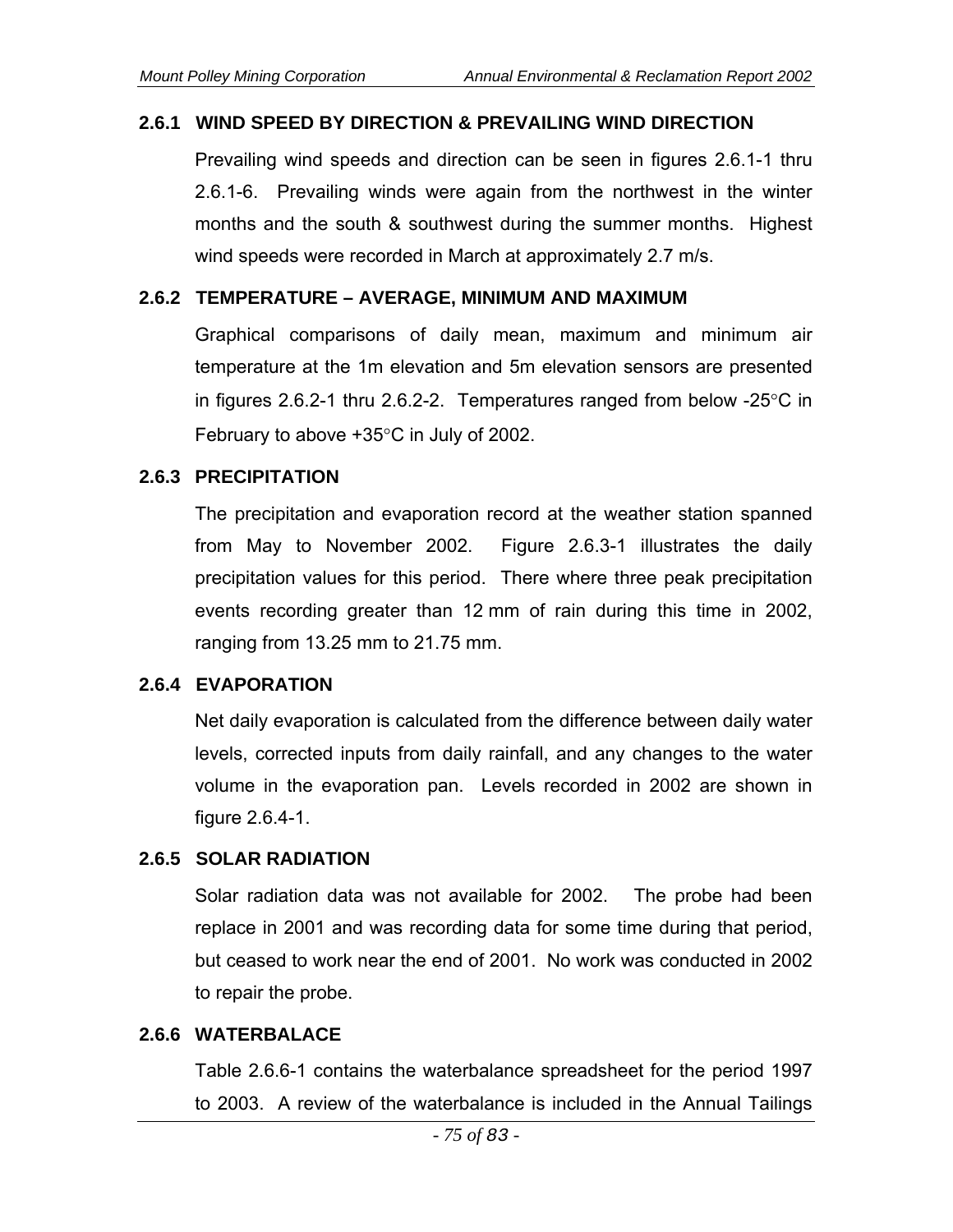Inspection report, referred to in section 2.2.1.2. As discussed in this report, a discharge scheme will be required prior to spring freshet 2004, in order to maintain the freeboard requirements of the TSF. Of course, the water pumping system to remove water from the TSF to the Cariboo Pit remains intact, however, the focus at Mount Polley is to move forward with a discharge permit from the TSF for spring 2004, so that no further pumping of TSF water to the Cariboo Pit will be required.

# **2.7 HYDROLOGY**

Seven sites were monitored for flow discharges during the year in the vicinity of the Mount Polley minesite. Flow determinations and stage discharge curves were performed at stations: W1a, W3a, W4, W5, W7, W8 and W12.

No flow transect studies were conducted in 2002. Instead, staff gauge readings were recorded and applied to a formula determined from the previous years measurements to give a stage discharge curve for each monitoring site. Staff gauges were covered in snow and ice from January to April and in November and December. Continuous water level data is recorded at Station W7 on Hazeltine Creek from approximately March to November of each year.

# **2.7.1 SITE W1A**

Figure 2.7.1 shows the flow measurement comparisons from 1997 to 2002. Only one staff gauge measurement was recorded at site W1a in 2002. Discharge for this point was similar to others taken in previous years.

### **2.7.2 SITE W3A**

Figure 2.7.2 shows the flow measurement comparisons from 1997 to 2001. No flow measurements were recorded at W3a in 2002.

### **2.7.3 SITE W4**

Figure 2.7.3 shows the flow measurement comparisons from 1997 to 2002. Five staff gauge readings were recorded during 2002. Discharge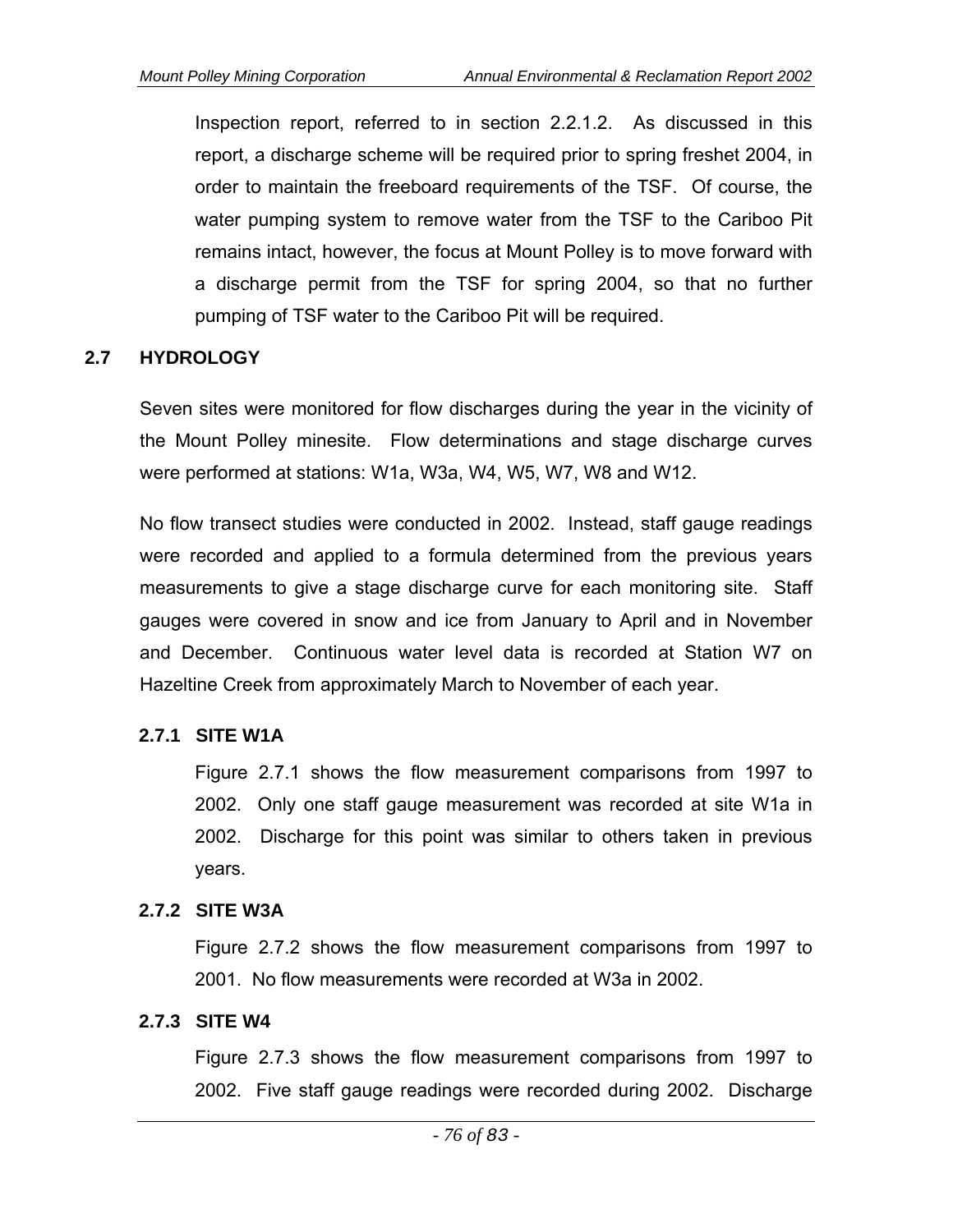for these points were similar to others taken in previous years.

#### **2.7.4 SITE W5**

Figure 2.7.4 shows the flow measurement comparisons from 1997 to 2002. Two staff gauge readings were recorded during 2002. Discharge for these points were similar to others taken in previous years.

#### **2.7.5 SITE W8**

Figure 2.7.5 shows the flow measurement comparisons from 1997 to 2002. Eleven staff gauge readings were recorded during 2002. Discharge for these points were similar to others taken in previous years.

#### **2.7.6 SITE W12**

Figure 2.7.6 shows the flow measurement comparisons from 1997 to 2002. One staff gauge reading was recorded during 2002. Discharge for this point was similar to others taken in previous years.

### **2.7.7 SITE W7 – HAZELTINE CREEK HYDROGRAPH**

Figure 2.7.7 shows the flow measurement comparisons from 2001 & 2002. This is a continuous flow measurement station, when temperatures are above freezing. Flows in 2002 were higher than in 2001, with peaks of 1.3  $m<sup>3</sup>/sec$  versus 0.5 m<sup>3</sup>/sec. Also, the runoff was later in 2002, starting in May rather than April, as was the case in 2001.

### **2.8 QUALITY ASSURANCE / QUALITY CONTROL**

Field duplicates, field blanks (FB) and trip blanks (TB) are collected as part of the Mount Polley QAQC program. Field blanks contain distilled water that is carried to the sampling site and subjected to the same conditions as the site sample. Field blanks provide information about contamination that may occur as a result of sampling techniques or exposure to the atmosphere. Trip blanks contain distilled water that has been poured into sample bottles and sealed in the laboratory. The bottles remain sealed for the duration of the trip and help detect contamination resulting from the container or preservative during transport and storage. Duplicates are samples taken in the field concurrently with the site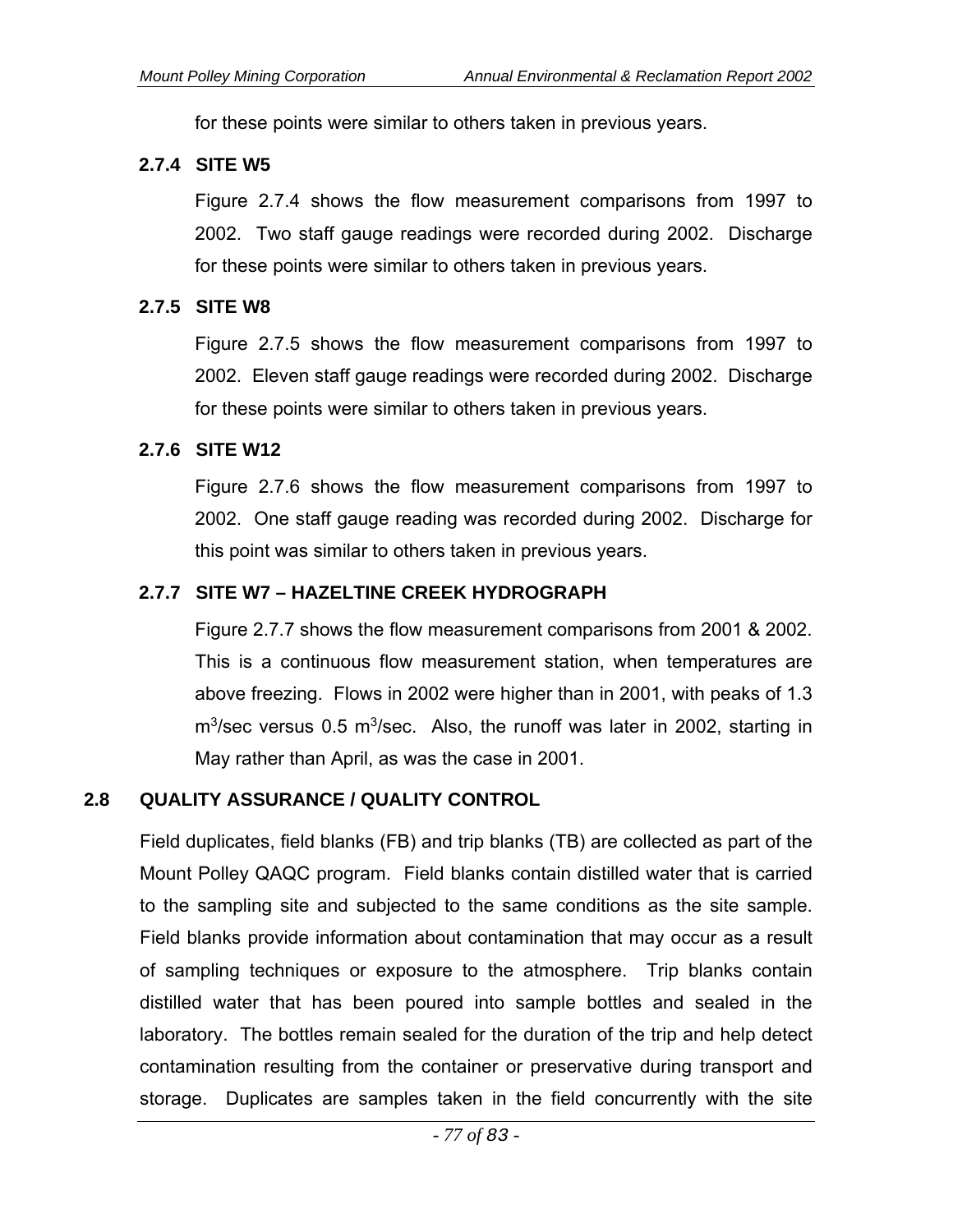sample. Duplicates are treated and analyzed exactly as the site sample. Duplicates provide rough estimates of the precision associated with the field technique and laboratory analysis.

For the site and duplicate samples, precision is expressed as a relative percent mean difference calculated by:

[(Sample value – duplicate value) x 100] / [(Sample value + duplicate value) / 2]

Since precision is influenced by how close the analytical value is to the Method Detection Limit (MDL), the use of percent mean difference is limited to analytical values that are at least five times the MDL (RIC 1998, Guidelines for Interpreting Water Quality Data). When there is a 25% or greater difference between the site and duplicate results, the data should be viewed with caution.

FB's and TB's are assessed for contamination by comparing the results to the parameter MDL and the site value. Contamination is suspected if more that 5% of the blanks exceed the MDL or if blanks exceed 100% of the environmental value.

# **2.8.1 SURFACE WATER MONITORING – DUPLICATES**

Tables 2.8.1-1 thru 2.8.1-8 contain the site and duplicate data for all duplicates sampled in 2002. There were 14 duplicates taken at 8 sites in 2002. The following paragraphs highlight the parameters and sites that do not meet QAQC guidelines.

At site E7, one duplicate was taken in February 2002. Only D-Fe had a % Relative Difference greater than 25%. All other parameters met QAQC specifications.

Site W1 had two duplicates, one in September & one in December, 2002. For the duplicate in September, only Turbidity had a % Relative Difference greater than 25%. For the December duplicate, T-PB had a % Relative Difference that reached 88%.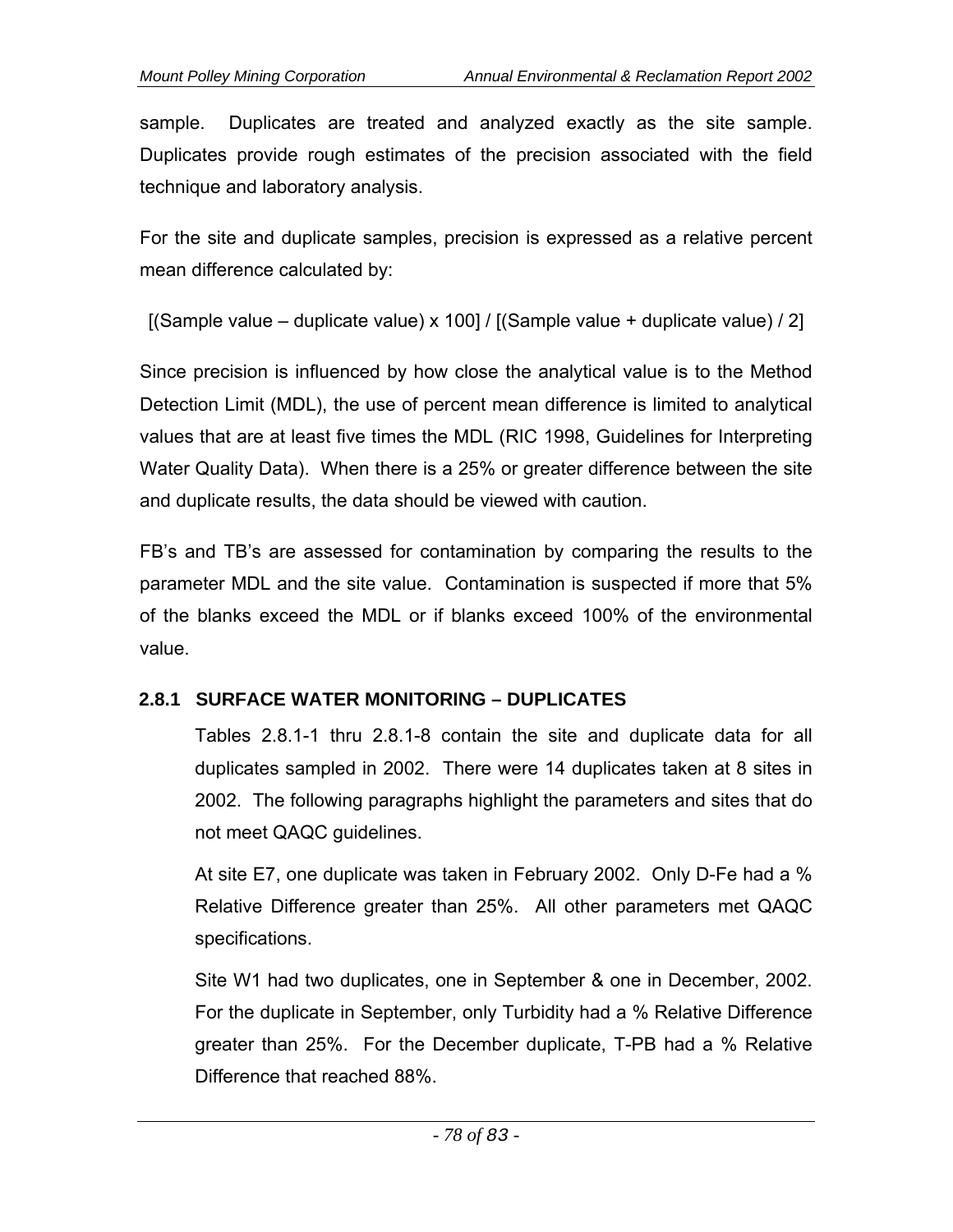Site W3a had one duplicate in September 2002. Two parameters, orthophosphorus and T-Se, had % Relative Differences of 29%.

Site W4 had four duplicate samples taken in 2002. Only one parameter, Turbidity, in February had a % Relative Difference of 33%, with all other parameters for all duplicates less than 25%.

W7 had two duplicates in 2002, with one in May and one in November. Two parameters in May did not meet spec, with Turbidity having a % Relative Difference of 26% and T-Fe had a value of 89%.

W8 had two duplicates in 2002, with one in May and one in October. Two parameters in October had values greater than 25%, with D-Al at 26% and T-PB at 35%.

W8z had one duplicate in November 2002. Two parameters had values greater than 25%, with TDS at -45% and T-MO at 130%.

W11 had one duplicate in July 2002. One parameter had a value greater than 25%, with Turbidity at 45%.

# **2.8.2 SURFACE WATER MONITORING – FIELD BLANK REVIEW**

Tables 2.8.2-1 thru 2.8.2-10 contain the site and field blank data for all field blanks prepared in 2002. There were 16 field blanks prepared at 10 sites in 2002. The following paragraphs highlight the parameters and sites that do not meet QAQC guidelines.

There was one FB prepared for sites E4, E7, W5, W8 & W8z and two FB's prepared for site W1. No %FB/Sample values exceeded the QAQC guidelines for these locations.

There was one field blank prepared at site W3a. One %FB/Sample, T-Fe, exceeded the QAQC guidelines with a value of 292%.

Four FB's were prepared at site W4 during 2002. For one blank, two parameters did not meet the guidelines. That is, D-Al was 168% and T-PB was 150%. Further, for another FB at this site, D-FE had a value of 240%.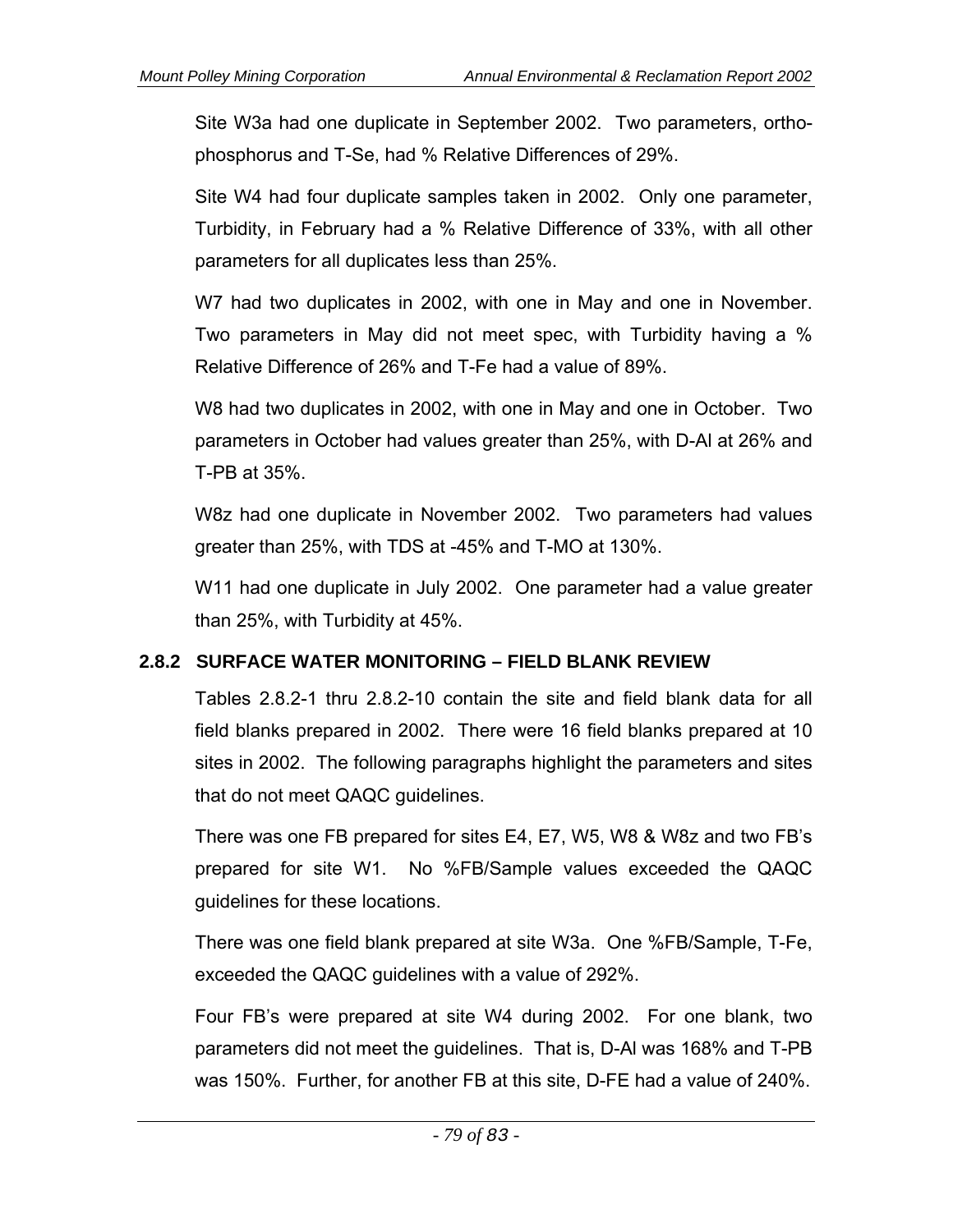Three FB's were prepared at site W7 in 2002. For each FB there was at least one parameter that exceeded the QAQC guidelines. For one blank, ortho-phosphorus and D-Cu had values of 160% & 105%, respectively. For a separate blank, Nitrate + Nitrite and D-Cu had values of 120% & 256%, respectively. Finally, for the third FB, T-Zn had a value of 840%.

Only one FB was prepared for site W12 in 2002. Further, D-Al, D-Cu and T-Pb all had values that exceeded the guidelines, with 119%, 100% & 100%, respectively.

# **2.8.3 SURFACE WATER MONITORING – TRIP BLANK REVIEW**

There were 15 TB's prepared during the 2002 surface water monitoring program. Of the 15 TB's prepared, 8 samples have 5% or more parameters that exceed the MDL's. That is, about half of the samples meet the QAQC requirements for validity. Table 2.8.3-1 has the data for all TB's prepared in 2002.

### **2.8.4 GROUNDWATER MONITORING – DUPLICATES**

Table 2.8.4-1 shows the site and duplicate data for the  $2<sup>nd</sup>$  set of groundwater sampling for 2002. Unfortunately, no duplicates were taken for the first set of sampling. This oversight had been corrected for the 2<sup>nd</sup> set of sampling in 2002.

Well GW96-8A had three parameters with % Relative Difference values greater than 25%. That is, Total Alkalinity, N+N and Sulphate had values of 54%, 49% & 42%, respectively.

Well GW96-9 had two parameters with % Relative Difference values greater than 25%. That is, Total Alkalinity and D-As had values of 70% & - 29%, respectively.

Well 95-5 had three parameters with % Relative Difference values greater than 25%. That is, Total Alkalinity, N+N and D-Cu had values of 48%, 118% & 29%, respectively.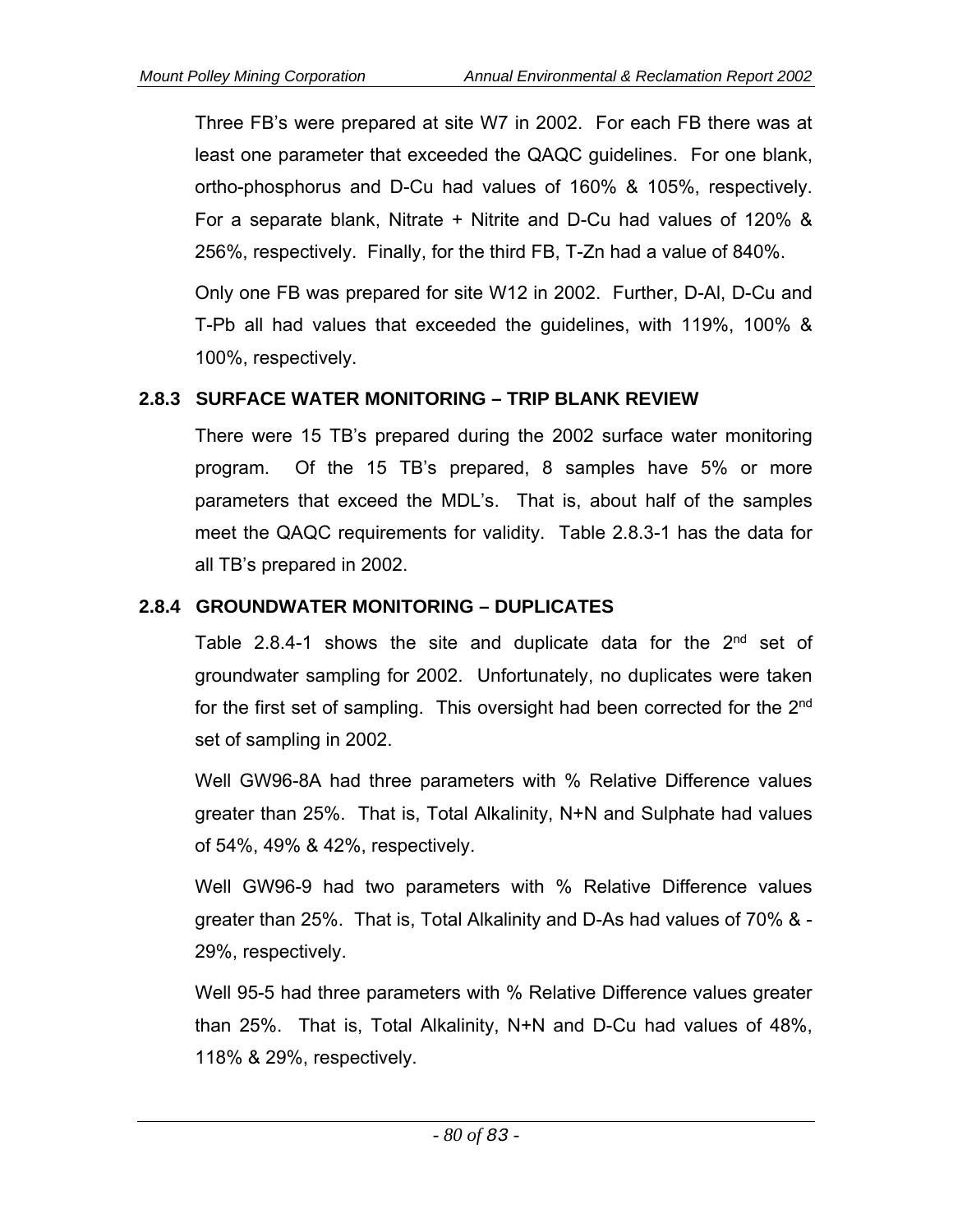#### **2.8.5 GROUNDWATER MONITORING – FIELD BLANK REVIEW**

Only one field blank was prepared for the  $2<sup>nd</sup>$  set of groundwater sampling in 2002. This oversight was corrected between the first and the  $2<sup>nd</sup>$  set of sampling for this period. Table 2.8.5-1 has this data tabulated.

The FB was prepared at well 95-R5 and there were only two parameters that had %FB/Sample values greater than 100%. That is, D-Al & D-Cu had values of 800% & 450%, respectively. All other parameters met QAQC specification.

#### **2.8.6 GROUNDWATER MONITORING – TRIP BLANK REVIEW**

Two TB's were prepared, one for each of the sampling periods. Only three parameters did not meet specification for the  $2<sup>nd</sup>$  set of sampling. However, it should be noted that two of these three parameters are at MDL or extremely close to MDL's, so it is unlikely that any contamination occurred with these samples. Table 2.8.6-1 has this data tabulated.

#### **2.9 RECLAMATION RESEARCH – 2002**

No further formal reclamation research was conducted in 2002. Further, the research test plots on the 1170 RDS will be maintained, but will not be monitored in detail until operations resume at Mount Polley or the need arises to do so.

However, an informal trial of wetland grasses were planted at the end of 2002 on the Tailings beach at the TSF. 8 ha of area were grassed to see if a vegetative cover could be established with minimal preparation. Since operations are expected to resume in a short period of time, final reclamation on the TSF was not planned, as the work would be covered over once deposition of tailings resumes. An update of the progress of this TSF grass planting will be provided in the 2003 annual report.

# **3.0 MINING PROGRAM**

A detailed Mine Plan was presented in the Reclamation and Closure Plan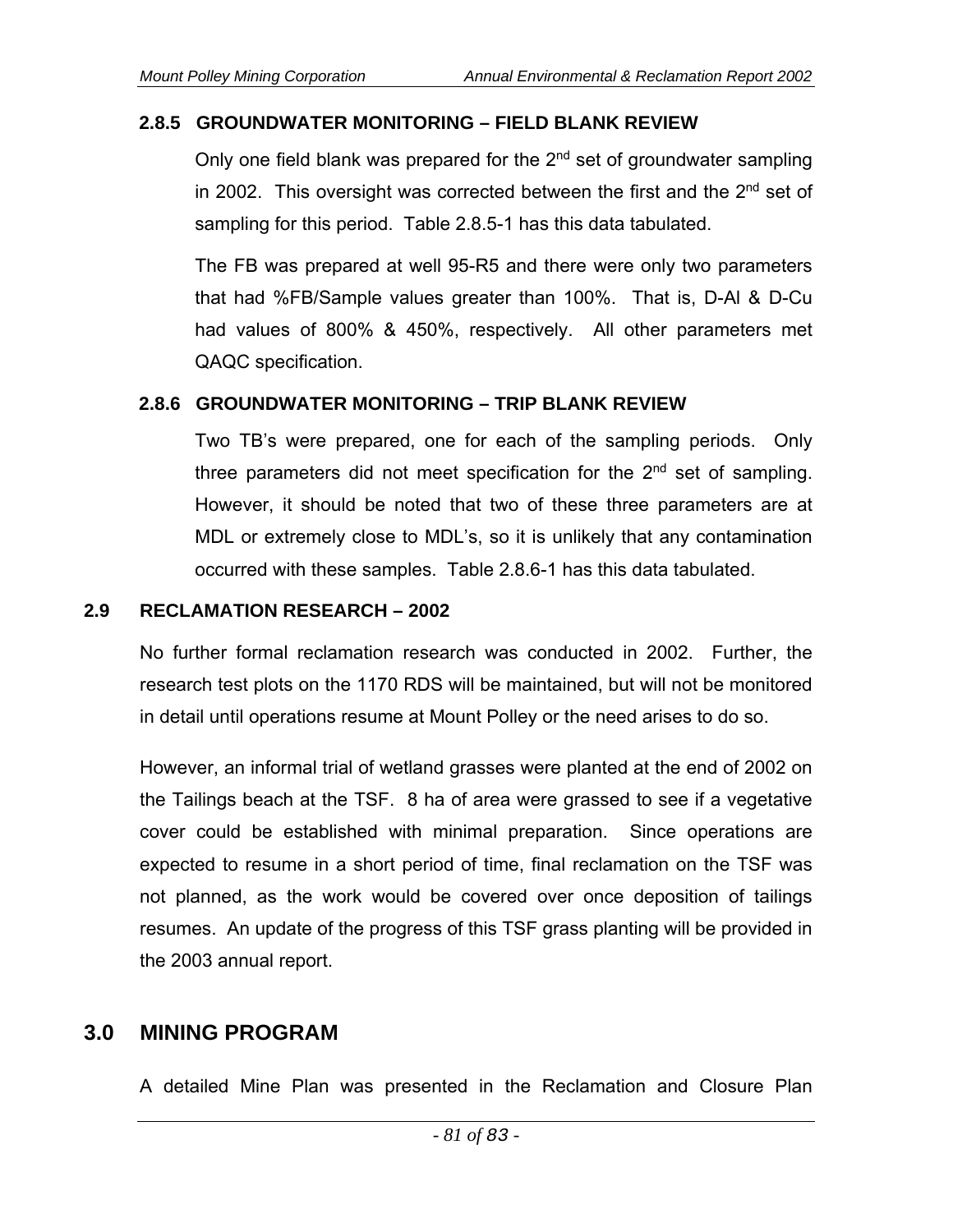submitted to MEM and approved under Permit M-200.

### **3.1 SURFACE DEVELOPMENT TO DATE**

#### **3.1.1 AREAS OF DISTURBANCE TO END OF 2002**

Since mining operations ceased in 2001, no further areas of disturbance were created in 2002. The disturbed areas drawing (figure 3 – front cover of report) has been updated from the 2001 report as the electronic copy of the drawing had been lost. Therefore, some areas may be slightly different than from the previous year. Areas of disturbance were determined from analysis of an orthophoto taken in July 2001, just prior to the shut down of the mine and any further disturbance. Disturbed areas were identified and categorized by disturbance type, and then digitized into AutoCAD.

At the end of 2002, the total disturbed area in all categories was 490.87 ha. Surface areas of the various disturbed reclamation units are outlined in Table 3.1.1 – 1 and are detailed by mine component in Table  $3.1.1 - 2.$ 

As no mining took place in 2002, there is no update to the quantities of waste rock, tailings or low-grade ore from the year that mining ceased in 2001.

### **3.2 SURFACE DEVELOPMENT IN 2002**

As discussed in the previous section, as mining operations ceased in 2001, no further disturbance was created in 2002.

### **3.3 PROJECTED SURFACE DEVELOPMENT FROM 2003 TO 2007**

### **3.3.1 AREAS OF DISTURBANCE**

There will be no further projection of disturbance at Mount Polley until mining operations resume. However, tables 3.3.1-1 & 3.3.1-2 have been completed to demonstrate the projection of no further disturbance for the next five years and mine life.